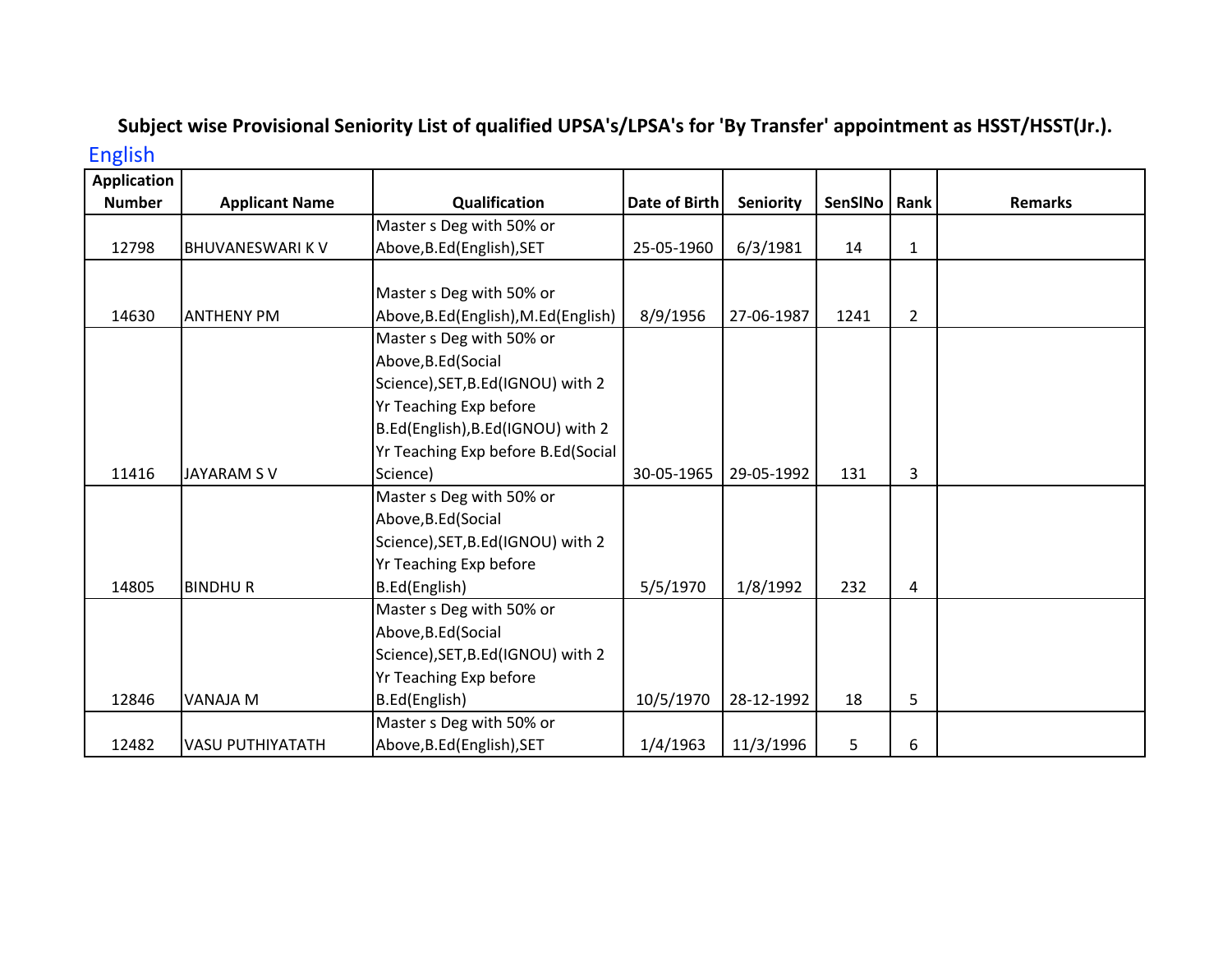|       |                         | Master s Deg with 50% or              |            |            |              |                |  |
|-------|-------------------------|---------------------------------------|------------|------------|--------------|----------------|--|
|       |                         | Above, B.Ed (Natural                  |            |            |              |                |  |
|       |                         | Science), B.Ed(English), B.Ed(Social  |            |            |              |                |  |
| 16521 | <b>SURENDRAN N</b>      | Science), SET                         | 30-05-1966 | 6/4/1997   | $2^{\circ}$  | $\overline{7}$ |  |
|       |                         | Master s Deg with 50% or              |            |            |              |                |  |
| 13740 | <b>KJOHNSON</b>         | Above, B.Ed (English), SET            | 30-05-1967 | 16-04-1997 | 109          | 8              |  |
|       |                         | Master s Deg with 50% or              |            |            |              |                |  |
| 14068 | MINI A JACOB            | Above, B.Ed (English), SET            | 26-05-1972 | 25-06-1997 | 4            | 9              |  |
|       |                         | Master s Deg with 50% or              |            |            |              |                |  |
| 12984 | <b>MAYADEVI JS</b>      | Above, B.Ed (English), SET            | 30-05-1971 | 4/7/1997   | 38           | 10             |  |
|       |                         | Master s Deg with 50% or              |            |            |              |                |  |
| 17760 | <b>SAJITHA M</b>        | Above, B.Ed (English), SET            | 27-09-1968 | 29-08-1997 | 182          | 11             |  |
|       |                         | Master s Deg with 50% or              |            |            |              |                |  |
|       |                         | Above, B.Ed (Malayalam), SET, B.Ed (I |            |            |              |                |  |
|       |                         | GNOU) with 2 Yr Teaching Exp          |            |            |              |                |  |
| 16610 | KRISHNA PRASAD V M      | before B.Ed(English)                  | 19-04-1970 | 14-10-1997 | 43           | 12             |  |
|       |                         | Master s Deg with 50% or              |            |            |              |                |  |
| 16468 | <b>NASEEHA BEEGOM S</b> | Above, B.Ed (English), SET            | 15-05-1971 | 10/11/1997 | 58           | 13             |  |
|       |                         | Master s Deg with 50% or              |            |            |              |                |  |
| 12670 | <b>HELEN VIOLET N S</b> | Above, B.Ed (English), SET            | 27-05-1974 | 11/8/1998  | 13           | 14             |  |
|       |                         | Master s Deg with 50% or              |            |            |              |                |  |
|       |                         | Above, B.Ed (English), B.Ed (Physical |            |            |              |                |  |
| 17268 | <b>ANIL KUMAR M R</b>   | Science), SET                         | 31-05-1969 | 17-10-1998 | $\mathbf{1}$ | 15             |  |
|       |                         | Master s Deg with 50% or              |            |            |              |                |  |
| 12844 | <b>RETNA BAIN</b>       | Above, B.Ed (English), SET            | 9/4/1966   | 24-12-1998 | 13           | 16             |  |
|       |                         | Master s Deg with 50% or              |            |            |              |                |  |
| 17783 | <b>PREETHAM</b>         | Above, B.Ed (English), SET            | 31-05-1974 | 14-07-1999 | 33           | 17             |  |
|       |                         | Master s Deg with 50% or              |            |            |              |                |  |
| 10923 | <b>REMADEVIKP</b>       | Above, B.Ed (English), SET            | 17-05-1971 | 19-07-1999 | 27           | 18             |  |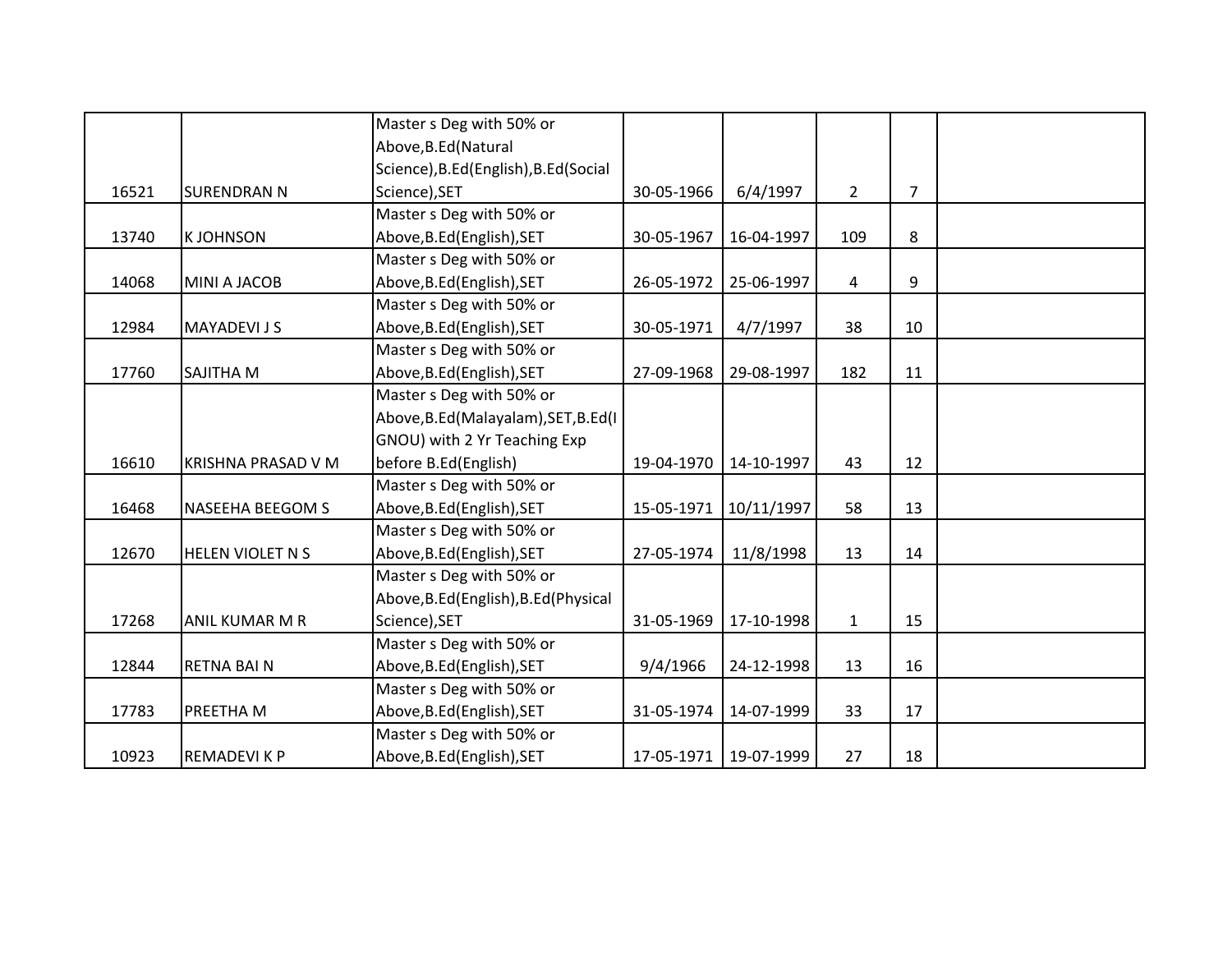|       |                       | Master s Deg with 50% or           |            |                       |         |    |  |
|-------|-----------------------|------------------------------------|------------|-----------------------|---------|----|--|
|       |                       | Above, SET, B.Ed(IGNOU) with 2 Yr  |            |                       |         |    |  |
| 12912 | <b>SNEHAPRABHAP</b>   | Teaching Exp before B.Ed(English)  | 20-05-1973 | 23-07-1999            | 33      | 19 |  |
|       |                       | Master s Deg with 50% or           |            |                       |         |    |  |
| 11101 | <b>MANOJKUMAR K K</b> | Above, B.Ed (English), SET         | 21-05-1971 | 1/9/2000              | 31      | 20 |  |
|       |                       | Master s Deg with 50% or           |            |                       |         |    |  |
| 14537 | <b>HARIHARAN E</b>    | Above, B.Ed (English), SET         | 25-05-1966 | 23-12-2000            | 13      | 21 |  |
|       |                       | Master s Deg with 50% or           |            |                       |         |    |  |
| 14509 | <b>VINODKUMAR PV</b>  | Above, SET, M.Ed (English)         | 5/1/1974   | 10/1/2001             | 8       | 22 |  |
|       |                       |                                    |            |                       |         |    |  |
|       |                       | Master s Deg with 50% or           |            |                       |         |    |  |
|       |                       | Above, SET, B.Ed(IGNOU) with 2 Yr  |            |                       |         |    |  |
| 12207 | <b>RAJESH PT</b>      | Teaching Exp before B.Ed(English)  | 31-05-1974 | 10/1/2001             | 18      | 23 |  |
|       |                       | Master s Deg with 50% or           |            |                       |         |    |  |
| 10301 | <b>MEHABOOB ELAYI</b> | Above, B.Ed (English), SET         | 16-05-1972 | 26-02-2001            | 81      | 24 |  |
|       |                       | Master s Deg with 50% or           |            |                       |         |    |  |
| 15084 | <b>NANCY VARGHESE</b> | Above, B.Ed (English), SET         | 31-05-1966 | 28-06-2001            | 120     | 25 |  |
|       |                       | Master s Deg with 50% or           |            |                       |         |    |  |
| 11575 | <b>RAGINIKP</b>       | Above, B.Ed (English), SET         | 20-05-1975 | 6/11/2002             | 2370199 | 26 |  |
|       |                       |                                    |            |                       |         |    |  |
|       |                       | Master s Deg with 50% or           |            |                       |         |    |  |
|       |                       | Above, SET, B.Ed (IGNOU) with 2 Yr |            |                       |         |    |  |
| 13759 | <b>PREETHAT</b>       | Teaching Exp before B.Ed(English)  | 10/5/1977  | 22-02-2003            | 52      | 27 |  |
|       |                       |                                    |            |                       |         |    |  |
|       |                       | Master s Deg with 50% or           |            |                       |         |    |  |
|       |                       | Above, SET, B.Ed (IGNOU) with 2 Yr |            |                       |         |    |  |
| 12319 | <b>LATHA KP</b>       | Teaching Exp before B.Ed(English)  | 13-05-1975 | 31-05-2003            | 18      | 28 |  |
|       |                       | Master s Deg with 50% or           |            |                       |         |    |  |
| 11597 | <b>MARYKUTTY G</b>    | Above, B.Ed (English), SET         |            | 24-06-1976 31-05-2003 | 166     | 29 |  |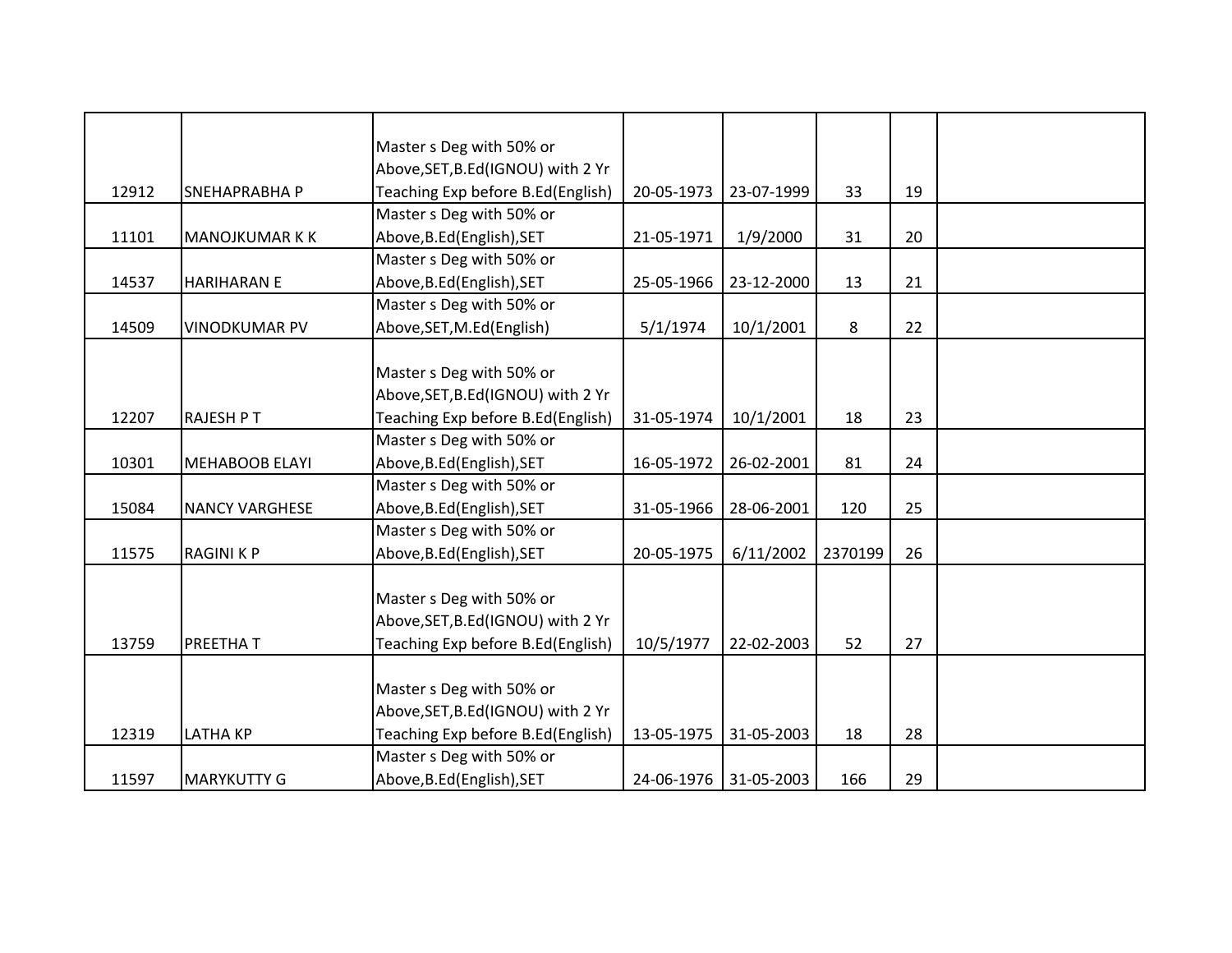|       |                       | Master s Deg with 50% or              |            |            |                |    |  |
|-------|-----------------------|---------------------------------------|------------|------------|----------------|----|--|
|       |                       | Above, M.Ed(English), NET/JRF, B.Ed   |            |            |                |    |  |
|       |                       | (IGNOU) with 2 Yr Teaching Exp        |            |            |                |    |  |
| 10166 | MOHAMMED BASHEER K    | before B.Ed(English)                  | 30-05-1975 | 4/6/2003   | 171            | 30 |  |
|       |                       | Master s Deg with 50% or              |            |            |                |    |  |
| 11555 | <b>VINEETHAK</b>      | Above, B.Ed (English), SET            | 14-08-1975 | 19-06-2003 | 21             | 31 |  |
|       |                       | Master s Deg with 50% or              |            |            |                |    |  |
| 11043 | <b>ANILKUMAR M</b>    | Above, B.Ed (English), SET            | 30-07-1975 | 19-06-2003 | 42             | 32 |  |
|       |                       | Master s Deg with 50% or              |            |            |                |    |  |
|       |                       | Above, B.Ed (Botany), M.Ed (English), |            |            |                |    |  |
| 18399 | <b>VINOD KUMAR M</b>  | NET/JRF                               | 25-01-1976 | 19-06-2003 | 130            | 33 |  |
|       |                       | Master s Deg with 50% or              |            |            |                |    |  |
| 16027 | <b>JOSE MOHAN TOM</b> | Above, B.Ed (English), SET            | 1/6/1976   | 30-07-2003 | $\overline{7}$ | 34 |  |
|       |                       | Master s Deg with 50% or              |            |            |                |    |  |
|       |                       | Above, B.Ed (English), SET, B.Ed (IGN |            |            |                |    |  |
|       |                       | OU) with 2 Yr Teaching Exp before     |            |            |                |    |  |
| 16310 | <b>NEENAVP</b>        | B.Ed(English)                         | 28-05-1975 | 30-07-2003 | 113            | 35 |  |
|       |                       | Master s Deg with 50% or              |            |            |                |    |  |
| 10694 | <b>SREEKANTH B</b>    | Above, B.Ed (English), SET            | 31-05-1976 | 26-08-2003 | 8              | 36 |  |
|       |                       | Master s Deg with 50% or              |            |            |                |    |  |
| 15645 | <b>SUBASH A V</b>     | Above, B.Ed (English), SET            | 10/4/1973  | 23-09-2003 | 4              | 37 |  |
|       |                       | Master s Deg with 50% or              |            |            |                |    |  |
|       |                       | Above, B.Ed(English), B.Ed(Physics),  |            |            |                |    |  |
| 13557 | <b>BINDUCK</b>        | <b>SET</b>                            | 15-05-1970 | 23-10-2003 | 52             | 38 |  |
|       |                       | Master s Deg with 50% or              |            |            |                |    |  |
| 15868 | <b>MANJUGS</b>        | Above, B.Ed (English), SET            | 14-04-1976 | 17-11-2003 | 60             | 39 |  |
|       |                       |                                       |            |            |                |    |  |
|       |                       | Master s Deg with 50% or              |            |            |                |    |  |
|       |                       | Above, SET, B.Ed (IGNOU) with 2 Yr    |            |            |                |    |  |
| 18367 | <b>BINDUK</b>         | Teaching Exp before B.Ed(English)     | 5/1/1975   | 5/1/2004   | 165            | 40 |  |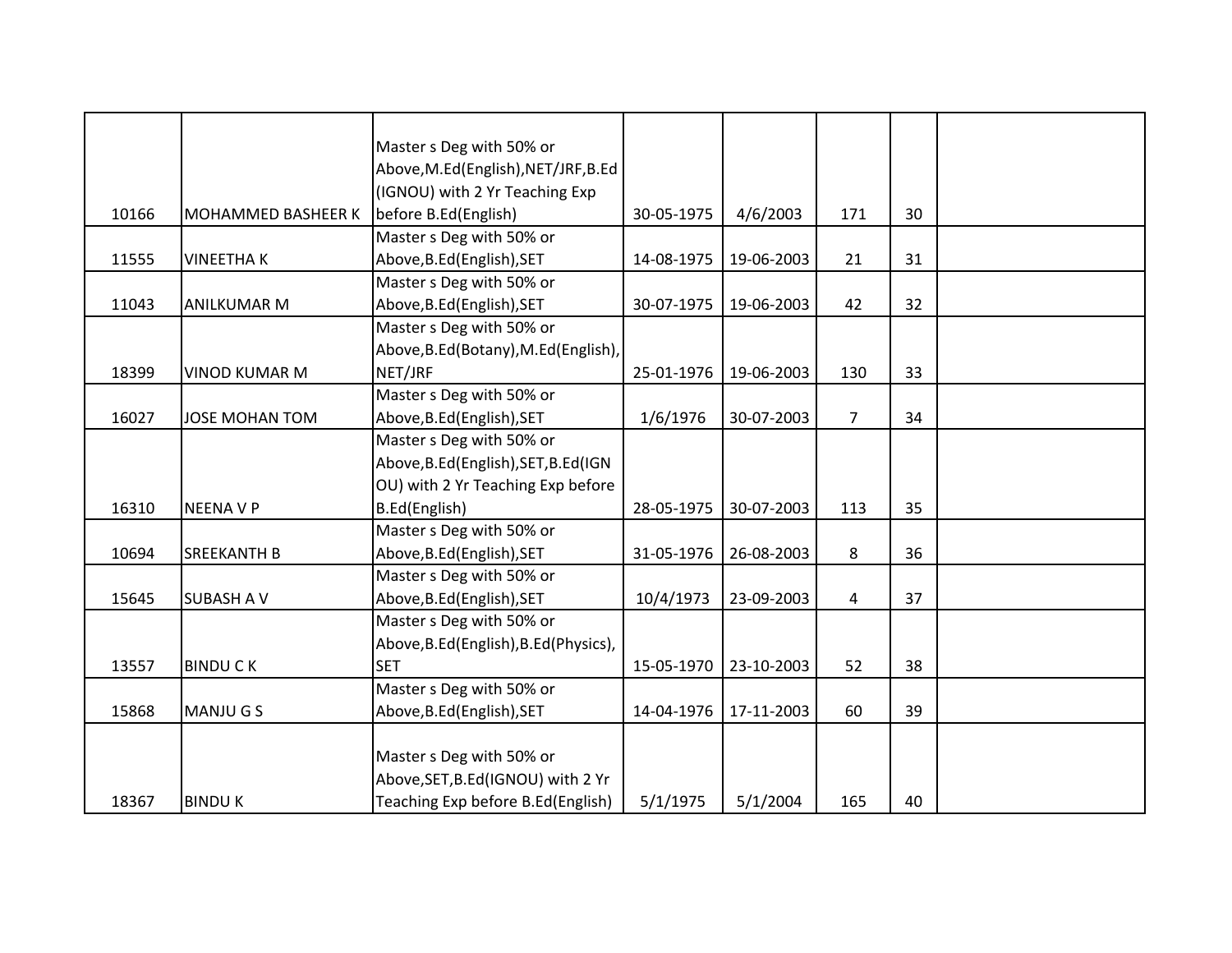|       |                            | Master s Deg with 50% or           |            |            |                |    |  |
|-------|----------------------------|------------------------------------|------------|------------|----------------|----|--|
| 14506 | <b>LEENA C</b>             | Above, B.Ed (English), SET         | 20-08-1973 | 8/1/2004   | 9              | 41 |  |
|       |                            | Master s Deg with 50% or           |            |            |                |    |  |
| 10476 | <b>ANITHANV</b>            | Above, B.Ed (English), SET         | 21-10-1969 | 8/1/2004   | 12             | 42 |  |
|       |                            | Master s Deg with 50% or           |            |            |                |    |  |
| 10144 | <b>SONA KP</b>             | Above, B.Ed (English), SET         | 28-12-1975 | 9/1/2004   | 55             | 43 |  |
|       |                            | Master s Deg with 50% or           |            |            |                |    |  |
| 16320 | SINDHU G                   | Above, B.Ed (English), SET         | 15-05-1976 | 4/3/2004   | 111            | 44 |  |
|       |                            | Master s Deg with 50% or           |            |            |                |    |  |
| 16073 | <b>REJANI M V</b>          | Above, B.Ed (English), SET         | 5/5/1976   | 31-03-2004 | 17             | 45 |  |
|       |                            | Master s Deg with 50% or           |            |            |                |    |  |
| 13332 | <b>GLADSTIN SANTHOSH R</b> | Above, B.Ed (English), SET         | 14-05-1977 | 24-05-2004 | $\mathbf 1$    | 46 |  |
|       |                            | Master s Deg with 50% or           |            |            |                |    |  |
| 12728 | <b>PREETHISH R</b>         | Above, B.Ed (English), SET         | 23-02-1974 | 24-05-2004 | 64             | 47 |  |
|       |                            |                                    |            |            |                |    |  |
|       |                            | Master s Deg with 50% or           |            |            |                |    |  |
|       |                            | Above, SET, B.Ed (IGNOU) with 2 Yr |            |            |                |    |  |
| 13861 | <b>SHOLIV</b>              | Teaching Exp before B.Ed(English)  | 20-05-1976 | 3/6/2004   | $\overline{7}$ | 48 |  |
|       |                            | Master s Deg with 50% or           |            |            |                |    |  |
| 11328 | <b>BIJU KS</b>             | Above, B.Ed (English), SET         | 12/10/1973 | 9/6/2004   | 12             | 49 |  |
|       |                            | Master s Deg with 50% or           |            |            |                |    |  |
| 15139 | SOOSAN MATHEW              | Above, B.Ed (English), SET         | 10/5/1974  | 9/6/2004   | 16             | 50 |  |
|       |                            | Master s Deg with 50% or           |            |            |                |    |  |
| 10498 | <b>JISAT</b>               | Above, B.Ed (English), SET         | 27-03-1977 | 15-06-2004 | 91             | 51 |  |
|       |                            | Master s Deg with 50% or           |            |            |                |    |  |
| 17178 | <b>JESSY BHASKER</b>       | Above, B.Ed (English), SET         | 15-03-1970 | 15-06-2004 | 93             | 52 |  |
|       |                            | Master s Deg with 50% or           |            |            |                |    |  |
| 14989 | <b>SHAINY D S</b>          | Above, B.Ed (English), SET         | 31-05-1975 | 2/8/2004   | 499            | 53 |  |
|       |                            | Master s Deg with 50% or           |            |            |                |    |  |
| 17095 | <b>SREEDEVI D</b>          | Above, B.Ed (English), SET         | 21-03-1977 | 17-08-2004 | $2^{\circ}$    | 54 |  |
|       |                            | Master s Deg with 50% or           |            |            |                |    |  |
| 14354 | <b>SUDHA PRASANTH KV</b>   | Above, B.Ed (English), SET         | 9/3/1977   | 23-08-2004 | 11             | 55 |  |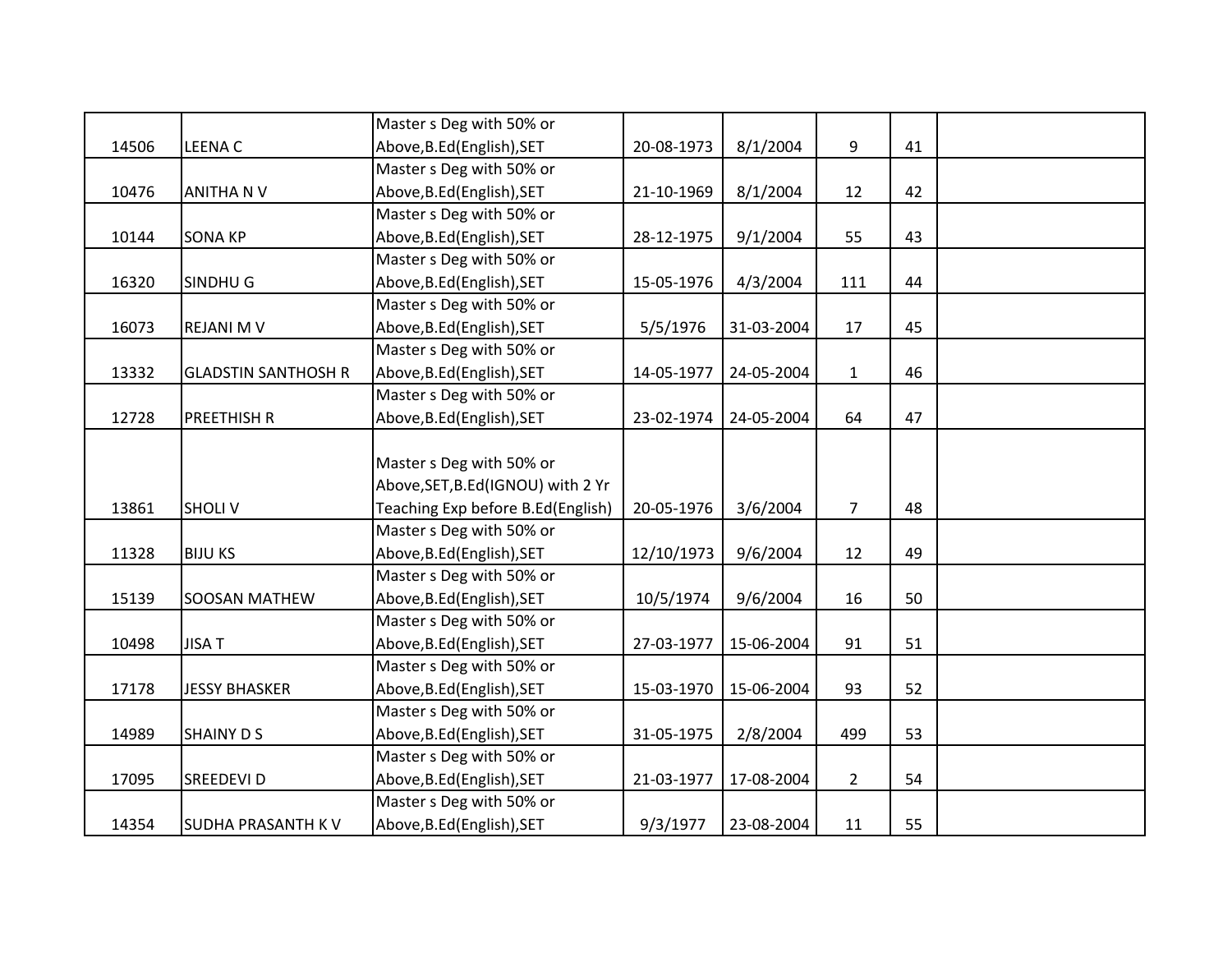|       |                         | Master s Deg with 50% or              |            |                       |              |    |  |
|-------|-------------------------|---------------------------------------|------------|-----------------------|--------------|----|--|
| 17239 | <b>MANJUPK</b>          | Above, B.Ed (English), SET            | 26-02-1976 | 2/9/2004              | 53           | 56 |  |
|       |                         | Master s Deg with 50% or              |            |                       |              |    |  |
|       |                         | Above, B.Ed (Malayalam), SET, B.Ed (I |            |                       |              |    |  |
|       |                         | GNOU) with 2 Yr Teaching Exp          |            |                       |              |    |  |
| 11384 | <b>CINCY J THAYYIL</b>  | before B.Ed(English)                  | 14-02-1975 | 27-09-2004            | 20           | 57 |  |
|       |                         | Master s Deg with 50% or              |            |                       |              |    |  |
| 15337 | <b>BINDUMOL P K</b>     | Above, B.Ed (English), SET            | 20-05-1973 | 11/10/2004            | 11           | 58 |  |
|       |                         | Master s Deg with 50% or              |            |                       |              |    |  |
| 14348 | <b>SHERY JOHNSON</b>    | Above, B.Ed (English), SET            | 28-05-1976 | 19-10-2004            | $\mathbf{1}$ | 59 |  |
|       |                         |                                       |            |                       |              |    |  |
|       |                         | Master s Deg with 50% or              |            |                       |              |    |  |
|       |                         | Above, SET, B.Ed(IGNOU) with 2 Yr     |            |                       |              |    |  |
| 13750 | DEEPADANIELM            | Teaching Exp before B.Ed(English)     | 10/5/1976  | 21-10-2004            | $\mathbf{1}$ | 60 |  |
|       |                         | Master s Deg with 50% or              |            |                       |              |    |  |
| 12444 | <b>SHAININ</b>          | Above, B.Ed (English), SET            | 25-05-1977 | 30-12-2004            | 13           | 61 |  |
|       |                         | Master s Deg with 50% or              |            |                       |              |    |  |
| 11446 | <b>SINDHUBP</b>         | Above, B.Ed (English), SET            | 29-05-1976 | 10/1/2005             | 8            | 62 |  |
|       |                         | Master s Deg with 50% or              |            |                       |              |    |  |
| 15227 | <b>USHA KUMARI P</b>    | Above, B.Ed (English), SET            | 5/5/1975   | 1/2/2005              | 35           | 63 |  |
|       |                         | Master s Deg with 50% or              |            |                       |              |    |  |
| 15212 | <b>WILSON CP</b>        | Above, B.Ed (English), SET            | 30-05-1968 | 9/2/2005              | 15           | 64 |  |
|       |                         | Master s Deg with 50% or              |            |                       |              |    |  |
| 14606 | <b>VIJAYALEKSHMY R</b>  | Above, B.Ed (English), SET            | 20-05-1977 | 12/5/2005             | 4            | 65 |  |
|       |                         | Master s Deg with 50% or              |            |                       |              |    |  |
| 18229 | <b>SANTHOSH KUMAR R</b> | Above, B.Ed (English), SET            | 12/5/1972  | 23-08-2005            | 18           | 66 |  |
|       |                         |                                       |            |                       |              |    |  |
|       |                         | Master s Deg with 50% or              |            |                       |              |    |  |
|       |                         | Above, SET, B.Ed (IGNOU) with 2 Yr    |            |                       |              |    |  |
| 12449 | ABDURAHIMAN M V         | Teaching Exp before B.Ed(English)     | 10/5/1968  | 30-09-2005            | 7737         | 67 |  |
|       |                         | Master s Deg with 50% or              |            |                       |              |    |  |
| 16028 | <b>MANOJKUMAR M</b>     | Above, B.Ed (English), SET            |            | 31-05-1969 25-10-2005 | 16           | 68 |  |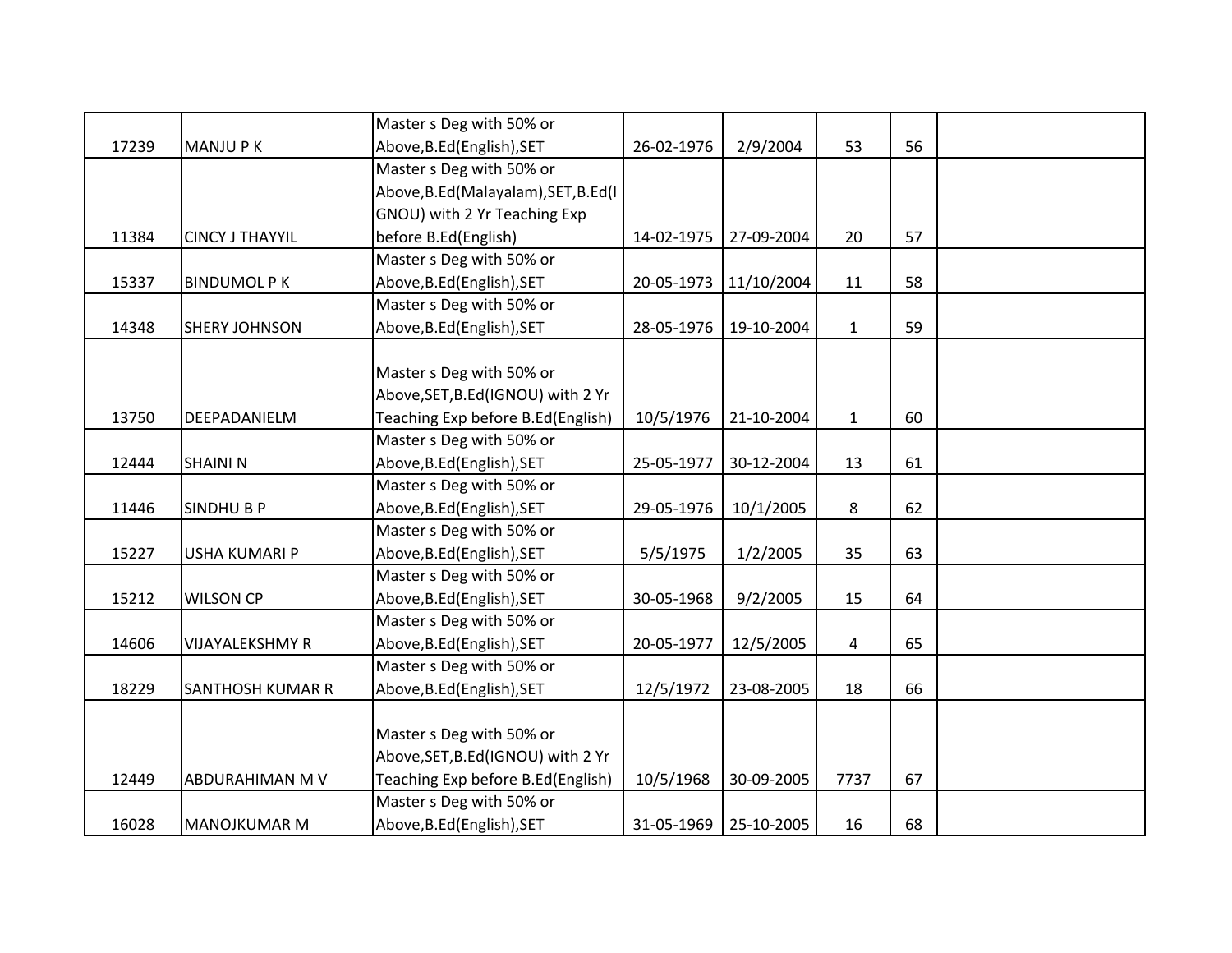|       |                          | Master s Deg with 50% or               |            |                       |                |    |  |
|-------|--------------------------|----------------------------------------|------------|-----------------------|----------------|----|--|
| 12223 | <b>MANJUGR</b>           | Above, B.Ed (English), SET             | 20-05-1977 | 22-12-2005            | 4              | 69 |  |
|       |                          | Master s Deg with 50% or               |            |                       |                |    |  |
|       |                          | Above, B.Ed (English), SET, M.Ed (Engl |            |                       |                |    |  |
| 12337 | <b>GODWIN PS</b>         | ish)                                   | 31-05-1977 | 22-12-2005            | 11             | 70 |  |
|       |                          | Master s Deg with 50% or               |            |                       |                |    |  |
| 14347 | <b>AJITHA KUMARI T K</b> | Above, B.Ed (English), SET             | 30-05-1969 | 22-12-2005            | 29900          | 71 |  |
|       |                          | Master s Deg with 50% or               |            |                       |                |    |  |
| 12578 | JOICE ROSE THOMAS        | Above, B.Ed (English), SET             | 23-04-1974 | 23-12-2005            | $\overline{4}$ | 72 |  |
|       |                          | Master s Deg with 50% or               |            |                       |                |    |  |
| 17646 | <b>JAMES E D</b>         | Above, B.Ed (English), SET             | 3/7/1969   | 5/4/2006              | $\overline{2}$ | 73 |  |
|       |                          | Master s Deg with 50% or               |            |                       |                |    |  |
| 12863 | <b>VINEESH P</b>         | Above, B.Ed (English), SET             | 31-05-1982 | 13-09-2006            | 551            | 74 |  |
|       |                          | Master s Deg with 50% or               |            |                       |                |    |  |
| 13226 | <b>HONEY G ALEXANDER</b> | Above, B.Ed (English), SET             | 19-10-1977 | 3/10/2006             | $\overline{7}$ | 75 |  |
|       |                          | Master s Deg with 50% or               |            |                       |                |    |  |
| 11443 | <b>DILSHA ISMAIL</b>     | Above, B.Ed (English), SET             | 31-05-1981 | 22-12-2006            | $2^{\circ}$    | 76 |  |
|       |                          | Master s Deg with 50% or               |            |                       |                |    |  |
| 15803 | PAUL K P                 | Above, B.Ed (English), SET             | 1/2/1979   | 16-01-2007            | $\overline{2}$ | 77 |  |
|       |                          | Master s Deg with 50% or               |            |                       |                |    |  |
| 11052 | VIJU C V                 | Above, B.Ed (English), SET             | 29-06-1977 | 16-01-2007            | 6              | 78 |  |
|       |                          | Master s Deg with 50% or               |            |                       |                |    |  |
| 15440 | <b>BINITHA G S</b>       | Above, B.Ed (English), SET             | 1/12/1979  | 18-01-2007            | 15             | 79 |  |
|       |                          | Master s Deg with 50% or               |            |                       |                |    |  |
| 12274 | AJITH KUMAR D R          | Above, B.Ed (English), SET             | 20-05-1980 | 24-01-2007            | $\mathbf{1}$   | 80 |  |
|       |                          | Master s Deg with 50% or               |            |                       |                |    |  |
| 10018 | <b>JISHA S</b>           | Above, B.Ed (English), SET             | 20-05-1979 | 2/2/2007              | $\mathbf{1}$   | 81 |  |
|       |                          | Master s Deg with 50% or               |            |                       |                |    |  |
| 14327 | <b>NAMITHA S S</b>       | Above, B.Ed (English), SET             | 23-05-1984 | 23-02-2007            | 85             | 82 |  |
|       |                          | Master s Deg with 50% or               |            |                       |                |    |  |
| 10896 | <b>SHEEJAR</b>           | Above, B.Ed (English), SET             |            | 27-05-1982 23-02-2007 | 199205         | 83 |  |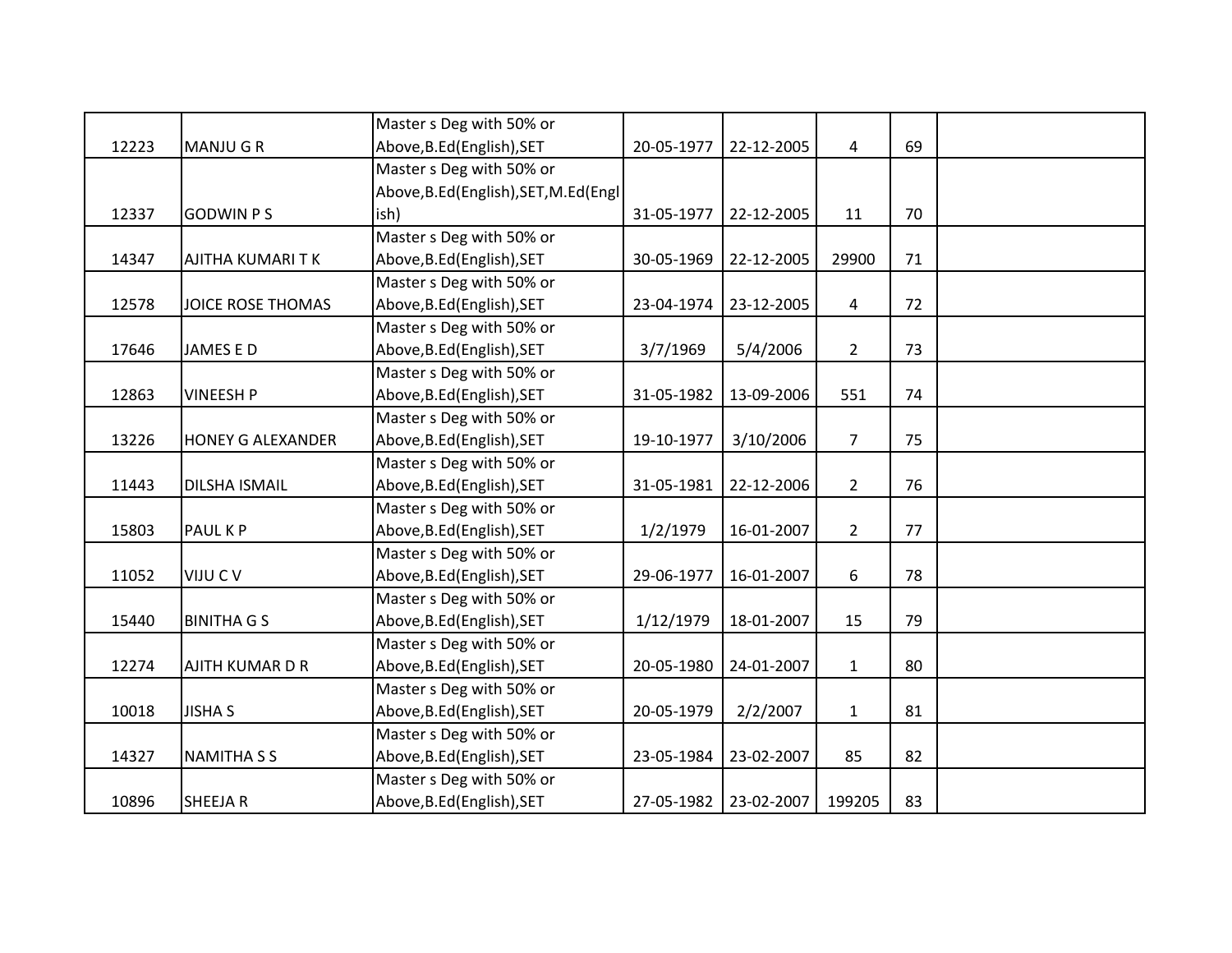|       |                         | Master s Deg with 50% or               |            |                       |                |    |  |
|-------|-------------------------|----------------------------------------|------------|-----------------------|----------------|----|--|
| 12909 | <b>MEHABOOB M</b>       | Above, B.Ed (English), SET             | 7/5/1983   | 5/3/2007              | 70             | 84 |  |
|       |                         | Master s Deg with 50% or               |            |                       |                |    |  |
| 12272 | <b>SEENAN</b>           | Above, B.Ed (English), SET             | 8/5/1981   | 5/3/2007              | 280            | 85 |  |
|       |                         | Master s Deg with 50% or               |            |                       |                |    |  |
| 16276 | <b>SINDHUVS</b>         | Above, B.Ed (English), SET             | 24-11-1980 | 30-03-2007            | 16             | 86 |  |
|       |                         | Master s Deg with 50% or               |            |                       |                |    |  |
| 13247 | DHANALEKSHMI L M        | Above, B.Ed (English), SET             | 28-05-1983 | 30-03-2007            | 28             | 87 |  |
|       |                         | Master s Deg with 50% or               |            |                       |                |    |  |
| 11209 | <b>BHAGYA MOHAN C R</b> | Above, B.Ed (English), SET             | 22-05-1985 | 26-04-2007            | 72             | 88 |  |
|       |                         | Master s Deg with 50% or               |            |                       |                |    |  |
| 11565 | <b>RESMY R</b>          | Above, B.Ed (English), SET             | 23-05-1981 | 30-04-2007            | 6              | 89 |  |
|       |                         | Master s Deg with 50% or               |            |                       |                |    |  |
|       |                         | Above, B.Ed (English), SET, M.Ed (Engl |            |                       |                |    |  |
| 12440 | <b>SITHARA M</b>        | ish)                                   | 30-03-1981 | 25-05-2007            | 19             | 90 |  |
|       |                         | Master s Deg with 50% or               |            |                       |                |    |  |
| 12598 | <b>LISSY CYRIAC</b>     | Above, B.Ed (English), SET             | 22-02-1984 | 31-05-2007            | $\overline{4}$ | 91 |  |
|       |                         | Master s Deg with 50% or               |            |                       |                |    |  |
| 11518 | SIMI JOSE A             | Above, B.Ed (English), SET             | 30-08-1984 | 11/6/2007             | 15             | 92 |  |
|       |                         | Master s Deg with 50% or               |            |                       |                |    |  |
| 13379 | <b>VIJITH V NAIR</b>    | Above, B.Ed (English), SET             | 21-01-1982 | 29-06-2007            | 4              | 93 |  |
|       |                         | Master s Deg with 50% or               |            |                       |                |    |  |
| 16712 | <b>SWAPNA V R</b>       | Above, B.Ed (English), SET             | 20-05-1984 | 3/7/2007              | 12             | 94 |  |
|       |                         | Master s Deg with 50% or               |            |                       |                |    |  |
| 12113 | <b>SALI VARGHESE</b>    | Above, B.Ed (English), SET             | 4/1/1972   | 10/7/2007             | 110            | 95 |  |
|       |                         | Master s Deg with 50% or               |            |                       |                |    |  |
| 18523 | <b>NITHYA NR</b>        | Above, B.Ed (English), SET             | 31-05-1981 | 18-07-2007            | 36             | 96 |  |
|       |                         | Master s Deg with 50% or               |            |                       |                |    |  |
| 17539 | <b>JIJI KL</b>          | Above, B.Ed (English), SET             | 30-05-1983 | 18-07-2007            | 38             | 97 |  |
|       |                         | Master s Deg with 50% or               |            |                       |                |    |  |
| 15740 | <b>NISHARANI P V</b>    | Above, B.Ed (English), SET             |            | 20-04-1981 20-07-2007 | 36             | 98 |  |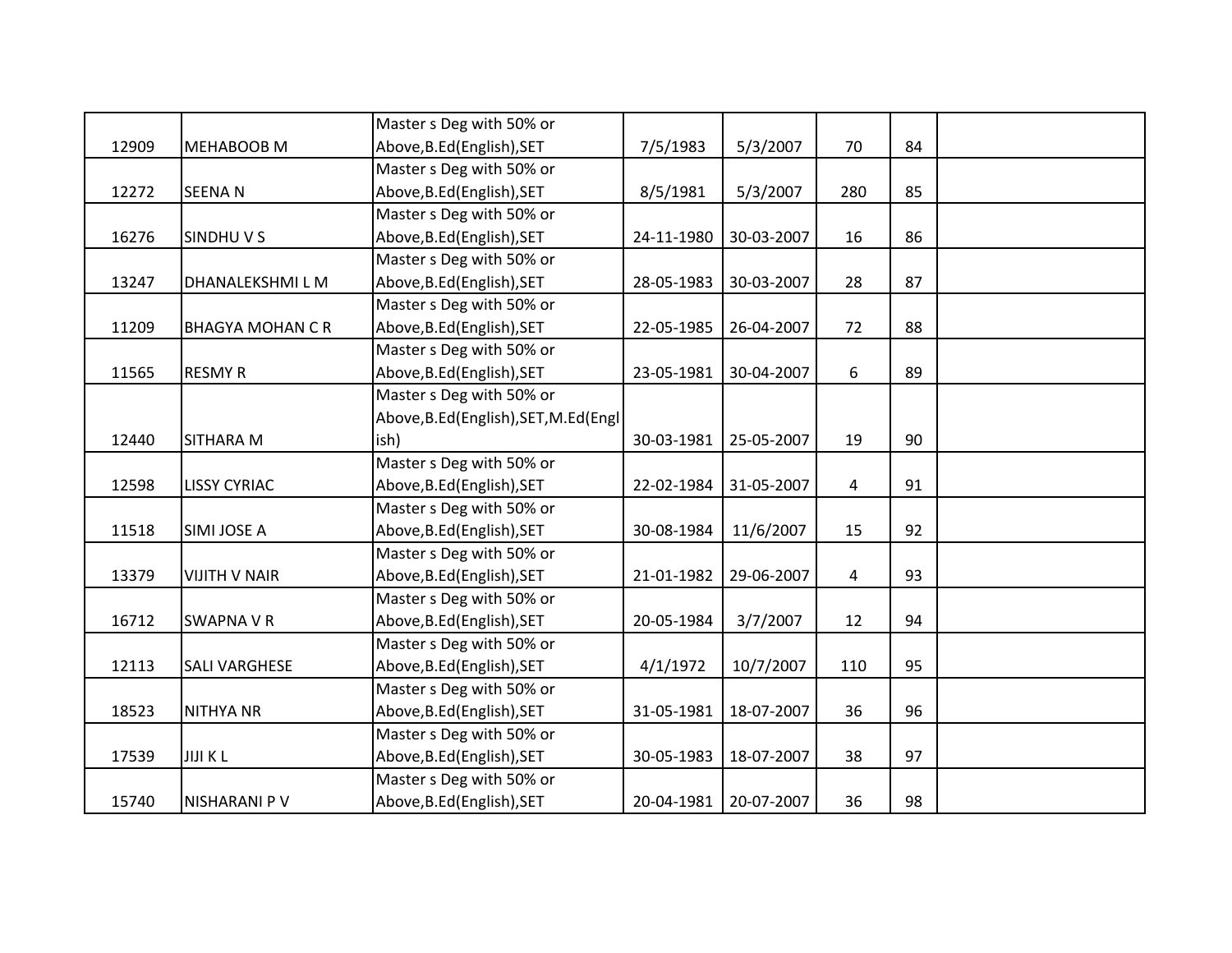|       |                       | Master s Deg with 50% or               |            |            |              |     |  |
|-------|-----------------------|----------------------------------------|------------|------------|--------------|-----|--|
| 11081 | <b>FARZANAN</b>       | Above, B.Ed (English), SET             | 25-04-1983 | 6/8/2007   | 56           | 99  |  |
|       |                       | Master s Deg with 50% or               |            |            |              |     |  |
|       |                       | Above, B.Ed (English), SET, M.Ed (Engl |            |            |              |     |  |
| 11342 | <b>SIKHA S A</b>      | ish)                                   | 30-05-1974 | 17-09-2007 | 10           | 100 |  |
|       |                       | Master s Deg with 50% or               |            |            |              |     |  |
| 15191 | <b>ANEESHA B S</b>    | Above, B.Ed (English), SET             | 28-05-1971 | 18-10-2007 | 4            | 101 |  |
|       |                       | Master s Deg with 50% or               |            |            |              |     |  |
| 11491 | ABDU NISAR P C        | Above, B.Ed (English), SET             | 30-05-1979 | 19-10-2007 | $2^{\circ}$  | 102 |  |
|       |                       | Master s Deg with 50% or               |            |            |              |     |  |
| 12900 | SANDHYAKUMARI A G     | Above, B.Ed (English), SET             | 30-03-1981 | 23-10-2007 | $\mathbf{1}$ | 103 |  |
|       |                       | Master s Deg with 50% or               |            |            |              |     |  |
| 13950 | <b>DEEPA DIVAKAR</b>  | Above, B.Ed (English), SET             | 27-05-1976 | 25-10-2007 | 34           | 104 |  |
|       |                       |                                        |            |            |              |     |  |
|       |                       | Master s Deg with 50% or               |            |            |              |     |  |
| 11051 | <b>REJI VARGHESE</b>  | Above, B.Ed (English), M.Ed (English)  | 15-11-1977 | 28-11-2007 | 10           | 105 |  |
|       |                       | Master s Deg with 50% or               |            |            |              |     |  |
| 17911 | SIMI CS               | Above, B.Ed (English), SET             | 8/5/1982   | 12/12/2007 | 10           | 106 |  |
|       |                       | Master s Deg with 50% or               |            |            |              |     |  |
| 18420 | <b>SMITHA P A</b>     | Above, B.Ed (English), SET             | 14-05-1979 | 29-12-2007 | 13           | 107 |  |
|       |                       | Master s Deg with 50% or               |            |            |              |     |  |
| 10563 | <b>APARNAS</b>        | Above, B.Ed (English), SET             | 30-05-1983 | 5/1/2008   | 11           | 108 |  |
|       |                       | Master s Deg with 50% or               |            |            |              |     |  |
| 15091 | LEKSHMI NAIR D S      | Above, B.Ed (English), SET             | 14-04-1985 | 17-03-2008 | 6            | 109 |  |
|       |                       | Master s Deg with 50% or               |            |            |              |     |  |
| 11153 | <b>SOFIYA KM</b>      | Above, B.Ed (English), SET             | 31-05-1983 | 13-05-2008 | 97           | 110 |  |
|       |                       | Master s Deg with 50% or               |            |            |              |     |  |
| 12411 | <b>SONY LOUISE</b>    | Above, B.Ed (English), SET             | 17-07-1980 | 10/6/2008  | 25           | 111 |  |
|       |                       | Master s Deg with 50% or               |            |            |              |     |  |
| 17702 | <b>PRASAD TK</b>      | Above, B.Ed (English), SET             | 14-02-1982 | 20-06-2008 | 21           | 112 |  |
|       |                       | Master s Deg with 50% or               |            |            |              |     |  |
| 14064 | <b>TONSON MICHAEL</b> | Above, B.Ed (English), SET             | 16-03-1972 | 9/12/2008  | $\mathbf{1}$ | 113 |  |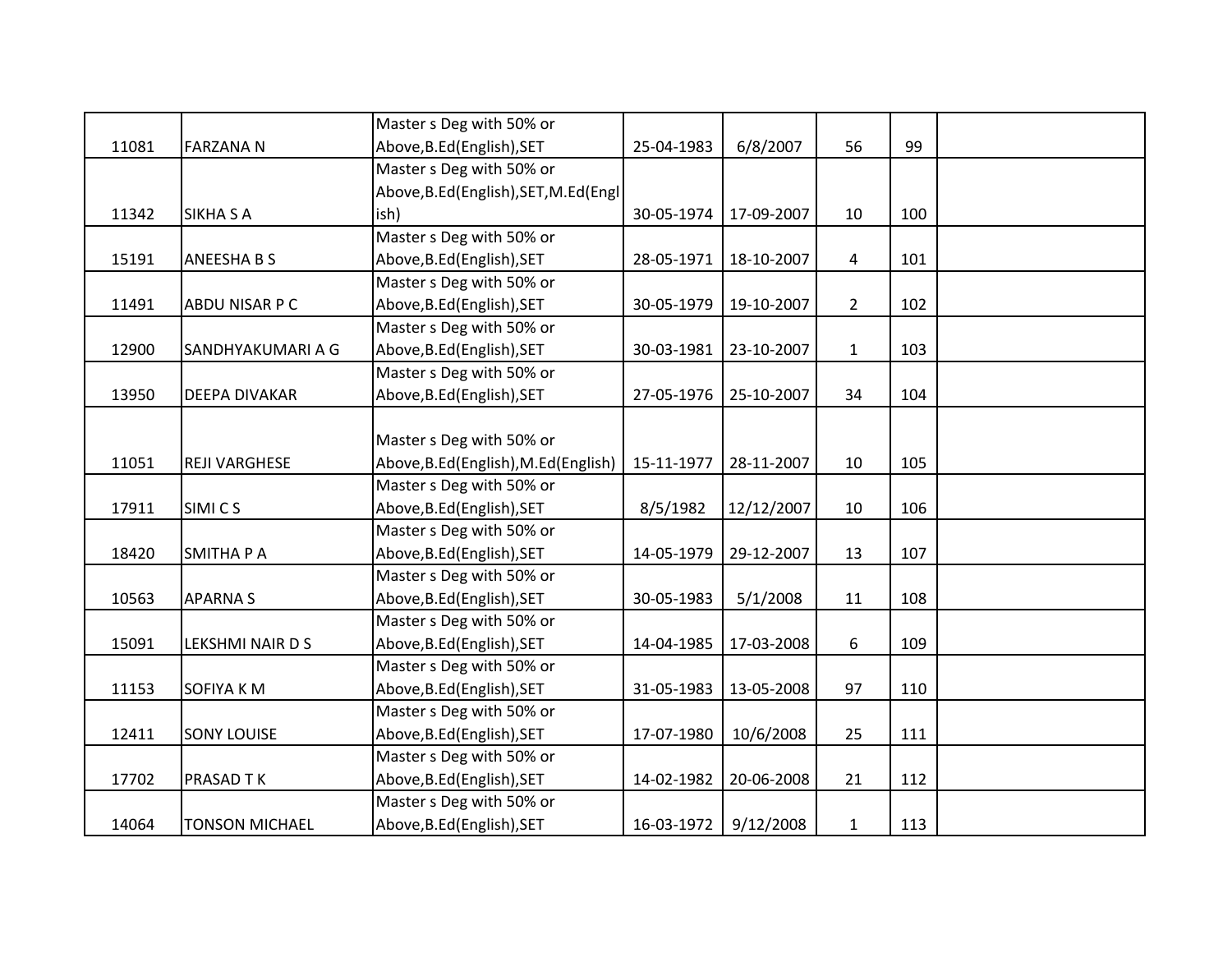|       |                      | Master s Deg with 50% or            |            |            |              |     |  |
|-------|----------------------|-------------------------------------|------------|------------|--------------|-----|--|
| 14383 | <b>SANDHYA MOHAN</b> | Above, B.Ed (English), SET          | 31-05-1978 | 24-04-2009 | 6            | 114 |  |
|       |                      | Master s Deg with 50% or            |            |            |              |     |  |
| 14681 | <b>DIVYA B K</b>     | Above, B.Ed (English), SET          | 30-05-1983 | 18-06-2009 | 12           | 115 |  |
|       |                      | Master s Deg with 50% or            |            |            |              |     |  |
| 12370 | NISHA M              | Above, B.Ed (English), SET          | 27-04-1981 | 24-08-2009 | 185205       | 116 |  |
|       |                      | Master s Deg with 50% or            |            |            |              |     |  |
| 15873 | NASHEEDA N M         | Above, B.Ed (English), SET          | 20-12-1977 | 27-08-2009 | $\mathbf{3}$ | 117 |  |
|       |                      |                                     |            |            |              |     |  |
|       |                      | Master s Deg with 50% or            |            |            |              |     |  |
| 11932 | <b>INDIRAMMAL R</b>  | Above, B.Ed (Natural Science), SET  | 9/11/1960  | 24-12-1991 | 3359         | 118 |  |
|       |                      |                                     |            |            |              |     |  |
|       |                      | Master s Deg with 50% or            |            |            |              |     |  |
| 16915 | JANARDHANAN NAIR M   | Above, B.Ed (Social Science), SET   | 27-03-1961 | 18-08-1993 | 62           | 119 |  |
|       |                      |                                     |            |            |              |     |  |
|       |                      | Master s Deg with 50% or            |            |            |              |     |  |
| 15265 | <b>MK ABOOBACKER</b> | Above, B.Ed (Social Science), SET   | 30-05-1964 | 27-10-1993 | 14           | 120 |  |
|       |                      |                                     |            |            |              |     |  |
|       |                      | Master s Deg with 50% or            |            |            |              |     |  |
| 10712 | <b>SOBHABS</b>       | Above, B.Ed (Physical Science), SET | 23-02-1971 | 6/4/1997   | 241          | 121 |  |
|       |                      | Master s Deg with 50% or            |            |            |              |     |  |
| 10391 | <b>AMPILY G</b>      | Above, B.Ed (Zoology), SET          | 22-05-1969 | 22-05-1997 | 142          | 122 |  |
|       |                      |                                     |            |            |              |     |  |
|       |                      | Master s Deg with 50% or            |            |            |              |     |  |
| 11698 | <b>GIRIJA P</b>      | Above, B.Ed (Natural Science), SET  | 30-07-1962 | 4/6/1998   | 251          | 123 |  |
|       |                      |                                     |            |            |              |     |  |
|       |                      | Master s Deg with 50% or            |            |            |              |     |  |
| 17879 | <b>SANTHAMMAT</b>    | Above, B.Ed (Physical Science), SET | 28-04-1959 | 8/7/1998   | 635937       | 124 |  |
|       |                      | Master s Deg with 50% or            |            |            |              |     |  |
| 11294 | <b>GEETHA VO</b>     | Above, B.Ed(Zoology), SET           | 25-05-1965 | 23-07-1999 | 8            | 125 |  |
|       |                      | Master s Deg with 50% or            |            |            |              |     |  |
| 11812 | <b>SASIKUMAR MP</b>  | Above, B.Ed (Malayalam), SET        | 22-04-1967 | 26-10-2004 | 23           | 126 |  |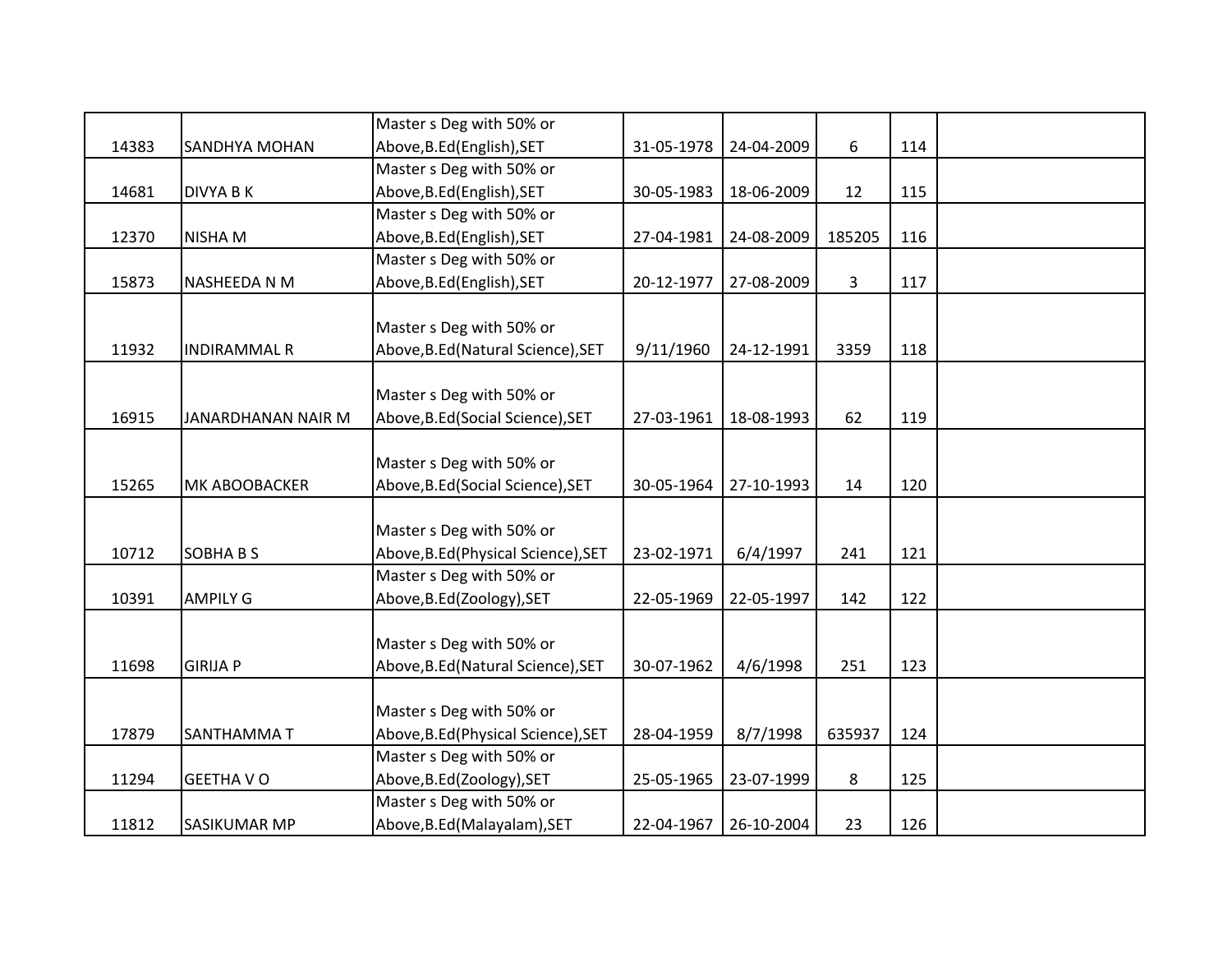|       |               | Master s Deg with 50% or            |            |              |    |     |  |
|-------|---------------|-------------------------------------|------------|--------------|----|-----|--|
| 13792 | ISHAMEEMA K T | Above, B.Ed (Natural Science), SET  | 31-05-1971 | $16-01-2007$ | 65 | 127 |  |
|       |               |                                     |            |              |    |     |  |
|       |               | Master s Deg with 50% or            |            |              |    |     |  |
| 15655 | IANIL KUMAR D | Above, B.Ed (Physical Science), SET | 4/4/1977   | 17-10-2008   |    | 128 |  |

## Malayalam

| <b>Application</b> |                         |                              |                      |                  |         |                |                             |
|--------------------|-------------------------|------------------------------|----------------------|------------------|---------|----------------|-----------------------------|
| <b>Number</b>      | <b>Applicant Name</b>   | Qualification                | <b>Date of Birth</b> | <b>Seniority</b> | SenSINo | <b>Rank</b>    | <b>Remarks</b>              |
|                    |                         | Master s Deg with 50% or     |                      |                  |         |                | probation certificate due,  |
| 10219              | <b>RADHAMANI OT</b>     | Above, B.Ed (Malayalam), SET | 30-11-1957           | 18-03-1981       | 5       | $\mathbf{1}$   | psc advice copy due         |
|                    |                         | Master s Deg with 50% or     |                      |                  |         |                |                             |
| 14510              | <b>GEORGE N T</b>       | Above, B.Ed (Malayalam), SET | 12/5/1959            | 28-01-1983       | 263     | $\overline{2}$ | all certificate are due     |
|                    |                         | Master s Deg with 50% or     |                      |                  |         |                |                             |
| 17064              | <b>T V REJITHA</b>      | Above, B.Ed (Malayalam), SET | 31-07-1962           | 9/9/1985         | 142     | 3              |                             |
|                    |                         | Master s Deg with 50% or     |                      |                  |         |                | BEd certificate due, psc    |
| 17779              | C KASTHURI BAI          | Above, B.Ed (Malayalam), SET | 2/5/1961             | 26-11-1985       | 17      | 4              | asvice copy due             |
|                    |                         | Master s Deg with 50% or     |                      |                  |         |                |                             |
| 14895              | <b>BALAKRISHNAN V K</b> | Above, B.Ed (Malayalam), SET | 25-05-1961           | 30-10-1987       | 165     | 5              |                             |
|                    |                         |                              |                      |                  |         |                | probaaion declaration upsa  |
|                    |                         |                              |                      |                  |         |                | certificate due, service    |
|                    |                         | Master s Deg with 50% or     |                      |                  |         |                | certificate due, psc advice |
| 12828              | <b>SREELATHA R</b>      | Above, B.Ed (Malayalam), SET | 15-02-1963           | 10/12/1987       | 12      | 6              | copy due                    |
|                    |                         | Master s Deg with 50% or     |                      |                  |         |                |                             |
| 14957              | R PUSHKALAMMAL          | Above, B.Ed (Malayalam), SET | 29-05-1964           | 29-11-1988       | 10      | 7              |                             |
|                    |                         | Master s Deg with 50% or     |                      |                  |         |                |                             |
| 14726              | LAILA BEEVI S M         | Above, B.Ed (Malayalam), SET | 1/7/1963             | 16-06-1990       | 88      | 8              | psc advice copy due         |
|                    |                         | Master s Deg with 50% or     |                      |                  |         |                |                             |
| 17913              | <b>JOSEMATHEW</b>       | Above, B.Ed (Malayalam), SET | 30-04-1965           | 10/7/1990        | 37      | 9              | psc advice copy due         |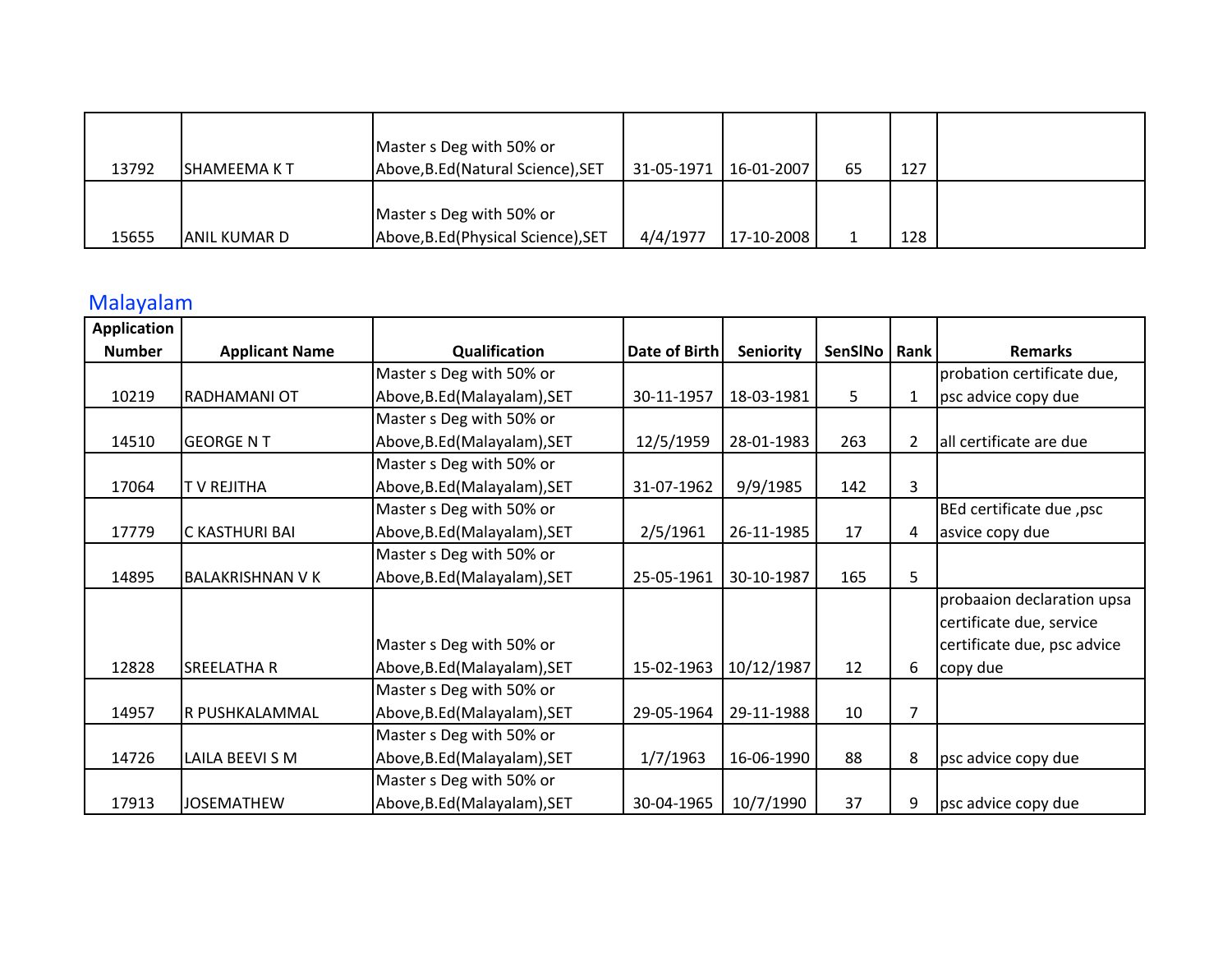|       |                        | Master s Deg with 50% or             |            |            |                |    |                             |
|-------|------------------------|--------------------------------------|------------|------------|----------------|----|-----------------------------|
| 18441 | <b>DEVAKUMARI D</b>    | Above, B.Ed (Malayalam), SET         | 20-05-1965 | 21-08-1990 | 21             | 10 | probation cerficate due,    |
|       |                        | Master s Deg with 50% or             |            |            |                |    |                             |
|       |                        | Above, SET, B.Ed (IGNOU) with 2 Yr   |            |            |                |    |                             |
|       |                        | Teaching Exp before                  |            |            |                |    |                             |
|       |                        | B.Ed(English), B.Ed(IGNOU) with 2    |            |            |                |    |                             |
|       |                        | Yr Teaching Exp before               |            |            |                |    |                             |
| 10934 | <b>BALAN M</b>         | B.Ed(Malayalam)                      | 22-05-1964 | 31-08-1990 | $\overline{2}$ | 11 |                             |
|       |                        | Master s Deg with 50% or             |            |            |                |    | probation declaration, psc  |
| 18359 | <b>PUSHPAVALLY V M</b> | Above, B.Ed (Malayalam), SET         | 10/4/1967  | 4/5/1992   | 184            | 12 | advice copy due             |
|       |                        | Master s Deg with 50% or             |            |            |                |    |                             |
| 14498 | <b>GOURIKV</b>         | Above, B.Ed (Malayalam), SET         | 15-05-1968 | 4/5/1992   | 293            | 13 |                             |
|       |                        | Master s Deg with 50% or             |            |            |                |    |                             |
| 12261 | <b>SREEDEVID</b>       | Above, B.Ed (Malayalam), SET         | 5/3/1969   | 25-05-1992 | 292            | 14 |                             |
|       |                        | Master s Deg with 50% or             |            |            |                |    |                             |
| 12321 | <b>SANDHYAS</b>        | Above, B.Ed (Malayalam), SET         | 1/4/1966   | 29-05-1992 | 32             | 15 |                             |
|       |                        | Master s Deg with 50% or             |            |            |                |    |                             |
| 17786 | SHEELAKUMARI M         | Above, B.Ed (Malayalam), SET         | 8/5/1969   | 18-06-1992 | 106            | 16 |                             |
|       |                        | Master s Deg with 50% or             |            |            |                |    | probation certificate due,  |
| 17756 | <b>RAFFI A M</b>       | Above, B.Ed (Malayalam), SET         | 25-05-1968 | 18-06-1992 | 178            | 17 | advice copy due             |
|       |                        | Master s Deg with 50% or             |            |            |                |    | <b>UPSA PSC ADVACE COPY</b> |
|       |                        | Above, B.Ed (Malayalam), SET, M.Ed ( |            |            |                |    | DUE, UPSAPROBATION          |
| 14295 | <b>VIJAYALAKSHMY B</b> | Malayalam)                           | 9/4/1968   | 18-06-1992 | 237            | 18 | <b>CERTIFICATE DUE</b>      |
|       |                        |                                      |            |            |                |    |                             |
|       |                        | Master s Deg with 50% or             |            |            |                |    | psc advice copy, probation  |
| 11763 | <b>ASALETHA DEVIR</b>  | Above, B.Ed (Malayalam), SET         | 20-04-1965 | 26-06-1992 | 30             | 19 | declaration certificate due |
|       |                        | Master s Deg with 50% or             |            |            |                |    |                             |
| 14421 | <b>C MOHANAN</b>       | Above, B.Ed (Malayalam), SET         | 8/5/1966   | 1/8/1992   | 91             | 20 |                             |
|       |                        |                                      |            |            |                |    |                             |
|       |                        | Master s Deg with 50% or             |            |            |                |    | upsa probatuon declaration, |
| 14285 | <b>MAYA VP</b>         | Above, B.Ed (Malayalam), SET         | 25-05-1969 | 26-08-1992 | 4              | 21 | psc advice copy             |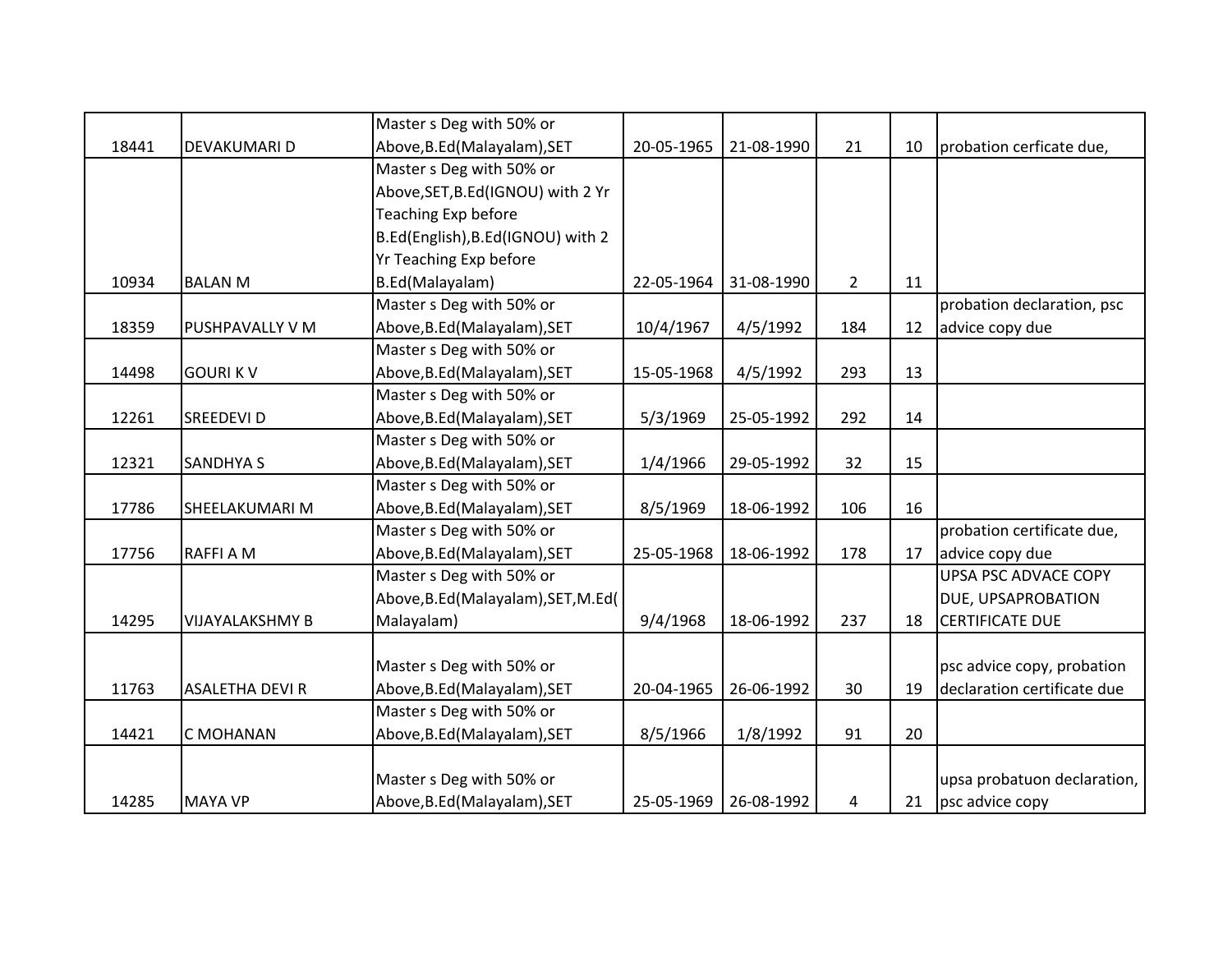|       |                          | Master s Deg with 50% or             |            |            |                |    |                             |
|-------|--------------------------|--------------------------------------|------------|------------|----------------|----|-----------------------------|
| 14655 | <b>ANNAMMATP</b>         | Above, B.Ed (Malayalam), SET         | 6/4/1960   | 24-11-1992 | 28             | 22 | service certificate due     |
|       |                          | Master s Deg with 50% or             |            |            |                |    |                             |
|       |                          | Above, B.Ed (Malayalam), SET, M.Ed ( |            |            |                |    |                             |
| 15205 | <b>SINDHUVK NAIR</b>     | Malayalam)                           | 25-05-1968 | 20-01-1993 | 168            | 23 | IDT certificate copy due    |
|       |                          | Master s Deg with 50% or             |            |            |                |    |                             |
| 16961 | SARALA BHAI AMMA L       | Above, B.Ed (Malayalam), SET         | 30-05-1962 | 17-04-1993 | 3              | 24 | psc advice copy due         |
|       |                          | Master s Deg with 50% or             |            |            |                |    |                             |
|       |                          | Above, SET, M.Ed(Malayalam), NET/    |            |            |                |    |                             |
| 18479 | <b>JAYAKUMAR R</b>       | <b>JRF</b>                           | 31-05-1969 | 15-06-1994 | $\mathbf{1}$   | 25 |                             |
|       |                          | Master s Deg with 50% or             |            |            |                |    |                             |
| 13974 | <b>REEJA SATHYAN S S</b> | Above, B.Ed (Malayalam), SET         | 26-05-1970 | 28-07-1994 | 0              | 26 |                             |
|       |                          | Master s Deg with 50% or             |            |            |                |    |                             |
| 10853 | <b>MOHANAN PILLAI K</b>  | Above, B.Ed (Malayalam), SET         | 28-05-1962 | 29-09-1994 | 5              | 27 |                             |
|       |                          | Master s Deg with 50% or             |            |            |                |    |                             |
| 14955 | <b>GEETHA KUMARI G S</b> | Above, B.Ed (Malayalam), SET         | 23-05-1969 | 14-02-1995 | $\overline{2}$ | 28 |                             |
|       |                          | Master s Deg with 50% or             |            |            |                |    |                             |
| 17491 | <b>AYSHA BEEVI M</b>     | Above, B.Ed (Malayalam), SET         | 30-05-1960 | 29-03-1995 | $\mathbf{1}$   | 29 |                             |
|       |                          | Master s Deg with 50% or             |            |            |                |    |                             |
|       |                          | Above, B.Ed (Malayalam), 10 year     |            |            |                |    |                             |
| 12195 | MOHAMMED OC              | Service as HSA                       | 2/5/1963   | 14-06-1996 | 14             | 30 |                             |
|       |                          |                                      |            |            |                |    |                             |
|       |                          |                                      |            |            |                |    | PROBATION DECLARATION       |
|       |                          | Master s Deg with 50% or             |            |            |                |    | <b>CERTIFICATE DUE, PSC</b> |
| 18020 | <b>BINDUS</b>            | Above, B.Ed (Malayalam), SET         | 5/5/1970   | 30-06-1997 | 60             | 31 | <b>ADVICE COPY DUE</b>      |
|       |                          | Master s Deg with 50% or             |            |            |                |    | PROBARION CERTIFICATE       |
| 13523 | M R MADHU                | Above, B.Ed (Malayalam), SET         | 30-05-1972 | 30-06-1997 | 138            | 32 | DUE, PSC ADVICE DUE         |
|       |                          | Master s Deg with 50% or             |            |            |                |    |                             |
| 10561 | <b>GIRIJA S</b>          | Above, B.Ed (Malayalam), SET         | 15-05-1972 | 30-06-1997 | 194            | 33 |                             |
|       |                          | Master s Deg with 50% or             |            |            |                |    |                             |
| 13732 | SHIMNA BEEGUM M S        | Above, B.Ed (Malayalam), SET         | 29-09-1972 | 30-06-1997 | 263            | 34 |                             |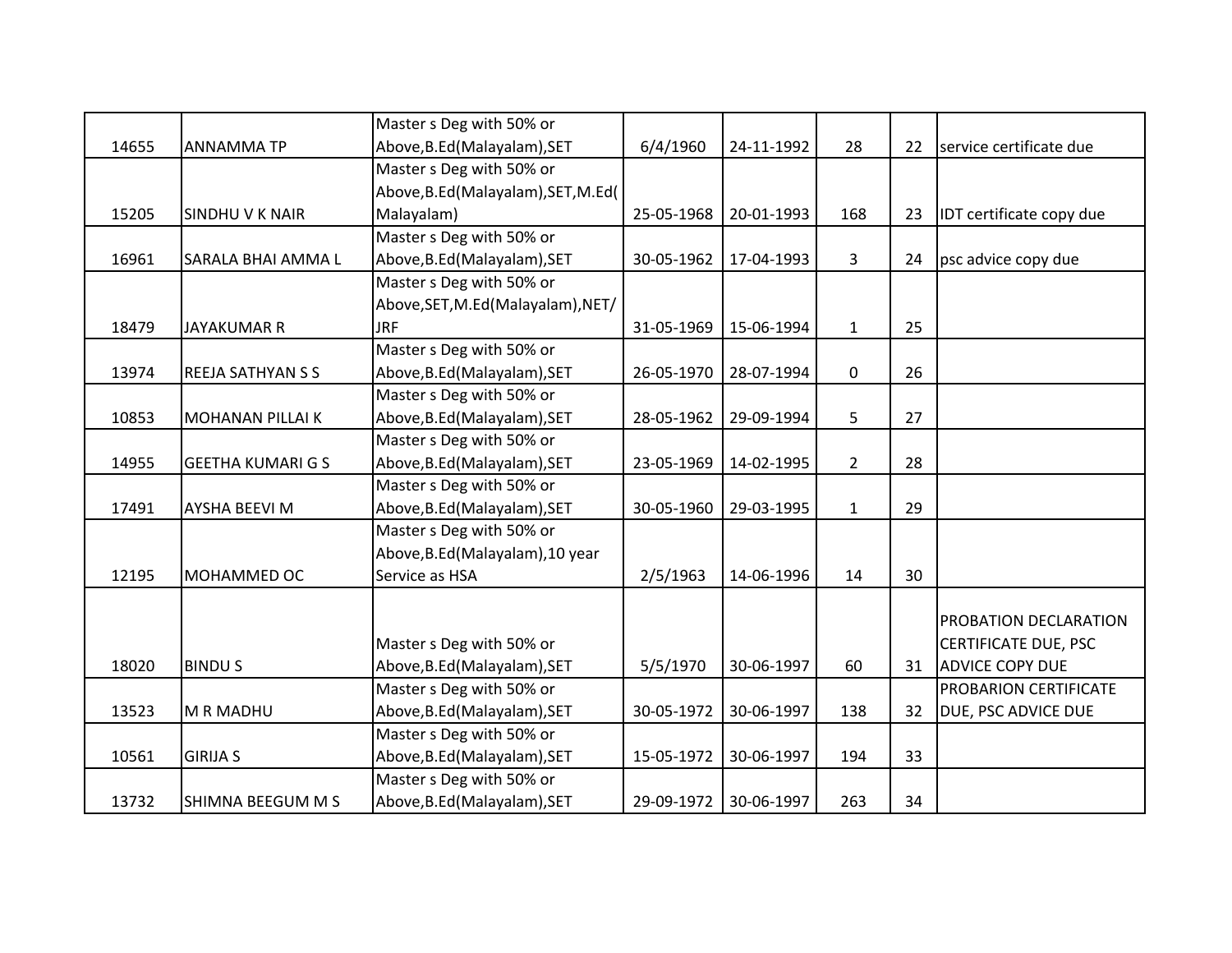|       |                            | Master s Deg with 50% or         |            |            |     |    |                         |
|-------|----------------------------|----------------------------------|------------|------------|-----|----|-------------------------|
| 13751 | <b>REENA A</b>             | Above, B.Ed (Malayalam), SET     | 20-05-1973 | 30-06-1997 | 353 | 35 |                         |
|       |                            |                                  |            |            |     |    |                         |
|       |                            | Master s Deg with 50% or         |            |            |     |    |                         |
| 14035 | <b>SARITHAL</b>            | Above, B.Ed (Malayalam), NET/JRF | 21-04-1970 | 7/7/1997   | 58  | 36 |                         |
|       |                            | Master s Deg with 50% or         |            |            |     |    |                         |
| 12677 | <b>AJITHAKUMARI L</b>      | Above, B.Ed (Malayalam), SET     | 28-05-1969 | 7/7/1997   | 218 | 37 |                         |
|       |                            | Master s Deg with 50% or         |            |            |     |    |                         |
| 18400 | <b>SELEENA A</b>           | Above, B.Ed (Malayalam), SET     | 31-05-1972 | 7/7/1997   | 457 | 38 | probation certificate   |
|       |                            | Master s Deg with 50% or         |            |            |     |    |                         |
| 12392 | R GEETHA DEVI              | Above, B.Ed (Malayalam), SET     | 19-05-1972 | 16-07-1997 | 52  | 39 |                         |
|       |                            | Master s Deg with 50% or         |            |            |     |    |                         |
| 10668 | <b>PRATHEES K G</b>        | Above, B.Ed (Malayalam), SET     | 1/4/1975   | 14-10-1997 | 39  | 40 |                         |
|       |                            | Master s Deg with 50% or         |            |            |     |    |                         |
| 18127 | <b>KUMARI SREELEKHA VS</b> | Above, B.Ed (Malayalam), SET     | 30-05-1964 | 10/11/1997 | 75  | 41 |                         |
|       |                            | Master s Deg with 50% or         |            |            |     |    |                         |
| 13939 | <b>USHAD</b>               | Above, B.Ed (Malayalam), SET     | 29-05-1967 | 10/11/1997 | 124 | 42 |                         |
|       |                            |                                  |            |            |     |    |                         |
|       |                            | Master s Deg with 50% or         |            |            |     |    |                         |
| 11487 | <b>SMITHAP</b>             | Above, B.Ed (Malayalam), NET/JRF | 19-05-1973 | 4/6/1998   | 133 | 43 | upsc psc advaice copy,  |
|       |                            | Master s Deg with 50% or         |            |            |     |    |                         |
| 13772 | <b>MINULK</b>              | Above, B.Ed (Malayalam), SET     | 28-05-1972 | 4/6/1998   | 161 | 44 | psc advice copy due     |
|       |                            | Master s Deg with 50% or         |            |            |     |    |                         |
| 11810 | <b>JAISY K</b>             | Above, B.Ed (Malayalam), SET     | 30-05-1970 | 4/6/1998   | 280 | 45 |                         |
|       |                            | Master s Deg with 50% or         |            |            |     |    |                         |
| 13757 | <b>VIDYACS</b>             | Above, B.Ed (Malayalam), SET     | 31-05-1969 | 4/6/1998   | 297 | 46 |                         |
|       |                            | Master s Deg with 50% or         |            |            |     |    |                         |
| 10879 | SUJA J                     | Above, B.Ed (Malayalam), SET     | 28-05-1969 | 4/6/1998   | 400 | 47 |                         |
|       |                            | Master s Deg with 50% or         |            |            |     |    | PSC ADVICE COPY DUE PSC |
| 15953 | <b>JAYASREE R</b>          | Above, B.Ed (Malayalam), SET     | 21-05-1973 | 4/6/1998   | 438 | 48 | <b>ADVICE COPY DUE</b>  |
|       |                            | Master s Deg with 50% or         |            |            |     |    |                         |
| 18448 | <b>SUDHAKUMARI P</b>       | Above, B.Ed (Malayalam), SET     | 16-05-1968 | 5/6/1998   | 28  | 49 |                         |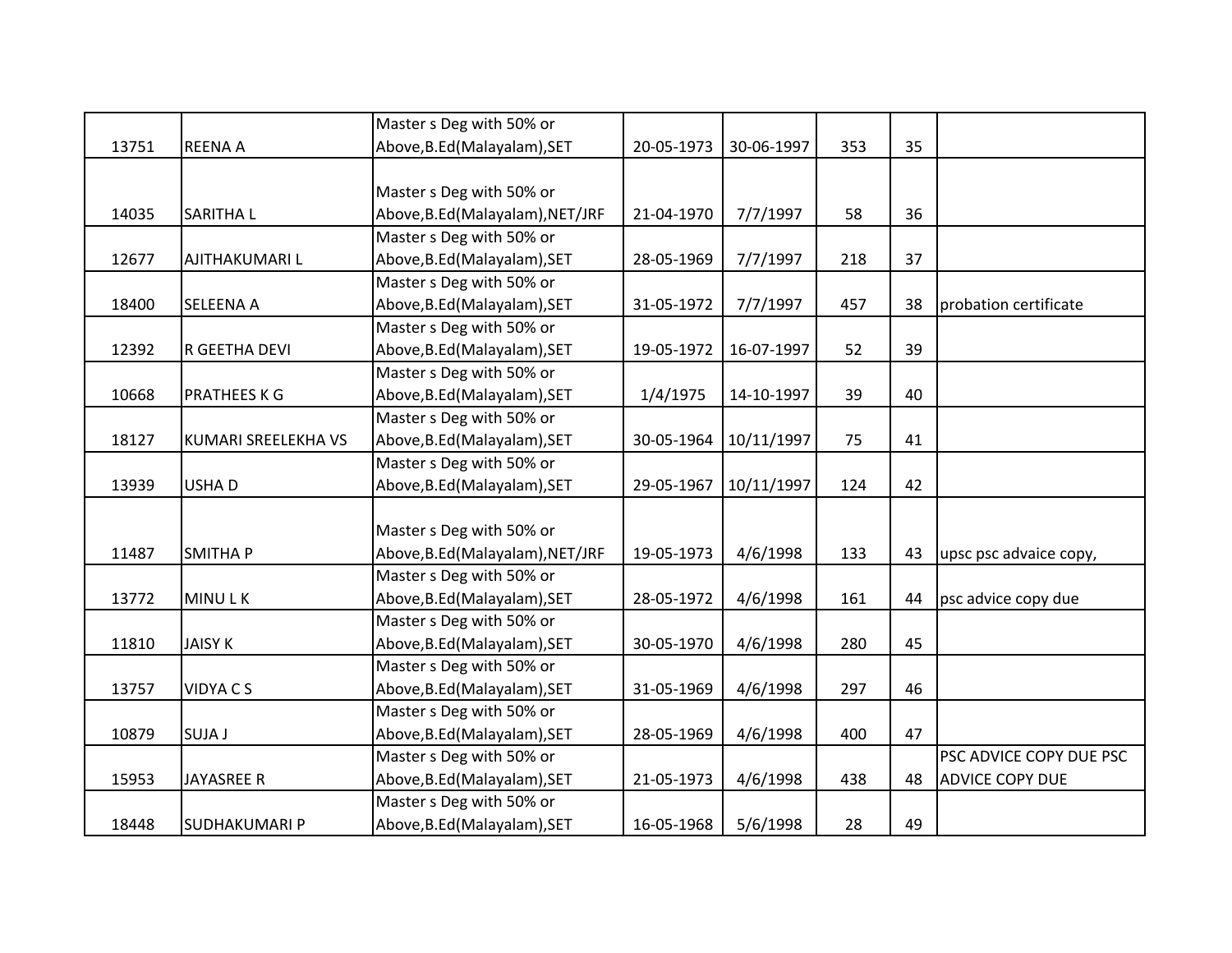|       |                         | Master s Deg with 50% or        |            |            |              |    |                               |
|-------|-------------------------|---------------------------------|------------|------------|--------------|----|-------------------------------|
| 15755 | <b>BIJUPK</b>           | Above, B.Ed (Malayalam), SET    | 10/3/1974  | 24-06-1998 | 75           | 50 |                               |
|       |                         |                                 |            |            |              |    |                               |
|       |                         | Master s Deg with 50% or        |            |            |              |    |                               |
| 14070 | RAJALEKSHMI M T         | Above, B.Ed(Malayalam), NET/JRF | 31-05-1972 | 29-06-1998 | 103          | 51 | psc advice copy due           |
|       |                         | Master s Deg with 50% or        |            |            |              |    |                               |
| 10153 | PRADEEP KUMAR U         | Above, B.Ed (Malayalam), SET    | 14-11-1970 | 24-09-1998 | 47           | 52 |                               |
|       |                         | Master s Deg with 50% or        |            |            |              |    |                               |
| 16264 | <b>BEENAKP</b>          | Above, B.Ed (Malayalam), SET    | 24-04-1970 | 17-10-1998 | 164          | 53 |                               |
|       |                         |                                 |            |            |              |    |                               |
|       |                         | Master s Deg with 50% or        |            |            |              |    | probation certificate due,    |
| 14083 | <b>K R CHANDRA BABU</b> | Above, B.Ed(Malayalam), NET/JRF | 20-05-1972 | 14-12-1998 | $\mathbf{1}$ | 54 | psc advice copy due           |
|       |                         | Master s Deg with 50% or        |            |            |              |    |                               |
| 17515 | <b>GEETHAKUMARY TS</b>  | Above, B.Ed (Malayalam), SET    | 29-05-1967 | 19-07-1999 | 107          | 55 | probation certificate due     |
|       |                         | Master s Deg with 50% or        |            |            |              |    |                               |
| 10790 | <b>MATHEW T P</b>       | Above, B.Ed (Malayalam), SET    | 31-05-1966 | 25-08-2000 | 12           | 56 | service certificate not clear |
|       |                         | Master s Deg with 50% or        |            |            |              |    |                               |
| 18267 | <b>SREELATHA KS</b>     | Above, B.Ed (Malayalam), SET    | 15-05-1973 | 1/9/2000   | 13           | 57 |                               |
|       |                         |                                 |            |            |              |    |                               |
|       |                         | Master s Deg with 50% or        |            |            |              |    |                               |
| 12624 | <b>VEENAS</b>           | Above, B.Ed (Malayalam), M.Phil | 8/5/1968   | 1/9/2000   | 19           | 58 |                               |
|       |                         |                                 |            |            |              |    |                               |
|       |                         |                                 |            |            |              |    | service certificate due date  |
|       |                         | Master s Deg with 50% or        |            |            |              |    | of joining on trivandrum not  |
| 17584 | MADHUTI                 | Above, B.Ed (Malayalam), SET    | 2/5/1969   | 1/9/2000   | 65           | 59 | conformed                     |
|       |                         | Master s Deg with 50% or        |            |            |              |    |                               |
| 15721 | PUSHPANGADAN U          | Above, B.Ed (Malayalam), SET    | 3/5/1968   | 22-09-2000 | 1104         | 60 | all cir. due                  |
|       |                         | Master s Deg with 50% or        |            |            |              |    |                               |
| 18464 | <b>ANITHA S</b>         | Above, B.Ed (Malayalam), SET    | 30-04-1972 | 22-09-2000 | 1104         | 61 | all certificate are due       |
|       |                         |                                 |            |            |              |    |                               |
|       |                         | Master s Deg with 50% or        |            |            |              |    | set due, probation certificat |
| 16439 | <b>HASEENAL</b>         | Above, B.Ed (Malayalam), SET    | 28-05-1971 | 3/10/2000  | 18           | 62 | e due, psc advice copy due    |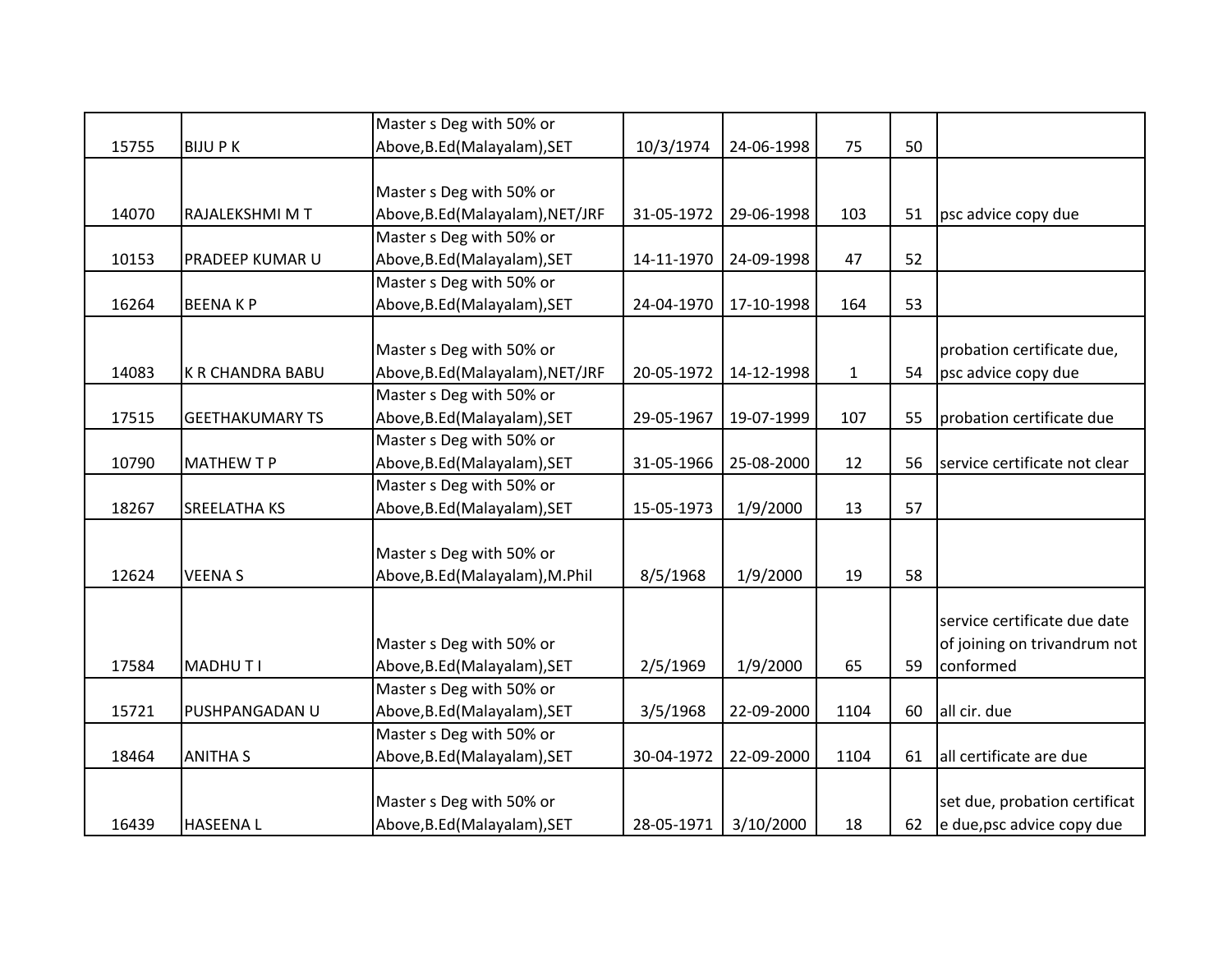|       |                         | Master s Deg with 50% or            |            |            |              |    |                              |
|-------|-------------------------|-------------------------------------|------------|------------|--------------|----|------------------------------|
| 16779 | LEKHA KUMARI M C        | Above, B.Ed (Malayalam), SET        | 18-03-1974 | 28-11-2000 | 795          | 63 |                              |
|       |                         |                                     |            |            |              |    | BEd cir, SET, UPSA           |
|       |                         | Master s Deg with 50% or            |            |            |              |    | prob.declaration cir., PSC   |
| 16215 | PRASAD M K              | Above, B.Ed (Malayalam), SET        | 30-05-1970 | 3/1/2001   | 0            | 64 | advice copy,                 |
|       |                         | Master s Deg with 50% or            |            |            |              |    |                              |
| 17918 | <b>MOHANAN PILLAI K</b> | Above, B.Ed (Malayalam), SET        | 28-05-1962 | 21-06-2001 | 9            | 65 | copy of service cir.due      |
|       |                         | Master s Deg with 50% or            |            |            |              |    |                              |
| 12366 | <b>SAJEETHAN</b>        | Above, B.Ed (Malayalam), SET        | 25-05-1974 | 15-11-2001 | $\mathbf{1}$ | 66 |                              |
|       |                         | Master s Deg with 50% or            |            |            |              |    |                              |
| 15365 | <b>SUDHEESH S</b>       | Above, B.Ed (Malayalam), SET        | 30-05-1973 | 14-12-2001 | $2^{\circ}$  | 67 |                              |
|       |                         |                                     |            |            |              |    | master digree, BEd cir, Set  |
|       |                         |                                     |            |            |              |    | cir.upsa probation           |
|       |                         |                                     |            |            |              |    | declaration cir copy, upsa   |
|       |                         | Master s Deg with 50% or            |            |            |              |    | service cir, psc advice copy |
| 16370 | LIJI JOHN               | Above, B.Ed (Malayalam), SET        | 20-04-1975 | 4/4/2002   | 244          | 68 | due                          |
|       |                         | Master s Deg with 50% or            |            |            |              |    |                              |
| 17464 | <b>VALSALA R</b>        | Above, B.Ed (Malayalam), SET        | 10/4/1965  | 23-11-2002 | 334          | 69 |                              |
|       |                         | Master s Deg with 50% or            |            |            |              |    | probation declaration        |
| 16000 | <b>KUSUMAKUMARY S</b>   | Above, B.Ed (Malayalam), SET        | 30-05-1973 | 21-01-2003 | 3            | 70 | certificate due              |
|       |                         | Master s Deg with 50% or            |            |            |              |    |                              |
|       |                         | Above, B.Ed (Malayalam), SET, NET/J |            |            |              |    | probation certificate due,   |
| 16490 | <b>BIJIN</b>            | <b>RF</b>                           | 3/5/1976   | 31-05-2003 | 103          | 71 | psc advice copy due          |
|       |                         | Master s Deg with 50% or            |            |            |              |    |                              |
| 16085 | <b>BINDUKR</b>          | Above, B.Ed (Malayalam), SET        | 20-04-1974 | 31-05-2003 | 167          | 72 |                              |
|       |                         |                                     |            |            |              |    | probation certificate due,   |
|       |                         | Master s Deg with 50% or            |            |            |              |    | psc certificate due, all     |
| 15923 | <b>JAYAN S R</b>        | Above, B.Ed (Malayalam), SET        | 25-05-1973 | 18-06-2003 | 71           | 73 | certificates are due         |
|       |                         | Master s Deg with 50% or            |            |            |              |    |                              |
| 13567 | RAJILABEEGUM A          | Above, B.Ed (Malayalam), SET        | 5/2/1976   | 18-06-2003 | 175          | 74 |                              |
|       |                         | Master s Deg with 50% or            |            |            |              |    |                              |
| 16751 | RADHAMANI V V           | Above, B.Ed (Malayalam), SET        | 30-01-1975 | 19-06-2003 | 120          | 75 |                              |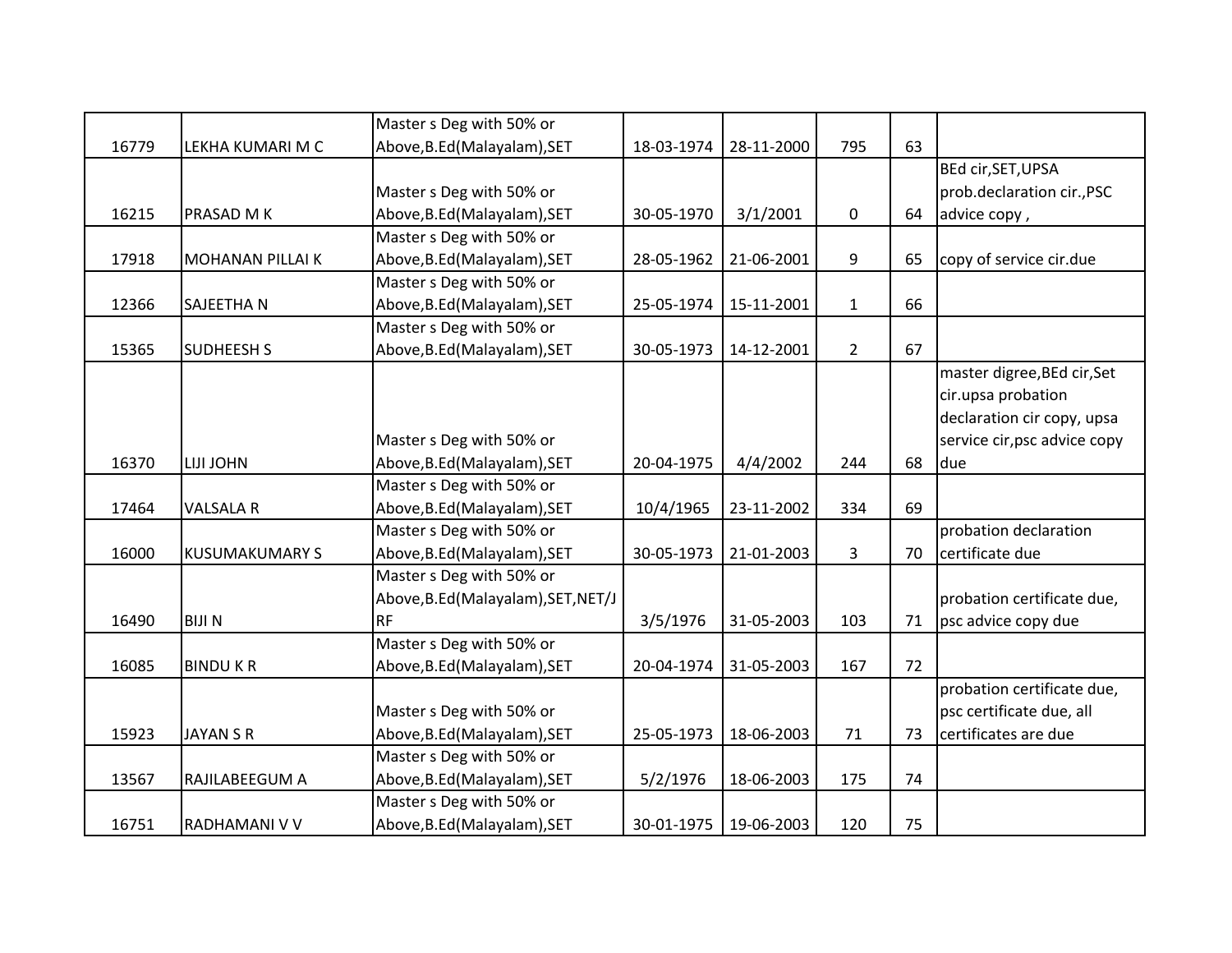|       |                       | Master s Deg with 50% or            |            |                       |                |    |                               |
|-------|-----------------------|-------------------------------------|------------|-----------------------|----------------|----|-------------------------------|
| 14756 | <b>ASHAMOLY J</b>     | Above, B.Ed (Malayalam), SET        | 30-05-1974 | 17-07-2003            | $\overline{7}$ | 76 |                               |
|       |                       | Master s Deg with 50% or            |            |                       |                |    |                               |
| 13902 | <b>SEENA NV</b>       | Above, B.Ed (Malayalam), SET        | 9/2/1975   | 30-07-2003            | 4              | 77 | psc advice copy due           |
|       |                       | Master s Deg with 50% or            |            |                       |                |    |                               |
| 13894 | <b>GIRIJADEVIT</b>    | Above, B.Ed (Malayalam), SET        | 18-04-1978 | 30-07-2003            | 21             | 78 | psc advice copy due           |
|       |                       |                                     |            |                       |                |    |                               |
|       |                       | Master s Deg with 50% or            |            |                       |                |    |                               |
| 12225 | <b>NISHAKP</b>        | Above, B.Ed (Malayalam), NET/JRF    | 15-05-1974 | 30-07-2003            | 107            | 79 |                               |
|       |                       |                                     |            |                       |                |    |                               |
|       |                       | Master s Deg with 50% or            |            |                       |                |    |                               |
| 12310 | <b>SUJITHA A</b>      | Above, B.Ed (Malayalam), NET/JRF    | 4/10/1977  | 30-07-2003            | 128            | 80 | psc advice copy not clear     |
|       |                       | Master s Deg with 50% or            |            |                       |                |    | probation declaration cer     |
| 15343 | <b>SOJA S R</b>       | Above, B.Ed (Malayalam), SET        | 15-05-1975 | 8/10/2003             | 30             | 81 | due, psc advice copy due      |
|       |                       | Master s Deg with 50% or            |            |                       |                |    |                               |
| 14776 | <b>SREELATHA S</b>    | Above, B.Ed (Malayalam), SET        | 30-05-1968 | 23-10-2003            | 36             | 82 |                               |
|       |                       | Master s Deg with 50% or            |            |                       |                |    |                               |
| 15228 | <b>SITHARA S M</b>    | Above, B.Ed (Malayalam), SET        | 25-11-1972 | 17-11-2003            | 5              | 83 |                               |
|       |                       | Master s Deg with 50% or            |            |                       |                |    | psc probation certificate,    |
| 15188 | <b>ANITHAKUMARIKS</b> | Above, B.Ed (Malayalam), SET        | 23-05-1971 | 17-11-2003            | 160            | 84 | pac advice copy due           |
|       |                       |                                     |            |                       |                |    |                               |
|       |                       | Master s Deg with 50% or            |            |                       |                |    | probation certificate due,    |
| 18402 | <b>SHERLY B S</b>     | Above, B.Ed (Malayalam), SET        | 30-05-1975 | 17-11-2003            | 469299         | 85 | service certificate copy due, |
|       |                       | Master s Deg with 50% or            |            |                       |                |    |                               |
|       |                       | Above, B.Ed (Malayalam), SET, NET/J |            |                       |                |    |                               |
| 18505 | <b>NISHAKT</b>        | <b>RF</b>                           | 4/3/1975   | 8/12/2003             | 4              | 86 |                               |
|       |                       | Master s Deg with 50% or            |            |                       |                |    | psc advice copy due, BEd      |
| 18048 | <b>KALA LEKSHMI R</b> | Above, B.Ed (Malayalam), SET        | 30-05-1971 | 20-12-2003            | 55             | 87 | certificate due               |
|       |                       | Master s Deg with 50% or            |            |                       |                |    |                               |
| 15354 | <b>DEENA JOHN K</b>   | Above, B.Ed (Malayalam), SET        | 15-08-1976 | 22-12-2003            | $\overline{2}$ | 88 | service certificate du        |
|       |                       | Master s Deg with 50% or            |            |                       |                |    |                               |
| 11533 | <b>SAJINI HENRY</b>   | Above, B.Ed (Malayalam), SET        |            | 29-01-1975 30-12-2003 | 46             | 89 |                               |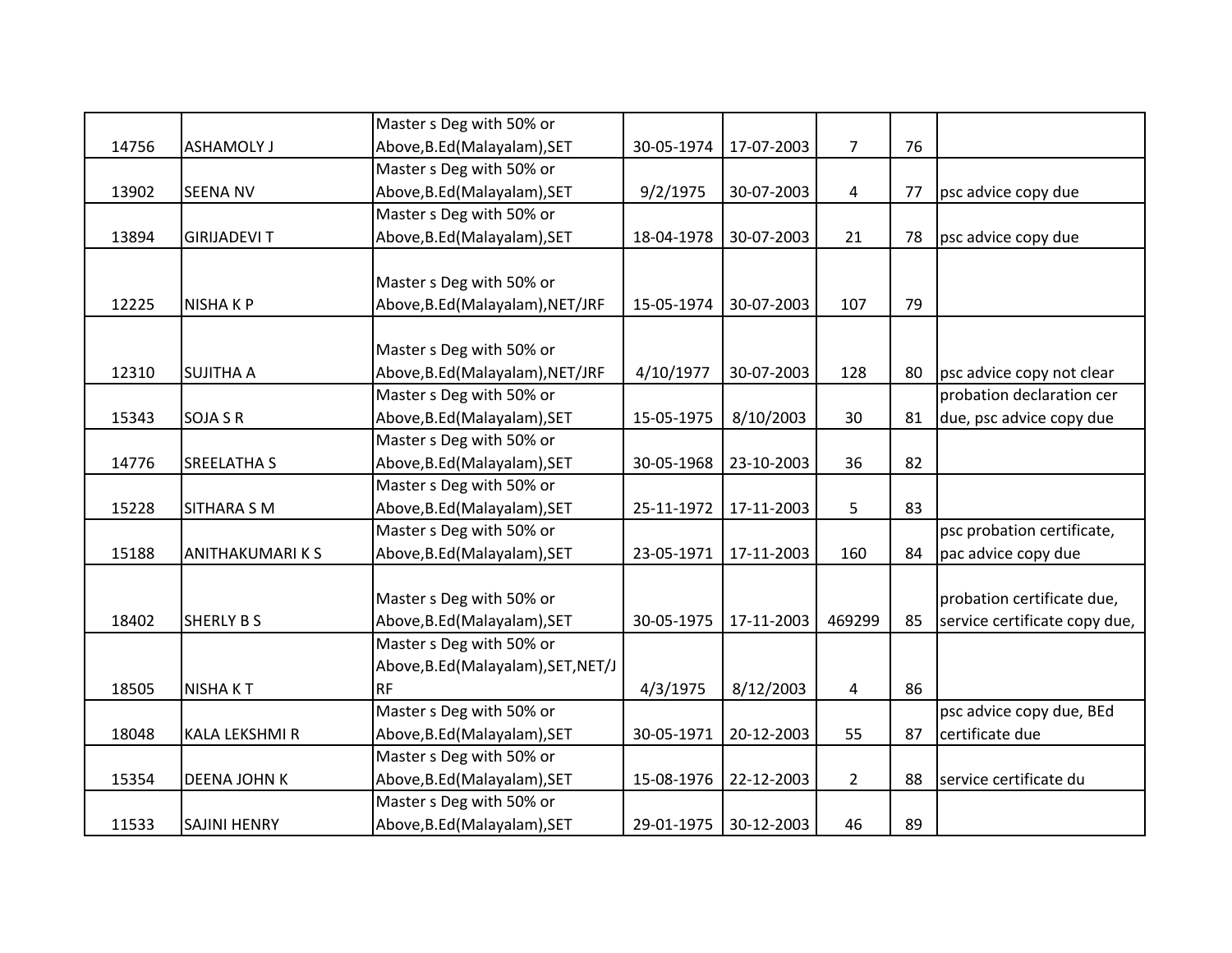|       |                         | Master s Deg with 50% or         |            |            |                |     | psc advice due probation    |
|-------|-------------------------|----------------------------------|------------|------------|----------------|-----|-----------------------------|
| 17227 | <b>SALEENA A</b>        | Above, B.Ed (Malayalam), SET     | 30-05-1973 | 5/1/2004   | $\overline{2}$ | 90  | declaration cir not clear   |
|       |                         |                                  |            |            |                |     |                             |
|       |                         | Master s Deg with 50% or         |            |            |                |     |                             |
| 10296 | <b>INDUPRABHA</b>       | Above, B.Ed (Malayalam), NET/JRF | 1/6/1975   | 5/1/2004   | 57             | 91  |                             |
|       |                         | Master s Deg with 50% or         |            |            |                |     |                             |
| 11096 | SMITHA U                | Above, B.Ed (Malayalam), SET     | 30-05-1978 | 5/1/2004   | 232            | 92  |                             |
|       |                         | Master s Deg with 50% or         |            |            |                |     |                             |
| 10531 | <b>LATHAK</b>           | Above, B.Ed (Malayalam), SET     | 30-05-1968 | 8/1/2004   | 61             | 93  |                             |
|       |                         |                                  |            |            |                |     |                             |
|       |                         | Master s Deg with 50% or         |            |            |                |     |                             |
| 13668 | <b>BINDU CT</b>         | Above, B.Ed(Malayalam), NET/JRF  | 24-05-1977 | 8/1/2004   | 70             | 94  |                             |
|       |                         | Master s Deg with 50% or         |            |            |                |     |                             |
| 14410 | <b>SREEJA</b>           | Above, B.Ed (Malayalam), SET     | 30-03-1977 | 9/1/2004   | 37             | 95  |                             |
|       |                         | Master s Deg with 50% or         |            |            |                |     |                             |
| 16644 | <b>SWAPNAR</b>          | Above, B.Ed (Malayalam), SET     | 31-05-1977 | 9/1/2004   | 114            | 96  |                             |
|       |                         | Master s Deg with 50% or         |            |            |                |     |                             |
| 12880 | <b>SUNITHA THAMPI A</b> | Above, B.Ed (Malayalam), SET     | 25-05-1970 | 9/1/2004   | 172            | 97  |                             |
|       |                         | Master s Deg with 50% or         |            |            |                |     | upsa proba.declaration      |
| 14863 | <b>VALSAN K R</b>       | Above, B.Ed (Malayalam), SET     | 17-05-1967 | 14-01-2004 | 94             | 98  | copy, psc advice copy due   |
|       |                         | Master s Deg with 50% or         |            |            |                |     |                             |
| 10324 | <b>SUNI JOHN</b>        | Above, B.Ed (Malayalam), SET     | 24-05-1974 | 20-01-2004 | 18             | 99  |                             |
|       |                         |                                  |            |            |                |     |                             |
|       |                         | Master s Deg with 50% or         |            |            |                |     |                             |
| 13300 | <b>MALLIKAK</b>         | Above, B.Ed (Malayalam), NET/JRF | 30-05-1976 | 24-01-2004 | 26             | 100 |                             |
|       |                         |                                  |            |            |                |     |                             |
|       |                         | Master s Deg with 50% or         |            |            |                |     | service cir. due, probation |
| 14894 | <b>LEKHASV</b>          | Above, B.Ed (Malayalam), SET     | 30-05-1974 | 9/2/2004   | 4              | 101 | declaration cir.due         |
|       |                         | Master s Deg with 50% or         |            |            |                |     |                             |
| 15780 | <b>JAYALEKSHMIK</b>     | Above, B.Ed (Malayalam), SET     | 9/3/1969   | 13-02-2004 | 13             | 102 |                             |
|       |                         | Master s Deg with 50% or         |            |            |                |     |                             |
| 11099 | <b>ANUPAMA V J</b>      | Above, B.Ed (Malayalam), SET     | 30-05-1971 | 18-03-2004 | 18             | 103 |                             |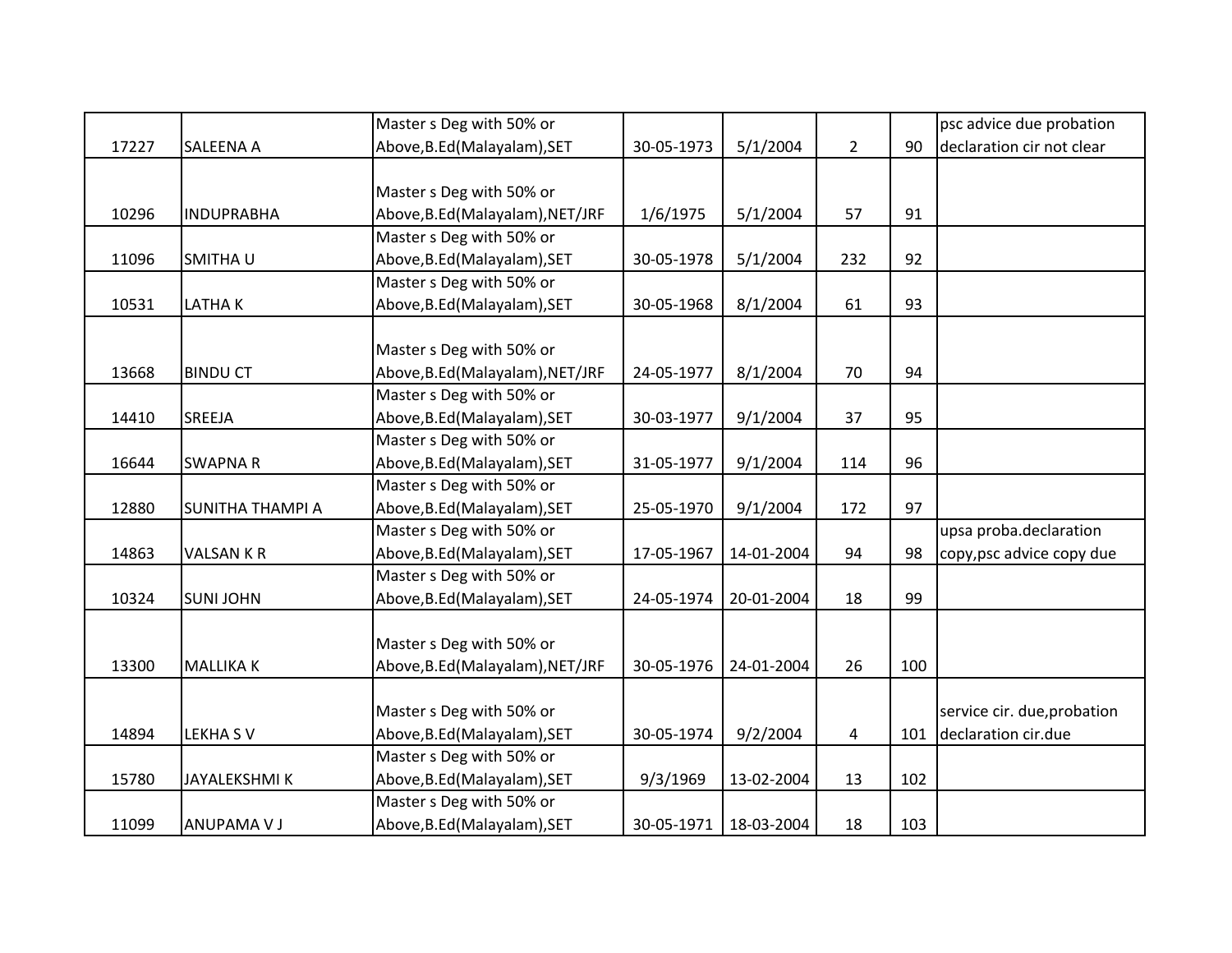|       |                       | Master s Deg with 50% or            |            |                       |             |     |                             |
|-------|-----------------------|-------------------------------------|------------|-----------------------|-------------|-----|-----------------------------|
| 10175 | <b>LIMNA MK</b>       | Above, B.Ed (Malayalam), SET        | 30-05-1976 | 3/6/2004              | 24          | 104 |                             |
|       |                       |                                     |            |                       |             |     |                             |
|       |                       | Master s Deg with 50% or            |            |                       |             |     |                             |
| 13122 | <b>DEVIKK</b>         | Above, B.Ed (Malayalam), SET, Ph.D  | 20-01-1973 | 3/6/2004              | 32          | 105 | copy of service cir.due     |
|       |                       | Master s Deg with 50% or            |            |                       |             |     |                             |
|       |                       | Above, B.Ed (Malayalam), SET, NET/J |            |                       |             |     |                             |
| 11430 | <b>BINDHUV</b>        | <b>RF</b>                           | 30-04-1977 | 21-07-2004            | 94          | 106 |                             |
|       |                       | Master s Deg with 50% or            |            |                       |             |     |                             |
| 13341 | JAYACHANDRAN P V      | Above, B.Ed (Malayalam), SET        | 18-10-1972 | 26-07-2004            | 12          | 107 |                             |
|       |                       |                                     |            |                       |             |     | probation declarion         |
|       |                       |                                     |            |                       |             |     | certificate due, service    |
|       |                       | Master s Deg with 50% or            |            |                       |             |     | certificate due, psc advice |
| 14632 | LIGIMOLE J            | Above, B.Ed (Malayalam), SET        | 21-05-1965 | 6/8/2004              | 3202        | 108 | copy due                    |
|       |                       | Master s Deg with 50% or            |            |                       |             |     |                             |
| 11105 | <b>JOYSON ABRAHAM</b> | Above, B.Ed (Malayalam), SET        | 25-05-1976 | 7/9/2004              | 24          | 109 | psc advice copy due         |
|       |                       | Master s Deg with 50% or            |            |                       |             |     |                             |
|       |                       | Above, B.Ed (Malayalam), SET, NET/J |            |                       |             |     |                             |
| 18312 | <b>REKHAR</b>         | <b>RF</b>                           | 28-04-1973 | 17-11-2004            | 8           | 110 |                             |
|       |                       |                                     |            |                       |             |     |                             |
|       |                       | Master s Deg with 50% or            |            |                       |             |     |                             |
| 14617 | <b>PRADEEPS</b>       | Above, B.Ed(Malayalam), NET/JRF     | 5/1/1965   | 18-11-2004            | 14          | 111 |                             |
|       |                       | Master s Deg with 50% or            |            |                       |             |     | probation declaration       |
| 17321 | <b>LATHA GOPI</b>     | Above, B.Ed (Malayalam), SET        | 18-02-1968 | 18-11-2004            | 26          |     | 112 certificate due         |
|       |                       | Master s Deg with 50% or            |            |                       |             |     |                             |
| 12745 | <b>DEEPAK</b>         | Above, B.Ed (Malayalam), SET        | 23-11-1973 | 20-11-2004            | $2^{\circ}$ | 113 |                             |
|       |                       | Master s Deg with 50% or            |            |                       |             |     |                             |
| 16901 | THRESIAMMA V J        | Above, B.Ed (Malayalam), SET        | 30-05-1973 | 26-11-2004            | 21          | 114 |                             |
|       |                       | Master s Deg with 50% or            |            |                       |             |     |                             |
| 15954 | SREEJA VACHALY        | Above, B.Ed (Malayalam), SET        | 29-05-1969 | 26-11-2004            | 26          | 115 |                             |
|       |                       | Master s Deg with 50% or            |            |                       |             |     |                             |
| 13317 | <b>LEKHAK</b>         | Above, B.Ed (Malayalam), SET        |            | 20-05-1976 21-12-2004 | 14          | 116 |                             |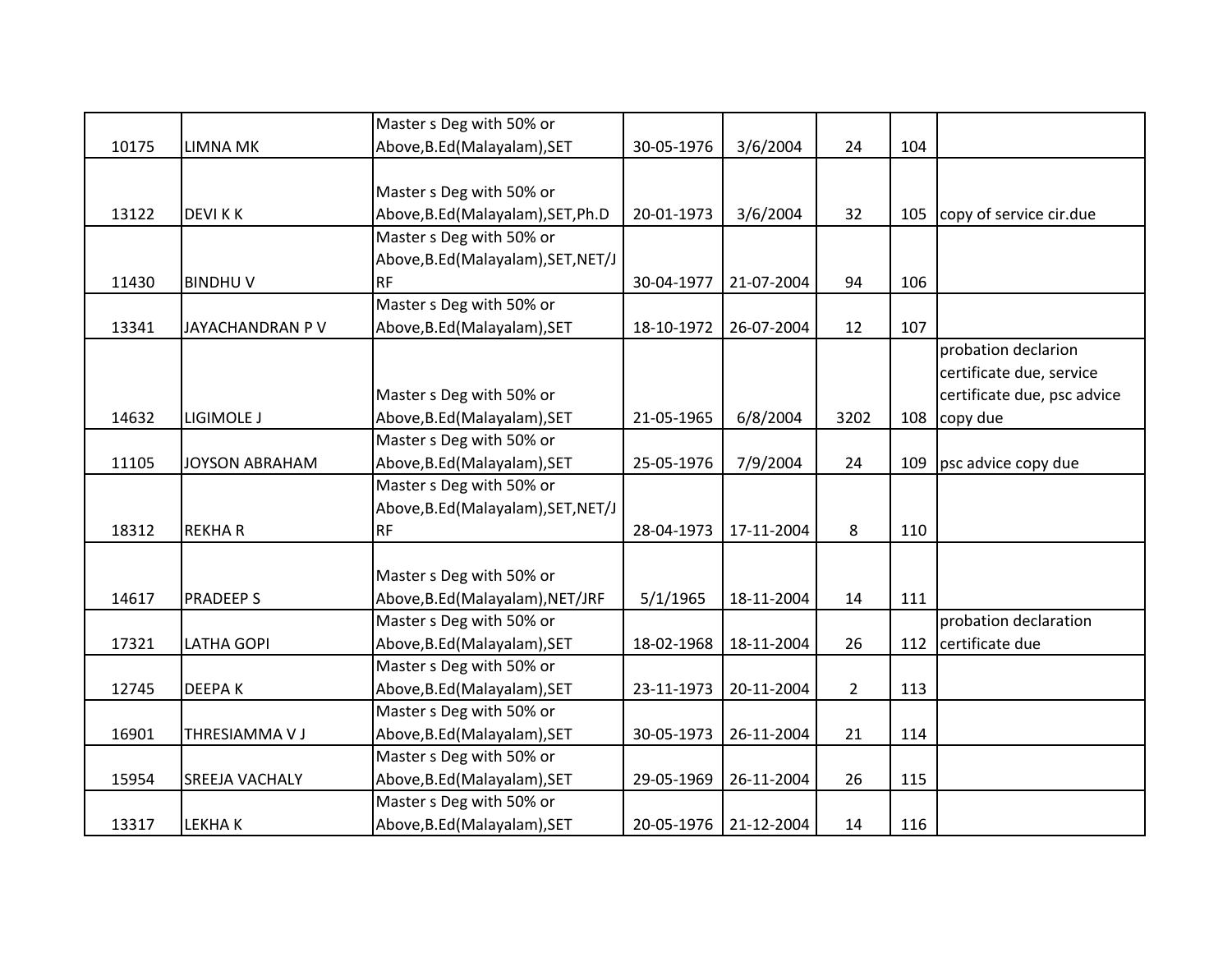|       |                         | Master s Deg with 50% or            |            |                       |                |     |                               |
|-------|-------------------------|-------------------------------------|------------|-----------------------|----------------|-----|-------------------------------|
|       |                         | Above, B.Ed (Malayalam), SET, NET/J |            |                       |                |     |                               |
| 15794 | <b>MAHESH K P</b>       | <b>RF</b>                           | 21-02-1975 | 21-12-2004            | 31             | 117 |                               |
|       |                         | Master s Deg with 50% or            |            |                       |                |     |                               |
| 15368 | <b>BALAKRISHNAN M V</b> | Above, B.Ed (Malayalam), SET        | 1/3/1968   | 22-12-2004            | 16             | 118 |                               |
|       |                         | Master s Deg with 50% or            |            |                       |                |     |                               |
| 12971 | <b>MANJU M A</b>        | Above, B.Ed (Malayalam), SET        | 4/5/1975   | 10/1/2005             | 23             | 119 |                               |
|       |                         | Master s Deg with 50% or            |            |                       |                |     |                               |
| 10808 | <b>UMADEVIAS</b>        | Above, B.Ed (Malayalam), SET        | 1/6/1971   | 11/1/2005             | $2^{\circ}$    | 120 |                               |
|       |                         | Master s Deg with 50% or            |            |                       |                |     |                               |
| 12178 | <b>REJIMOL MANI</b>     | Above, B.Ed (Malayalam), SET        | 17-11-1976 | 27-01-2005            | 8              |     | 121 psc advice copy due       |
|       |                         | Master s Deg with 50% or            |            |                       |                |     |                               |
| 12413 | VIJAYALAKSHMI K P       | Above, B.Ed (Malayalam), SET        | 25-05-1971 | 8/2/2005              | 12             | 122 |                               |
|       |                         | Master s Deg with 50% or            |            |                       |                |     |                               |
| 12668 | <b>SUDHAPV</b>          | Above, B.Ed (Malayalam), SET        | 8/4/1977   | 6/6/2005              | 61             | 123 |                               |
|       |                         | Master s Deg with 50% or            |            |                       |                |     |                               |
| 14027 | <b>CINDHYA M GEORGE</b> | Above, B.Ed (Malayalam), SET        | 31-05-1975 | 13-06-2005            | $\overline{2}$ |     | 124 all cir. due              |
|       |                         | Master s Deg with 50% or            |            |                       |                |     |                               |
| 14812 | <b>CHRYSOSTOM G</b>     | Above, B.Ed (Malayalam), SET        | 9/5/1975   | 13-06-2005            | 46             | 125 |                               |
|       |                         | Master s Deg with 50% or            |            |                       |                |     | probation declaration cir,    |
| 11725 | SINDHU G                | Above, B.Ed (Malayalam), SET        | 11/10/1975 | 15-06-2005            | 28             |     | 126 psc advice copy due       |
|       |                         | Master s Deg with 50% or            |            |                       |                |     | probation declaration         |
| 14357 | <b>SHYJA S</b>          | Above, B.Ed (Malayalam), SET        | 31-05-1977 | 13-07-2005            | 21             | 127 | certificate due               |
|       |                         | Master s Deg with 50% or            |            |                       |                |     |                               |
| 10207 | <b>GLEN PRAKASH V L</b> | Above, B.Ed (Malayalam), SET        | 30-05-1977 | 13-07-2005            | 33             | 128 |                               |
|       |                         | Master s Deg with 50% or            |            |                       |                |     |                               |
| 14935 | <b>KALAKL</b>           | Above, B.Ed (Malayalam), SET        | 27-05-1971 | 13-07-2005            | 43             | 129 |                               |
|       |                         | Master s Deg with 50% or            |            |                       |                |     |                               |
| 16762 | <b>LARLIN G THOMAS</b>  | Above, B.Ed (Malayalam), SET        | 25-05-1974 | 1/8/2005              | 44             | 130 |                               |
|       |                         | Master s Deg with 50% or            |            |                       |                |     |                               |
| 16235 | <b>LALITHA C</b>        | Above, B.Ed (Malayalam), SET        |            | 20-05-1967 23-08-2005 | 5              |     | 131 probation certificate due |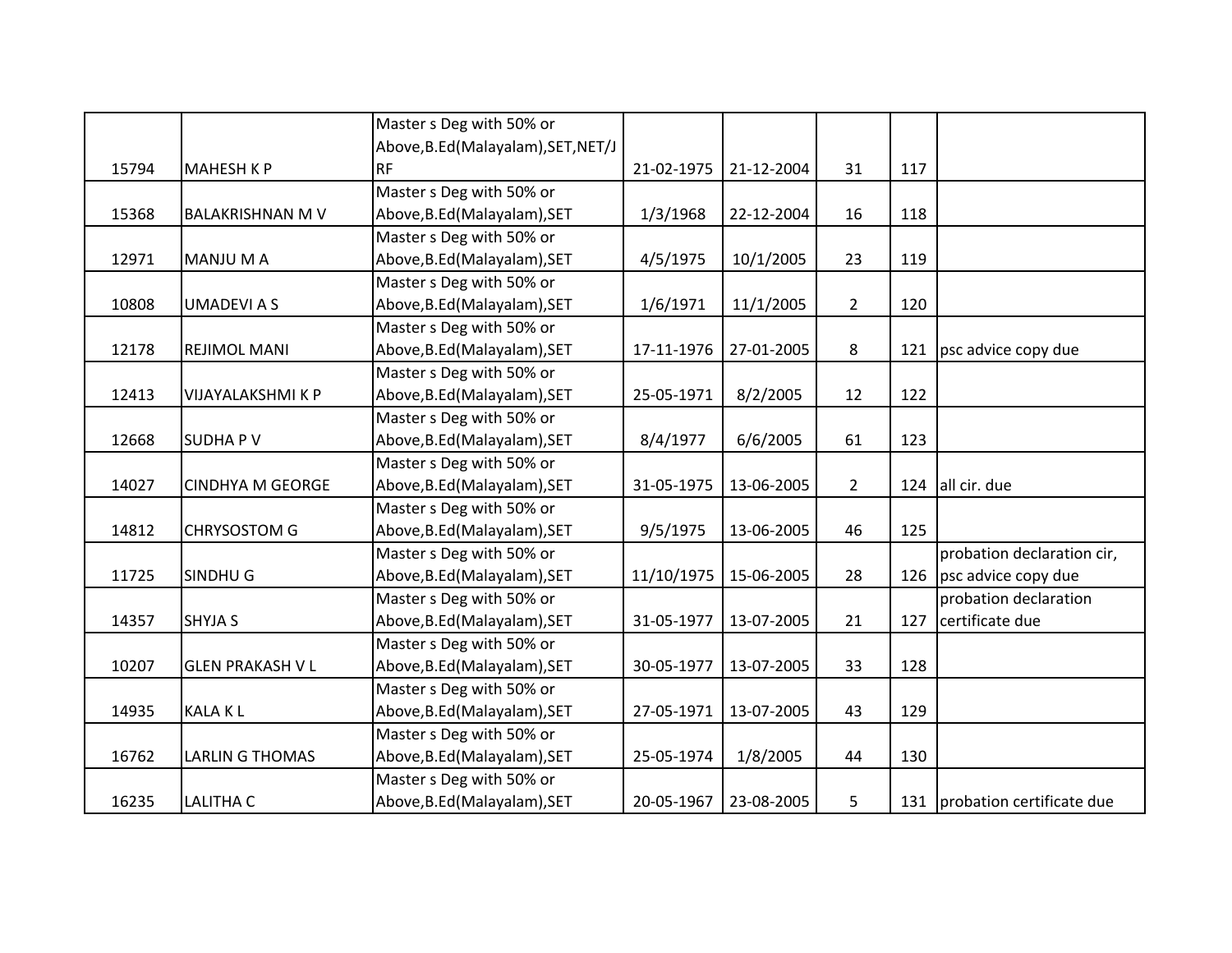|       |                           | Master s Deg with 50% or            |            |            |                |     |                            |
|-------|---------------------------|-------------------------------------|------------|------------|----------------|-----|----------------------------|
| 12680 | <b>SUSMITHAYL</b>         | Above, B.Ed (Malayalam), SET        | 11/5/1976  | 27-08-2005 | 100            | 132 |                            |
|       |                           | Master s Deg with 50% or            |            |            |                |     |                            |
| 12452 | <b>NANDINIT</b>           | Above, B.Ed (Malayalam), SET        | 1/6/1966   | 5/10/2005  | 1809           | 133 |                            |
|       |                           | Master s Deg with 50% or            |            |            |                |     |                            |
| 17338 | M S SHEEJA                | Above, B.Ed (Malayalam), SET        | 31-05-1970 | 16-01-2006 | 13             | 134 |                            |
|       |                           | Master s Deg with 50% or            |            |            |                |     | <b>HSA ALAPUZHA ADVICE</b> |
| 15571 | <b>SOFIYA S R</b>         | Above, B.Ed (Malayalam), SET        | 13-04-1971 | 20-02-2006 | $\mathbf{1}$   | 135 | COPY DUE,                  |
|       |                           | Master s Deg with 50% or            |            |            |                |     |                            |
| 14638 | <b>MOHANA KRISHNAN TV</b> | Above, B.Ed (Malayalam), SET        | 25-03-1965 | 19-06-2006 | 14             | 136 |                            |
|       |                           | Master s Deg with 50% or            |            |            |                |     |                            |
| 14396 | <b>ASHAB</b>              | Above, B.Ed (Malayalam), SET        | 31-05-1976 | 31-10-2006 | $\mathbf{1}$   | 137 |                            |
|       |                           | Master s Deg with 50% or            |            |            |                |     |                            |
| 11930 | <b>NUSRATH M</b>          | Above, B.Ed (Malayalam), SET        | 20-12-1977 | 23-11-2006 | 6              | 138 | psc advice copy due        |
|       |                           | Master s Deg with 50% or            |            |            |                |     |                            |
| 16345 | <b>GIRIJATK</b>           | Above, B.Ed (Malayalam), SET        | 1/1/1975   | 25-11-2006 | 295            | 139 |                            |
|       |                           |                                     |            |            |                |     |                            |
|       |                           | Master s Deg with 50% or            |            |            |                |     |                            |
| 16354 | <b>REMADEVI M</b>         | Above, B.Ed (Malayalam), NET/JRF    | 8/5/1982   | 20-12-2006 | 19             | 140 |                            |
|       |                           | Master s Deg with 50% or            |            |            |                |     |                            |
| 15025 | <b>HARILAL R</b>          | Above, B.Ed (Malayalam), SET        | 30-05-1966 | 21-12-2006 | 10             | 141 |                            |
|       |                           | Master s Deg with 50% or            |            |            |                |     |                            |
|       |                           | Above, B.Ed (Malayalam), M.Ed (Mal  |            |            |                |     | probation declaration      |
| 11468 | SREELEKSHMI G             | ayalam), NET/JRF                    | 10/2/1978  | 22-12-2006 | 10             |     | 142 certificate due        |
|       |                           | Master s Deg with 50% or            |            |            |                |     |                            |
| 14030 | <b>ARUNKUMAR R</b>        | Above, B.Ed (Malayalam), SET        | 8/4/1981   | 22-12-2006 | 16             | 143 |                            |
|       |                           | Master s Deg with 50% or            |            |            |                |     |                            |
| 12091 | RENJITHTHOTTATHY          | Above, B.Ed (Malayalam), SET        | 30-05-1972 | 16-01-2007 | 50             | 144 |                            |
|       |                           | Master s Deg with 50% or            |            |            |                |     |                            |
|       |                           | Above, B.Ed (Malayalam), SET, NET/J |            |            |                |     |                            |
| 12342 | <b>JEEJA BALAN</b>        | <b>RF</b>                           | 21-04-1977 | 27-01-2007 | $\overline{2}$ | 145 |                            |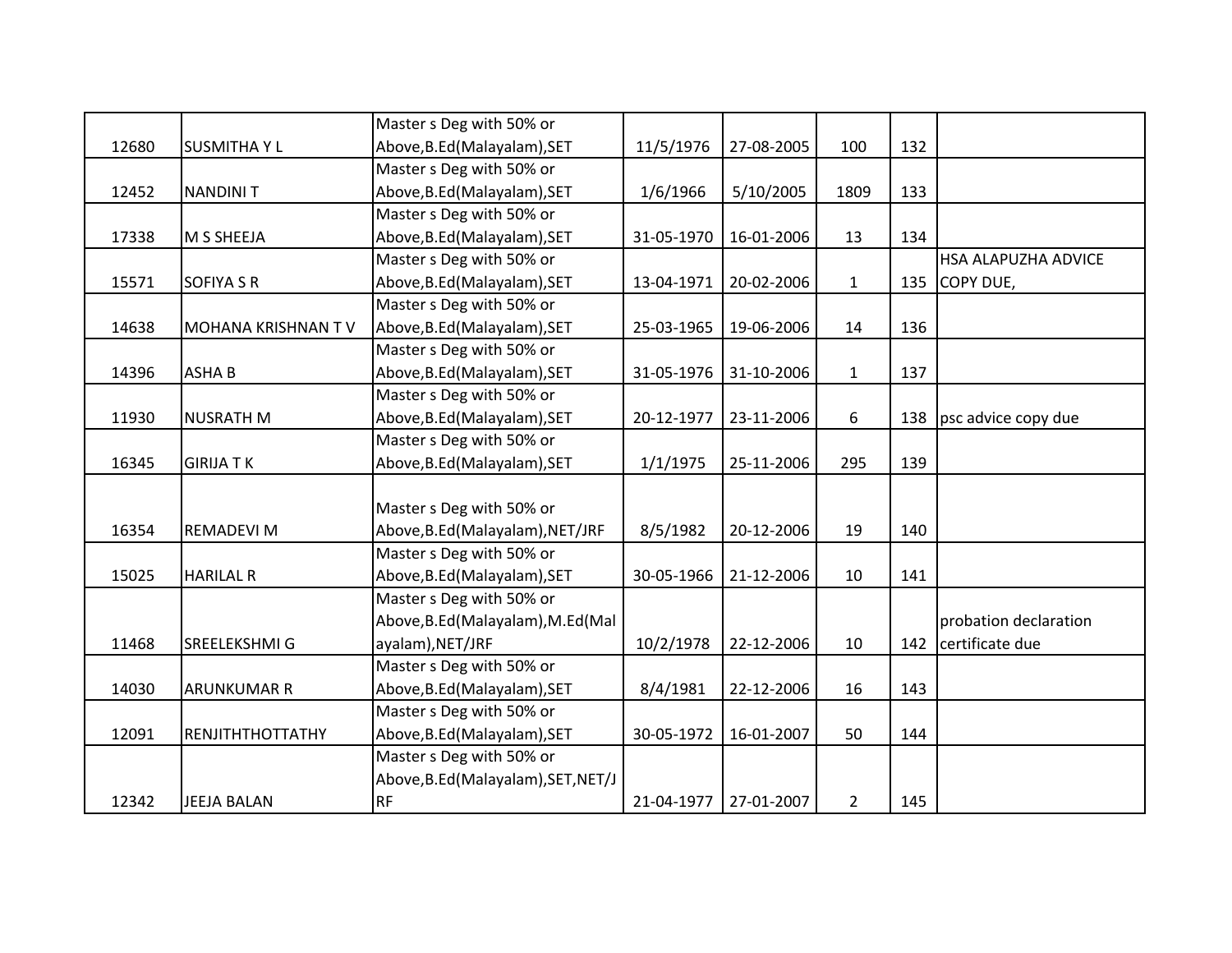|       |                          | Master s Deg with 50% or             |            |            |                |     |                                 |
|-------|--------------------------|--------------------------------------|------------|------------|----------------|-----|---------------------------------|
| 12953 | <b>SUMAYYA K</b>         | Above, B.Ed (Malayalam), SET         | 24-04-1981 | 27-01-2007 | 6              | 146 |                                 |
|       |                          |                                      |            |            |                |     |                                 |
|       |                          | Master s Deg with 50% or             |            |            |                |     |                                 |
| 11225 | <b>DEEPTHITS</b>         | Above, B.Ed(Malayalam), NET/JRF      | 21-05-1981 | 23-02-2007 | 93             | 147 |                                 |
|       |                          | Master s Deg with 50% or             |            |            |                |     |                                 |
| 12903 | <b>BINDUS</b>            | Above, B.Ed (Malayalam), SET         | 20-05-1978 | 5/3/2007   | 228            | 148 |                                 |
|       |                          | Master s Deg with 50% or             |            |            |                |     |                                 |
| 17620 | <b>SULAJATV</b>          | Above, B.Ed (Malayalam), SET         | 27-05-1977 | 4/4/2007   | 23             | 149 | service certificate due         |
|       |                          | Master s Deg with 50% or             |            |            |                |     |                                 |
| 17643 | <b>SHARI JOSEPH</b>      | Above, B.Ed (Malayalam), SET         | 1/6/1977   | 3/5/2007   | 310            | 150 |                                 |
|       |                          | Master s Deg with 50% or             |            |            |                |     |                                 |
| 10804 | <b>SATHIDEVIK</b>        | Above, B.Ed (Malayalam), SET         | 20-02-1977 | 14-06-2007 | 29             | 151 |                                 |
|       |                          | Master s Deg with 50% or             |            |            |                |     |                                 |
| 17698 | <b>MAANAS NP</b>         | Above, B.Ed (Malayalam), SET         | 2/10/1979  | 10/7/2007  | 70             | 152 |                                 |
|       |                          | Master s Deg with 50% or             |            |            |                |     | <b>UPSA SERVICE CERTIFICATE</b> |
| 16192 | <b>PRIYAK</b>            | Above, B.Ed (Malayalam), SET         | 25-04-1972 | 24-07-2007 | $\overline{4}$ | 153 | <b>DUE</b>                      |
|       |                          | Master s Deg with 50% or             |            |            |                |     |                                 |
|       |                          | Above, B.Ed (Malayalam), SET, M.Ed ( |            |            |                |     |                                 |
| 12262 | <b>SHIBUTR</b>           | Malayalam)                           | 7/3/1979   | 18-10-2007 | 1723           | 154 | upsa probtion certificate       |
|       |                          | Master s Deg with 50% or             |            |            |                |     |                                 |
| 14331 | <b>SICILY GUPTA A A</b>  | Above, B.Ed (Malayalam), SET         | 18-09-1976 | 25-10-2007 | 59             | 155 |                                 |
|       |                          |                                      |            |            |                |     |                                 |
|       |                          | Master s Deg with 50% or             |            |            |                |     |                                 |
| 12277 | <b>SUMI JOHN KJ</b>      | Above, B.Ed(Malayalam), NET/JRF      | 21-04-1981 | 9/11/2007  | 3              | 156 |                                 |
|       |                          | Master s Deg with 50% or             |            |            |                |     |                                 |
| 17084 | <b>JOHN M P</b>          | Above, B.Ed (Malayalam), SET         | 10/5/1971  | 24-05-2008 | 8              | 157 | service cir.due                 |
|       |                          | Master s Deg with 50% or             |            |            |                |     |                                 |
| 15218 | <b>LIJIKT</b>            | Above, B.Ed (Malayalam), SET         | 29-03-1978 | 17-06-2008 | 92             | 158 |                                 |
|       | <b>ARAVINDAN PUTHIYA</b> | Master s Deg with 50% or             |            |            |                |     |                                 |
| 16419 | PARAMBATH                | Above, B.Ed (Malayalam), SET         | 15-05-1978 | 2/7/2008   | $\overline{2}$ | 159 |                                 |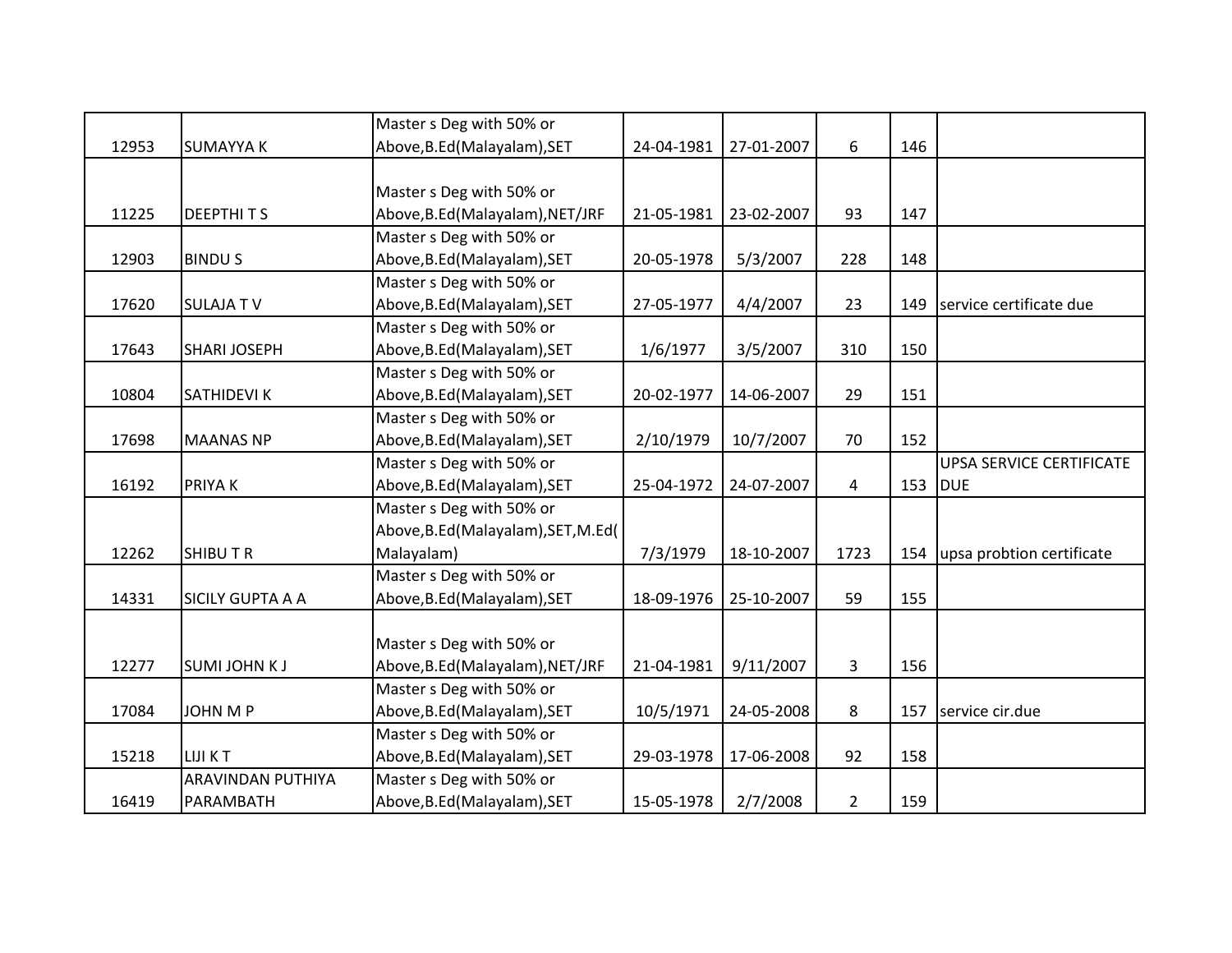|       |                       | Master s Deg with 50% or            |            |            |                |     |                               |
|-------|-----------------------|-------------------------------------|------------|------------|----------------|-----|-------------------------------|
| 14493 | <b>NASEERATP</b>      | Above, B.Ed (Malayalam), SET        | 30-05-1977 | 8/9/2008   | $\mathbf{1}$   | 160 |                               |
|       |                       | Master s Deg with 50% or            |            |            |                |     |                               |
|       |                       | Above, B.Ed (Malayalam), M.Ed (Mal  |            |            |                |     |                               |
| 11188 | <b>SUSAN KORATH</b>   | ayalam), NET/JRF                    | 16-03-1975 | 23-12-2008 | 71             | 161 |                               |
|       |                       |                                     |            |            |                |     |                               |
|       |                       | Master s Deg with 50% or            |            |            |                |     |                               |
| 12948 | <b>BALAKRISHNAN M</b> | Above, B.Ed (Social Science), SET   | 24-07-1962 | 9/9/1985   | 239            | 162 |                               |
|       |                       |                                     |            |            |                |     |                               |
|       |                       | Master s Deg with 50% or            |            |            |                |     |                               |
| 18223 | <b>GEETHA V K</b>     | Above, B.Ed (Natural Science), SET  | 10/5/1961  | 13-07-1990 | 241            | 163 |                               |
|       |                       | Master s Deg with 50% or            |            |            |                |     |                               |
| 17398 | <b>HARILAL BS</b>     | Above, B.Ed (Botany), SET           | 31-05-1969 | 10/11/1997 | 107            |     | 164 psc advice copy due       |
|       |                       | Master s Deg with 50% or            |            |            |                |     |                               |
| 16130 | <b>PRAMEELA K</b>     | Above, B.Ed (Botany), SET           | 16-04-1969 | 19-07-1999 | 18             | 165 |                               |
|       |                       |                                     |            |            |                |     |                               |
|       |                       | Master s Deg with 50% or            |            |            |                |     |                               |
| 14919 | <b>JAYA S</b>         | Above, B.Ed (Physical Science), SET | 27-11-1974 | 14-11-2002 | 44             | 166 |                               |
|       |                       |                                     |            |            |                |     |                               |
|       |                       | Master s Deg with 50% or            |            |            |                |     | probation certificatedue, psc |
| 17238 | <b>RESMIPM</b>        | Above, B.Ed (Natural Science), SET  | 4/11/1970  | 13-08-2004 | 24             | 167 | advice copy due               |
|       |                       |                                     |            |            |                |     |                               |
|       |                       | Master s Deg with 50% or            |            |            |                |     |                               |
| 15180 | <b>PAVITHRAN RV</b>   | Above, B.Ed (Social Science), SET   | 8/5/1967   | 27-01-2006 | $\overline{2}$ | 168 |                               |

## Hindi

| <b>Application</b> |                       |                          |               |                  |         |        |                |
|--------------------|-----------------------|--------------------------|---------------|------------------|---------|--------|----------------|
| <b>Number</b>      | <b>Applicant Name</b> | Qualification            | Date of Birth | <b>Seniority</b> | SenSINo | l Rank | <b>Remarks</b> |
|                    |                       | Master s Deg with 50% or |               |                  |         |        |                |
| 17296              | ISATHI DEVI MR        | Above, B.Ed (Hindi), SET | 5/1/1963      | 13-10-1987       | 39      | -      |                |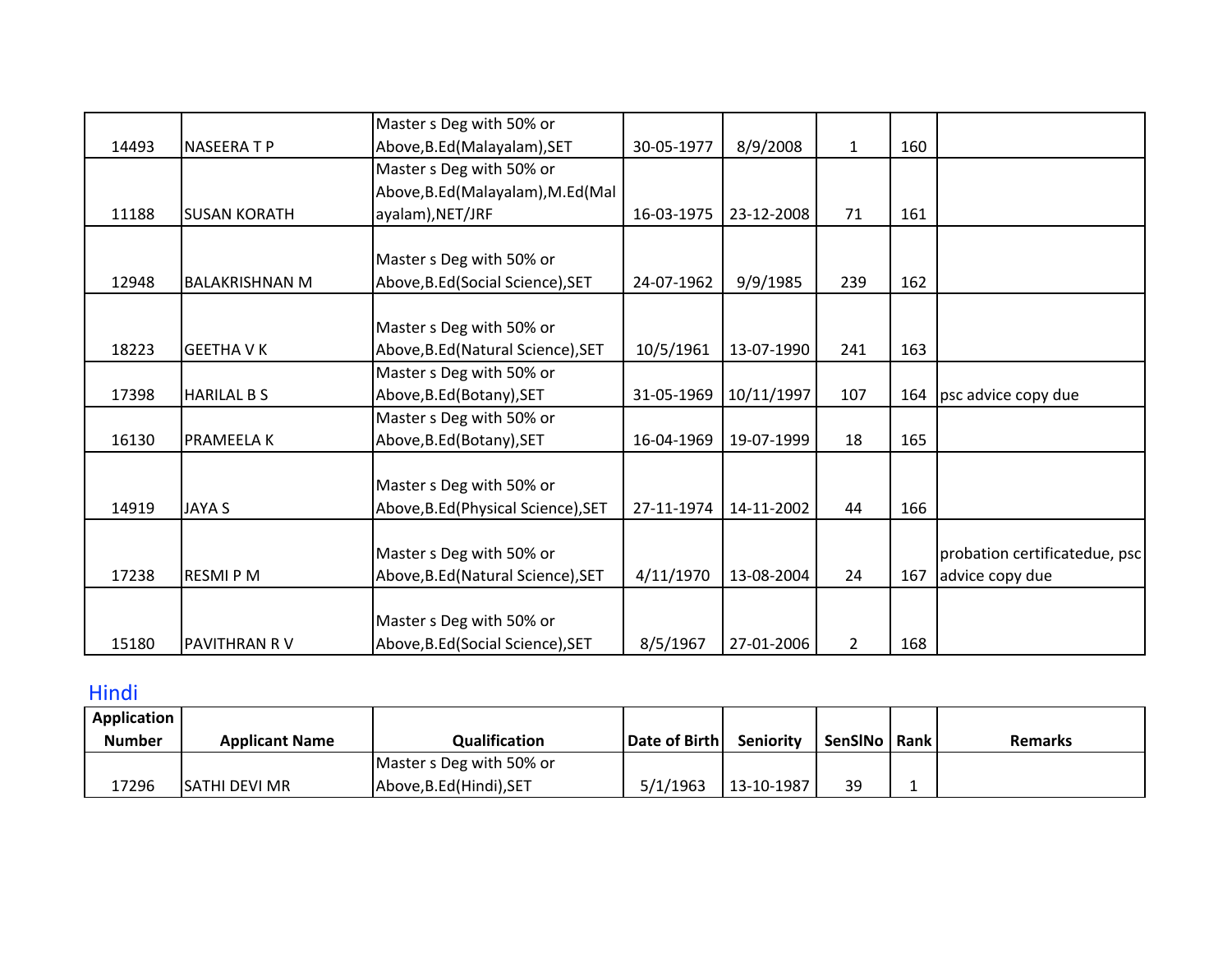|       |                         | Master s Deg with 50% or            |            |            |             |                |                       |
|-------|-------------------------|-------------------------------------|------------|------------|-------------|----------------|-----------------------|
| 18182 | <b>BINDUMS</b>          | Above, B.Ed (Hindi), SET            | 2/5/1970   | 4/6/1998   | 147         | $\overline{2}$ |                       |
|       |                         | Master s Deg with 50% or            |            |            |             |                |                       |
| 12199 | <b>KUMARI MALLIKA D</b> | Above, B.Ed (Hindi), SET            | 25-04-1965 | 29-06-1998 | 189         | 3              |                       |
|       |                         | Master s Deg with 50% or            |            |            |             |                |                       |
|       |                         | Above, B.Ed(Hindi), Ph.D, M.Ed(Hind |            |            |             |                |                       |
| 13981 | SHEEJA K                |                                     | 20-05-1970 | 18-02-1999 | 13          | $\overline{a}$ |                       |
|       |                         | Master s Deg with 50% or            |            |            |             |                |                       |
| 13265 | <b>ANIYAN K</b>         | Above, B.Ed (Hindi), SET            | 12/4/1967  | 22-10-1999 | 5           | 5              |                       |
|       |                         | Master s Deg with 50% or            |            |            |             |                |                       |
| 17218 | P RAJALEKSHMI           | Above, B.Ed (Hindi), SET            | 27-03-1968 | 3/12/1999  | 99          | 6              |                       |
|       |                         | Master s Deg with 50% or            |            |            |             |                |                       |
| 10824 | <b>THANKAMANIK</b>      | Above, B.Ed (Hindi), SET            | 10/5/1967  | 1/7/2000   | 43          | $\overline{7}$ |                       |
|       |                         | Master s Deg with 50% or            |            |            |             |                |                       |
| 15298 | MURALIDHARAN P V        | Above, B.Ed (Hindi), SET            | 26-01-1964 | 19-07-2000 | 25          | 8              | By transfer cir due   |
|       | <b>MANJULA</b>          | Master s Deg with 50% or            |            |            |             |                |                       |
| 11865 | RAMAKRISHNAN            | Above, B.Ed (Hindi), SET            | 8/3/1966   | 19-09-2000 | 15          | 9              |                       |
|       |                         | Master s Deg with 50% or            |            |            |             |                |                       |
| 12404 | <b>SHEEBALR</b>         | Above, B.Ed (Hindi), SET            | 19-05-1974 | 4/1/2001   | 9           | 10             |                       |
|       |                         | Master s Deg with 50% or            |            |            |             |                |                       |
| 16499 | <b>RADHIKA S</b>        | Above, B.Ed (Hindi), SET            | 30-12-1973 | 4/1/2001   | 32          | 11             |                       |
|       |                         | Master s Deg with 50% or            |            |            |             |                |                       |
| 17619 | <b>ASHA M S NAIR</b>    | Above, B.Ed (Hindi), SET            | 14-05-1975 | 4/1/2001   | 50          | 12             |                       |
|       | <b>GAYATRIDEVI</b>      |                                     |            |            |             |                | psc advice due UPSA   |
|       | BHASKARAPILLAI          | Master s Deg with 50% or            |            |            |             |                | probation declaration |
| 16631 | VIJAYALEKSHMI AMMA      | Above, B.Ed (Hindi), SET            | 17-05-1973 | 4/1/2001   | 54          | 13             | cir.due               |
|       |                         | Master s Deg with 50% or            |            |            |             |                |                       |
| 15631 | <b>SHEELA VK</b>        | Above, B.Ed (Hindi), Ph.D           | 20-05-1965 | 24-01-2001 | 10          | 14             |                       |
|       |                         | Master s Deg with 50% or            |            |            |             |                |                       |
| 13337 | <b>SINDHU E R</b>       | Above, B.Ed (Hindi), SET            | 30-05-1974 | 27-01-2001 | $2^{\circ}$ | 15             |                       |
|       |                         | Master s Deg with 50% or            |            |            |             |                |                       |
| 14792 | <b>SHYLAJA B P</b>      | Above, B.Ed (Hindi), M.Phil         | 14-05-1971 | 2/2/2001   | 17          | 16             |                       |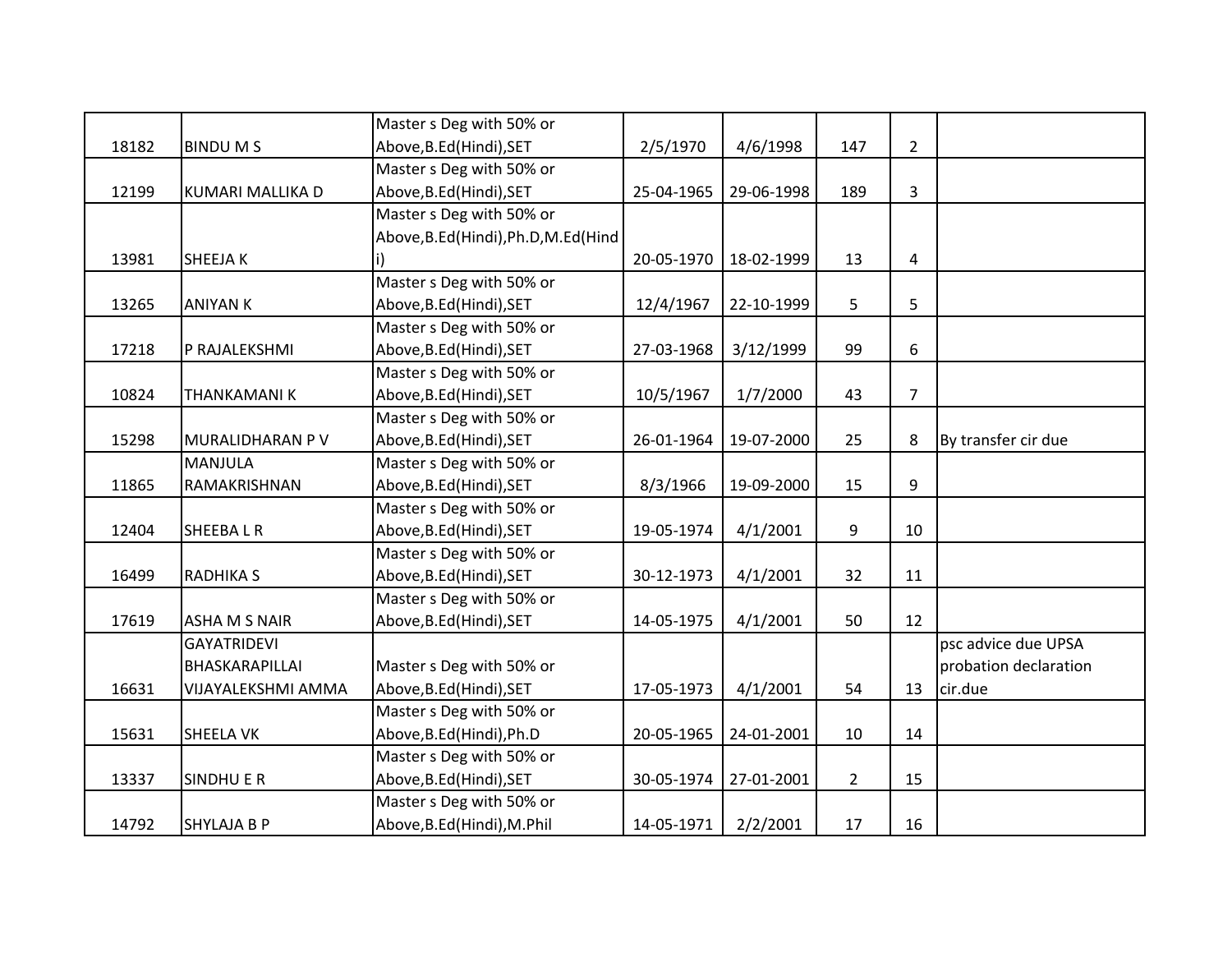|       |                         | Master s Deg with 50% or             |            |            |                |    |  |
|-------|-------------------------|--------------------------------------|------------|------------|----------------|----|--|
| 16151 | REMA DEVI C P           | Above, B.Ed (Hindi), SET, M.Phil     | 17-05-1971 | 18-04-2001 | 4              | 17 |  |
|       |                         | Master s Deg with 50% or             |            |            |                |    |  |
| 14828 | PREETHA KAMMATH K P     | Above, B.Ed (Hindi), SET             | 7/5/1973   | 19-04-2001 | $\mathbf{1}$   | 18 |  |
|       |                         | Master s Deg with 50% or             |            |            |                |    |  |
|       |                         | Above, B.Ed(English), SET, LTTC(Hind |            |            |                |    |  |
| 15269 | MOHANA PANKAJ           |                                      | 15-04-1967 | 1/8/2001   | 6              | 19 |  |
|       |                         | Master s Deg with 50% or             |            |            |                |    |  |
| 15804 | MUMTHAZ BEEGUM A        | Above, SET, LTTC(Hindi)              | 12/5/1976  | 1/8/2001   | 18             | 20 |  |
|       |                         | Master s Deg with 50% or             |            |            |                |    |  |
| 13787 | <b>VAGEESWARI V</b>     | Above, B.Ed (Hindi), SET             | 8/3/1976   | 13-08-2001 | $\overline{2}$ | 21 |  |
|       |                         | Master s Deg with 50% or             |            |            |                |    |  |
| 10634 | INARENDRANATH K P       | Above, B.Ed (Hindi), SET             | 30-05-1971 | 13-08-2001 | 11             | 22 |  |
|       |                         | Master s Deg with 50% or             |            |            |                |    |  |
| 16773 | <b>AMEER M</b>          | Above, B.Ed (Hindi), SET             | 20-05-1975 | 13-08-2001 | 22             | 23 |  |
|       |                         | Master s Deg with 50% or             |            |            |                |    |  |
| 12297 | <b>DEEPAR</b>           | Above, SET, LTTC(Hindi)              | 27-05-1974 | 16-08-2001 | 13             | 24 |  |
|       |                         | Master s Deg with 50% or             |            |            |                |    |  |
| 17058 | <b>SREEKALA N P</b>     | Above, B.Ed (Hindi), SET             | 19-03-1969 | 16-08-2001 | 27             | 25 |  |
|       |                         | Master s Deg with 50% or             |            |            |                |    |  |
| 11471 | <b>BEENAKV</b>          | Above, B.Ed (Hindi), SET             | 11/4/1971  | 20-08-2001 | 5              | 26 |  |
|       |                         | Master s Deg with 50% or             |            |            |                |    |  |
| 17936 | <b>PREETHA KUMARI T</b> | Above, B.Ed (Hindi), SET             | 31-05-1974 | 9/10/2001  | $2^{\circ}$    | 27 |  |
|       |                         | Master s Deg with 50% or             |            |            |                |    |  |
| 15153 | <b>BAI PV</b>           | Above, B.Ed (Hindi), SET             | 31-03-1973 | 16-11-2001 | 5              | 28 |  |
|       |                         | Master s Deg with 50% or             |            |            |                |    |  |
| 11996 | <b>SATHEE DEVI AV</b>   | Above, B.Ed (Hindi), SET             | 30-05-1971 | 16-11-2001 | 5              | 29 |  |
|       |                         | Master s Deg with 50% or             |            |            |                |    |  |
| 17399 | <b>DEEPAD</b>           | Above, B.Ed (Hindi), SET             | 18-02-1974 | 24-11-2001 | 5              | 30 |  |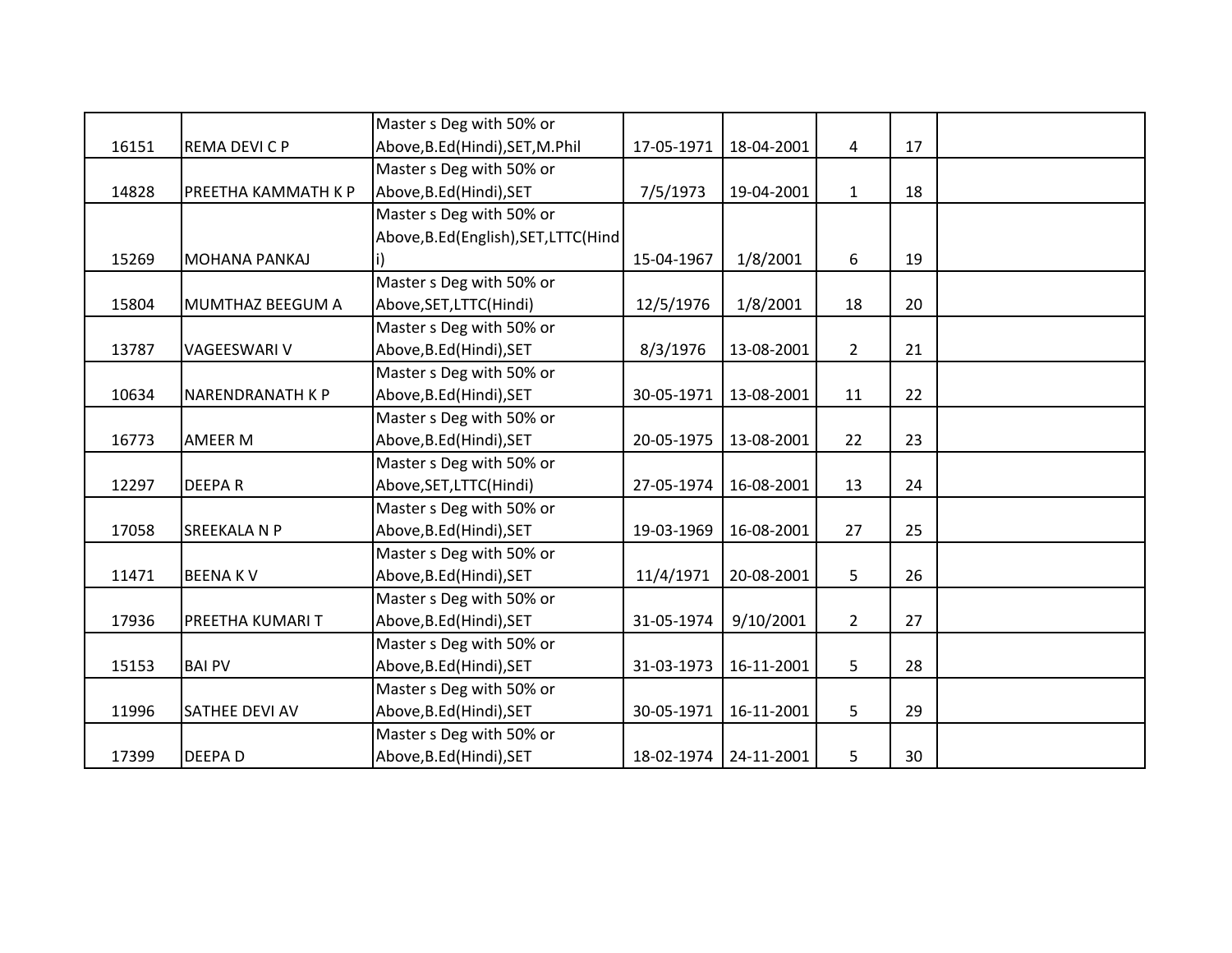|       |                          | Master s Deg with 50% or          |            |            |                |    |                           |
|-------|--------------------------|-----------------------------------|------------|------------|----------------|----|---------------------------|
|       |                          | Above, SET, B.Ed(IGNOU) with 2 Yr |            |            |                |    |                           |
| 14166 | <b>MOHANDAS K</b>        | Teaching Exp before B.Ed(Hindi)   | 10/5/1970  | 24-11-2001 | 9              | 31 |                           |
|       |                          | Master s Deg with 50% or          |            |            |                |    |                           |
| 14228 | SINDHUGS                 | Above, B.Ed (Hindi), SET          | 21-05-1975 | 28-11-2001 | 93             | 32 |                           |
|       |                          | Master s Deg with 50% or          |            |            |                |    |                           |
| 14110 | <b>USHAHK</b>            | Above, B.Ed (Hindi), SET          | 22-04-1973 | 26-07-2002 | $\overline{2}$ | 33 |                           |
|       |                          | Master s Deg with 50% or          |            |            |                |    |                           |
| 13474 | <b>JAYALAKSHMI P</b>     | Above, B.Ed(Hindi), M.Phil        | 16-05-1977 | 14-08-2002 | $\mathbf{1}$   | 34 |                           |
|       |                          | Master s Deg with 50% or          |            |            |                |    |                           |
| 16535 | A M ANITHA               | Above, B.Ed (Hindi), SET          | 27-11-1973 | 15-11-2002 | 42             | 35 |                           |
|       |                          | Master s Deg with 50% or          |            |            |                |    |                           |
| 11169 | <b>SAJEEVE PK</b>        | Above, B.Ed (Hindi), SET          | 30-05-1975 | 3/12/2002  | $\mathbf{1}$   | 36 |                           |
|       |                          |                                   |            |            |                |    | psc advice due UPSA       |
|       |                          | Master s Deg with 50% or          |            |            |                |    | probation declaration cir |
| 18373 | RAJALEKSHMI G P          | Above, B.Ed (Hindi), SET          | 30-05-1974 | 13-01-2003 | 14             | 37 | due                       |
|       |                          | Master s Deg with 50% or          |            |            |                |    |                           |
| 12278 | SYAMALAKUMARI P V        | Above, B.Ed (Hindi), SET          | 24-04-1967 | 10/2/2003  | $\mathbf{1}$   | 38 |                           |
|       |                          | Master s Deg with 50% or          |            |            |                |    |                           |
| 16019 | <b>SHYAMALA E P</b>      | Above, B.Ed (Hindi), SET          | 26-05-1964 | 24-02-2003 | 5              | 39 |                           |
|       |                          | Master s Deg with 50% or          |            |            |                |    |                           |
| 14959 | <b>SMITHA K MENON</b>    | Above, B.Ed (Hindi), SET          | 13-03-1975 | 7/4/2003   | 6              | 40 |                           |
|       |                          | Master s Deg with 50% or          |            |            |                |    |                           |
| 15893 | <b>SAIRA V P</b>         | Above, B.Ed (Hindi), SET          | 24-11-1971 | 7/4/2003   | 14             | 41 |                           |
|       |                          | Master s Deg with 50% or          |            |            |                |    | Name not seen in the      |
| 16193 | <b>LISSY P R</b>         | Above, B.Ed (Hindi), SET          | 11/5/1975  | 31-05-2003 | 137            | 42 | <b>IDT.order list</b>     |
|       |                          | Master s Deg with 50% or          |            |            |                |    |                           |
| 14115 | <b>SUNIL A M</b>         | Above, SET, LTTC(Hindi)           | 5/5/1972   | 17-07-2003 | 8              | 43 |                           |
|       |                          | Master s Deg with 50% or          |            |            |                |    |                           |
| 14761 | <b>VIJIKUMARI AMMA L</b> | Above, B.Ed (Hindi), SET          | 15-05-1975 | 4/8/2003   | 11             | 44 |                           |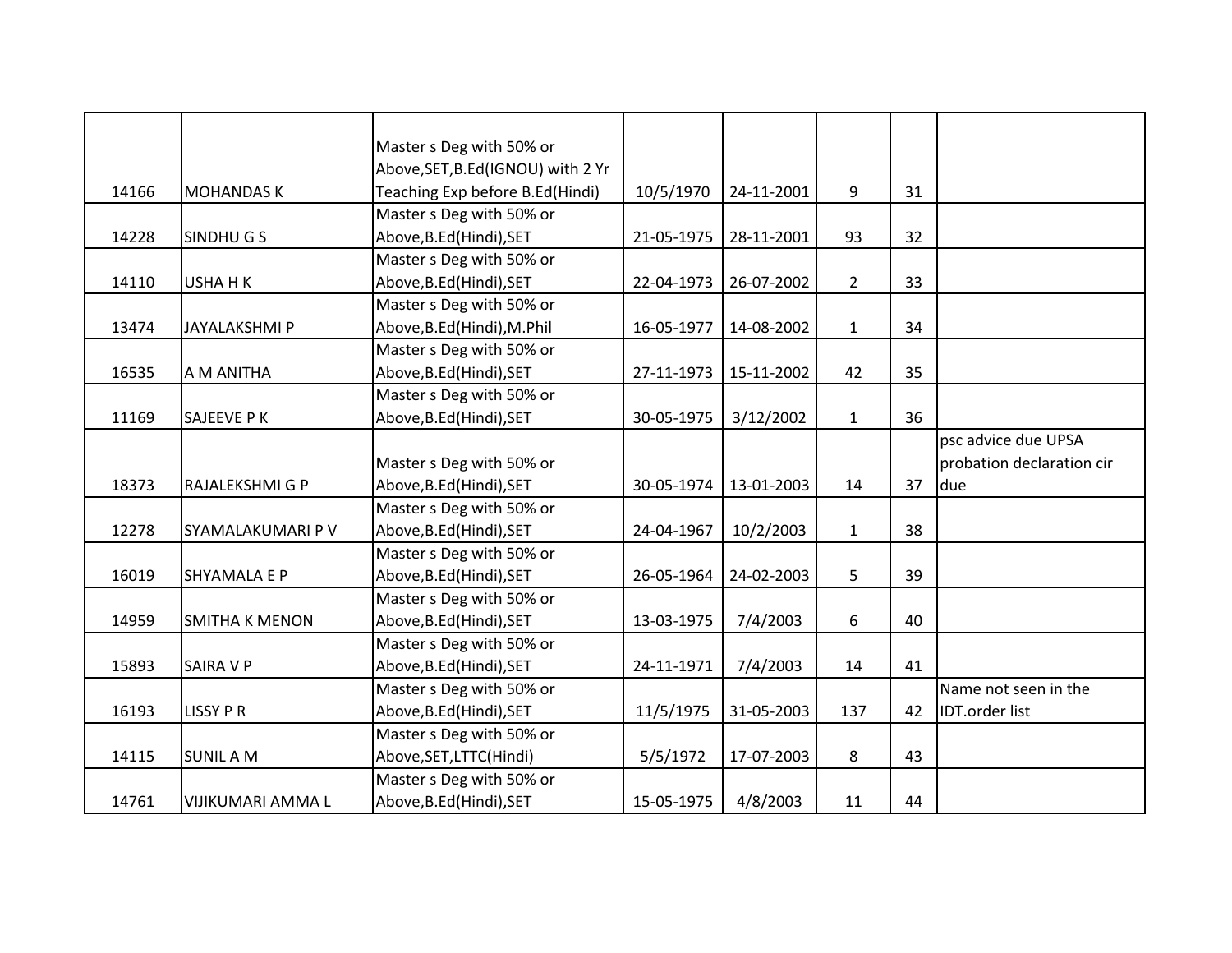|       |                         | Master s Deg with 50% or            |            |                       |              |    |             |
|-------|-------------------------|-------------------------------------|------------|-----------------------|--------------|----|-------------|
| 13986 | <b>K V CHITRA</b>       | Above, B.Ed (Hindi), SET            | 20-01-1972 | 27-09-2003            | $\mathbf{1}$ | 45 |             |
|       |                         | Master s Deg with 50% or            |            |                       |              |    |             |
| 14734 | <b>SUBHAKALA B T</b>    | Above, SET, LTTC(Hindi)             | 25-05-1980 | 3/10/2003             | 18           | 46 |             |
|       |                         | Master s Deg with 50% or            |            |                       |              |    |             |
| 11076 | LATHA A                 | Above, SET, LTTC(Hindi)             | 20-05-1973 | 20-10-2003            | 15           | 47 |             |
|       |                         | Master s Deg with 50% or            |            |                       |              |    |             |
| 12813 | <b>SUNITHA S B</b>      | Above, B.Ed (Hindi), SET            | 22-03-1974 | 20-10-2003            | 47           | 48 |             |
|       |                         | Master s Deg with 50% or            |            |                       |              |    |             |
| 16078 | <b>LAILA BEEVI</b>      | Above, B.Ed (Hindi), SET            | 30-05-1969 | 20-11-2003            | $\mathbf{1}$ | 49 |             |
|       |                         | Master s Deg with 50% or            |            |                       |              |    |             |
| 11901 | <b>V P PUSHPALATHA</b>  | Above, B.Ed (Hindi), SET            | 27-05-1972 | 3/1/2004              | $\mathbf{1}$ | 50 |             |
|       |                         | Master s Deg with 50% or            |            |                       |              |    |             |
| 13641 | SASIDHARAN O            | Above, SET, LTTC(Hindi)             | 13-05-1972 | 3/1/2004              | 14           | 51 |             |
|       |                         |                                     |            |                       |              |    |             |
|       |                         | Master s Deg with 50% or            |            |                       |              |    |             |
| 16683 | <b>BINDUMP</b>          | Above, B.Ed(Hindi), M.Ed(Hindi)     | 24-05-1971 | 7/1/2004              | 23           | 52 |             |
|       |                         | Master s Deg with 50% or            |            |                       |              |    |             |
| 16846 | <b>SREELEKHAS</b>       | Above, B.Ed (Hindi), SET            | 25-05-1972 | 8/1/2004              | $\mathbf{1}$ | 53 |             |
|       |                         | Master s Deg with 50% or            |            |                       |              |    |             |
| 18507 | <b>SARASWATHIP</b>      | Above, SET, LTTC(Hindi)             | 20-05-1970 | 23-01-2004            | 5            | 54 |             |
|       |                         | Master s Deg with 50% or            |            |                       |              |    |             |
| 18462 | <b>SMITHAM T A</b>      | Above, B.Ed (Hindi), SET            | 25-05-1969 | 24-01-2004            | 694          | 55 | All cir due |
|       |                         | Master s Deg with 50% or            |            |                       |              |    |             |
| 12089 | <b>SWAPNA MOHAN M R</b> | Above, B.Ed (Hindi), SET            | 12/5/1981  | 12/2/2004             | 4            | 56 |             |
|       |                         | Master s Deg with 50% or            |            |                       |              |    |             |
| 10692 | <b>DEEPA V S NAIR</b>   | Above, B.Ed (Hindi), SET            | 10/5/1979  | 20-02-2004            | 3            | 57 |             |
|       |                         | Master s Deg with 50% or            |            |                       |              |    |             |
| 11414 | <b>ARCHANA P</b>        | Above, SET, LTTC(Hindi)             | 15-05-1980 | 20-02-2004            | 5            | 58 |             |
|       |                         | Master s Deg with 50% or            |            |                       |              |    |             |
|       |                         | Above, B.Ed(Hindi), Ph.D, M.Ed(Hind |            |                       |              |    |             |
| 11618 | <b>HARIKUMAR J</b>      |                                     |            | 31-05-1966 20-02-2004 | 6            | 59 |             |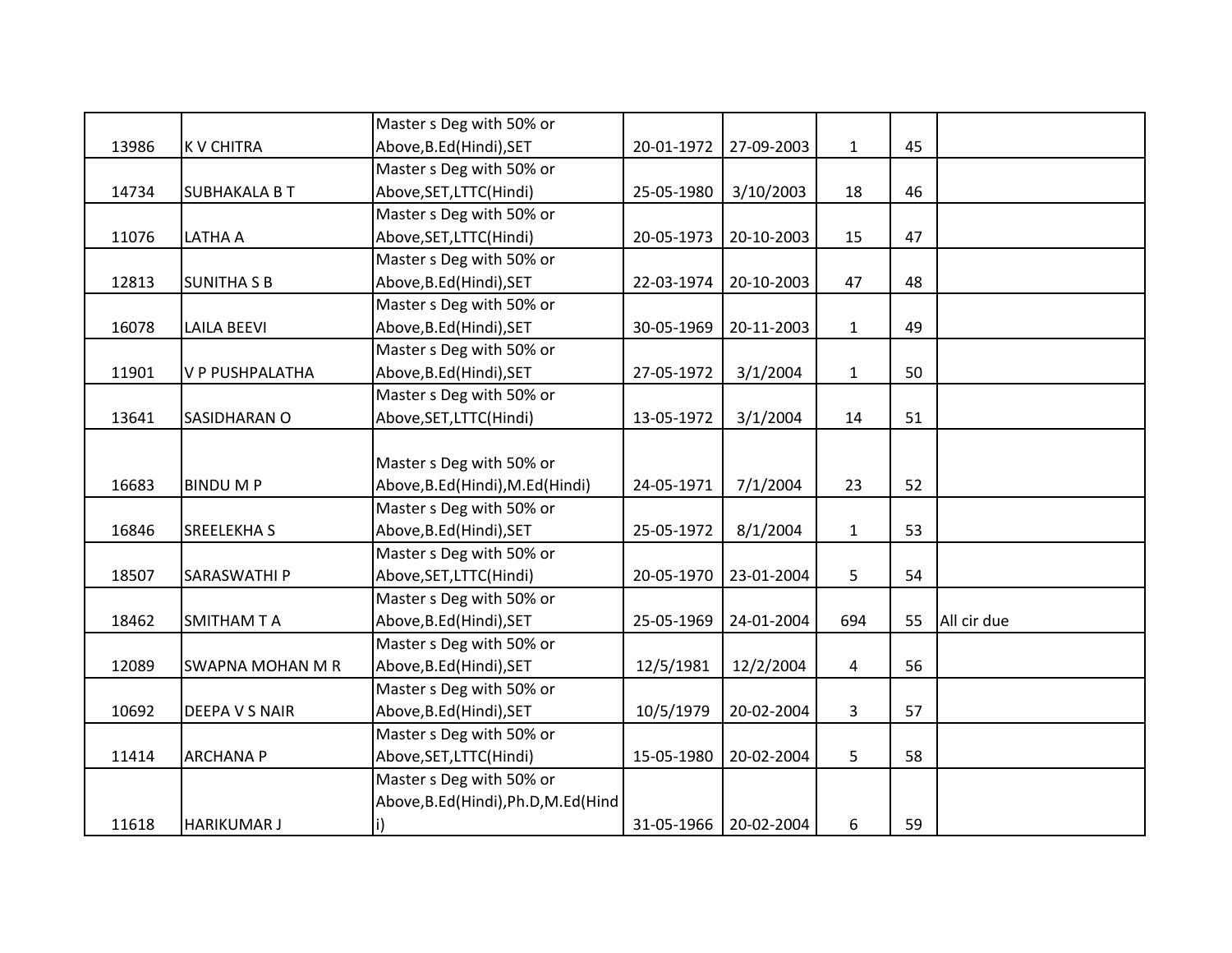|       |                        | Master s Deg with 50% or         |            |                       |                |    |  |
|-------|------------------------|----------------------------------|------------|-----------------------|----------------|----|--|
| 14760 | <b>ROSHNIMS</b>        | Above, SET, LTTC(Hindi)          | 1/2/1979   | 20-02-2004            | 11             | 60 |  |
|       |                        | Master s Deg with 50% or         |            |                       |                |    |  |
| 10908 | PREETHA JAYAN          | Above, SET, LTTC(Hindi)          | 31-05-1981 | 20-02-2004            | 16             | 61 |  |
|       |                        | Master s Deg with 50% or         |            |                       |                |    |  |
| 16059 | SHEEJARANI I           | Above, B.Ed(Hindi), M.Phil       | 14-05-1974 | 20-02-2004            | 17             | 62 |  |
|       |                        | Master s Deg with 50% or         |            |                       |                |    |  |
| 12176 | <b>LEKSHMY SS</b>      | Above, B.Ed(Hindi), SET, Ph.D    | 2/4/1980   | 20-02-2004            | 18             | 63 |  |
|       |                        | Master s Deg with 50% or         |            |                       |                |    |  |
|       |                        | Above, B.Ed (Natural             |            |                       |                |    |  |
| 15043 | <b>HASEENA A</b>       | Science), SET, LTTC(Hindi)       | 28-05-1975 | 20-02-2004            | 21             | 64 |  |
|       |                        | Master s Deg with 50% or         |            |                       |                |    |  |
| 17994 | <b>VL VIDYA</b>        | Above, SET, LTTC(Hindi)          | 29-05-1973 | 20-02-2004            | 30             | 65 |  |
|       |                        | Master s Deg with 50% or         |            |                       |                |    |  |
| 13880 | <b>VINEETHA A S</b>    | Above, B.Ed (Hindi), SET         | 22-12-1977 | 20-02-2004            | 31             | 66 |  |
|       |                        | Master s Deg with 50% or         |            |                       |                |    |  |
| 16836 | <b>REENAO</b>          | Above, B.Ed (Hindi), SET         | 9/2/1968   | 8/3/2004              | $\overline{2}$ | 67 |  |
|       |                        | Master s Deg with 50% or         |            |                       |                |    |  |
| 15462 | <b>KAVITHATP</b>       | Above, B.Ed (Hindi), SET         | 17-05-1979 | 10/3/2004             | 13             | 68 |  |
|       |                        | Master s Deg with 50% or         |            |                       |                |    |  |
| 16221 | <b>PREETHAB</b>        | Above, B.Ed (Hindi), SET         | 31-05-1977 | 27-05-2004            | $2^{\circ}$    | 69 |  |
|       |                        | Master s Deg with 50% or         |            |                       |                |    |  |
| 16100 | <b>JAYASREE M</b>      | Above, B.Ed (Hindi), SET         | 4/6/1963   | 2/6/2004              | $\mathbf{1}$   | 70 |  |
|       |                        | Master s Deg with 50% or         |            |                       |                |    |  |
| 11747 | <b>AJITHKUMAR K</b>    | Above, B.Ed (Hindi), SET         | 31-05-1973 | 5/6/2004              | $\overline{2}$ | 71 |  |
|       |                        | Master s Deg with 50% or         |            |                       |                |    |  |
| 10359 | <b>V RANJITHA</b>      | Above, B.Ed (Hindi), SET         | 21-11-1971 | 18-06-2004            | 1154           | 72 |  |
|       |                        |                                  |            |                       |                |    |  |
|       |                        | Master s Deg with 50% or         |            |                       |                |    |  |
| 10567 | <b>RAJESH R</b>        | Above, B.Ed(Hindi), SET, NET/JRF | 31-10-1973 | 25-06-2004            | 104            | 73 |  |
|       |                        | Master s Deg with 50% or         |            |                       |                |    |  |
| 11089 | <b>JISHA K BHASKAR</b> | Above, B.Ed (Hindi), SET         |            | 12/12/1977 14-07-2004 | $\mathbf{1}$   | 74 |  |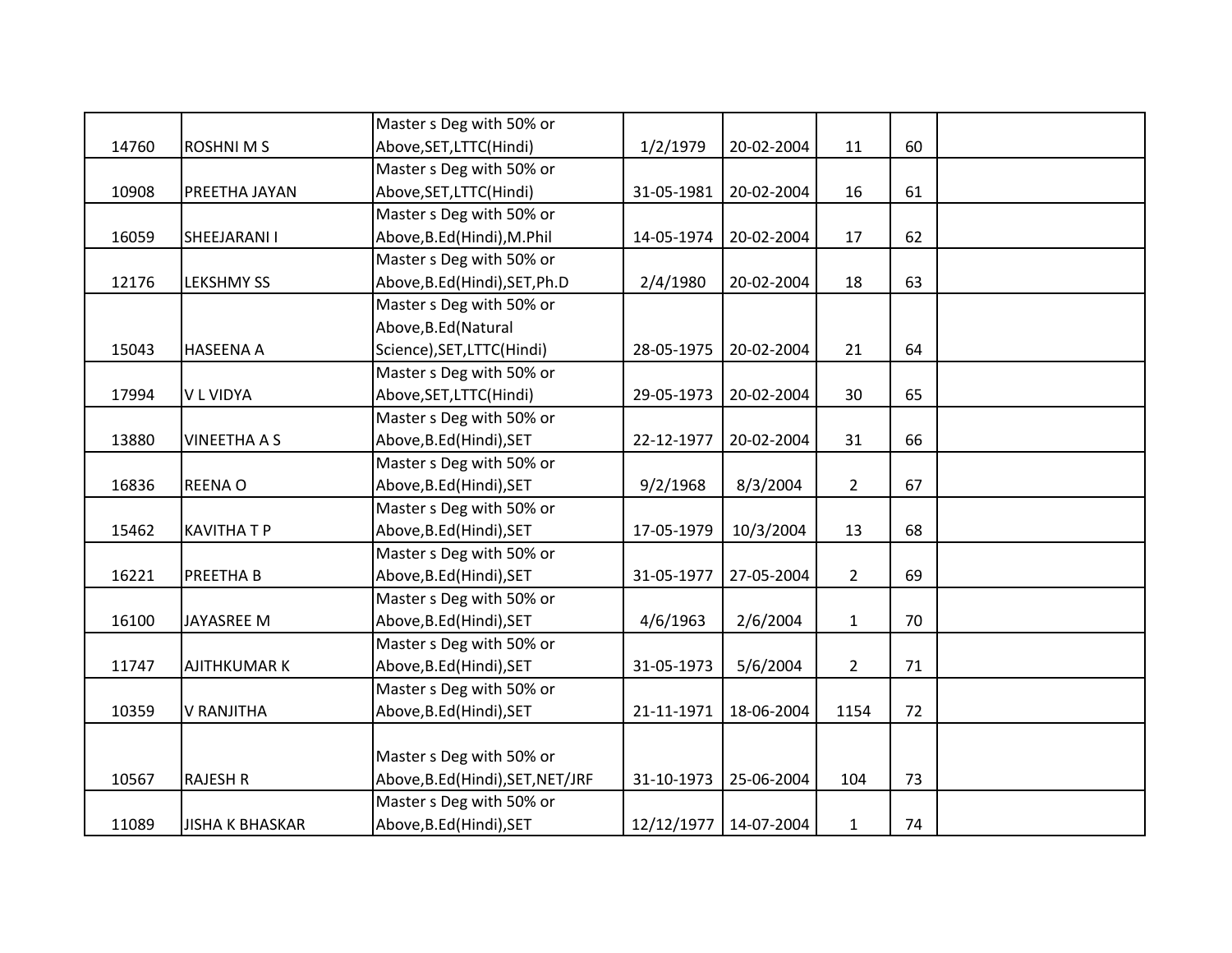|       |                         | Master s Deg with 50% or        |            |                         |                |    |  |
|-------|-------------------------|---------------------------------|------------|-------------------------|----------------|----|--|
| 13706 | <b>SUSHAMA PK</b>       | Above, B.Ed (Hindi), SET        | 20-05-1974 | 4/8/2004                | $\overline{2}$ | 75 |  |
|       |                         | Master s Deg with 50% or        |            |                         |                |    |  |
| 13566 | <b>SIBY KURIAN</b>      | Above, B.Ed (Hindi), SET        | 14-03-1975 | 30-09-2004              | $\overline{7}$ | 76 |  |
|       |                         | Master s Deg with 50% or        |            |                         |                |    |  |
| 18457 | <b>RENJULS</b>          | Above, B.Ed (Hindi), SET        |            | 25-05-1979 11/10/2004   | $\mathbf{3}$   | 77 |  |
|       |                         | Master s Deg with 50% or        |            |                         |                |    |  |
| 17550 | <b>BEENA PILANKU</b>    | Above, B.Ed (Hindi), SET        | 30-05-1972 | 12/10/2004              | $\overline{2}$ | 78 |  |
|       |                         | Master s Deg with 50% or        |            |                         |                |    |  |
| 17564 | PRAMEELA T              | Above, B.Ed (Hindi), SET        | 14-05-1975 | 12/10/2004              | 20             | 79 |  |
|       |                         | Master s Deg with 50% or        |            |                         |                |    |  |
| 11684 | <b>RAJANIK</b>          | Above, B.Ed (Hindi), SET        |            | 25-05-1979   12/10/2004 | 21             | 80 |  |
|       |                         | Master s Deg with 50% or        |            |                         |                |    |  |
| 17188 | SARALA A                | Above, B.Ed (Hindi), SET        | 18-05-1970 | 12/10/2004              | 54             | 81 |  |
|       |                         | Master s Deg with 50% or        |            |                         |                |    |  |
| 10500 | <b>SUNATHA EV</b>       | Above, B.Ed (Hindi), SET        | 23-01-1970 | 15-10-2004              | 6              | 82 |  |
|       |                         | Master s Deg with 50% or        |            |                         |                |    |  |
| 14463 | <b>SREE KALA NAIR M</b> | Above, B.Ed (Hindi), SET        | 31-05-1968 | 18-10-2004              | $\mathbf{1}$   | 83 |  |
|       |                         | Master s Deg with 50% or        |            |                         |                |    |  |
| 15465 | <b>CHITRAJA S</b>       | Above, B.Ed (Hindi), SET        | 24-05-1973 | 18-10-2004              | 12             | 84 |  |
|       |                         | Master s Deg with 50% or        |            |                         |                |    |  |
| 16282 | R SURABHA KUMARY        | Above, B.Ed (Hindi), SET        | 18-04-1979 | 29-10-2004              | $\overline{2}$ | 85 |  |
|       |                         | Master s Deg with 50% or        |            |                         |                |    |  |
| 10384 | AJI P S                 | Above, B.Ed (Hindi), SET        | 30-05-1966 | 16-11-2004              | $\overline{7}$ | 86 |  |
|       |                         | Master s Deg with 50% or        |            |                         |                |    |  |
| 10253 | <b>SASIN</b>            | Above, B.Ed (Hindi), SET        | 10/5/1968  | 16-11-2004              | 9              | 87 |  |
|       |                         | Master s Deg with 50% or        |            |                         |                |    |  |
| 14758 | PRIYA D G               | Above, SET, LTTC(Hindi), M.Phil | 30-05-1979 | 20-11-2004              | $\mathbf{3}$   | 88 |  |
|       |                         | Master s Deg with 50% or        |            |                         |                |    |  |
| 10948 | <b>BINCYMOLKS</b>       | Above, B.Ed (Hindi), SET        | 20-02-1975 | 10/12/2004              | $\overline{3}$ | 89 |  |
|       |                         | Master s Deg with 50% or        |            |                         |                |    |  |
| 13715 | <b>SEEMA S BABU</b>     | Above, B.Ed (Hindi), SET        |            | 15-05-1975 17-12-2004   | $\mathbf 1$    | 90 |  |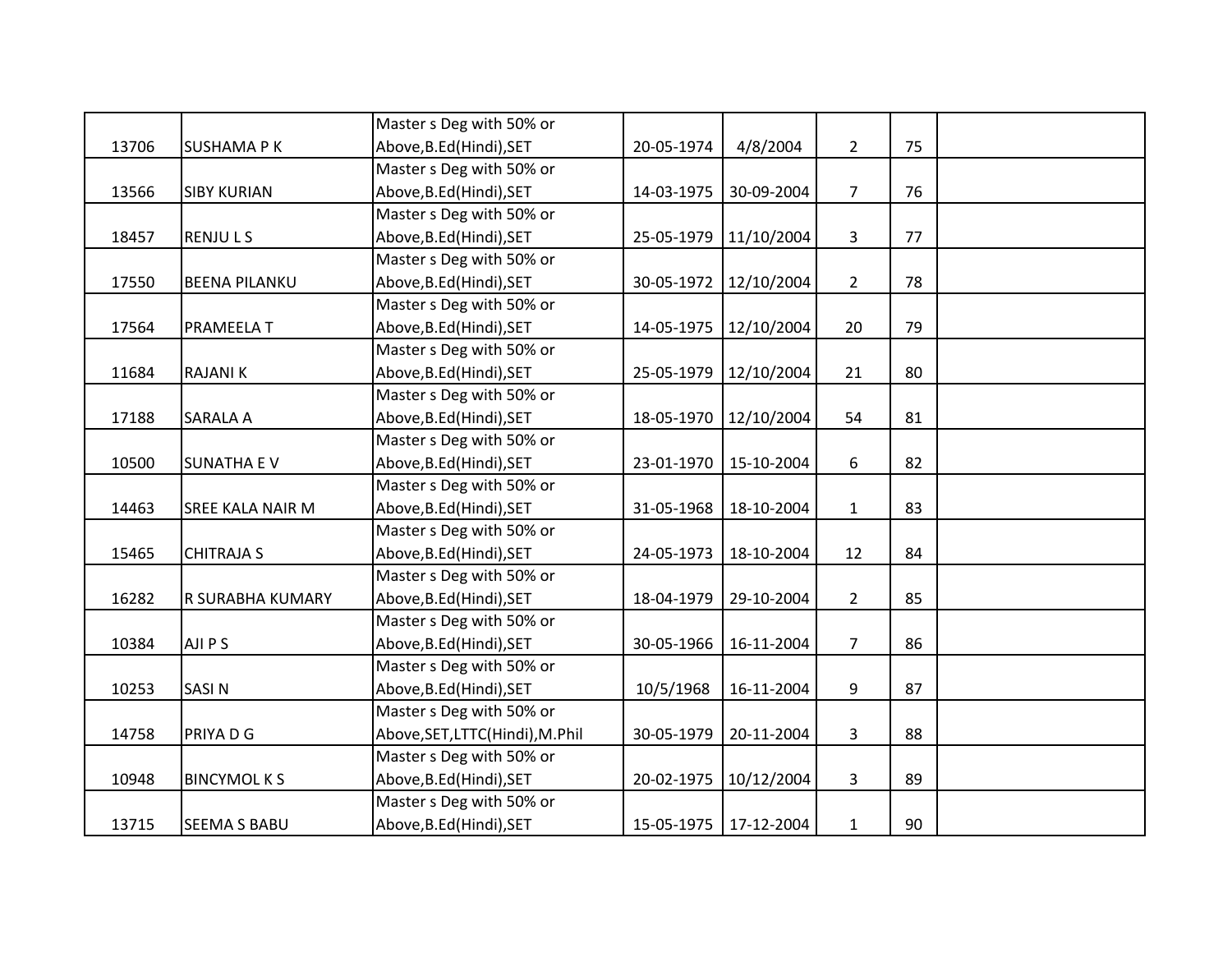|       |                         | Master s Deg with 50% or         |            |            |                |     |                            |
|-------|-------------------------|----------------------------------|------------|------------|----------------|-----|----------------------------|
| 15520 | MURALIKRISHNA G         | Above, B.Ed (Hindi), SET, M.Phil | 24-04-1981 | 21-12-2004 | 5              | 91  |                            |
|       |                         | Master s Deg with 50% or         |            |            |                |     |                            |
| 16743 | <b>SMITHA K HASSAN</b>  | Above, B.Ed (Hindi), SET         | 1/6/1972   | 29-12-2004 | 5              | 92  |                            |
|       |                         | Master s Deg with 50% or         |            |            |                |     |                            |
| 16989 | <b>DEEPAS</b>           | Above, B.Ed (Hindi), SET         | 25-05-1981 | 29-12-2004 | 2546           | 93  |                            |
|       |                         | Master s Deg with 50% or         |            |            |                |     |                            |
| 14670 | <b>MINIPV</b>           | Above, B.Ed (Hindi), SET         | 26-04-1969 | 5/1/2005   | 12             | 94  |                            |
|       |                         | Master s Deg with 50% or         |            |            |                |     |                            |
| 12627 | <b>SUDHAKUMARI G</b>    | Above, B.Ed (Hindi), SET         | 28-05-1974 | 23-03-2005 | $\overline{2}$ | 95  |                            |
|       |                         | Master s Deg with 50% or         |            |            |                |     |                            |
| 11080 | <b>SHIJI M VARGHESE</b> | Above, B.Ed (Hindi), SET         | 7/3/1976   | 23-03-2005 | 5              | 96  |                            |
|       |                         |                                  |            |            |                |     | psc advice due UPSA        |
|       |                         | Master s Deg with 50% or         |            |            |                |     | probation declaration cir  |
| 16069 | <b>BINDUP</b>           | Above, B.Ed(Hindi), M.Phil       | 16-05-1976 | 30-04-2005 | $\mathbf{1}$   | 97  | due                        |
|       |                         | Master s Deg with 50% or         |            |            |                |     | psc advice due By transfer |
| 15549 | <b>REJITHA P</b>        | Above, B.Ed (Hindi), SET         | 28-05-1972 | 30-04-2005 | 34             | 98  | cir not clear              |
|       |                         | Master s Deg with 50% or         |            |            |                |     |                            |
| 11078 | PINKY S R NAIR          | Above, B.Ed (Hindi), SET         | 18-01-1978 | 8/7/2005   | $\mathbf{1}$   | 99  |                            |
|       |                         | Master s Deg with 50% or         |            |            |                |     |                            |
| 15219 | PRATHIBHA A             | Above, B.Ed (Hindi), SET         | 10/5/1974  | 26-07-2005 | 33             | 100 |                            |
|       |                         | Master s Deg with 50% or         |            |            |                |     |                            |
| 17935 | <b>SHIJI PK</b>         | Above, SET, LTTC(Hindi)          | 28-05-1978 | 3/10/2005  | 4              | 101 |                            |
|       |                         | Master s Deg with 50% or         |            |            |                |     |                            |
| 17216 | <b>SAJEENA BEEGAM N</b> | Above, SET, LTTC(Hindi)          | 1/5/1978   | 14-10-2005 | $\overline{2}$ | 102 |                            |
|       |                         |                                  |            |            |                |     | masters degree cer.due BEd |
|       |                         |                                  |            |            |                |     | cer.due SET cer.due LPSA   |
|       |                         | Master s Deg with 50% or         |            |            |                |     | prob.declaration cir.due   |
| 10957 | <b>LEENA A S</b>        | Above, B.Ed (Hindi), SET         | 28-05-1973 | 2/11/2005  | $\overline{2}$ |     | 103 service cer. due       |
|       |                         | Master s Deg with 50% or         |            |            |                |     |                            |
| 13924 | <b>INDIRAK</b>          | Above, B.Ed (Hindi), SET         | 10/1/1976  | 14-12-2005 | $\overline{2}$ | 104 |                            |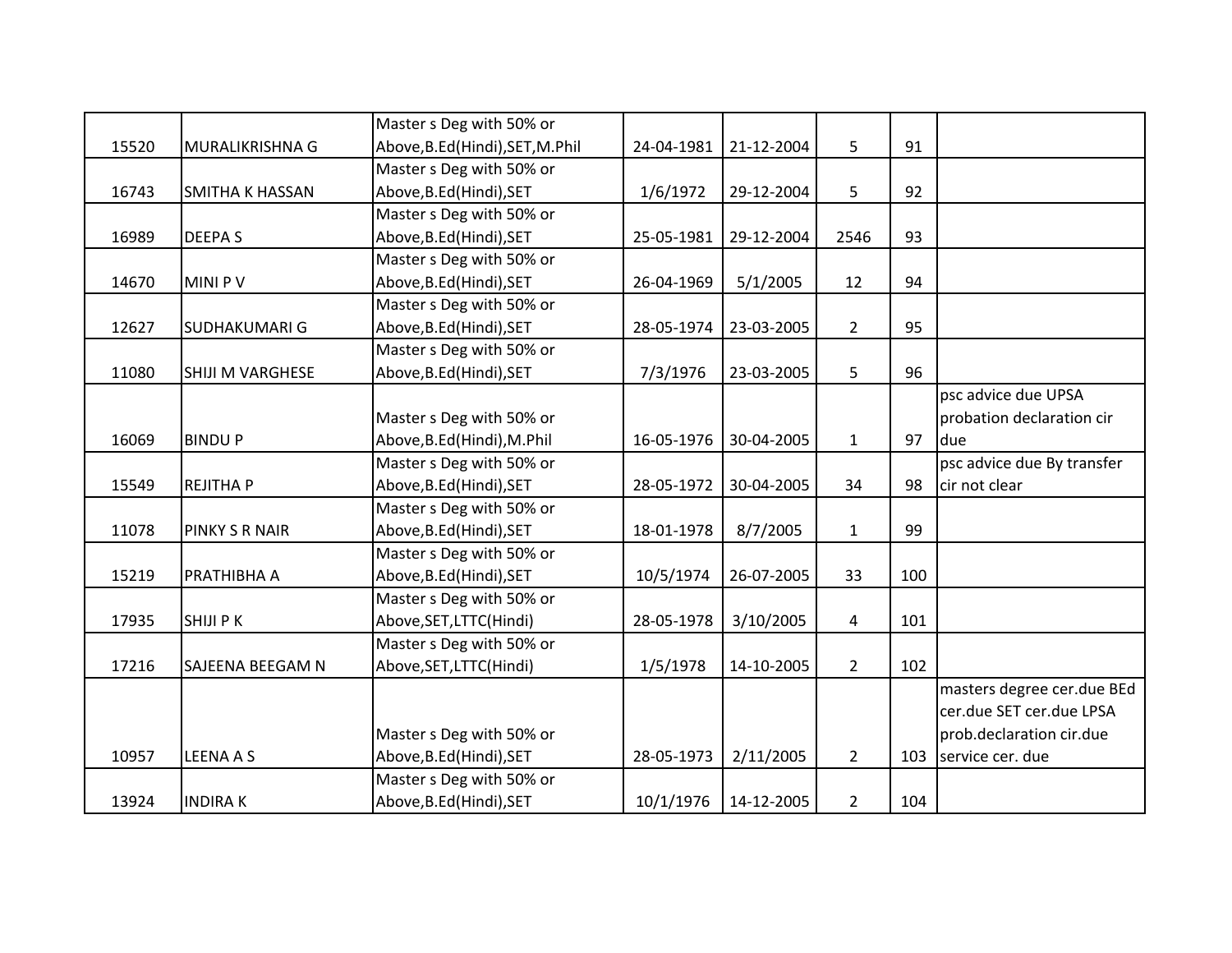|       |                        | Master s Deg with 50% or         |            |            |                |     |                           |
|-------|------------------------|----------------------------------|------------|------------|----------------|-----|---------------------------|
| 12509 | <b>RENUTR</b>          | Above, B.Ed (Hindi), SET         | 25-05-1981 | 19-12-2005 | $2^{\circ}$    | 105 |                           |
|       |                        | Master s Deg with 50% or         |            |            |                |     |                           |
| 12872 | <b>AMBILI R</b>        | Above, B.Ed (Hindi), SET         | 1/5/1975   | 26-12-2005 | $\overline{2}$ | 106 |                           |
|       |                        | Master s Deg with 50% or         |            |            |                |     |                           |
| 14696 | <b>RENUKA DEVI S</b>   | Above, B.Ed (Hindi), SET         | 11/2/1982  | 28-01-2006 | $\mathbf{3}$   | 107 |                           |
|       |                        | Master s Deg with 50% or         |            |            |                |     |                           |
| 12962 | <b>BABITHANATH S</b>   | Above, B.Ed (Hindi), SET         | 12/5/1978  | 21-02-2006 | $\overline{2}$ | 108 |                           |
|       |                        | Master s Deg with 50% or         |            |            |                |     |                           |
| 13941 | <b>BINDHUR</b>         | Above, B.Ed (Hindi), M.Phil      | 30-05-1968 | 10/3/2006  | $\overline{2}$ | 109 |                           |
|       |                        | Master s Deg with 50% or         |            |            |                |     |                           |
| 16095 | <b>THAJUMOL U</b>      | Above, B.Ed (Hindi), SET         | 30-05-1977 | 4/4/2006   | $\mathbf{1}$   | 110 |                           |
|       |                        | Master s Deg with 50% or         |            |            |                |     |                           |
| 16760 | <b>BINDHUMR</b>        | Above, B.Ed (Hindi), SET         | 9/10/1971  | 18-07-2006 | $\overline{2}$ | 111 |                           |
|       |                        |                                  |            |            |                |     |                           |
|       | <b>SHEELA P P</b>      | Master s Deg with 50% or         |            |            |                |     |                           |
| 15639 | PARAPPURATH PEETTAYIL  | Above, B.Ed (Hindi), SET         | 20-05-1964 | 24-08-2006 | $\mathbf{3}$   | 112 |                           |
|       |                        | Master s Deg with 50% or         |            |            |                |     |                           |
| 14182 | <b>JALAJA E M</b>      | Above, B.Ed (Hindi), SET         | 30-05-1968 | 24-08-2006 | 5              | 113 |                           |
|       |                        |                                  |            |            |                |     |                           |
|       |                        | Master s Deg with 50% or         |            |            |                |     | psc advice due UPSA       |
| 18455 | <b>AJITHA KUMARI E</b> | Above, B.Ed (Hindi), SET         | 15-05-1969 | 24-08-2006 | 8388607        | 114 | probation declaration due |
|       |                        | Master s Deg with 50% or         |            |            |                |     |                           |
| 11296 | <b>ASHAMOLE</b>        | Above, B.Ed (Hindi), SET         | 7/10/1981  | 18-10-2006 | $\mathbf{3}$   | 115 |                           |
|       |                        | Master s Deg with 50% or         |            |            |                |     |                           |
| 18405 | VINOD IT               | Above, B.Ed (Hindi), SET         | 31-05-1978 | 9/11/2006  | $\mathbf{1}$   | 116 |                           |
|       |                        | Master s Deg with 50% or         |            |            |                |     |                           |
| 16173 | <b>RATHEESHLS</b>      | Above, B.Ed (Hindi), SET         | 2/5/1981   | 14-11-2006 | 9              | 117 |                           |
|       |                        | Master s Deg with 50% or         |            |            |                |     |                           |
| 12216 | SOUMYA MOLSS           | Above, B.Ed (Hindi), SET, M.Phil | 9/5/1981   | 14-11-2006 | 10             | 118 |                           |
|       |                        | Master s Deg with 50% or         |            |            |                |     |                           |
| 13918 | <b>HASINA LATIFF</b>   | Above, B.Ed (Hindi), SET         | 1/10/1971  | 21-11-2006 | $\mathbf{1}$   | 119 |                           |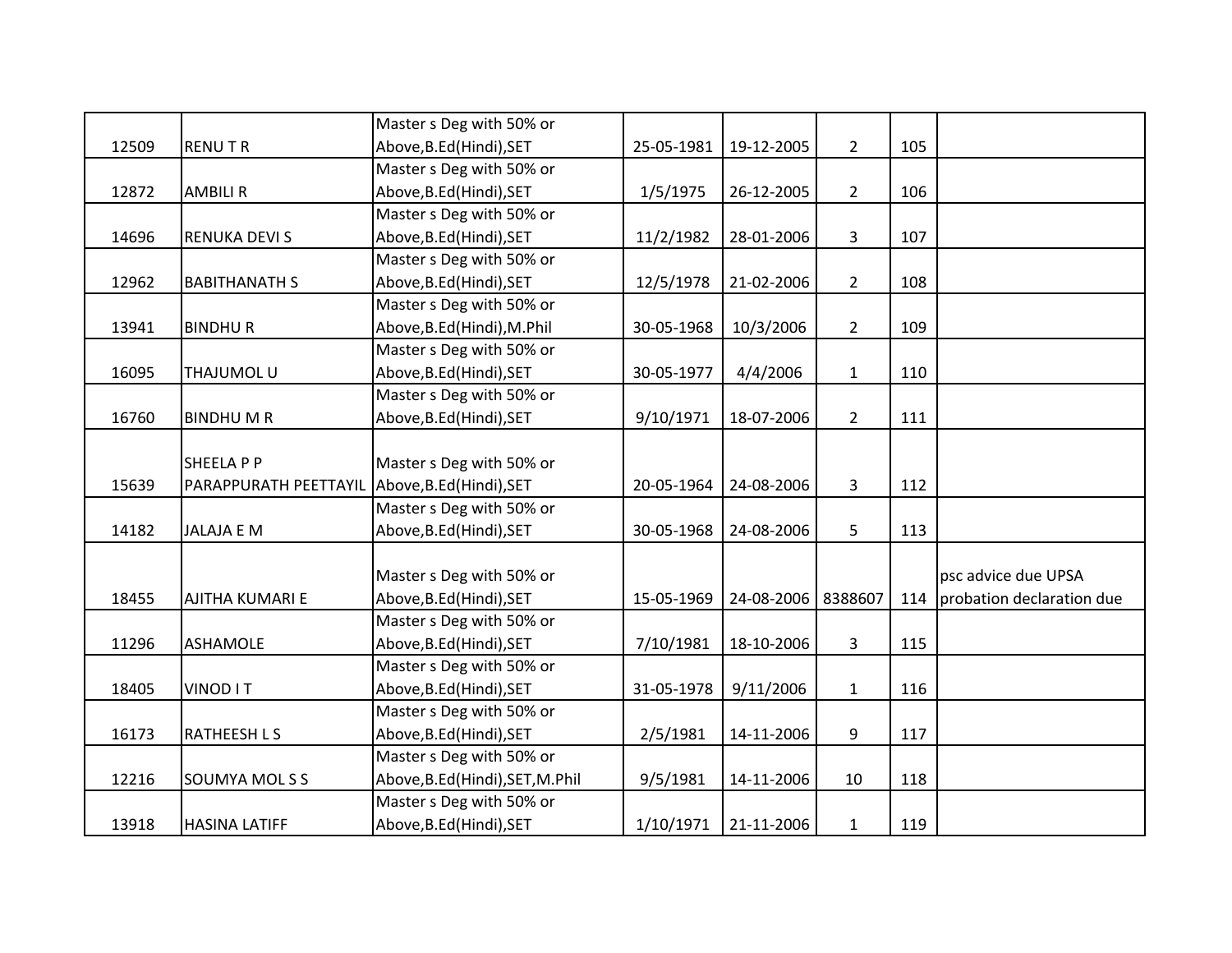|       |                        | Master s Deg with 50% or     |            |            |                |     |                            |
|-------|------------------------|------------------------------|------------|------------|----------------|-----|----------------------------|
| 14684 | <b>PRIYASS</b>         | Above, B.Ed(Hindi), SET      | 2/4/1976   | 24-11-2006 | $\mathbf{1}$   | 120 |                            |
|       |                        |                              |            |            |                |     | psc advice due UPSA        |
|       |                        | Master s Deg with 50% or     |            |            |                |     | probation declaration cir. |
| 15464 | <b>RAJESH V V</b>      | Above, SET, LTTC(Hindi)      | 19-05-1977 | 27-11-2006 | $\overline{2}$ | 121 | due                        |
|       |                        | Master s Deg with 50% or     |            |            |                |     |                            |
| 17801 | <b>NOUFEERA C</b>      | Above, B.Ed (Hindi), SET     | 8/2/1982   | 19-12-2006 | $\mathbf{1}$   | 122 |                            |
|       |                        | Master s Deg with 50% or     |            |            |                |     |                            |
| 17300 | <b>SUNANDA N B</b>     | Above, SET, LTTC(Hindi)      | 1/6/1979   | 17-01-2007 | $\overline{2}$ | 123 |                            |
|       |                        | Master s Deg with 50% or     |            |            |                |     |                            |
| 12924 | <b>SHEENA SHABNA U</b> | Above, B.Ed (Hindi), SET     | 31-05-1975 | 22-05-2007 | $\mathbf{1}$   | 124 |                            |
|       |                        | Master s Deg with 50% or     |            |            |                |     |                            |
| 10373 | <b>ANITHA M R</b>      | Above, B.Ed (Hindi), SET     | 31-05-1975 | 30-05-2007 | 6              | 125 |                            |
|       |                        | Master s Deg with 50% or     |            |            |                |     |                            |
| 16823 | PREETHA MELATH         | Above, B.Ed (Hindi), SET     | 6/11/1971  | 20-07-2007 | 5              | 126 |                            |
|       |                        | Master s Deg with 50% or     |            |            |                |     |                            |
| 18279 | <b>REKHA RANI R</b>    | Above, SET, LTTC(Hindi)      | 26-03-1981 | 31-07-2007 | $\overline{3}$ | 127 |                            |
|       |                        | Master s Deg with 50% or     |            |            |                |     |                            |
| 17782 | <b>SREEDEVI S</b>      | Above, B.Ed(Hindi), M.Phil   | 30-05-1975 | 4/9/2007   | $\mathbf{3}$   | 128 |                            |
|       |                        | Master s Deg with 50% or     |            |            |                |     |                            |
| 18115 | <b>GOVINDARAJ M</b>    | Above, SET, LTTC(Hindi)      | 2/4/1975   | 12/9/2007  | $\mathbf{1}$   | 129 |                            |
|       | KUNHAHAMED             | Master s Deg with 50% or     |            |            |                |     |                            |
| 12466 | <b>THAYYILTHODI</b>    | Above, SET, LTTC(Hindi)      | 6/3/1972   | 4/10/2007  | $\overline{2}$ | 130 |                            |
|       |                        | Master s Deg with 50% or     |            |            |                |     |                            |
| 15785 | <b>NISHA J</b>         | Above, B.Ed (Hindi), SET     | 5/5/1977   | 9/1/2008   | $2^{\circ}$    | 131 |                            |
|       |                        | Master s Deg with 50% or     |            |            |                |     |                            |
| 16595 | <b>ASHA PRIYA</b>      | Above, B.Ed (Hindi), SET     | 24-05-1972 | 29-12-2011 | 9              | 132 |                            |
|       |                        | Master s Deg with 50% or     |            |            |                |     |                            |
| 11122 | PREMAJA T S            | Above, B.Ed (Chemistry), SET | 9/5/1973   | 12/2/2004  | $\mathbf{3}$   | 133 |                            |
|       |                        | Master s Deg with 50% or     |            |            |                |     |                            |
| 10967 | <b>REENAPB</b>         | Above, Ph.D                  | 9/9/1968   | 29-12-2004 | $\overline{4}$ | 134 |                            |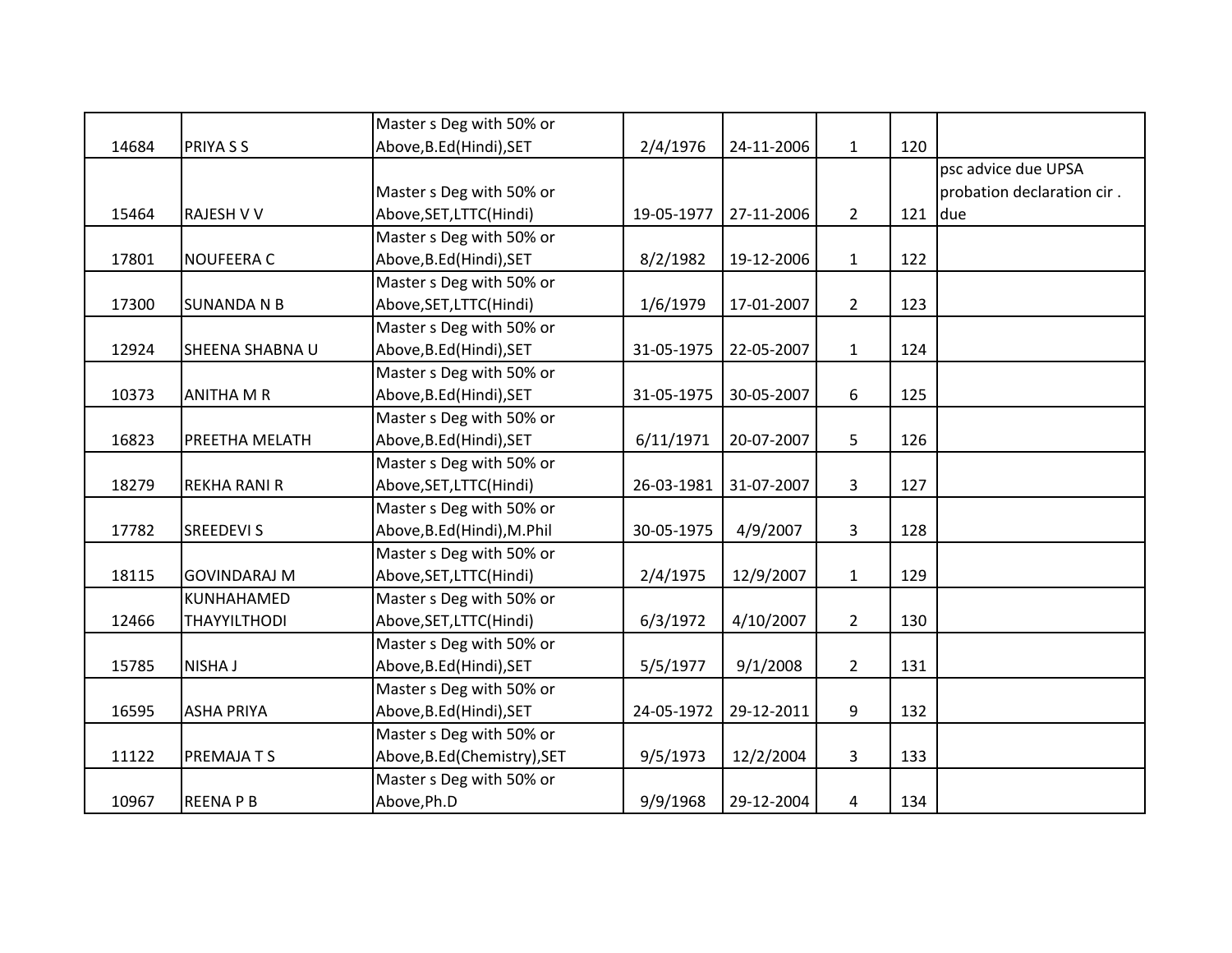|       |                 | s Deg with 50% or<br>Master s |           |           |         |           |  |
|-------|-----------------|-------------------------------|-----------|-----------|---------|-----------|--|
| 11003 | <b>UMADEVIK</b> | $\sim$ $-$<br>IAbove.SE       | 10/5/1969 | 12/4/2006 | 3792003 | 125<br>ᅩᇰ |  |

## Arabic

| <b>Application</b> |                          |                                   |                      |            |              |                |                                   |
|--------------------|--------------------------|-----------------------------------|----------------------|------------|--------------|----------------|-----------------------------------|
| <b>Number</b>      | <b>Applicant Name</b>    | Qualification                     | <b>Date of Birth</b> | Seniority  | SenSINo      | Rank           | <b>Remarks</b>                    |
|                    |                          | Master s Deg with 50% or          |                      |            |              |                | <b>UPSA</b> probation declaration |
| 16032              | <b>ABDUL HAMEED PN</b>   | Above, B.Ed(Arabic), SET          | 2/3/1964             | 17-08-1998 | 135          | $\mathbf{1}$   | cir due                           |
|                    |                          | Master s Deg with 50% or          |                      |            |              |                |                                   |
| 16430              | <b>SALIH K</b>           | Above, SET, LTTC(Arabic)          | 20-05-1975           | 22-08-1998 | 4            | $\overline{2}$ |                                   |
|                    | <b>KUNHI MOHAMMED</b>    | Master s Deg with 50% or          |                      |            |              |                |                                   |
| 12990              | <b>KADAVAN</b>           | Above, B.Ed(Arabic), SET          | 2/3/1969             | 30-10-1998 | 245          | 3              |                                   |
|                    |                          | Master s Deg with 50% or          |                      |            |              |                |                                   |
| 11358              | KHADEEJA A M             | Above, B.Ed(Arabic), SET          | 5/4/1967             | 19-02-1999 | 6            | 4              |                                   |
|                    |                          | Master s Deg with 50% or          |                      |            |              |                |                                   |
| 12554              | <b>SIDDIQUE HASSAN A</b> | Above, B.Ed(Arabic), SET          | 14-05-1971           | 19-02-1999 | 11           | 5              |                                   |
|                    |                          | Master s Deg with 50% or          |                      |            |              |                | UPSA probation declaration        |
| 10039              | <b>VP SUHAIB</b>         | Above, SET, LTTC(Arabic)          | 4/5/1971             | 19-02-1999 | 32           | 6              | cir due                           |
|                    |                          | Master s Deg with 50% or          |                      |            |              |                |                                   |
| 13966              | <b>VAHID PA</b>          | Above, B.Ed(Arabic), SET          | 2/5/1972             | 28-05-1999 | $\mathbf{1}$ | $\overline{7}$ |                                   |
|                    |                          | Master s Deg with 50% or          |                      |            |              |                |                                   |
| 17892              | <b>SAIDU MUHAMMED PM</b> | Above, B.Ed(Arabic), SET          | 18-05-1974           | 24-11-1999 | 6            | 8              |                                   |
|                    | <b>ASMABI</b>            | Master s Deg with 50% or          |                      |            |              |                |                                   |
| 17384              | <b>UROTHUPARAMBIL</b>    | Above, B.Ed(Arabic), SET          | 30-04-1973           | 4/12/1999  | 3            | 9              |                                   |
|                    |                          | Master s Deg with 50% or          |                      |            |              |                |                                   |
| 17243              | UMMUHABEEBAT             | Above, B.Ed(Arabic), NET/JRF      | 30-05-1965           | 16-06-2000 | 14           | 10             |                                   |
|                    |                          |                                   |                      |            |              |                |                                   |
|                    |                          | Master s Deg with 50% or          |                      |            |              |                |                                   |
| 18326              | <b>ASSIA BENGALATH</b>   | Above, B.Ed(Arabic), SET, NET/JRF | 1/5/1964             | 16-06-2000 | 60           | 11             |                                   |
|                    |                          | Master s Deg with 50% or          |                      |            |              |                |                                   |
| 16491              | <b>ABDUL GAFOOR P</b>    | Above, B.Ed(Arabic), SET          | 24-05-1975           | 16-06-2000 | 406          | 12             |                                   |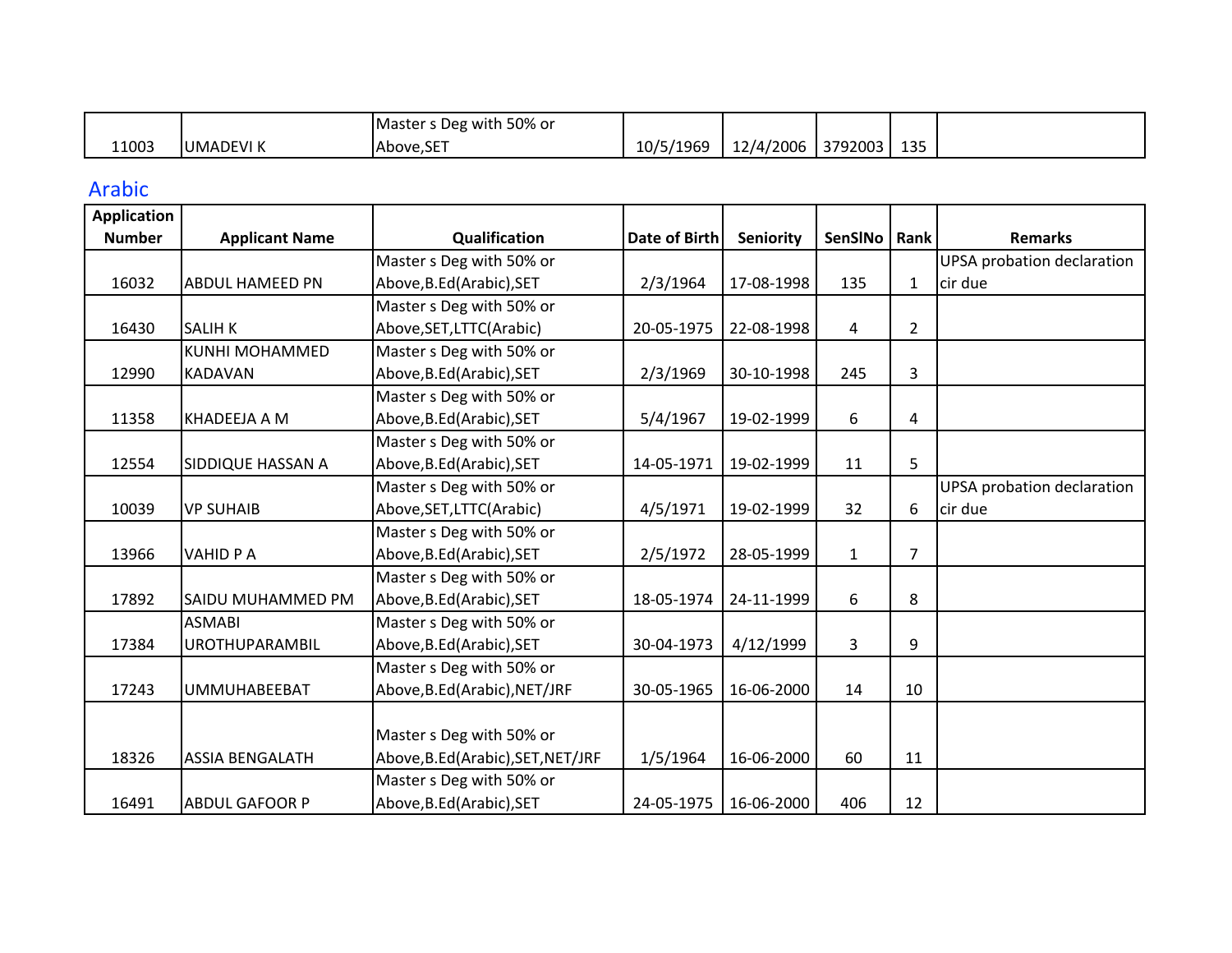|       |                           | Master s Deg with 50% or          |            |            |                |    |                            |
|-------|---------------------------|-----------------------------------|------------|------------|----------------|----|----------------------------|
| 13965 | MUHAMMED ASHARAF K        | Above, B.Ed(Arabic), SET, NET/JRF | 9/4/1970   | 26-08-2000 | $2^{\circ}$    | 13 |                            |
|       |                           | Master s Deg with 50% or          |            |            |                |    | LPSA probation declaration |
| 18041 | <b>ABDUL RAHMAN P</b>     | Above, B.Ed (Arabic), SET         | 2/5/1974   | 28-09-2000 | 3              | 14 | cir due                    |
|       |                           | Master s Deg with 50% or          |            |            |                |    |                            |
| 12987 | <b>HASHIM KOLLATHODI</b>  | Above, B.Ed (Arabic), SET         | 17-04-1963 | 23-12-2000 | 34             | 15 |                            |
|       |                           | Master s Deg with 50% or          |            |            |                |    |                            |
| 10549 | <b>HAMEED PARAPPOYIL</b>  | Above, B.Ed(Arabic), SET          | 1/5/1965   | 23-12-2000 | 42             | 16 |                            |
|       |                           |                                   |            |            |                |    |                            |
|       |                           | Master s Deg with 50% or          |            |            |                |    | LPSA probation declaration |
| 18158 | ABDUL RAHIMAN O K         | Above, B.Ed (Arabic), SET         | 29-05-1973 | 15-05-2001 | 5              | 17 | due psc advice due         |
|       |                           | Master s Deg with 50% or          |            |            |                |    |                            |
| 13907 | <b>NOUFAL KK</b>          | Above, B.Ed (Arabic), SET         | 26-05-1968 | 25-05-2001 | 17             | 18 |                            |
|       |                           | Master s Deg with 50% or          |            |            |                |    |                            |
| 10235 | <b>UMMARK</b>             | Above, SET, LTTC (Arabic)         | 14-05-1976 | 6/7/2001   | $\mathbf{1}$   | 19 |                            |
|       |                           | Master s Deg with 50% or          |            |            |                |    |                            |
| 15307 | MUHAMMED SALIM A          | Above, B.Ed(Arabic), NET/JRF      | 17-05-1972 | 19-07-2001 | $\mathbf{1}$   | 20 |                            |
|       |                           | Master s Deg with 50% or          |            |            |                |    |                            |
| 15684 | <b>FATHIMA BEEVI J</b>    | Above, B.Ed(Arabic), SET          | 12/2/1968  | 13-08-2001 | $\overline{3}$ | 21 |                            |
|       |                           | Master s Deg with 50% or          |            |            |                |    |                            |
| 11444 | <b>ABDULKHADIR M B</b>    | Above, SET, LTTC (Arabic)         | 17-04-1961 | 5/10/2001  | $2^{\circ}$    | 22 |                            |
|       |                           | Master s Deg with 50% or          |            |            |                |    |                            |
| 15175 | <b>ABDULLA P</b>          | Above, SET, LTTC (Arabic)         | 13-04-1972 | 5/10/2001  | 4              | 23 |                            |
|       |                           | Master s Deg with 50% or          |            |            |                |    |                            |
| 16146 | <b>MOHAMMAD BASHEER K</b> | Above, B.Ed (Arabic), SET         | 12/3/1965  | 10/7/2002  | 5              | 24 |                            |
|       |                           | Master s Deg with 50% or          |            |            |                |    |                            |
| 16005 | <b>MUJEEB V</b>           | Above, B.Ed(Arabic), SET          | 10/1/1973  | 1/8/2002   | 3              | 25 |                            |
|       |                           | Master s Deg with 50% or          |            |            |                |    |                            |
| 18211 | <b>LUKMAN C</b>           | Above, SET, LTTC (Arabic)         | 8/8/1976   | 5/4/2003   | 13             | 26 |                            |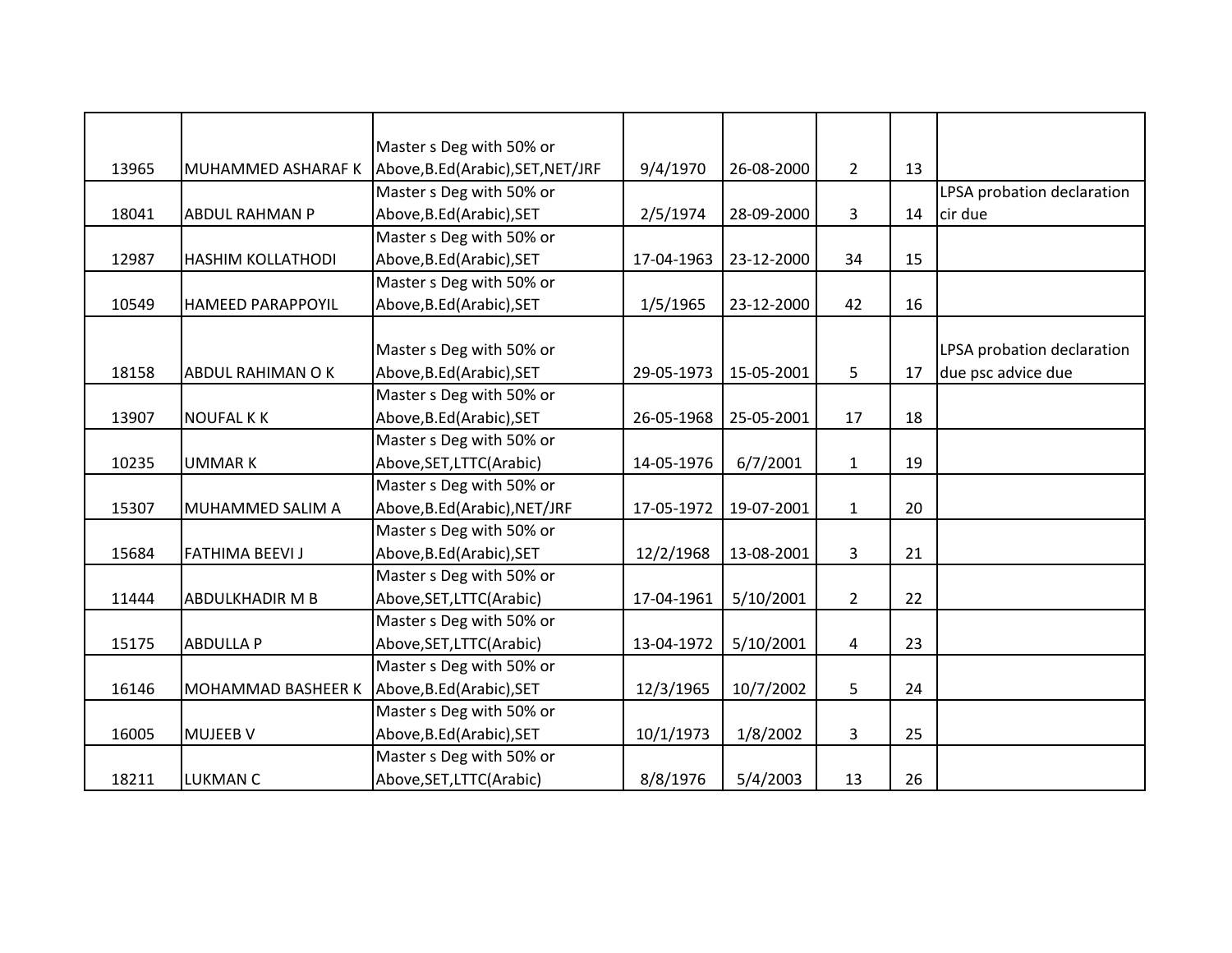| 13731 | SUHARABI PERUMPALLI        | Master s Deg with 50% or<br>Above, B.Ed (Arabic), SET | 1/4/1968   | 20-06-2003 | $\overline{2}$          | 27 | PSC ADVIDE DUE UPSA<br>PROBATION DECLARATION<br><b>DUE SERVICE CIR DUE</b> |
|-------|----------------------------|-------------------------------------------------------|------------|------------|-------------------------|----|----------------------------------------------------------------------------|
|       | MOHAMMED                   | Master s Deg with 50% or                              |            |            |                         |    |                                                                            |
| 17876 | <b>UTHENPALLIYALITHODI</b> | Above, B.Ed (Arabic), SET                             | 4/5/1972   | 6/10/2003  | 15                      | 28 |                                                                            |
|       |                            | Master s Deg with 50% or                              |            |            |                         |    |                                                                            |
| 16495 | <b>SHERIEF K</b>           | Above, B.Ed(Arabic), SET                              | 20-05-1974 | 6/11/2003  | 14                      | 29 |                                                                            |
|       |                            | Master s Deg with 50% or                              |            |            |                         |    |                                                                            |
| 14137 | <b>NASEEMUDEEN P</b>       | Above, B.Ed(Arabic), SET                              | 30-05-1970 | 27-11-2003 | 12                      | 30 |                                                                            |
|       |                            | Master s Deg with 50% or                              |            |            |                         |    |                                                                            |
| 13934 | RASHEED M A                | Above, SET, LTTC (Arabic)                             | 18-03-1974 | 27-11-2003 | 13                      | 31 |                                                                            |
|       |                            | Master s Deg with 50% or                              |            |            |                         |    |                                                                            |
| 11962 | <b>KHALID C</b>            | Above, B.Ed (Arabic), SET                             | 31-05-1975 | 27-11-2003 | 15                      | 32 |                                                                            |
|       |                            | Master s Deg with 50% or                              |            |            |                         |    |                                                                            |
| 12372 | <b>ABDULMAJEED P</b>       | Above, SET, LTTC (Arabic)                             | 25-05-1967 | 16-02-2004 | $\mathbf{1}$            | 33 |                                                                            |
|       |                            | Master s Deg with 50% or                              |            |            |                         |    |                                                                            |
| 15278 | ABDUL KAREEM PO            | Above, SET, LTTC(Arabic)                              | 16-03-1972 | 16-02-2004 | 17                      | 34 |                                                                            |
|       |                            | Master s Deg with 50% or                              |            |            |                         |    |                                                                            |
| 17221 | <b>NAJATHULLA V H</b>      | Above, B.Ed (Arabic), SET                             | 19-05-1975 | 2/4/2004   | $\overline{\mathbf{4}}$ | 35 |                                                                            |
|       |                            | Master s Deg with 50% or                              |            |            |                         |    |                                                                            |
| 14742 | <b>ALIAKBAR KT</b>         | Above, SET, LTTC (Arabic)                             | 25-04-1977 | 23-04-2004 | 3                       | 36 |                                                                            |
|       |                            | Master s Deg with 50% or                              |            |            |                         |    |                                                                            |
| 10847 | <b>JASMIN KM</b>           | Above, B.Ed(Arabic), SET, NET/JRF                     | 28-05-1979 | 13-07-2004 | $\mathbf{1}$            | 37 |                                                                            |
|       |                            | Master s Deg with 50% or                              |            |            |                         |    |                                                                            |
| 11029 | SHAREEFA PT                | Above, B.Ed(Arabic), SET                              | 20-05-1978 | 19-10-2004 | $\overline{2}$          | 38 |                                                                            |
|       |                            | Master s Deg with 50% or                              |            |            |                         |    |                                                                            |
| 16181 | <b>ABOOBACKER K</b>        | Above, B.Ed(Arabic), SET                              | 20-05-1973 | 25-10-2004 | 5                       | 39 |                                                                            |
|       |                            | Master s Deg with 50% or                              |            |            |                         |    |                                                                            |
| 18497 | <b>NOUSHAD V</b>           | Above, B.Ed (Arabic), SET                             | 10/4/1981  | 25-10-2004 | 8                       | 40 |                                                                            |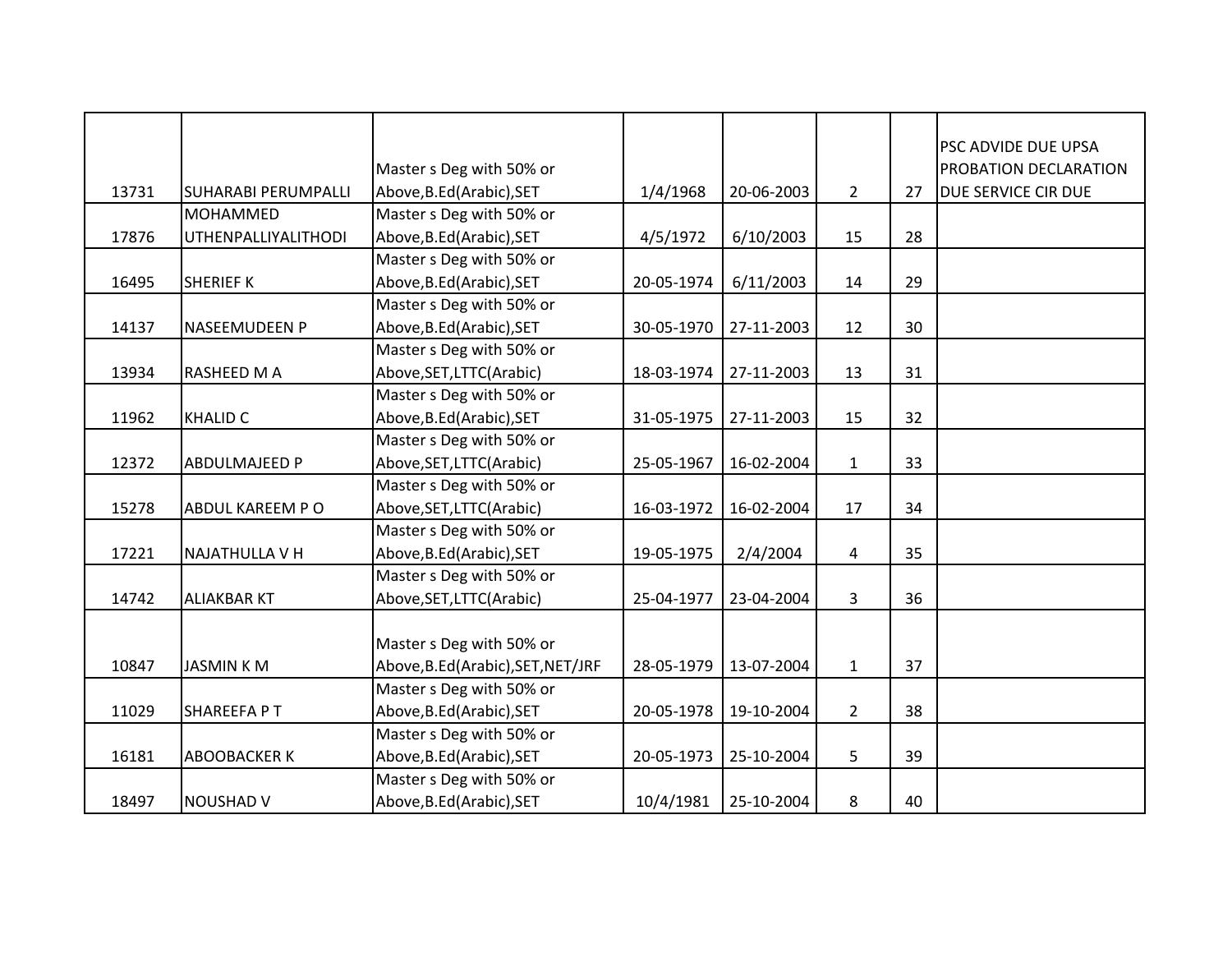|       |                                               | Master s Deg with 50% or     |            |            |                |    |                             |
|-------|-----------------------------------------------|------------------------------|------------|------------|----------------|----|-----------------------------|
| 17915 | <b>MANSOOR CT</b>                             | Above, B.Ed (Arabic), SET    | 20-12-1975 | 20-11-2004 | 6              | 41 |                             |
|       |                                               | Master s Deg with 50% or     |            |            |                |    |                             |
| 13655 | JUVAIRIYA VALAPPURAM                          | Above, B.Ed(Arabic), NET/JRF | 15-05-1977 | 16-12-2004 | $2^{\circ}$    | 42 |                             |
|       |                                               | Master s Deg with 50% or     |            |            |                |    |                             |
| 13613 | <b>HAMSA CK</b>                               | Above, B.Ed (Arabic), SET    | 1/5/1973   | 27-12-2004 | 15             | 43 |                             |
|       |                                               | Master s Deg with 50% or     |            |            |                |    |                             |
| 16845 | <b>HAMSA PT</b>                               | Above, SET, LTTC (Arabic)    | 4/5/1976   | 10/1/2005  | 11             | 44 |                             |
|       |                                               | Master s Deg with 50% or     |            |            |                |    |                             |
| 18128 | <b>KHOULATH C</b>                             | Above, B.Ed(Arabic), NET/JRF | 13-08-1981 | 3/3/2005   | $\mathbf{1}$   | 45 |                             |
|       |                                               | Master s Deg with 50% or     |            |            |                |    |                             |
| 17371 | <b>HABEEBA AM</b>                             | Above, B.Ed (Arabic), SET    | 5/4/1976   | 10/3/2005  | 3              | 46 |                             |
|       |                                               | Master s Deg with 50% or     |            |            |                |    |                             |
| 13394 | LUKHMAN VM                                    | Above, B.Ed (Arabic), SET    | 18-03-1975 | 25-06-2005 | $\overline{7}$ | 47 |                             |
|       |                                               | Master s Deg with 50% or     |            |            |                |    |                             |
| 13783 | JABBAR M K                                    | Above, B.Ed(Arabic), NET/JRF | 23-01-1976 | 25-06-2005 | 8              | 48 |                             |
|       |                                               | Master s Deg with 50% or     |            |            |                |    | Probation declaration order |
| 12431 | <b>ABDUL KAREEM CA</b>                        | Above, SET, LTTC (Arabic)    | 1/12/1976  | 28-06-2005 | $2^{\circ}$    | 49 | copy due                    |
|       |                                               | Master s Deg with 50% or     |            |            |                |    |                             |
| 16317 | SHAHINA BEEVI N                               | Above, B.Ed (Arabic), SET    | 5/3/1971   | 2/7/2005   | 6              | 50 |                             |
|       |                                               | Master s Deg with 50% or     |            |            |                |    |                             |
| 12295 | PYARIJA P M                                   | Above, SET, LTTC(Arabic)     | 30-12-1975 | 7/7/2005   | $\mathbf{3}$   | 51 |                             |
|       |                                               | Master s Deg with 50% or     |            |            |                |    |                             |
| 17685 | <b>RUKIYA P</b>                               | Above, SET, LTTC (Arabic)    | 16-05-1970 | 8/8/2005   | $\mathbf{1}$   | 52 |                             |
|       |                                               | Master s Deg with 50% or     |            |            |                |    |                             |
| 13883 | <b>SALMA M</b>                                | Above, B.Ed (Arabic), SET    | 2/5/1972   | 9/8/2005   | 9              | 53 |                             |
|       |                                               | Master s Deg with 50% or     |            |            |                |    |                             |
| 16403 | MUHAMMED SHAREEF EK Above, SET, LTTC (Arabic) |                              | 2/10/1975  | 25-09-2005 | 4              | 54 |                             |
|       |                                               | Master s Deg with 50% or     |            |            |                |    |                             |
| 17109 | <b>BASHEER NK</b>                             | Above, B.Ed(Arabic), SET     | 15-04-1974 | 1/12/2005  | 5              | 55 | By transfer cir due         |
|       |                                               | Master s Deg with 50% or     |            |            |                |    |                             |
| 10829 | <b>FARUCK VI</b>                              | Above, B.Ed(Arabic), NET/JRF | 29-05-1981 | 3/12/2005  | $\overline{7}$ | 56 |                             |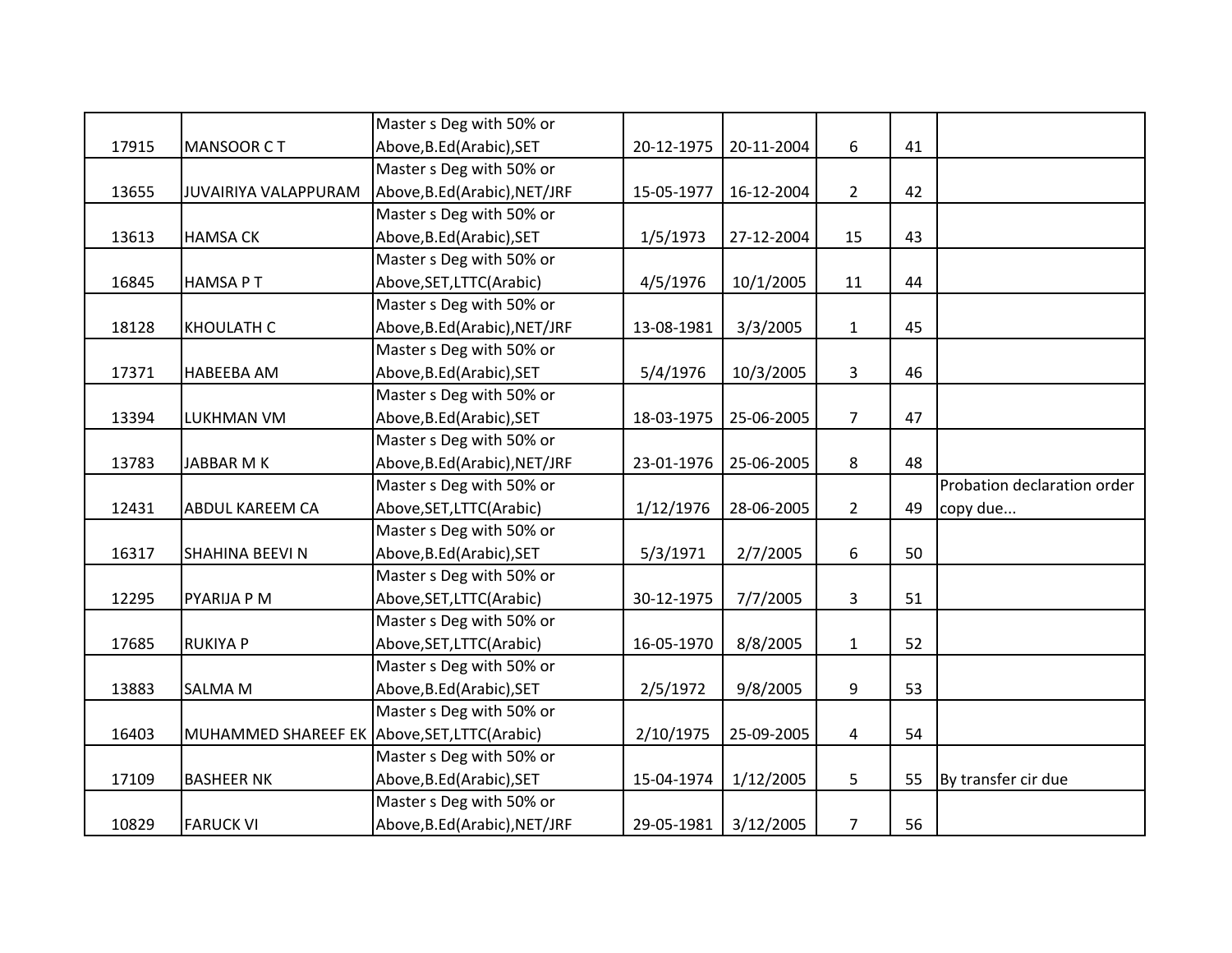|       |                                                 | Master s Deg with 50% or         |            |                         |                |    |  |
|-------|-------------------------------------------------|----------------------------------|------------|-------------------------|----------------|----|--|
| 16668 | SAJEENA BEEVI K N                               | Above, B.Ed (Arabic), SET        | 31-05-1978 | 13-02-2006              | $\mathbf{1}$   | 57 |  |
|       |                                                 | Master s Deg with 50% or         |            |                         |                |    |  |
| 14145 | ABDUL NAZAR PATTACKAL Above, SET, LTTC (Arabic) |                                  | 15-01-1971 | 27-02-2006              | $\mathbf{1}$   | 58 |  |
|       |                                                 | Master s Deg with 50% or         |            |                         |                |    |  |
| 16284 | <b>FAISAL K</b>                                 | Above, B.Ed (Arabic), SET        | 27-08-1977 | 8/12/2006               | $2^{\circ}$    | 59 |  |
|       |                                                 | Master s Deg with 50% or         |            |                         |                |    |  |
| 13648 | <b>SHAMSUDHEEN VK</b>                           | Above, B.Ed (Arabic), SET        | 6/8/1982   | 13-09-2007              | $\mathbf{1}$   | 60 |  |
|       |                                                 | Master s Deg with 50% or         |            |                         |                |    |  |
| 14341 | <b>AFSATH VM</b>                                | Above, B.Ed(Arabic), NET/JRF     | 12/5/1979  | 25-10-2007              | 4              | 61 |  |
|       |                                                 | Master s Deg with 50% or         |            |                         |                |    |  |
| 15988 | <b>SHAREEF OK</b>                               | Above, B.Ed(Arabic), SET         | 29-05-1976 | 30-10-2007              | 4              | 62 |  |
|       |                                                 | Master s Deg with 50% or         |            |                         |                |    |  |
| 11495 | UMAIBAN OLLAKKAN                                | Above, B.Ed (Arabic), SET        | 23-11-1982 | 31-10-2007              | $2^{\circ}$    | 63 |  |
|       |                                                 | Master s Deg with 50% or         |            |                         |                |    |  |
| 14010 | <b>SHAHABAS FAROOQUE K</b>                      | Above, B.Ed (Arabic), SET        | 24-05-1980 | 31-10-2007              | 9              | 64 |  |
|       |                                                 | Master s Deg with 50% or         |            |                         |                |    |  |
| 13418 | RASIYA A                                        | Above, B.Ed (Arabic), SET        | 24-05-1977 | 31-10-2007              | 14             | 65 |  |
|       |                                                 | Master s Deg with 50% or         |            |                         |                |    |  |
| 14120 | <b>SHAILATH R M</b>                             | Above, B.Ed(Arabic), SET, M.Phil | 30-05-1976 | 31-10-2007              | 14             | 66 |  |
|       |                                                 | Master s Deg with 50% or         |            |                         |                |    |  |
| 15454 | <b>SUHARATC</b>                                 | Above, B.Ed (Arabic), SET        | 13-05-1974 | 17-11-2007              | $\mathbf{1}$   | 67 |  |
|       |                                                 | Master s Deg with 50% or         |            |                         |                |    |  |
| 13727 | <b>ABDUNNASSIR M</b>                            | Above, SET, LTTC (Arabic)        | 4/4/1980   | 1/12/2007               | $\overline{2}$ | 68 |  |
|       |                                                 | Master s Deg with 50% or         |            |                         |                |    |  |
| 12685 | MUHAMMED FAROOK K C Above, B.Ed (Arabic), SET   |                                  | 16-04-1980 | 11/12/2007              | $\mathbf{1}$   | 69 |  |
|       |                                                 | Master s Deg with 50% or         |            |                         |                |    |  |
| 12822 | <b>RAFIKP</b>                                   | Above, B.Ed(Arabic), SET         | 30-11-1976 | 18-12-2007              | $\mathbf{1}$   | 70 |  |
|       |                                                 | Master s Deg with 50% or         |            |                         |                |    |  |
| 16138 | SAJIDHA P                                       | Above, B.Ed(Arabic), NET/JRF     |            | 21-05-1977   18-12-2007 | $\overline{2}$ | 71 |  |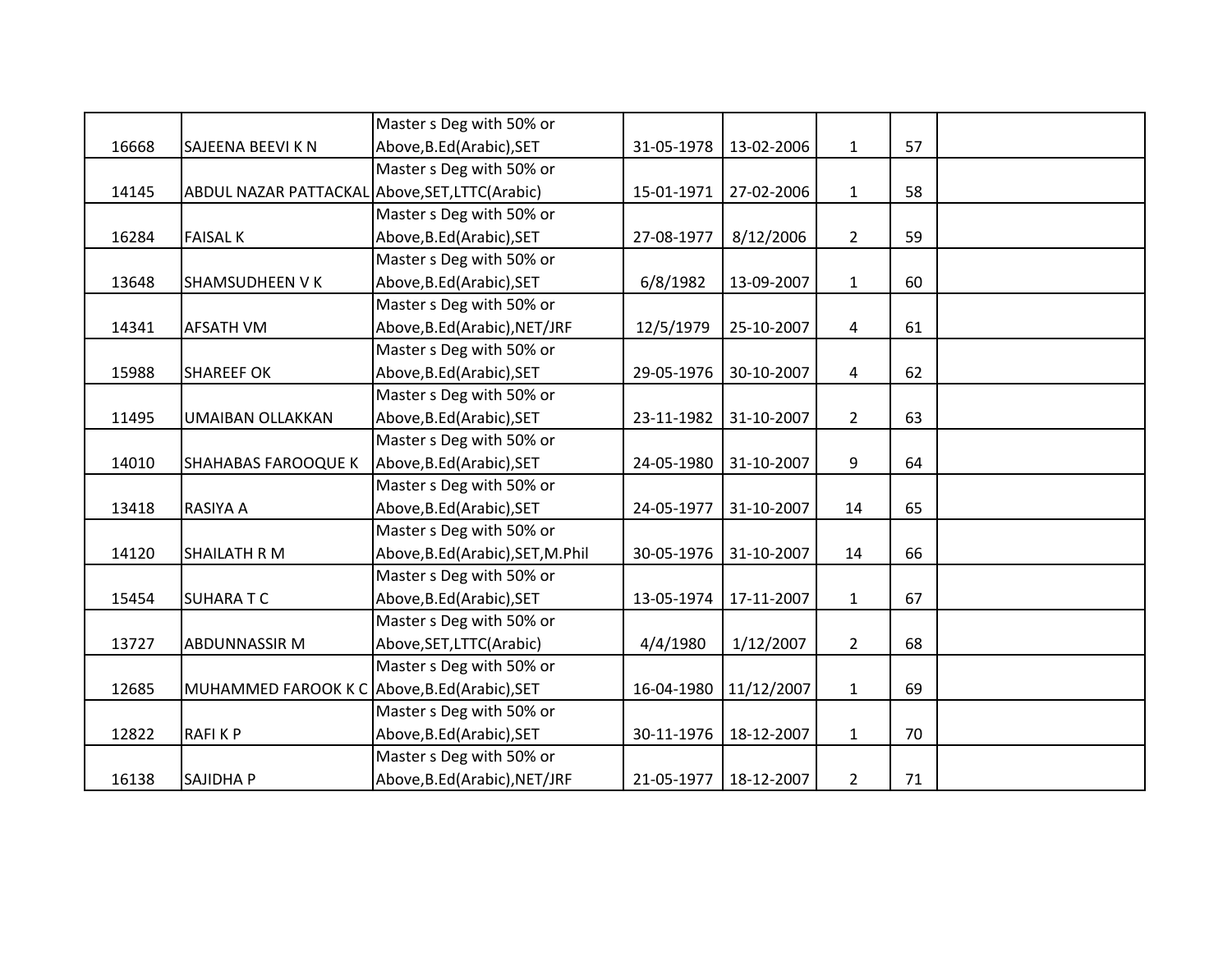|       |                            | Master s Deg with 50% or              |            |            |                |    |  |
|-------|----------------------------|---------------------------------------|------------|------------|----------------|----|--|
|       |                            | Above, B.Ed(Arabic), SET, M.Phil, NET |            |            |                |    |  |
| 14361 | <b>SEENATH R M</b>         | /JRF                                  | 30-05-1973 | 24-12-2007 | $\overline{3}$ | 72 |  |
|       |                            |                                       |            |            |                |    |  |
|       |                            | Master s Deg with 50% or              |            |            |                |    |  |
| 14247 | <b>JAMSHID P</b>           | Above, B.Ed(Arabic), SET, NET/JRF     | 10/4/1982  | 29-12-2007 | $\mathbf{1}$   | 73 |  |
|       |                            |                                       |            |            |                |    |  |
|       |                            | Master s Deg with 50% or              |            |            |                |    |  |
| 10752 | <b>MUHAMED BASHEER K M</b> | Above, SET, LTTC(Arabic), M.Phil      | 10/4/1972  | 29-12-2007 | $\overline{2}$ | 74 |  |
|       |                            | Master s Deg with 50% or              |            |            |                |    |  |
| 17872 | <b>ABDUL NAZER T</b>       | Above, B.Ed (Arabic), SET             | 10/5/1977  | 18-01-2008 | $\mathbf{1}$   | 75 |  |
|       |                            |                                       |            |            |                |    |  |
|       |                            | Master s Deg with 50% or              |            |            |                |    |  |
| 14132 | <b>ABDUL GAFOOR P</b>      | Above, SET, LTTC(Arabic), NET/JRF     | 23-05-1972 | 1/2/2008   | $\mathbf{3}$   | 76 |  |
|       |                            | Master s Deg with 50% or              |            |            |                |    |  |
| 12361 | <b>KHALID C P</b>          | Above,LTTC(Arabic),NET/JRF            | 25-03-1972 | 1/2/2008   | 5              | 77 |  |
|       |                            | Master s Deg with 50% or              |            |            |                |    |  |
| 13789 | <b>SIDHIK KN</b>           | Above, B.Ed (Arabic), SET             | 10/1/1978  | 7/2/2008   | $\mathbf{1}$   | 78 |  |
|       |                            |                                       |            |            |                |    |  |
|       |                            | Master s Deg with 50% or              |            |            |                |    |  |
| 15526 | <b>SIBLUR RAHMAN M</b>     | Above, B.Ed(Arabic), SET, NET/JRF     | 12/5/1978  | 26-02-2008 | $\mathbf{1}$   | 79 |  |
|       |                            |                                       |            |            |                |    |  |
|       |                            | Master s Deg with 50% or              |            |            |                |    |  |
| 16034 | <b>SUBAIDA P</b>           | Above, SET, LTTC(Arabic), NET/JRF     | 18-05-1974 | 26-02-2008 | 8              | 80 |  |
|       |                            | Master s Deg with 50% or              |            |            |                |    |  |
| 14674 | <b>ABDURAHIMAN A</b>       | Above, B.Ed (Arabic), SET             | 14-12-1979 | 27-02-2008 | 314            | 81 |  |
|       |                            | Master s Deg with 50% or              |            |            |                |    |  |
| 17158 | <b>HARISP</b>              | Above, SET, LTTC (Arabic)             | 2/4/1981   | 24-05-2008 | $\overline{2}$ | 82 |  |
|       |                            | Master s Deg with 50% or              |            |            |                |    |  |
| 10747 | <b>ABDUL RAHIM A</b>       | Above, SET, LTTC (Arabic)             | 3/7/1978   | 24-05-2008 | $\overline{7}$ | 83 |  |
|       |                            | Master s Deg with 50% or              |            |            |                |    |  |
| 14459 | MUHAMED FAJAR M M          | Above, B.Ed (Arabic), SET             | 8/11/1980  | 28-05-2008 | 4              | 84 |  |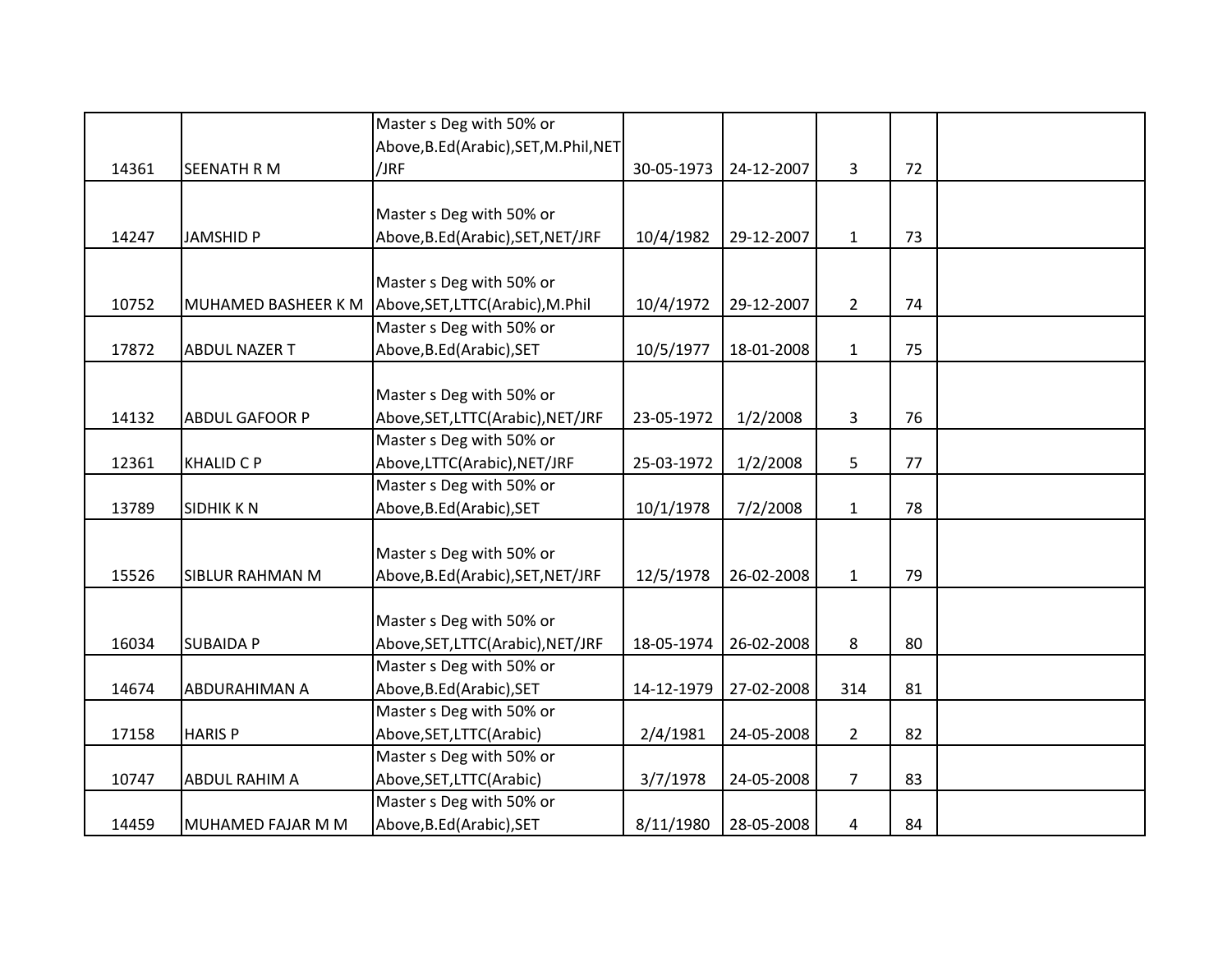|       |                         | Master s Deg with 50% or              |            |            |                |    |                             |
|-------|-------------------------|---------------------------------------|------------|------------|----------------|----|-----------------------------|
| 12567 | <b>SAREEF K P</b>       | Above, B.Ed (Arabic), SET             | 31-05-1980 | 18-06-2008 | 9              | 85 |                             |
|       |                         | Master s Deg with 50% or              |            |            |                |    |                             |
| 14686 | RASHEEDA UMMATHUR       | Above, SET, LTTC (Arabic)             | 30-05-1979 | 19-07-2008 | $\overline{7}$ | 86 |                             |
|       |                         | Master s Deg with 50% or              |            |            |                |    |                             |
| 17423 | <b>SHAFEEKKATH N</b>    | Above, B.Ed (Arabic), SET             | 28-05-1978 | 31-07-2008 | $\mathbf{1}$   | 87 |                             |
|       |                         |                                       |            |            |                |    |                             |
|       |                         | Master s Deg with 50% or              |            |            |                |    |                             |
| 14419 | <b>IBRAHIM</b>          | Above, SET, LTTC(Arabic), NET/JRF     | 10/11/1976 | 16-09-2008 | 4              | 88 |                             |
|       |                         | Master s Deg with 50% or              |            |            |                |    |                             |
| 12209 | <b>PAREED KUTTY T S</b> | Above, SET, LTTC(Arabic)              | 25-05-1973 | 15-10-2008 | 5938           | 89 | ID-Transfer order copy due, |
|       |                         | Master s Deg with 50% or              |            |            |                |    |                             |
| 12180 | <b>ILYAS M</b>          | Above, SET, LTTC (Arabic)             | 5/5/1975   | 15-10-2008 | 5938           | 90 | By transfer cir due         |
|       |                         | Master s Deg with 50% or              |            |            |                |    |                             |
| 12457 | <b>HAFSAT P</b>         | Above, B.Ed (Arabic), SET             | 18-05-1981 | 16-10-2008 | 5              | 91 |                             |
|       |                         | Master s Deg with 50% or              |            |            |                |    |                             |
| 12472 | <b>HAFSATH P</b>        | Above, B.Ed (Arabic), SET             | 18-05-1981 | 16-10-2008 | 5              | 92 |                             |
|       |                         | Master s Deg with 50% or              |            |            |                |    |                             |
| 15960 | RAHEESHABI PT           | Above, B.Ed (Arabic), SET             | 14-05-1979 | 18-10-2008 | $\mathbf{1}$   | 93 |                             |
|       |                         | Master s Deg with 50% or              |            |            |                |    |                             |
| 10796 | <b>ZEENATH C</b>        | Above, B.Ed (Arabic), SET             | 14-02-1983 | 18-10-2008 | $2^{\circ}$    | 94 |                             |
|       |                         | Master s Deg with 50% or              |            |            |                |    |                             |
|       |                         | Above, B.Ed(Arabic), SET, M.Phil, M.E |            |            |                |    |                             |
| 12867 | MUHAMMED RAFFI U        | d(Arabic)                             | 30-05-1974 | 24-10-2008 | $2^{\circ}$    | 95 |                             |
|       |                         | Master s Deg with 50% or              |            |            |                |    |                             |
| 15359 | <b>ABDUL KABEER E</b>   | Above, B.Ed (Arabic), SET             | 27-05-1983 | 20-11-2008 | $\mathbf{1}$   | 96 |                             |
|       |                         | Master s Deg with 50% or              |            |            |                |    |                             |
| 17009 | <b>ABDUL RASHEED T</b>  | Above, B.Ed (Arabic), SET             | 10/5/1981  | 24-11-2008 | $\overline{2}$ | 97 |                             |
|       | <b>ABDUL MAJEED</b>     | Master s Deg with 50% or              |            |            |                |    |                             |
| 15149 | <b>ITTAPPADAN</b>       | Above, B.Ed (Arabic), SET             | 28-12-1978 | 5/1/2009   | 11             | 98 |                             |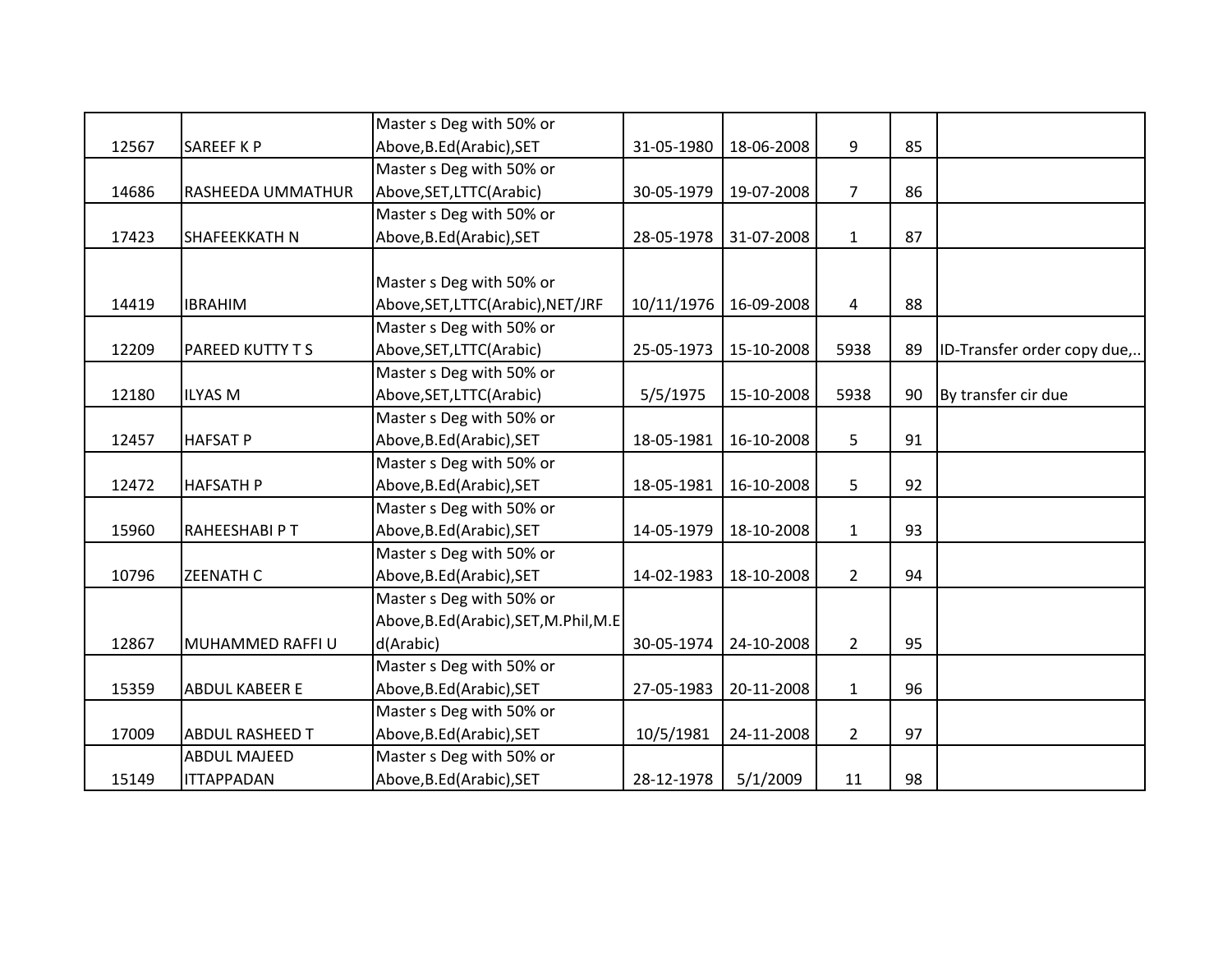| 18276 | <b>FIRDOUS MON K</b>   | Master s Deg with 50% or<br>Above, B.Ed (Arabic), NET/JRF | 1/4/1984   | 5/1/2009   | 98             | 99  | LPSA probation declaration<br>cir due psc advice due |
|-------|------------------------|-----------------------------------------------------------|------------|------------|----------------|-----|------------------------------------------------------|
|       |                        | Master s Deg with 50% or                                  |            |            |                |     |                                                      |
| 13579 | IKAMARUNNISA AT        | Above, B.Ed (Arabic), SET                                 | 15-03-1981 | 11/3/2009  | $\mathbf{1}$   | 100 |                                                      |
|       |                        | Master s Deg with 50% or                                  |            |            |                |     |                                                      |
| 15198 | IABDUL MUNEER K        | Above, B.Ed(Arabic), SET, NET/JRF                         | 5/1/1981   | 20-04-2009 | 6              | 101 |                                                      |
|       |                        | Master s Deg with 50% or                                  |            |            |                |     |                                                      |
| 15761 | MUJEEB RAHIMAN M       | Above, B.Ed (Arabic), SET                                 | 28-04-1978 | 27-07-2009 | $\overline{2}$ | 102 |                                                      |
|       |                        | Master s Deg with 50% or                                  |            |            |                |     |                                                      |
| 10714 | <b>USMAN KE</b>        | Above, B.Ed (History), SET                                | 14-04-1966 | 22-01-1999 | 6              | 103 |                                                      |
|       |                        | Master s Deg with 50% or                                  |            |            |                |     |                                                      |
| 12391 | <b>FAISAL PARAKKAL</b> | Above, B.Ed (History), NET/JRF                            | 31-05-1973 | 17-03-2001 | 4              | 104 | All cir due                                          |

# Sanskrit

| Application   |                         |                              |                      |            |              |      |                |
|---------------|-------------------------|------------------------------|----------------------|------------|--------------|------|----------------|
| <b>Number</b> | <b>Applicant Name</b>   | Qualification                | <b>Date of Birth</b> | Seniority  | SenSINo      | Rank | <b>Remarks</b> |
|               |                         | Master s Deg with 50% or     |                      |            |              |      |                |
| 17958         | <b>SALINI VARMA K</b>   | Above, B.Ed (Sanskrit), SET  | 12/1/1959            | 21-10-1989 | 66384        | 1    |                |
|               |                         | Master s Deg with 50% or     |                      |            |              |      |                |
| 15377         | UMADEVI E M             | Above, B.Ed (Sanskrit), SET  | 29-03-1961           | 27-08-1990 | 650          | 2    |                |
|               |                         | Master s Deg with 50% or     |                      |            |              |      |                |
| 15193         | RADHAMONY C             | Above, B.Ed (Sanskrit), SET  | 2/4/1959             | 21-01-1997 | $\mathbf{1}$ | 3    |                |
|               |                         | Master s Deg with 50% or     |                      |            |              |      |                |
| 17740         | <b>ANITHA S</b>         | Above, B.Ed (Sanskrit), Ph.D | 24-05-1965           | 28-08-1997 | 554          | 4    |                |
|               |                         | Master s Deg with 50% or     |                      |            |              |      |                |
| 11337         | <b>NARAYANANKUTTY R</b> | Above, B.Ed (Sanskrit), SET  | 21-11-1967           | 20-09-2001 | $\mathbf{1}$ | 5    |                |
|               |                         | Master s Deg with 50% or     |                      |            |              |      |                |
| 15876         | <b>JAYA C</b>           | Above, B.Ed (Sanskrit), Ph.D | 28-05-1964           | 11/2/2004  | 4            | 6    |                |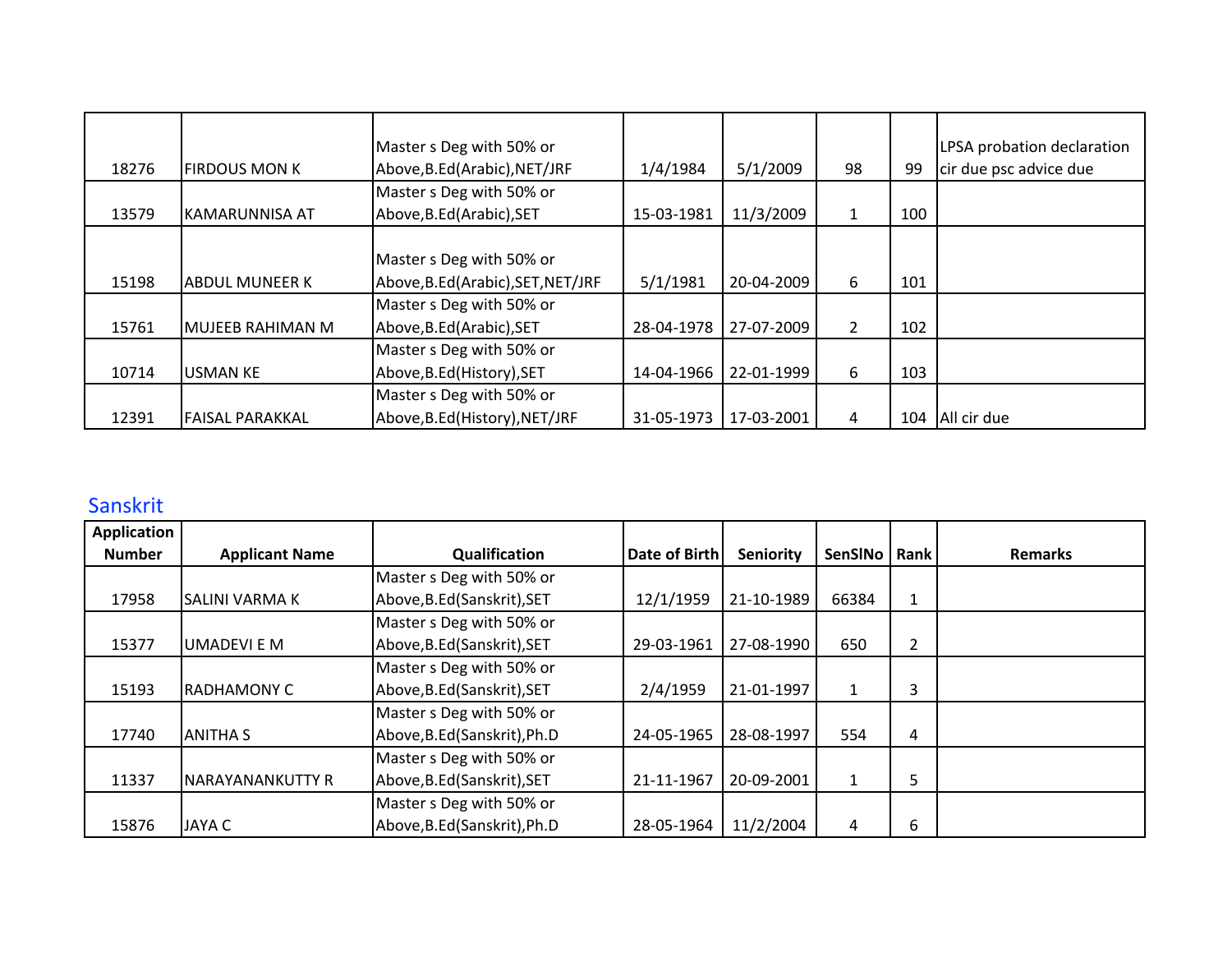|       |                        | Master s Deg with 50% or            |            |            |                |                |                              |
|-------|------------------------|-------------------------------------|------------|------------|----------------|----------------|------------------------------|
| 11060 | <b>SATHEEBAIV</b>      | Above, B.Ed (Sanskrit), SET         | 31-05-1970 | 17-02-2004 | 3              | $\overline{7}$ |                              |
|       |                        | Master s Deg with 50% or            |            |            |                |                |                              |
| 14258 | <b>SREELEKHAD</b>      | Above, B.Ed(Sanskrit), SET          | 1/6/1974   | 15-06-2004 | 101            | 8              | <b>ALL SUBJECTS ARE DUE</b>  |
|       |                        | Master s Deg with 50% or            |            |            |                |                |                              |
| 14033 | <b>NIRMALA M</b>       | Above, B.Ed(Sanskrit), SET          | 30-01-1972 | 6/6/2005   | 62             | 9              |                              |
|       |                        | Master s Deg with 50% or            |            |            |                |                |                              |
| 11372 | <b>BIJIT</b>           | Above, M.Ed(Sanskrit)               | 23-05-1973 | 18-02-2008 | 3286           | 10             |                              |
|       |                        | Master s Deg with 50% or            |            |            |                |                |                              |
| 18536 | <b>G LEELA KUMARI</b>  | Above, B.Ed(Sanskrit), SET          | 20-05-1971 | 18-09-2008 | 13             | 11             |                              |
|       |                        | Master s Deg with 50% or            |            |            |                |                |                              |
| 16395 | <b>SAJEEV G</b>        | Above, B.Ed(Sanskrit), SET          | 27-05-1972 | 18-09-2008 | 3286           | 12             |                              |
|       |                        | Master s Deg with 50% or            |            |            |                |                |                              |
| 10848 | <b>SAVITHA KN</b>      | Above, B.Ed(Sanskrit), SET          | 1/2/1982   | 24-09-2008 | $\overline{2}$ | 13             |                              |
|       |                        | Master s Deg with 50% or            |            |            |                |                |                              |
| 17728 | <b>RAJESH P P</b>      | Above, B.Ed (Sanskrit), SET         | 23-05-1984 | 27-09-2008 | 6              | 14             |                              |
|       |                        | Master s Deg with 50% or            |            |            |                |                |                              |
| 15977 | <b>SAFEENA A</b>       | Above, B.Ed (Sanskrit), M.Phil      | 5/5/1969   | 5/11/2008  | $\mathbf 1$    | 15             |                              |
|       |                        |                                     |            |            |                |                |                              |
|       |                        | Master s Deg with 50% or            |            |            |                |                |                              |
| 17505 | <b>SINDHUK</b>         | Above, B.Ed(Sanskrit), SET, M.Phil  | 19-05-1979 | 11/11/2008 | 3              | 16             |                              |
|       |                        | Master s Deg with 50% or            |            |            |                |                |                              |
| 15453 | <b>URMILA P</b>        | Above, B.Ed(Sanskrit), SET          | 5/4/1979   | 3/12/2008  | $\mathbf{1}$   | 17             |                              |
|       |                        | Master s Deg with 50% or            |            |            |                |                |                              |
| 14096 | SAJI A A               | Above, B.Ed(Sanskrit), SET          | 1/6/1974   | 22-12-2008 | $\mathbf{1}$   | 18             |                              |
|       |                        | Master s Deg with 50% or            |            |            |                |                |                              |
| 15211 | <b>SHAMLA</b>          | Above, B.Ed (Sanskrit), M.Phil      | 10/5/1976  | 22-12-2008 | $\mathbf{1}$   | 19             |                              |
|       |                        | Master s Deg with 50% or            |            |            |                |                | <b>PROBATION CERTIFICATE</b> |
| 12704 | <b>SUNIL KUMAR A P</b> | Above, B.Ed(Sanskrit), SET          | 27-05-1983 | 14-01-2009 | $\mathbf{1}$   | 20             | DUE,                         |
|       |                        |                                     |            |            |                |                |                              |
|       |                        | Master s Deg with 50% or            |            |            |                |                |                              |
| 15119 | <b>BINUEM</b>          | Above, B.Ed(Sanskrit), SET, NET/JRF | 24-05-1976 | 19-02-2009 | 6              | 21             |                              |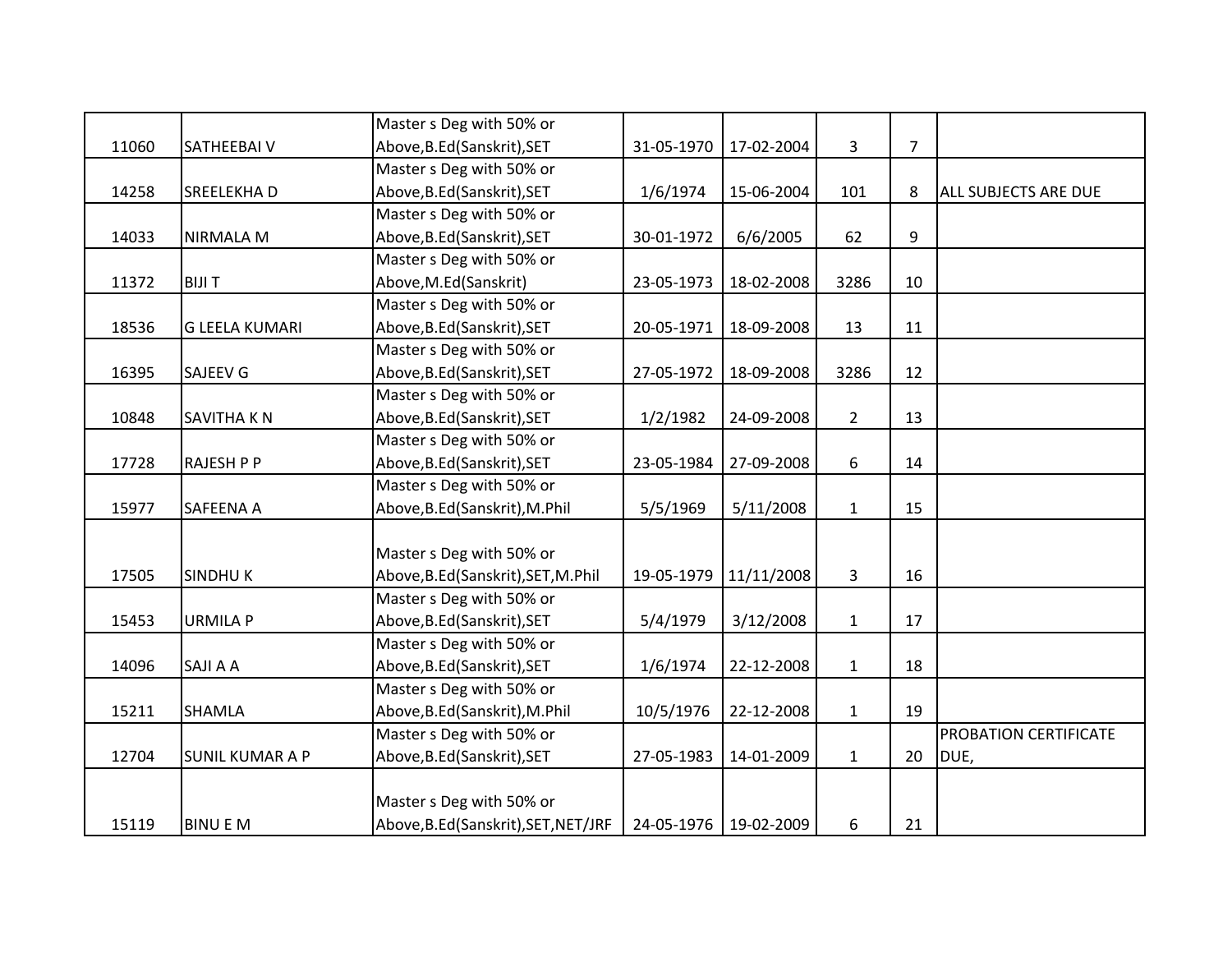|       |                         | Master s Deg with 50% or    |            |                |              |  |
|-------|-------------------------|-----------------------------|------------|----------------|--------------|--|
| 13879 | <b>SREEJAKUMARI T N</b> | Above, B.Ed (Sanskrit), SET | 14-03-1978 | 8   21-07-2010 | $\sim$<br>__ |  |

#### Mathematics

| Application   |                       |                                |                      |            |         |                |                |
|---------------|-----------------------|--------------------------------|----------------------|------------|---------|----------------|----------------|
| <b>Number</b> | <b>Applicant Name</b> | Qualification                  | <b>Date of Birth</b> | Seniority  | SenSINo | Rank           | <b>Remarks</b> |
|               |                       | Master s Deg with 50% or       |                      |            |         |                |                |
| 11285         | <b>BAVA G</b>         | Above, B.Ed (Mathematics), SET | 5/4/1970             | 19-04-1995 | 15      | $\mathbf{1}$   |                |
|               |                       | Master s Deg with 50% or       |                      |            |         |                |                |
| 10345         | <b>SABEENA S</b>      | Above, B.Ed (Mathematics), SET | 25-05-1971           | 6/4/1997   | 215     | $\overline{2}$ |                |
|               |                       | Master s Deg with 50% or       |                      |            |         |                |                |
| 10837         | <b>ANTONY J</b>       | Above, B.Ed (Mathematics), SET | 30-05-1971           | 16-04-1997 | 209     | 3              |                |
|               |                       | Master s Deg with 50% or       |                      |            |         |                |                |
| 13116         | <b>LEKHAR</b>         | Above, B.Ed (Mathematics), SET | 26-05-1971           | 15-11-1997 | 13      | 4              |                |
|               |                       | Master s Deg with 50% or       |                      |            |         |                |                |
| 12424         | <b>SUDHAK NAIR</b>    | Above, B.Ed (Mathematics), SET | 30-05-1975           | 3/6/1998   | 13      | 5              |                |
|               |                       | Master s Deg with 50% or       |                      |            |         |                |                |
| 16376         | <b>GEETHA BL</b>      | Above, B.Ed (Mathematics), SET | 30-05-1968           | 4/6/1998   | 285     | 6              |                |
|               |                       | Master s Deg with 50% or       |                      |            |         |                |                |
| 13370         | SHEEJAKUMARI P S      | Above, B.Ed (Mathematics), SET | 31-05-1971           | 4/6/1998   | 298     | $\overline{7}$ |                |
|               |                       | Master s Deg with 50% or       |                      |            |         |                |                |
| 12073         | <b>CELINE JOSEPH</b>  | Above, B.Ed (Mathematics), SET | 20-05-1972           | 15-06-1998 | 40      | 8              |                |
|               |                       | Master s Deg with 50% or       |                      |            |         |                |                |
| 12991         | SANTHOSH U L          | Above, B.Ed (Mathematics), SET | 22-04-1968           | 17-06-1998 | 205     | 9              |                |
|               |                       | Master s Deg with 50% or       |                      |            |         |                |                |
| 13272         | AJI P THELAKATTU      | Above, B.Ed (Mathematics), SET | 1/6/1969             | 3/8/1998   | 4       | 10             |                |
|               |                       | Master s Deg with 50% or       |                      |            |         |                |                |
| 12682         | <b>BOBY S</b>         | Above, B.Ed (Mathematics), SET | 31-05-1975           | 18-08-1998 | 138     | 11             |                |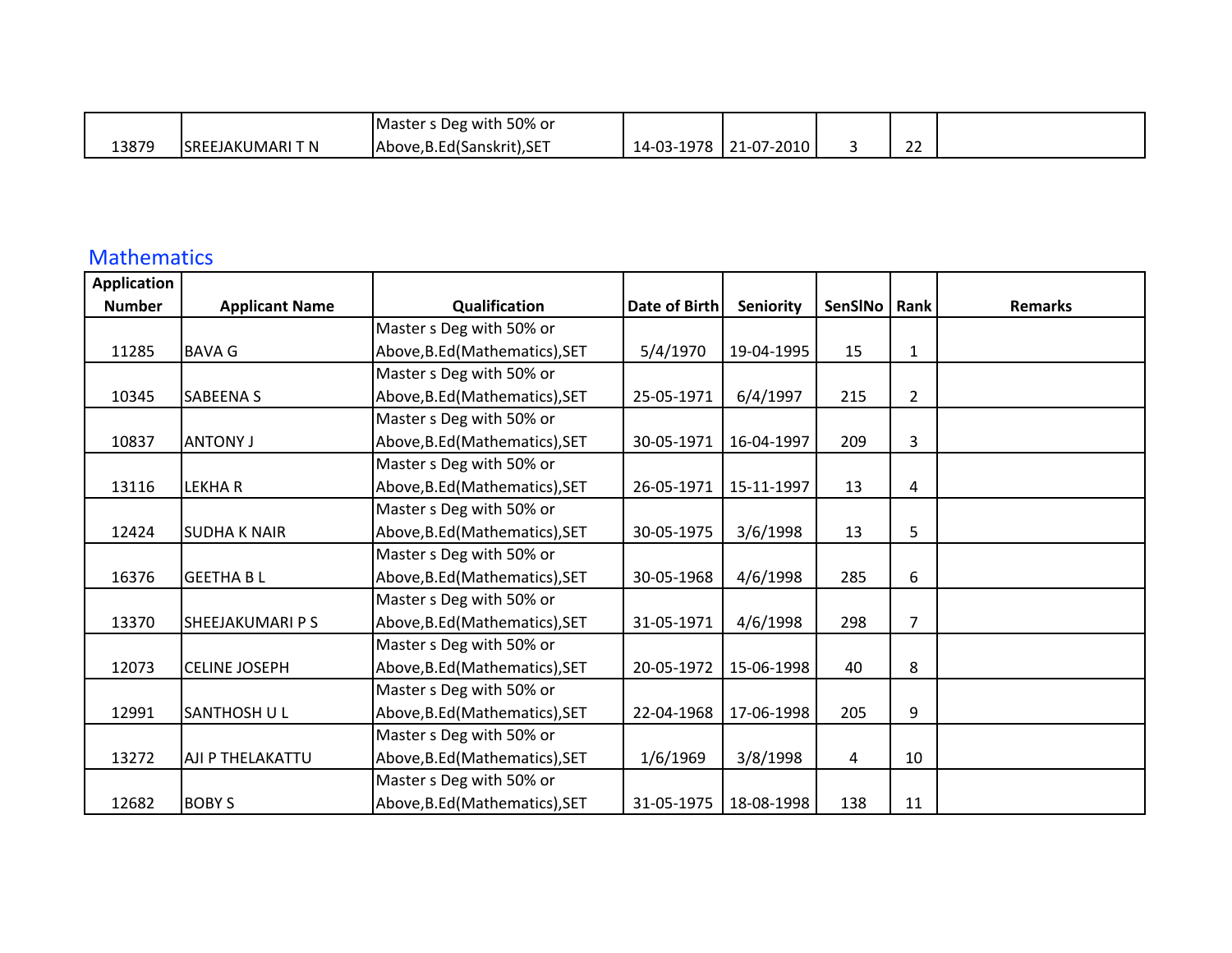|       |                        | Master s Deg with 50% or       |            |                       |                |    |                                                                                                                                       |
|-------|------------------------|--------------------------------|------------|-----------------------|----------------|----|---------------------------------------------------------------------------------------------------------------------------------------|
| 11869 | <b>GIRIJADEVI A</b>    | Above, B.Ed (Mathematics), SET | 20-05-1970 | 9/9/1998              | 12             | 12 |                                                                                                                                       |
|       |                        | Master s Deg with 50% or       |            |                       |                |    |                                                                                                                                       |
| 15006 | <b>RAGHUP</b>          | Above, B.Ed (Mathematics), SET | 18-12-1970 | 24-09-1998            | 30             | 13 |                                                                                                                                       |
|       |                        | Master s Deg with 50% or       |            |                       |                |    |                                                                                                                                       |
| 16672 | LUCY TOM C             | Above, B.Ed (Mathematics), SET | 1/6/1969   | 14-10-1998            | $\overline{7}$ | 14 |                                                                                                                                       |
|       |                        | Master s Deg with 50% or       |            |                       |                |    | Masters degree certificate<br>copy due Bed degree<br>certificate copy due psc<br>order copy due probation<br>declaration copy due set |
| 10843 | <b>SREELATHA P</b>     | Above, B.Ed (Mathematics), SET | 14-08-1974 | 17-10-1998            | 49             | 15 | certificate copy due                                                                                                                  |
|       |                        | Master s Deg with 50% or       |            |                       |                |    |                                                                                                                                       |
| 16571 | <b>SUDHA URALUNGAL</b> | Above, B.Ed (Mathematics), SET | 4/5/1969   | 20-11-1998            | 15             | 16 |                                                                                                                                       |
|       |                        | Master s Deg with 50% or       |            |                       |                |    |                                                                                                                                       |
| 10956 | <b>SINI K JOSEPH</b>   | Above, B.Ed (Mathematics), SET | 22-05-1972 | 14-07-1999            | $\overline{7}$ | 17 |                                                                                                                                       |
|       |                        | Master s Deg with 50% or       |            |                       |                |    |                                                                                                                                       |
| 13255 | <b>BINDUN</b>          | Above, B.Ed (Mathematics), SET | 24-04-1968 | 15-07-1999            | 3              | 18 |                                                                                                                                       |
|       |                        | Master s Deg with 50% or       |            |                       |                |    |                                                                                                                                       |
| 11258 | <b>LEENA MATHEW</b>    | Above, B.Ed (Mathematics), SET | 3/4/1968   | 15-07-1999            | 16             | 19 |                                                                                                                                       |
|       |                        | Master s Deg with 50% or       |            |                       |                |    |                                                                                                                                       |
| 17965 | PREETHA GOPINATHAN     | Above, B.Ed (Mathematics), SET | 17-03-1974 | 21-07-1999            | 40             | 20 |                                                                                                                                       |
|       |                        | Master s Deg with 50% or       |            |                       |                |    |                                                                                                                                       |
| 10239 | SHEELA CD              | Above, B.Ed (Mathematics), SET | 12/2/1966  | 11/8/2000             | 42             | 21 |                                                                                                                                       |
|       |                        | Master s Deg with 50% or       |            |                       |                |    |                                                                                                                                       |
| 16831 | SREEJA KUMARI LK       | Above, B.Ed (Mathematics), SET | 25-05-1969 | 1/9/2000              | 1104           | 22 |                                                                                                                                       |
|       |                        | Master s Deg with 50% or       |            |                       |                |    |                                                                                                                                       |
| 13747 | <b>ASHAP</b>           | Above, B.Ed (Mathematics), SET | 14-01-1972 | 28-11-2000            | 37             | 23 |                                                                                                                                       |
|       |                        | Master s Deg with 50% or       |            |                       |                |    |                                                                                                                                       |
| 14095 | <b>V SUMA</b>          | Above, B.Ed (Mathematics), SET |            | 20-05-1972 23-12-2000 | 58             | 24 |                                                                                                                                       |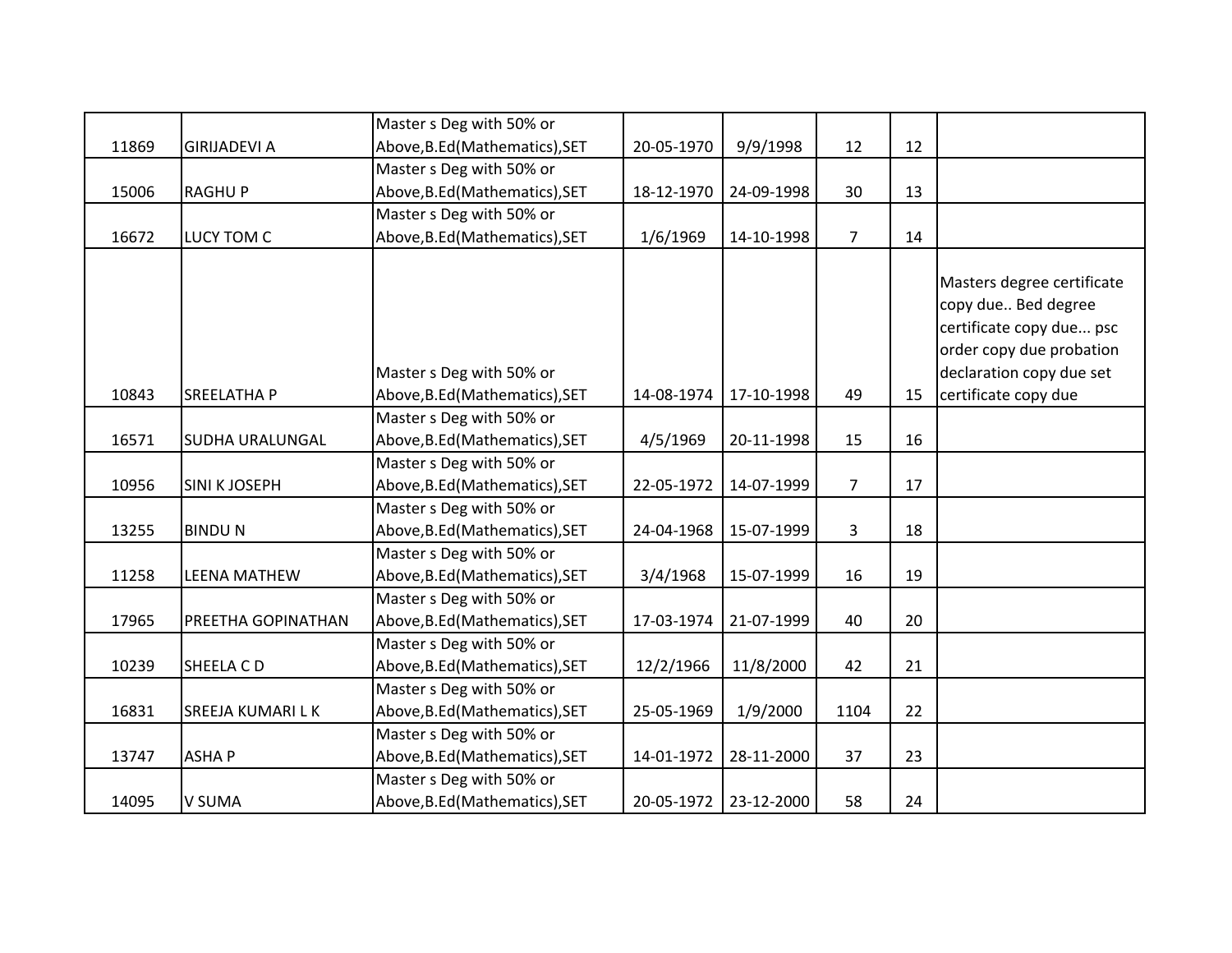|       |                       | Master s Deg with 50% or            |            |            |             |    |  |
|-------|-----------------------|-------------------------------------|------------|------------|-------------|----|--|
| 12160 | <b>SAJEEV K</b>       | Above, B.Ed (Mathematics), SET      | 27-05-1974 | 22-06-2001 | 57          | 25 |  |
|       |                       | Master s Deg with 50% or            |            |            |             |    |  |
| 12955 | SHEEJA K S            | Above, B.Ed (Mathematics), SET      | 31-05-1975 | 25-10-2002 | 22          | 26 |  |
|       |                       | Master s Deg with 50% or            |            |            |             |    |  |
| 10652 | <b>SREEKALAK</b>      | Above, B.Ed (Mathematics), SET      | 31-05-1975 | 6/11/2002  | 45          | 27 |  |
|       |                       | Master s Deg with 50% or            |            |            |             |    |  |
|       |                       | Above, B.Ed (Mathematics), SET, M.E |            |            |             |    |  |
| 17030 | <b>SINUS</b>          | d(Mathematics)                      | 10/5/1977  | 6/11/2002  | 83          | 28 |  |
|       |                       | Master s Deg with 50% or            |            |            |             |    |  |
| 14312 | <b>GEORGE ABRAHAM</b> | Above, B.Ed (Mathematics), SET      | 1/5/1973   | 8/11/2002  | 16          | 29 |  |
|       |                       | Master s Deg with 50% or            |            |            |             |    |  |
| 17355 | PRIYA CELINE THOMAS   | Above, B.Ed (Mathematics), SET      | 12/5/1976  | 8/11/2002  | 77          | 30 |  |
|       |                       | Master s Deg with 50% or            |            |            |             |    |  |
| 18353 | <b>DEEPA D PILLAI</b> | Above, B.Ed (Mathematics), SET      | 30-03-1976 | 15-11-2002 | 41          | 31 |  |
|       |                       | Master s Deg with 50% or            |            |            |             |    |  |
| 10844 | <b>SREEKALA N G</b>   | Above, B.Ed (Mathematics), SET      | 15-05-1973 | 15-11-2002 | 51          | 32 |  |
|       |                       | Master s Deg with 50% or            |            |            |             |    |  |
| 12865 | SREELETHA B NAIR      | Above, B.Ed (Mathematics), SET      | 30-05-1973 | 20-12-2002 | 11          | 33 |  |
|       |                       | Master s Deg with 50% or            |            |            |             |    |  |
| 10721 | <b>CJJOLYROSE</b>     | Above, B.Ed (Mathematics), SET      | 28-02-1976 | 20-12-2002 | 18          | 34 |  |
|       |                       | Master s Deg with 50% or            |            |            |             |    |  |
| 11030 | <b>BEENA MB</b>       | Above, B.Ed (Mathematics), SET      | 15-04-1976 | 20-12-2002 | 50          | 35 |  |
|       |                       | Master s Deg with 50% or            |            |            |             |    |  |
| 10283 | <b>ROSHNITV</b>       | Above, B.Ed (Mathematics), SET      | 24-05-1974 | 20-12-2002 | 68          | 36 |  |
|       |                       | Master s Deg with 50% or            |            |            |             |    |  |
| 12060 | <b>REEJAK</b>         | Above, B.Ed (Mathematics), SET      | 17-05-1975 | 17-02-2003 | 23          | 37 |  |
|       |                       | Master s Deg with 50% or            |            |            |             |    |  |
| 15395 | <b>SREEKUMARIK</b>    | Above, B.Ed (Mathematics), SET      | 30-05-1974 | 24-04-2003 | $2^{\circ}$ | 38 |  |
|       |                       | Master s Deg with 50% or            |            |            |             |    |  |
| 12675 | <b>PREEJAP</b>        | Above, B.Ed (Mathematics), SET      | 12/5/1975  | 31-05-2003 | 14          | 39 |  |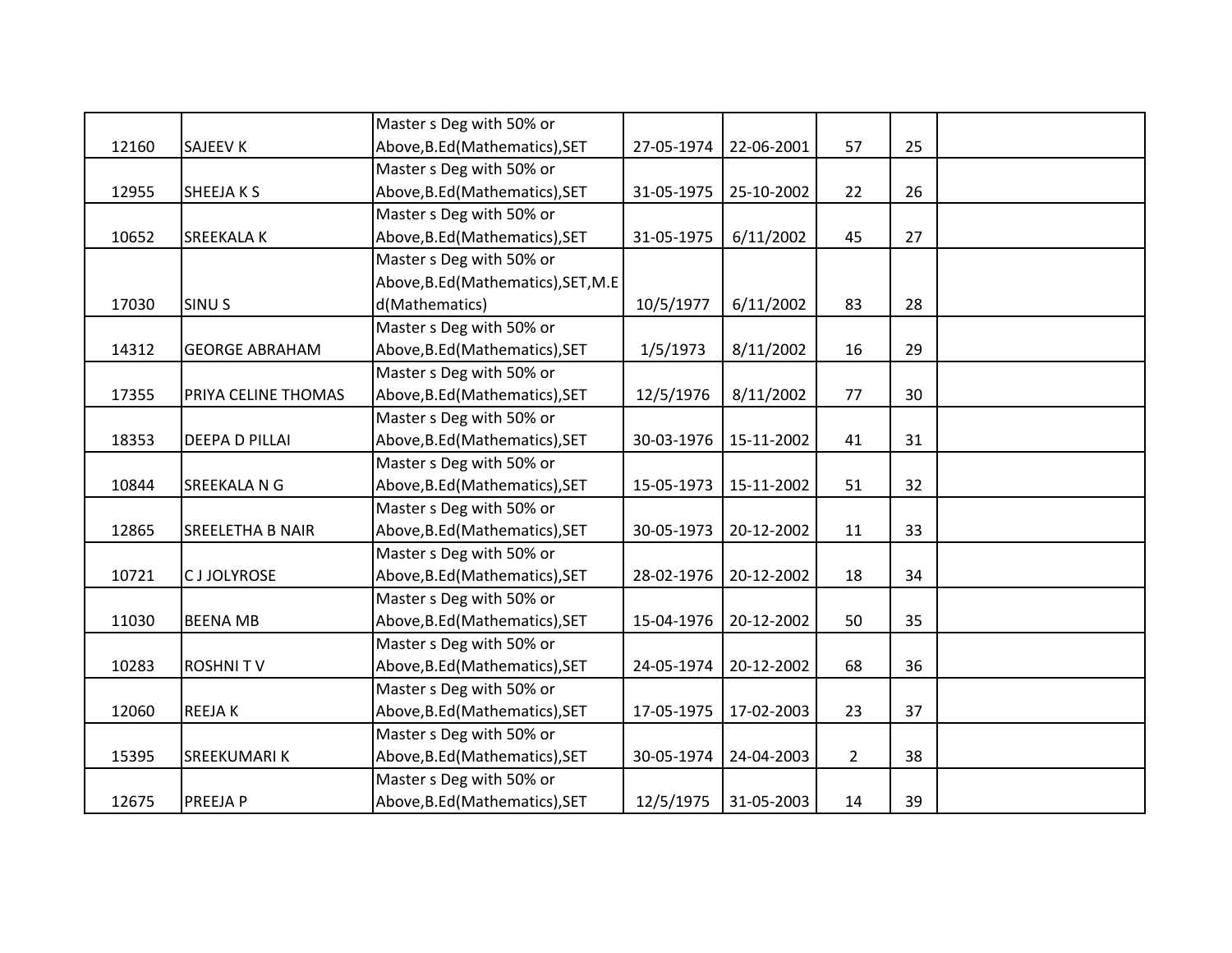|       |                       | Master s Deg with 50% or       |            |            |                |    |  |
|-------|-----------------------|--------------------------------|------------|------------|----------------|----|--|
| 12282 | <b>SHIJI KS</b>       | Above, B.Ed (Mathematics), SET | 20-05-1976 | 31-05-2003 | 41             | 40 |  |
|       |                       | Master s Deg with 50% or       |            |            |                |    |  |
| 15609 | <b>BINTA V</b>        | Above, B.Ed (Mathematics), SET | 14-02-1975 | 4/6/2003   | $\overline{2}$ | 41 |  |
|       |                       | Master s Deg with 50% or       |            |            |                |    |  |
| 17422 | <b>SHIRLY J</b>       | Above, B.Ed (Mathematics), SET | 2/6/1975   | 6/6/2003   | 8              | 42 |  |
|       |                       | Master s Deg with 50% or       |            |            |                |    |  |
| 13763 | <b>REMAVS</b>         | Above, B.Ed (Mathematics), SET | 19-12-1970 | 18-06-2003 | 42             | 43 |  |
|       |                       | Master s Deg with 50% or       |            |            |                |    |  |
| 12433 | <b>RAJITHATS</b>      | Above, B.Ed (Mathematics), SET | 26-05-1971 | 18-06-2003 | 72             | 44 |  |
|       |                       | Master s Deg with 50% or       |            |            |                |    |  |
| 11207 | <b>RAJANI S R</b>     | Above, B.Ed (Mathematics), SET | 31-05-1976 | 18-06-2003 | 151            | 45 |  |
|       |                       | Master s Deg with 50% or       |            |            |                |    |  |
| 17835 | SREEJA U P V          | Above, B.Ed (Mathematics), SET | 7/2/1971   | 19-06-2003 | 11             | 46 |  |
|       |                       | Master s Deg with 50% or       |            |            |                |    |  |
| 10206 | A SHYJU               | Above, B.Ed (Mathematics), SET | 30-05-1974 | 18-07-2003 | 107            | 47 |  |
|       |                       | Master s Deg with 50% or       |            |            |                |    |  |
| 13045 | <b>SHYJI TK</b>       | Above, B.Ed (Mathematics), SET | 22-05-1977 | 30-07-2003 | 13             | 48 |  |
|       |                       | Master s Deg with 50% or       |            |            |                |    |  |
| 15982 | <b>JAYAJYOTHI K</b>   | Above, B.Ed (Mathematics), SET | 30-05-1970 | 30-07-2003 | 25             | 49 |  |
|       |                       | Master s Deg with 50% or       |            |            |                |    |  |
| 15019 | JAYASREE K KOLANCHERI | Above, B.Ed (Mathematics), SET | 20-03-1977 | 14-08-2003 | 30             | 50 |  |
|       |                       | Master s Deg with 50% or       |            |            |                |    |  |
| 12401 | <b>DAISY CHACKO</b>   | Above, B.Ed (Mathematics), SET | 14-06-1975 | 8/10/2003  | 97             | 51 |  |
|       |                       | Master s Deg with 50% or       |            |            |                |    |  |
| 12110 | <b>VINOY VJ</b>       | Above, B.Ed (Mathematics), SET | 16-05-1977 | 17-12-2003 | 44             | 52 |  |
|       |                       | Master s Deg with 50% or       |            |            |                |    |  |
| 12720 | <b>MEGANA PK</b>      | Above, B.Ed (Mathematics), SET | 21-01-1976 | 17-12-2003 | 54             | 53 |  |
|       |                       | Master s Deg with 50% or       |            |            |                |    |  |
| 10337 | <b>JOLLY S K</b>      | Above, B.Ed (Mathematics), SET | 20-05-1976 | 20-12-2003 | 20             | 54 |  |
|       |                       | Master s Deg with 50% or       |            |            |                |    |  |
| 14413 | SOUMINI <sub>C</sub>  | Above, B.Ed (Mathematics), SET | 30-05-1977 | 22-12-2003 | 3              | 55 |  |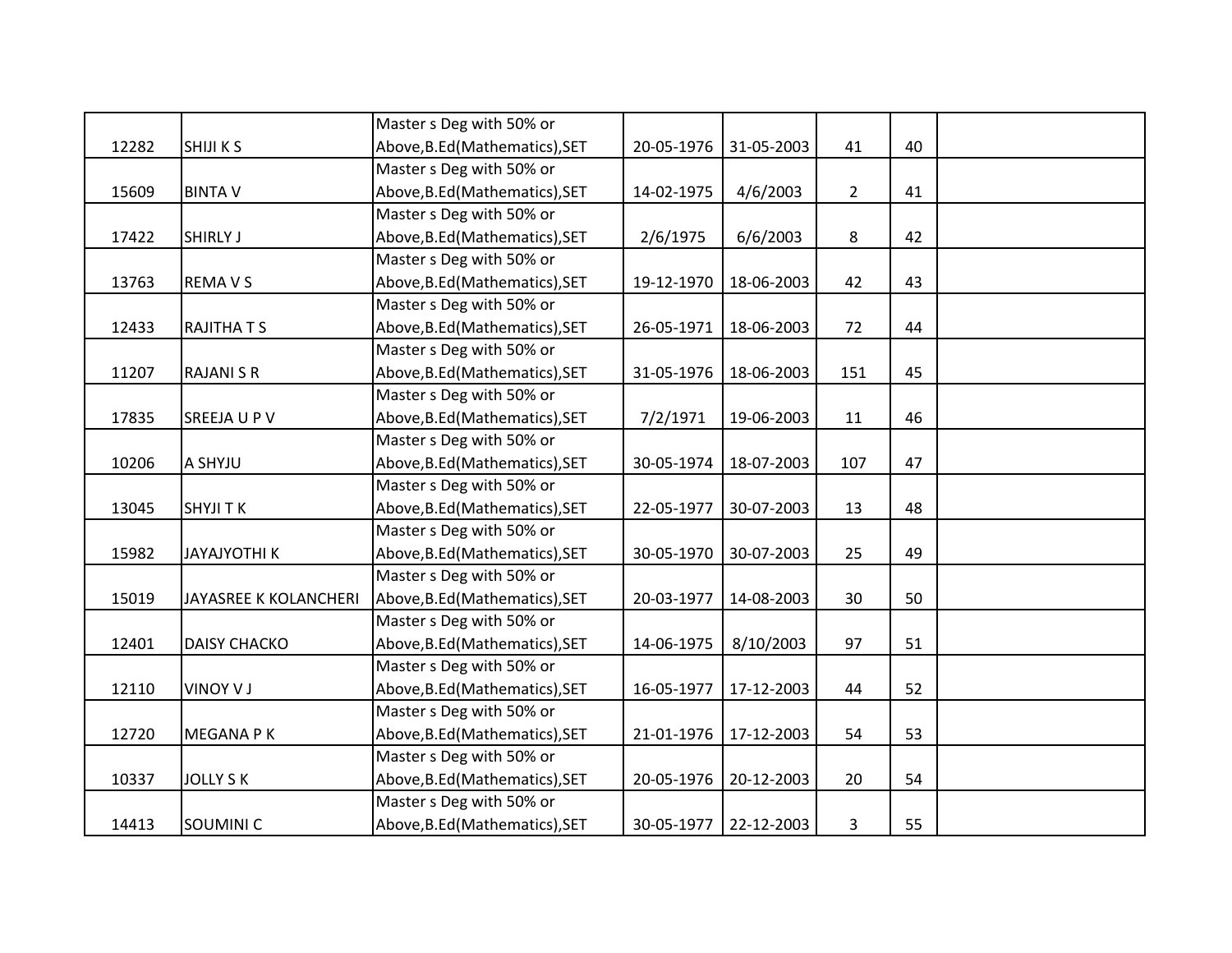|       |                     | Master s Deg with 50% or       |            |            |              |    |                             |
|-------|---------------------|--------------------------------|------------|------------|--------------|----|-----------------------------|
| 14248 | <b>MINI GEORGE</b>  | Above, B.Ed (Mathematics), SET | 1/8/1973   | 5/1/2004   | 70           | 56 |                             |
|       |                     |                                |            |            |              |    |                             |
|       |                     |                                |            |            |              |    | PSC order copy due HSA      |
|       |                     | Master s Deg with 50% or       |            |            |              |    | probation declaration order |
| 18548 | R DEEPA             | Above, B.Ed (Mathematics), SET | 25-11-1975 | 5/1/2004   | 133          | 57 | copy due                    |
|       |                     | Master s Deg with 50% or       |            |            |              |    |                             |
| 14541 | <b>USHAPR</b>       | Above, B.Ed (Mathematics), SET | 10/4/1969  | 5/1/2004   | 172          | 58 |                             |
|       |                     |                                |            |            |              |    | psc advice due HSA          |
|       |                     | Master s Deg with 50% or       |            |            |              |    | probation declaration cir   |
| 14978 | <b>PREENA VP</b>    | Above, B.Ed (Mathematics), SET | 30-03-1976 | 8/1/2004   | 32           | 59 | due                         |
|       |                     | Master s Deg with 50% or       |            |            |              |    |                             |
| 11727 | SHYJA KO            | Above, B.Ed (Mathematics), SET | 1/3/1976   | 9/1/2004   | 4            | 60 |                             |
|       |                     | Master s Deg with 50% or       |            |            |              |    |                             |
| 11876 | LATHA R RAYAROTH    | Above, B.Ed (Mathematics), SET | 7/5/1974   | 9/1/2004   | 51           | 61 |                             |
|       |                     | Master s Deg with 50% or       |            |            |              |    |                             |
| 16176 | SABITHA K P         | Above, B.Ed (Mathematics), SET | 5/4/1975   | 9/1/2004   | 82           | 62 |                             |
|       |                     | Master s Deg with 50% or       |            |            |              |    |                             |
| 12657 | SREEKALA K          | Above, B.Ed (Mathematics), SET | 1/6/1978   | 9/1/2004   | 135          | 63 |                             |
|       |                     | Master s Deg with 50% or       |            |            |              |    |                             |
| 14051 | <b>JEENA THOMAS</b> | Above, B.Ed (Mathematics), SET | 16-02-1974 | 13-01-2004 | 10           | 64 |                             |
|       |                     | Master s Deg with 50% or       |            |            |              |    |                             |
| 11193 | WAHEEDA KU          | Above, B.Ed (Mathematics), SET | 25-05-1975 | 14-01-2004 | 89           | 65 |                             |
|       |                     | Master s Deg with 50% or       |            |            |              |    |                             |
| 17285 | <b>MEDHAKS</b>      | Above, B.Ed (Mathematics), SET | 17-03-1973 | 29-04-2004 | 18           | 66 |                             |
|       |                     | Master s Deg with 50% or       |            |            |              |    |                             |
| 10299 | PREETHY JOY         | Above, B.Ed (Mathematics), SET | 30-05-1976 | 29-04-2004 | 20           | 67 |                             |
|       |                     | Master s Deg with 50% or       |            |            |              |    |                             |
| 12369 | <b>SHAREENA B</b>   | Above, B.Ed (Mathematics), SET | 30-05-1976 | 3/6/2004   | $\mathbf{1}$ | 68 |                             |
|       |                     | Master s Deg with 50% or       |            |            |              |    |                             |
| 11364 | <b>RAJANI P</b>     | Above, B.Ed (Mathematics), SET | 4/2/1977   | 26-11-2004 | 40           | 69 |                             |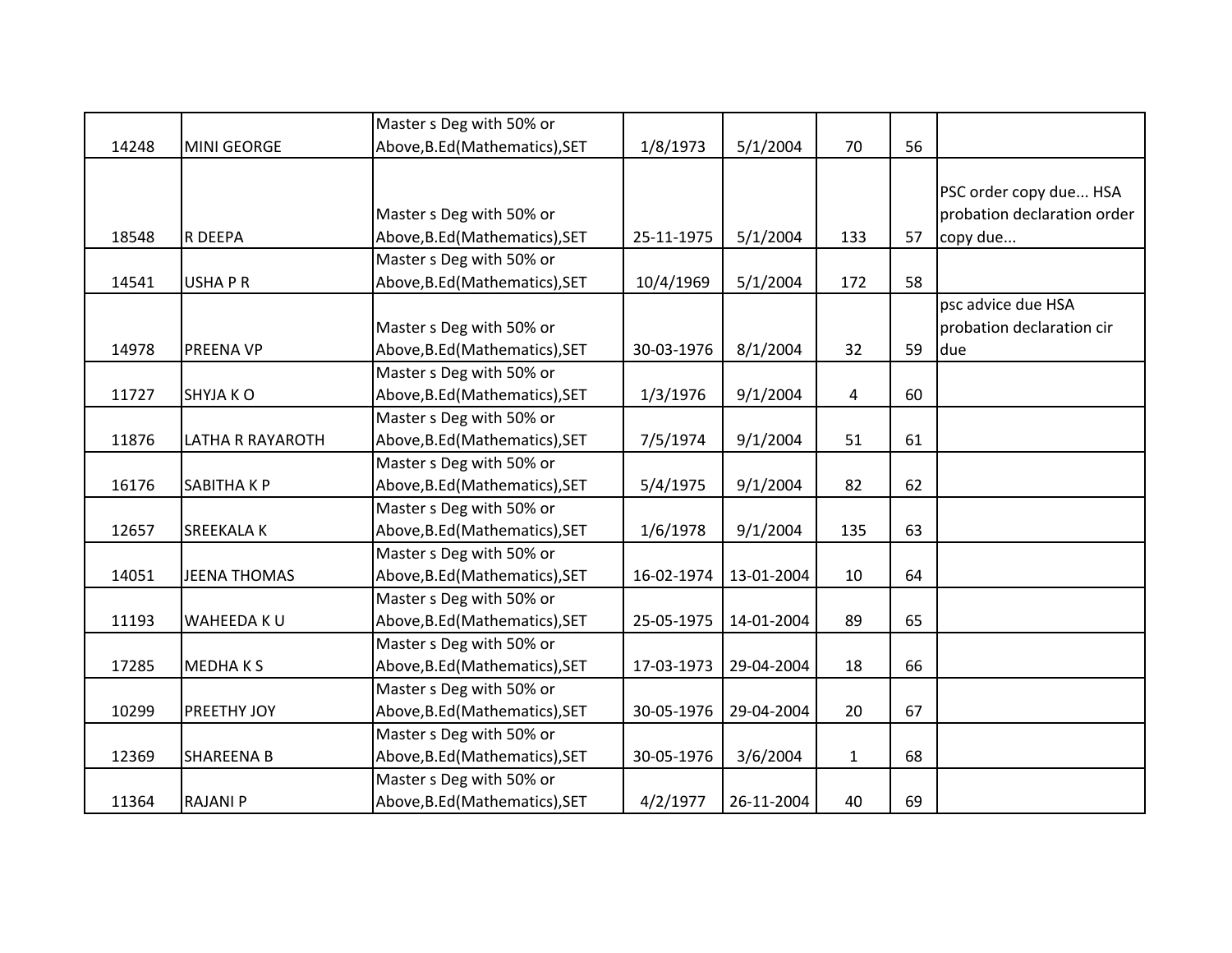|       |                       | Master s Deg with 50% or       |            |            |                |    |                           |
|-------|-----------------------|--------------------------------|------------|------------|----------------|----|---------------------------|
| 17917 | <b>C GIRIJA</b>       | Above, B.Ed (Mathematics), SET | 21-05-1969 | 29-11-2004 | $\overline{7}$ | 70 |                           |
|       |                       | Master s Deg with 50% or       |            |            |                |    |                           |
| 15752 | <b>SHEEJATC</b>       | Above, M.Ed (Mathematics)      | 25-04-1975 | 16-01-2006 | 7516           | 71 |                           |
|       |                       | Master s Deg with 50% or       |            |            |                |    |                           |
| 13968 | <b>PRASAD P</b>       | Above, B.Ed (Mathematics), SET | 12/4/1971  | 30-06-2006 | $\overline{7}$ | 72 |                           |
|       |                       |                                |            |            |                |    | psc advice due HSA        |
|       |                       | Master s Deg with 50% or       |            |            |                |    | probation declaration cir |
| 10917 | <b>ABHITHA P B</b>    | Above, B.Ed (Mathematics), SET | 10/2/1981  | 25-11-2006 | 20             | 73 | due service cir due       |
|       |                       | Master s Deg with 50% or       |            |            |                |    |                           |
| 16023 | <b>KUSIMA P</b>       | Above, B.Ed (Mathematics), SET | 19-04-1982 | 15-01-2007 | 13             | 74 | service cir due           |
|       |                       | Master s Deg with 50% or       |            |            |                |    |                           |
| 18114 | <b>VINI V V</b>       | Above, B.Ed (Mathematics), SET | 9/5/1973   | 18-01-2007 | $\overline{2}$ | 75 |                           |
|       |                       | Master s Deg with 50% or       |            |            |                |    |                           |
| 12974 | <b>ANOOP KM</b>       | Above, B.Ed (Mathematics), SET | 27-01-1981 | 18-01-2007 | 9              | 76 |                           |
|       |                       | Master s Deg with 50% or       |            |            |                |    |                           |
| 15554 | <b>DHANYA P GOPAL</b> | Above, B.Ed (Mathematics), SET | 24-11-1978 | 18-01-2007 | 15             | 77 |                           |
|       |                       | Master s Deg with 50% or       |            |            |                |    |                           |
| 13511 | PADMAKUMAR V V        | Above, B.Ed (Mathematics), SET | 19-05-1975 | 18-01-2007 | 27             | 78 |                           |
|       |                       | Master s Deg with 50% or       |            |            |                |    |                           |
| 14770 | PREETHY G NAIR        | Above, B.Ed (Mathematics), SET | 20-05-1980 | 10/4/2007  | $\mathbf{1}$   | 79 |                           |
|       |                       | Master s Deg with 50% or       |            |            |                |    |                           |
| 17073 | <b>JOBY MATHEW</b>    | Above, B.Ed (Mathematics), SET | 19-08-1981 | 25-05-2007 | 3              | 80 |                           |
|       |                       | Master s Deg with 50% or       |            |            |                |    |                           |
| 13828 | <b>RAGI M N</b>       | Above, B.Ed (Mathematics), SET | 30-05-1977 | 4/6/2007   | $\overline{2}$ | 81 |                           |
|       |                       | Master s Deg with 50% or       |            |            |                |    |                           |
| 10599 | <b>GIRIJADEVI GN</b>  | Above, B.Ed (Mathematics), SET | 25-05-1978 | 8/6/2007   | 6              | 82 |                           |
|       |                       | Master s Deg with 50% or       |            |            |                |    |                           |
| 15082 | <b>DIPUPR</b>         | Above, B.Ed (Mathematics), SET | 22-03-1983 | 14-06-2007 | 42             | 83 |                           |
|       |                       | Master s Deg with 50% or       |            |            |                |    |                           |
| 15597 | <b>MANOJ PK</b>       | Above, B.Ed (Mathematics), SET | 30-05-1975 | 18-06-2007 | $\mathbf{1}$   | 84 |                           |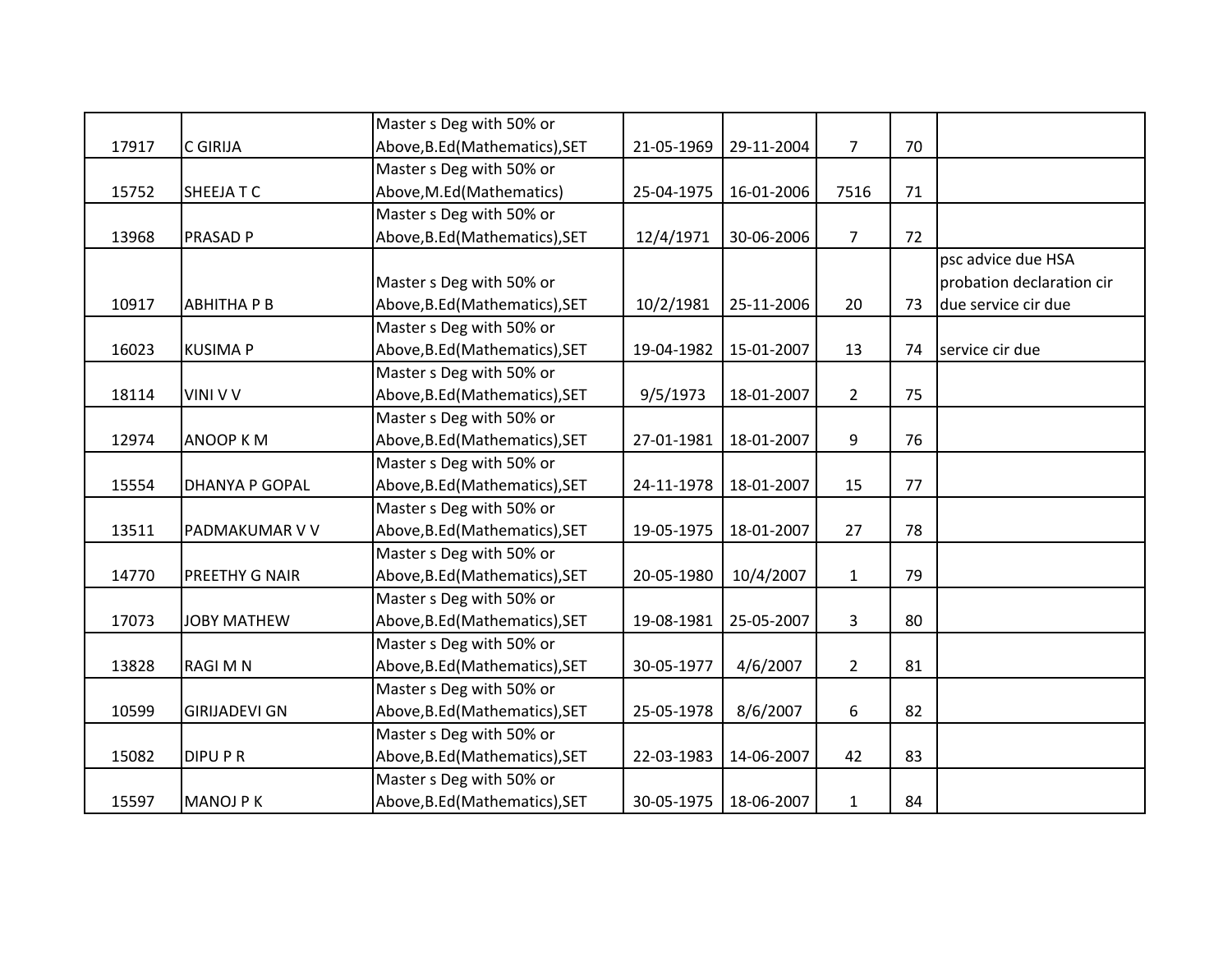|       |                     | Master s Deg with 50% or            |            |            |                |    |  |
|-------|---------------------|-------------------------------------|------------|------------|----------------|----|--|
| 10937 | <b>RENI KURIAN</b>  | Above, B.Ed (Mathematics), SET      | 31-01-1976 | 10/7/2007  | 18             | 85 |  |
|       |                     | Master s Deg with 50% or            |            |            |                |    |  |
| 16104 | <b>JEENAC</b>       | Above, B.Ed (Mathematics), SET      | 16-05-1981 | 24-07-2007 | $\mathbf{1}$   | 86 |  |
|       |                     | Master s Deg with 50% or            |            |            |                |    |  |
| 14694 | ROSINA PANAYANGAT   | Above, B.Ed (Mathematics), SET      | 23-12-1980 | 24-07-2007 | 5              | 87 |  |
|       |                     | Master s Deg with 50% or            |            |            |                |    |  |
| 13558 | <b>SHEEJAT</b>      | Above, B.Ed (Mathematics), SET      | 31-05-1980 | 6/8/2007   | 42             | 88 |  |
|       |                     | Master s Deg with 50% or            |            |            |                |    |  |
| 12393 | <b>SUDHASK</b>      | Above, B.Ed (Mathematics), SET      | 19-04-1981 | 6/8/2007   | 88             | 89 |  |
|       |                     | Master s Deg with 50% or            |            |            |                |    |  |
| 15910 | <b>ASHARANI A</b>   | Above, B.Ed (Mathematics), SET      | 12/11/1975 | 8/8/2007   | 35             | 90 |  |
|       |                     | Master s Deg with 50% or            |            |            |                |    |  |
| 13208 | JAYAKUMARI D        | Above, B.Ed (Mathematics), SET      | 15-05-1977 | 18-09-2007 | $\mathbf{1}$   | 91 |  |
|       |                     | Master s Deg with 50% or            |            |            |                |    |  |
| 10129 | UMA AC              | Above, B.Ed (Mathematics), SET      | 30-05-1976 | 25-10-2007 | 9              | 92 |  |
|       |                     |                                     |            |            |                |    |  |
|       |                     | Master s Deg with 50% or            |            |            |                |    |  |
|       |                     | Above, B.Ed (Mathematics), M.Ed (M  |            |            |                |    |  |
| 16450 | PREMJITH V R        | athematics), 10 year Service as HSA | 31-05-1981 | 7/12/2007  | 10             | 93 |  |
|       |                     | Master s Deg with 50% or            |            |            |                |    |  |
| 10546 | NISHA M M           | Above, B.Ed (Mathematics), SET      | 26-05-1977 | 14-12-2007 | $\mathbf{1}$   | 94 |  |
|       |                     | Master s Deg with 50% or            |            |            |                |    |  |
| 17306 | <b>NISHAPV</b>      | Above, B.Ed (Mathematics), SET      | 4/3/1979   | 13-06-2008 | 6              | 95 |  |
|       |                     | Master s Deg with 50% or            |            |            |                |    |  |
| 12584 | RESMI VENUGOPAL     | Above, B.Ed (Mathematics), SET      | 7/5/1981   | 28-07-2008 | $\mathbf{1}$   | 96 |  |
|       |                     | Master s Deg with 50% or            |            |            |                |    |  |
| 15066 | <b>KAVITHA R</b>    | Above, B.Ed (Mathematics), SET      | 25-07-1977 | 3/8/2009   | $\overline{2}$ | 97 |  |
|       |                     | Master s Deg with 50% or            |            |            |                |    |  |
| 17923 | <b>SOUMYA S P</b>   | Above, B.Ed (Mathematics), SET      | 24-12-1980 | 17-11-2009 | $\overline{4}$ | 98 |  |
|       |                     | Master s Deg with 50% or            |            |            |                |    |  |
| 14784 | <b>SHAJI M JOHN</b> | Above, B.Ed (Mathematics), SET      | 12/5/1970  | 8/2/2011   | 8              | 99 |  |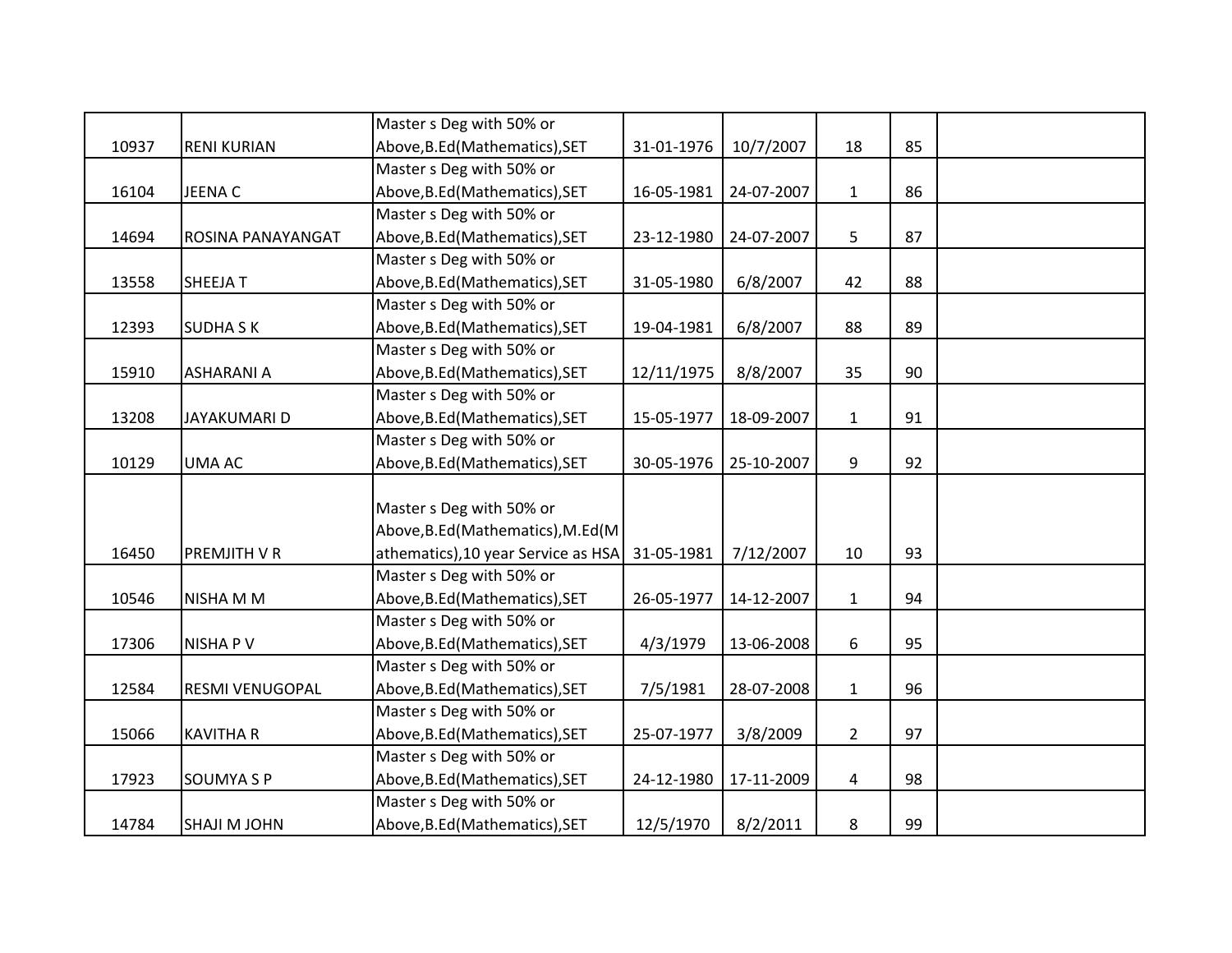#### Physics

| <b>Application</b> |                        |                                     |                      |            |              |                |                |
|--------------------|------------------------|-------------------------------------|----------------------|------------|--------------|----------------|----------------|
| <b>Number</b>      | <b>Applicant Name</b>  | Qualification                       | <b>Date of Birth</b> | Seniority  | SenSINo      | Rank           | <b>Remarks</b> |
|                    |                        | Master s Deg with 50% or            |                      |            |              |                |                |
|                    |                        | Above, B.Ed (Physical               |                      |            |              |                |                |
| 17297              | <b>SHEEJA S</b>        | Science), M.Ed(Physics)             | 25-05-1970           | 7/7/1997   | 26           | 1              |                |
|                    |                        | Master s Deg with 50% or            |                      |            |              |                |                |
| 17930              | <b>SARITHA B</b>       | Above, B.Ed (Physics), SET          | 16-10-1969           | 29-05-1998 | 244          | $\overline{2}$ |                |
|                    |                        | Master s Deg with 50% or            |                      |            |              |                |                |
|                    |                        | Above, B.Ed(Physics), SET, M.Ed(Phy |                      |            |              |                |                |
| 17374              | <b>KRISHNAKUMAR PV</b> | sics)                               | 10/4/1974            | 31-03-2004 | 6            | 3              |                |
|                    |                        |                                     |                      |            |              |                |                |
|                    |                        | Master s Deg with 50% or            |                      |            |              |                |                |
| 10308              | <b>SINI ANTONY</b>     | Above, B.Ed (Physical Science), SET | 23-05-1979           | 3/10/2006  | 5            | $\overline{4}$ |                |
|                    |                        | Master s Deg with 50% or            |                      |            |              |                |                |
| 10610              | <b>RANJITH R S</b>     | Above, B.Ed (Physics), SET          | 31-05-1981           | 9/11/2006  | 12           | 5              |                |
|                    |                        |                                     |                      |            |              |                |                |
|                    |                        | Master s Deg with 50% or            |                      |            |              |                |                |
| 12082              | <b>SUNIL M</b>         | Above, B.Ed (Physical Science), SET | 30-05-1981           | 16-01-2007 | 64           | 6              |                |
|                    |                        | Master s Deg with 50% or            |                      |            |              |                |                |
| 18166              | <b>MARY DELFIN R</b>   | Above, B.Ed (Physics), SET          | 1/6/1979             | 18-01-2007 | 22           | $\overline{7}$ |                |
|                    |                        |                                     |                      |            |              |                |                |
|                    |                        | Master s Deg with 50% or            |                      |            |              |                |                |
| 10524              | <b>SURABHIJP</b>       | Above, B.Ed (Physical Science), SET | 31-05-1980           | 2/2/2007   | 15           | 8              |                |
|                    |                        | Master s Deg with 50% or            |                      |            |              |                |                |
| 11036              | <b>PRASANTH P R</b>    | Above, B.Ed (Physics), SET          | 2/5/1978             | 5/2/2007   | 10           | 9              |                |
|                    |                        |                                     |                      |            |              |                |                |
|                    | <b>SWAPNAS</b>         | Master s Deg with 50% or            |                      |            |              |                |                |
| 10978              | KUZHITHADATHIL         | Above, B.Ed (Physical Science), SET | 4/3/1974             | 17-02-2007 | $\mathbf{1}$ | 10             |                |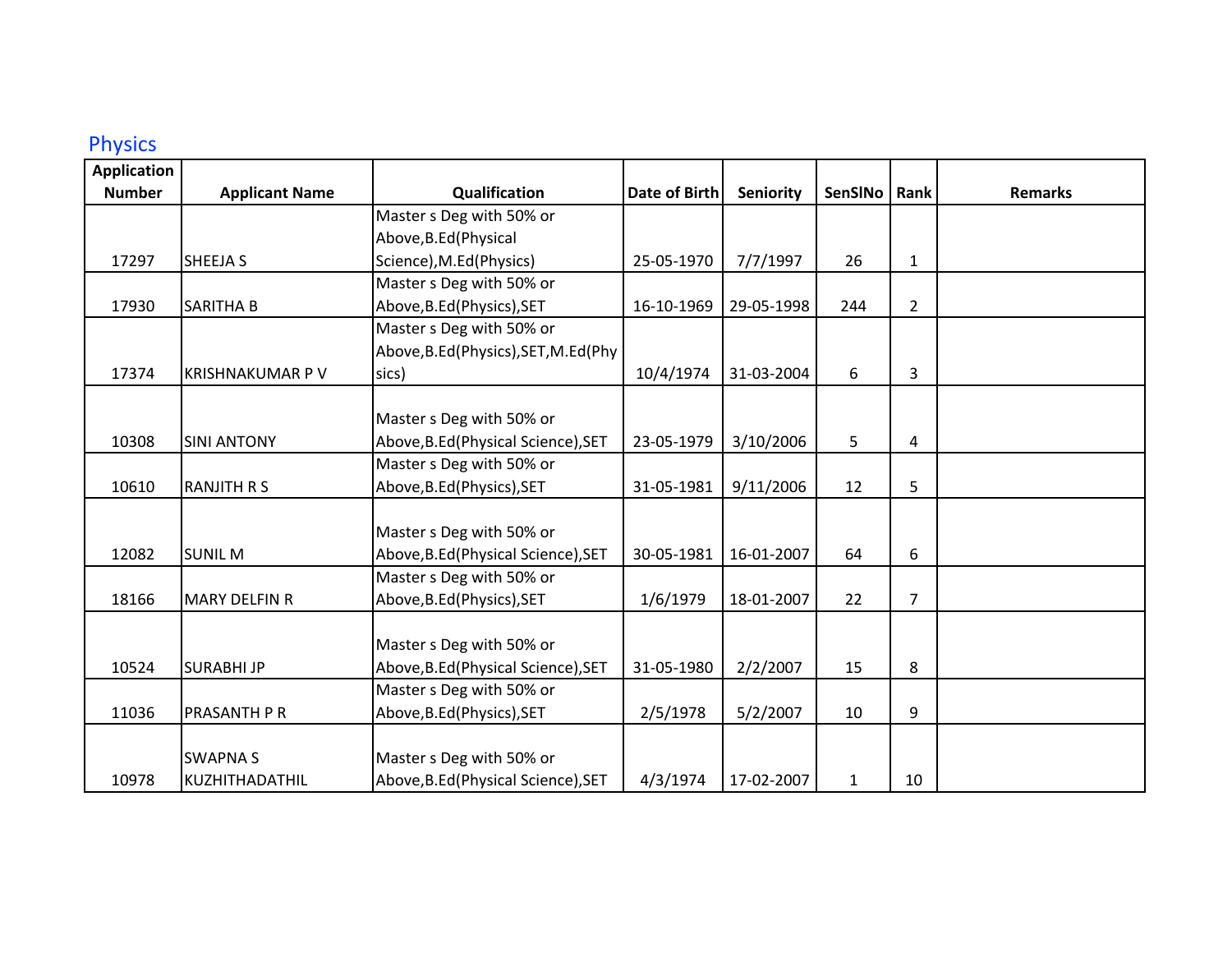|       |                        | Master s Deg with 50% or            |            |            |                |    |  |
|-------|------------------------|-------------------------------------|------------|------------|----------------|----|--|
| 11179 | <b>ANOOP G</b>         | Above, B.Ed (Physical Science), SET | 25-05-1975 | 25-05-2007 | 8              | 11 |  |
|       |                        | Master s Deg with 50% or            |            |            |                |    |  |
| 18391 | <b>PRICILLA DSOUZA</b> | Above, B.Ed(Physics), SET           | 27-02-1983 | 29-05-2007 | 11             | 12 |  |
|       |                        |                                     |            |            |                |    |  |
|       |                        | Master s Deg with 50% or            |            |            |                |    |  |
| 12240 | JESHAKJ                | Above, B.Ed (Physical Science), SET | 8/4/1973   | 4/6/2007   | $\mathbf{1}$   | 13 |  |
|       |                        | Master s Deg with 50% or            |            |            |                |    |  |
| 14386 | <b>SIMISH V ANTONY</b> | Above, B.Ed (Physics), SET          | 30-05-1977 | 8/8/2007   | 5              | 14 |  |
|       |                        | Master s Deg with 50% or            |            |            |                |    |  |
| 10746 | <b>SHEEJAL</b>         | Above, B.Ed (Physics), SET          | 4/3/1975   | 29-12-2007 | 28             | 15 |  |
|       |                        | Master s Deg with 50% or            |            |            |                |    |  |
| 11286 | <b>SANDHYA S S</b>     | Above, B.Ed (Physics), SET          | 30-05-1981 | 17-03-2008 | $\mathbf{1}$   | 16 |  |
|       |                        |                                     |            |            |                |    |  |
|       |                        | Master s Deg with 50% or            |            |            |                |    |  |
| 11231 | <b>SALIMA K A</b>      | Above, B.Ed (Physical Science), SET | 2/5/1982   | 28-05-2008 | 6              | 17 |  |
|       |                        |                                     |            |            |                |    |  |
|       |                        | Master s Deg with 50% or            |            |            |                |    |  |
| 11262 | <b>NISHA MURALI</b>    | Above, B.Ed (Physical Science), SET | 16-12-1980 | 17-10-2008 | $\overline{2}$ | 18 |  |
|       |                        |                                     |            |            |                |    |  |
|       |                        | Master s Deg with 50% or            |            |            |                |    |  |
| 15865 | <b>GAYATHRIM</b>       | Above, B.Ed (Physical Science), SET | 27-01-1981 | 29-04-2009 | 10             | 19 |  |

# **Chemistry**

| <b>Application</b> |                        |                                    |               |                  |                |                |
|--------------------|------------------------|------------------------------------|---------------|------------------|----------------|----------------|
| <b>Number</b>      | <b>Applicant Name</b>  | Qualification                      | Date of Birth | <b>Seniority</b> | SenSINo   Rank | <b>Remarks</b> |
|                    |                        | Master s Deg with 50% or           |               |                  |                |                |
|                    |                        | Above, B.Ed (Chemistry), M.Ed (Che |               |                  |                |                |
| 12359              | <b>AJITHA KUMARI S</b> | mistry)                            | 28-05-1967    | $ 16-04-1997 $   | 175            |                |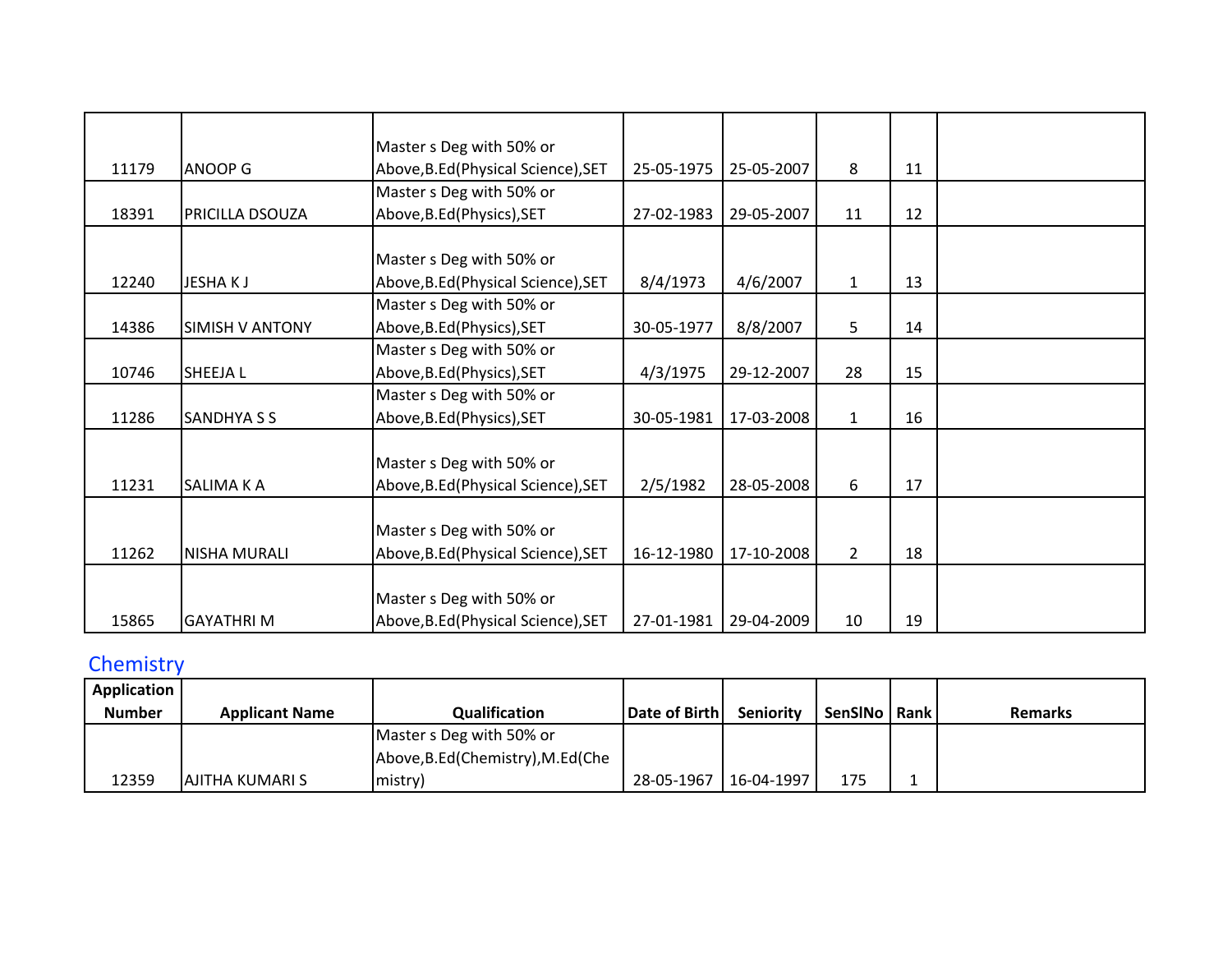|       |                     | Master s Deg with 50% or            |            |            |                |                |  |
|-------|---------------------|-------------------------------------|------------|------------|----------------|----------------|--|
| 14753 | RAJESWARI K C       | Above, B.Ed (Physical Science), SET | 30-05-1968 | 20-07-2000 | 22             | $\overline{2}$ |  |
|       |                     | Master s Deg with 50% or            |            |            |                |                |  |
| 16695 | <b>MAYATL</b>       | Above, B.Ed (Chemistry), SET        | 31-05-1967 | 25-08-2000 | 20             | 3              |  |
|       |                     |                                     |            |            |                |                |  |
|       |                     | Master s Deg with 50% or            |            |            |                |                |  |
| 16871 | <b>ASOKAN K</b>     | Above, B.Ed (Physical Science), SET | 26-05-1967 | 25-11-2000 | 752            | 4              |  |
|       |                     |                                     |            |            |                |                |  |
|       |                     | Master s Deg with 50% or            |            |            |                |                |  |
| 18404 | <b>SMITHAPS</b>     | Above, B.Ed (Physical Science), SET | 14-05-1975 | 6/11/2002  | 3              | 5              |  |
|       |                     | Master s Deg with 50% or            |            |            |                |                |  |
|       |                     | Above, B.Ed (Physical               |            |            |                |                |  |
|       |                     | Science), SET, M.Ed(Chemistry), NET |            |            |                |                |  |
| 18414 | PREETHAMOL M C      | /JRF                                | 25-05-1976 | 8/11/2002  | 10             | 6              |  |
|       |                     | Master s Deg with 50% or            |            |            |                |                |  |
| 16757 | <b>SUMAEK</b>       | Above, B.Ed(Chemistry), SET         | 16-05-1976 | 4/4/2003   | $\overline{7}$ | $\overline{7}$ |  |
|       |                     | Master s Deg with 50% or            |            |            |                |                |  |
| 11600 | ANEESA M            | Above, B.Ed (Chemistry), SET        | 19-05-1975 | 24-04-2003 | 76             | 8              |  |
|       |                     | Master s Deg with 50% or            |            |            |                |                |  |
| 18264 | <b>RAJASREE R</b>   | Above, B.Ed (Chemistry), SET        | 22-05-1978 | 6/6/2003   | 27             | 9              |  |
|       |                     |                                     |            |            |                |                |  |
|       |                     | Master s Deg with 50% or            |            |            |                |                |  |
| 13526 | <b>SHEEBAV</b>      | Above, B.Ed (Physical Science), SET | 25-10-1976 | 8/10/2003  | 177            | 10             |  |
|       |                     |                                     |            |            |                |                |  |
|       |                     | Master s Deg with 50% or            |            |            |                |                |  |
| 17660 | <b>SREELATHAKP</b>  | Above, B.Ed (Physical Science), SET | 28-10-1976 | 8/12/2003  | 52             | 11             |  |
|       |                     | Master s Deg with 50% or            |            |            |                |                |  |
|       |                     | Above, B.Ed (Physical               |            |            |                |                |  |
| 13211 | <b>SHAJI KURIAN</b> | Science), SET, M.Ed(Chemistry)      | 25-05-1975 | 30-12-2003 | 13             | 12             |  |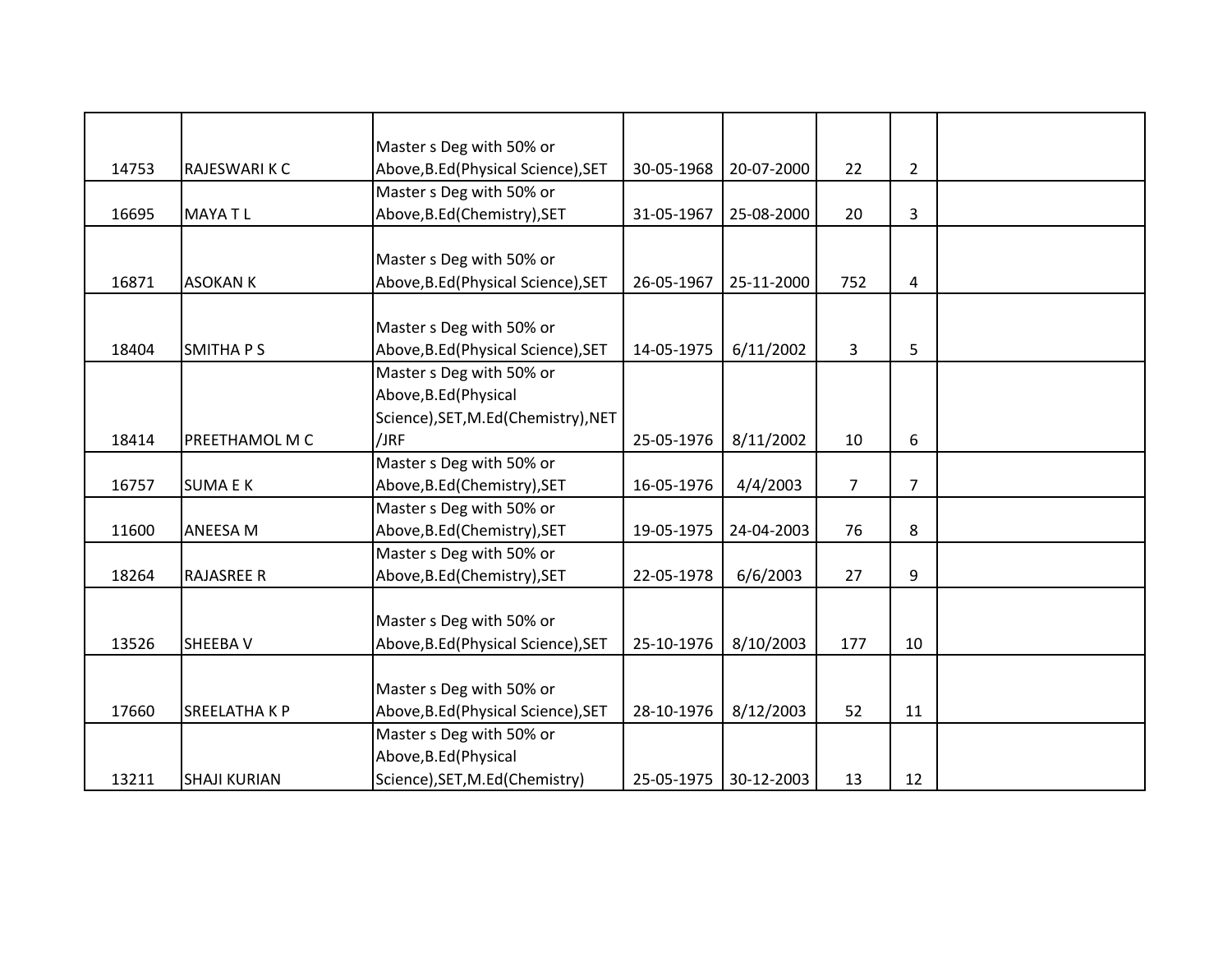|       |                           | Master s Deg with 50% or            |            |            |              |    |  |
|-------|---------------------------|-------------------------------------|------------|------------|--------------|----|--|
| 11385 | <b>VINOD KUMAR E</b>      | Above, B.Ed (Physical Science), SET | 4/3/1977   | 9/1/2004   | 35           | 13 |  |
|       |                           | Master s Deg with 50% or            |            |            |              |    |  |
| 18332 | SOLY G S                  | Above, B.Ed (Chemistry), SET        | 11/5/1977  | 9/1/2004   | 156          | 14 |  |
|       |                           |                                     |            |            |              |    |  |
|       |                           | Master s Deg with 50% or            |            |            |              |    |  |
| 10645 | <b>ANJALI S</b>           | Above, B.Ed (Physical Science), SET | 30-03-1977 | 21-07-2004 | 50           | 15 |  |
|       |                           |                                     |            |            |              |    |  |
|       |                           | Master s Deg with 50% or            |            |            |              |    |  |
| 18341 | <b>SEENA M</b>            | Above, B.Ed (Physical Science), SET | 2/3/1976   | 8/11/2004  | 9            | 16 |  |
|       |                           |                                     |            |            |              |    |  |
|       |                           | Master s Deg with 50% or            |            |            |              |    |  |
| 16752 | <b>BEENAP</b>             | Above, B.Ed (Physical Science), SET | 13-05-1975 | 26-11-2004 | 15           | 17 |  |
|       |                           |                                     |            |            |              |    |  |
|       |                           | Master s Deg with 50% or            |            |            |              |    |  |
| 15793 | <b>RADHIKA R</b>          | Above, B.Ed (Physical Science), SET | 30-12-1978 | 6/12/2006  | 58           | 18 |  |
|       |                           |                                     |            |            |              |    |  |
|       |                           | Master s Deg with 50% or            |            |            |              |    |  |
| 13039 | LIJIMOL JOSE              | Above, B.Ed (Physical Science), SET | 1/6/1981   | 2/1/2007   | 8            | 19 |  |
|       |                           | Master s Deg with 50% or            |            |            |              |    |  |
| 13616 | <b>BINDU E T</b>          | Above, B.Ed(Chemistry), SET         | 7/1/1976   | 4/4/2007   | 25           | 20 |  |
|       |                           | Master s Deg with 50% or            |            |            |              |    |  |
| 10380 | <b>RANJINI REG HUNATH</b> | Above, B.Ed (Chemistry), SET        | 30-05-1976 | 19-04-2007 | 42           | 21 |  |
|       |                           |                                     |            |            |              |    |  |
|       |                           | Master s Deg with 50% or            |            |            |              |    |  |
| 15192 | <b>ASHA G R</b>           | Above, B.Ed (Physical Science), SET | 28-05-1981 | 30-04-2007 | $\mathbf{1}$ | 22 |  |
|       |                           | Master s Deg with 50% or            |            |            |              |    |  |
| 18508 | <b>ASHARANI CV</b>        | Above, B.Ed (Chemistry), SET        | 31-05-1981 | 30-04-2007 | $\mathbf{1}$ | 23 |  |
|       |                           |                                     |            |            |              |    |  |
|       |                           | Master s Deg with 50% or            |            |            |              |    |  |
| 10060 | <b>BINDUKL</b>            | Above, B.Ed (Physical Science), SET | 17-04-1977 | 22-05-2007 | 2046         | 24 |  |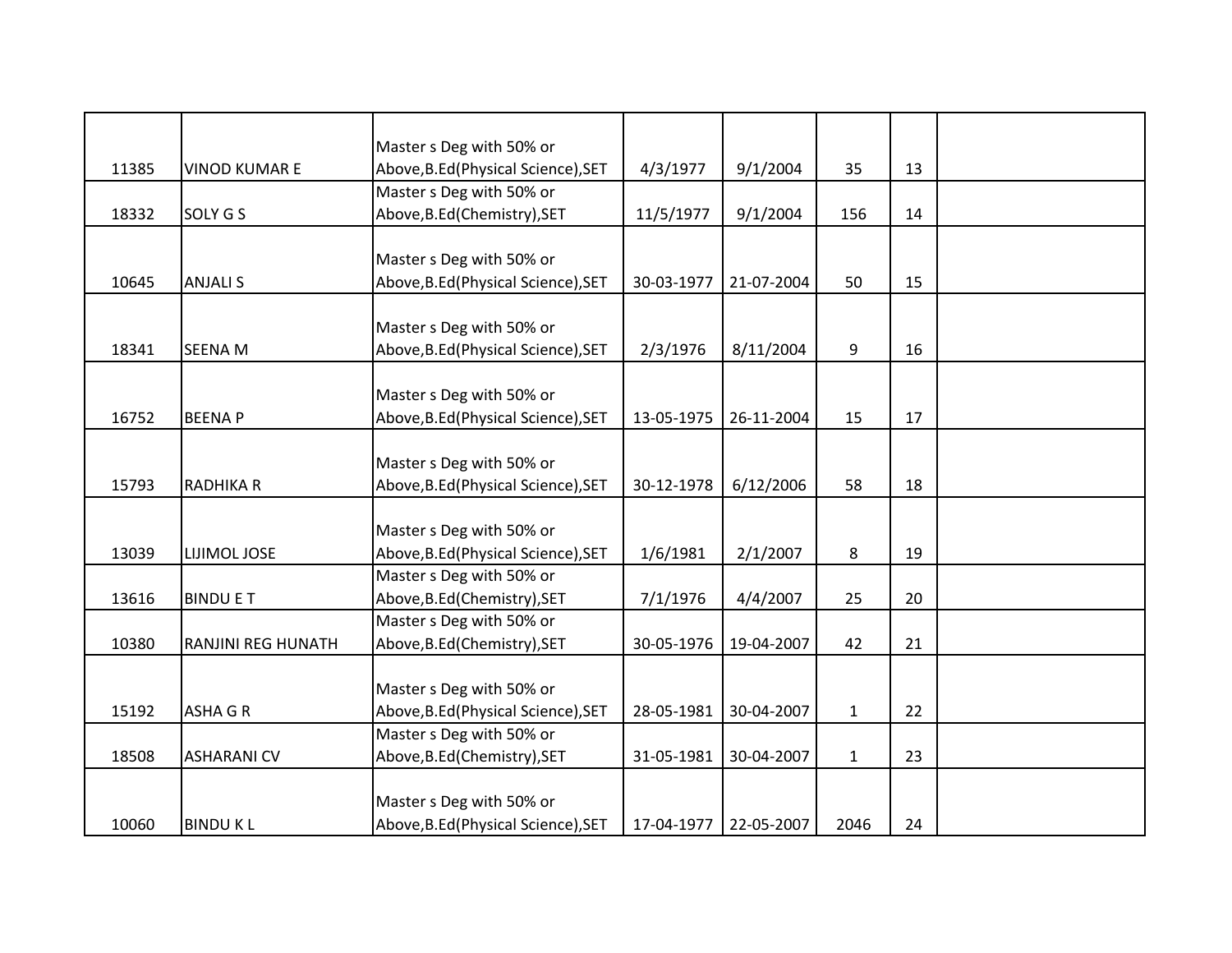|       |                     | Master s Deg with 50% or            |            |            |                |    |  |
|-------|---------------------|-------------------------------------|------------|------------|----------------|----|--|
| 12859 | <b>DHANYAN</b>      | Above, B.Ed (Physical Science), SET | 30-05-1981 | 25-05-2007 | $\mathbf{1}$   | 25 |  |
|       |                     |                                     |            |            |                |    |  |
|       |                     | Master s Deg with 50% or            |            |            |                |    |  |
| 10710 | YOOSAFALITK         | Above, B.Ed (Physical Science), SET | 27-07-1978 | 4/6/2007   | 16             | 26 |  |
|       |                     | Master s Deg with 50% or            |            |            |                |    |  |
| 12518 | <b>SITHARA R S</b>  | Above, B.Ed (Physical Science), SET | 21-05-1979 | 8/6/2007   | 12             | 27 |  |
|       |                     |                                     |            |            |                |    |  |
|       |                     | Master s Deg with 50% or            |            |            |                |    |  |
| 10520 | <b>RESMIPR</b>      | Above, B.Ed (Physical Science), SET | 25-05-1979 | 18-06-2007 | 22             | 28 |  |
|       |                     |                                     |            |            |                |    |  |
|       |                     | Master s Deg with 50% or            |            |            |                |    |  |
| 13670 | NISHA SEBASTIAN     | Above, B.Ed (Physical Science), SET | 18-09-1981 | 29-06-2007 | $2^{\circ}$    | 29 |  |
|       |                     |                                     |            |            |                |    |  |
|       |                     | Master s Deg with 50% or            |            |            |                |    |  |
| 14050 | <b>SUKESH TV</b>    | Above, B.Ed (Physical Science), SET | 3/3/1977   | 13-07-2007 | $\overline{2}$ | 30 |  |
|       |                     |                                     |            |            |                |    |  |
|       |                     | Master s Deg with 50% or            |            |            |                |    |  |
| 13632 | <b>NAIZY THOMAS</b> | Above, B.Ed (Physical Science), SET | 27-12-1977 | 13-07-2007 | 7              | 31 |  |
|       |                     | Master s Deg with 50% or            |            |            |                |    |  |
| 10452 | AJISH K             | Above, B.Ed (Chemistry), SET        | 22-05-1979 | 25-10-2007 | 46             | 32 |  |
|       |                     |                                     |            |            |                |    |  |
|       |                     | Master s Deg with 50% or            |            |            |                |    |  |
| 13964 | <b>BEEJA PC</b>     | Above, B.Ed (Physical Science), SET | 5/2/1975   | 29-12-2007 | 28             | 33 |  |
|       |                     | Master s Deg with 50% or            |            |            |                |    |  |
| 15758 | <b>BABY SHINY E</b> | Above, B.Ed(Chemistry), SET         | 15-05-1981 | 29-12-2007 | 1170           | 34 |  |
|       |                     |                                     |            |            |                |    |  |
|       |                     | Master s Deg with 50% or            |            |            |                |    |  |
| 10700 | SMITHAKUMARY V G    | Above, B.Ed (Physical Science), SET | 25-12-1979 | 17-01-2008 | 10             | 35 |  |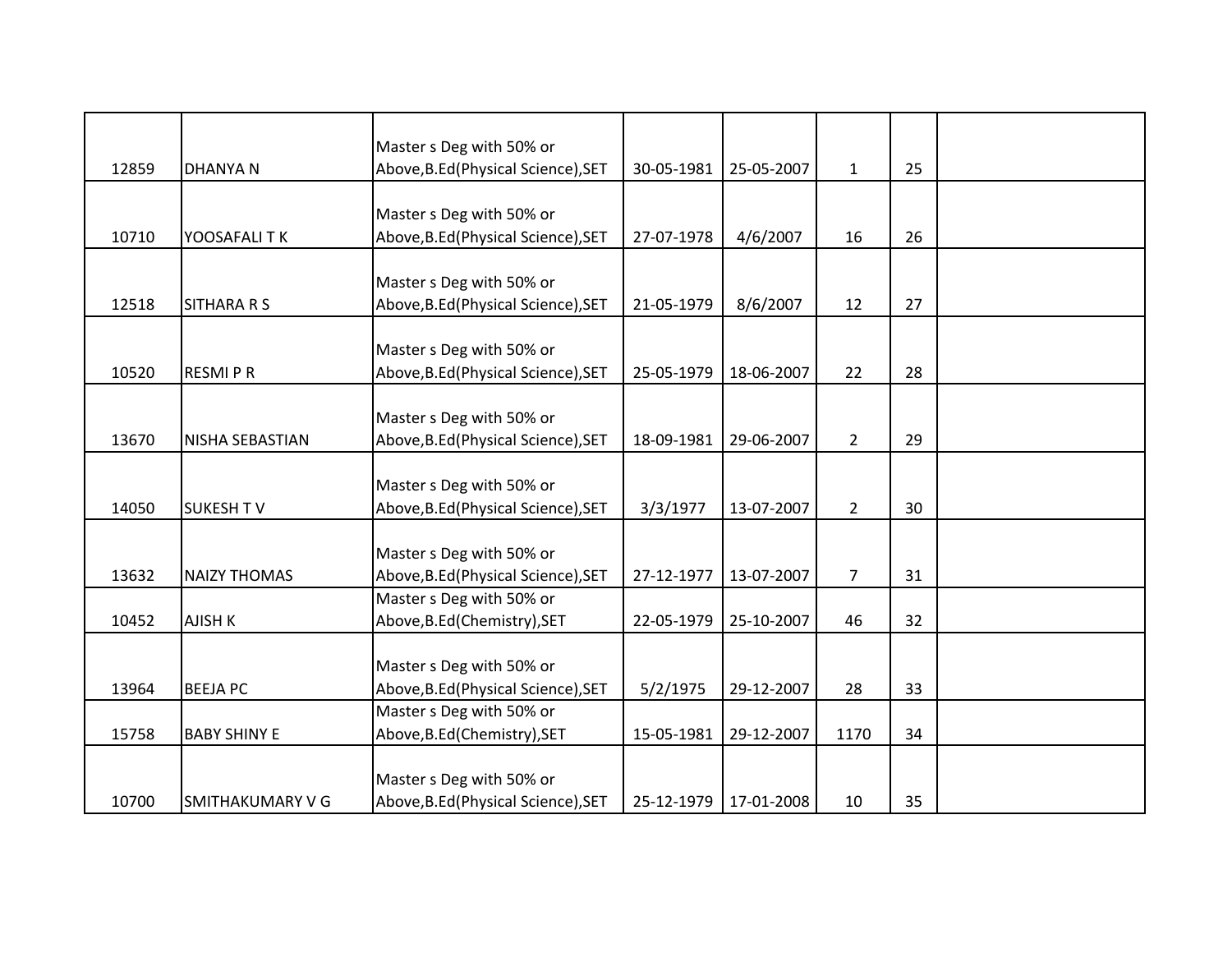|       |                     | Master s Deg with 50% or            |            |            |                |    |  |
|-------|---------------------|-------------------------------------|------------|------------|----------------|----|--|
|       |                     | Above, B.Ed (Physical               |            |            |                |    |  |
| 16820 | <b>SMITHAK</b>      | Science), SET, M.Ed(Chemistry)      | 9/5/1979   | 11/6/2008  | $\overline{7}$ | 36 |  |
|       |                     |                                     |            |            |                |    |  |
|       |                     | Master s Deg with 50% or            |            |            |                |    |  |
| 10699 | <b>SUBHAC</b>       | Above, B.Ed (Physical Science), SET | 22-05-1977 | 11/6/2008  | 17             | 37 |  |
|       |                     |                                     |            |            |                |    |  |
|       |                     | Master s Deg with 50% or            |            |            |                |    |  |
| 14629 | <b>PRASY P</b>      | Above, B.Ed (Physical Science), SET | 31-05-1976 | 25-09-2008 | $\overline{2}$ | 38 |  |
|       |                     |                                     |            |            |                |    |  |
|       |                     | Master s Deg with 50% or            |            |            |                |    |  |
| 13495 | <b>SHEENABHAINM</b> | Above, B.Ed (Physical Science), SET | 23-10-1980 | 20-10-2008 | $\overline{2}$ | 39 |  |
|       |                     | Master s Deg with 50% or            |            |            |                |    |  |
|       |                     | Above, B.Ed(Chemistry), SET, M.Ed(C |            |            |                |    |  |
| 13848 | <b>SIMI SUNDAR</b>  | hemistry)                           | 10/3/1980  | 9/12/2008  | $\mathbf{1}$   | 40 |  |
|       |                     |                                     |            |            |                |    |  |
|       |                     | Master s Deg with 50% or            |            |            |                |    |  |
| 14279 | <b>REMYAS</b>       | Above, B.Ed (Physical Science), SET | 30-05-1980 | 18-12-2008 | 6              | 41 |  |
|       |                     | Master s Deg with 50% or            |            |            |                |    |  |
| 17834 | <b>ANJALI V</b>     | Above, SET                          | 30-05-1977 | 8/10/2003  | 103            | 42 |  |

# Botany

| Application   |                       |                                                          |               |                  |                |                |
|---------------|-----------------------|----------------------------------------------------------|---------------|------------------|----------------|----------------|
| <b>Number</b> | <b>Applicant Name</b> | Qualification                                            | Date of Birth | <b>Seniority</b> | SenSINo   Rank | <b>Remarks</b> |
|               |                       |                                                          |               |                  |                |                |
|               |                       | Master s Deg with 50% or                                 |               |                  |                |                |
| 10683         |                       | JESSY KUTTY KUNJACHAN Above, B.Ed (Natural Science), SET | 29-05-1959    | 13-07-1990       | 289            |                |
|               |                       |                                                          |               |                  |                |                |
|               |                       | Master s Deg with 50% or                                 |               |                  |                |                |
| 12708         | <b>RAGINI R</b>       | Above, B.Ed (Natural Science), SET                       | 17-04-1962    | 21-07-1990       |                |                |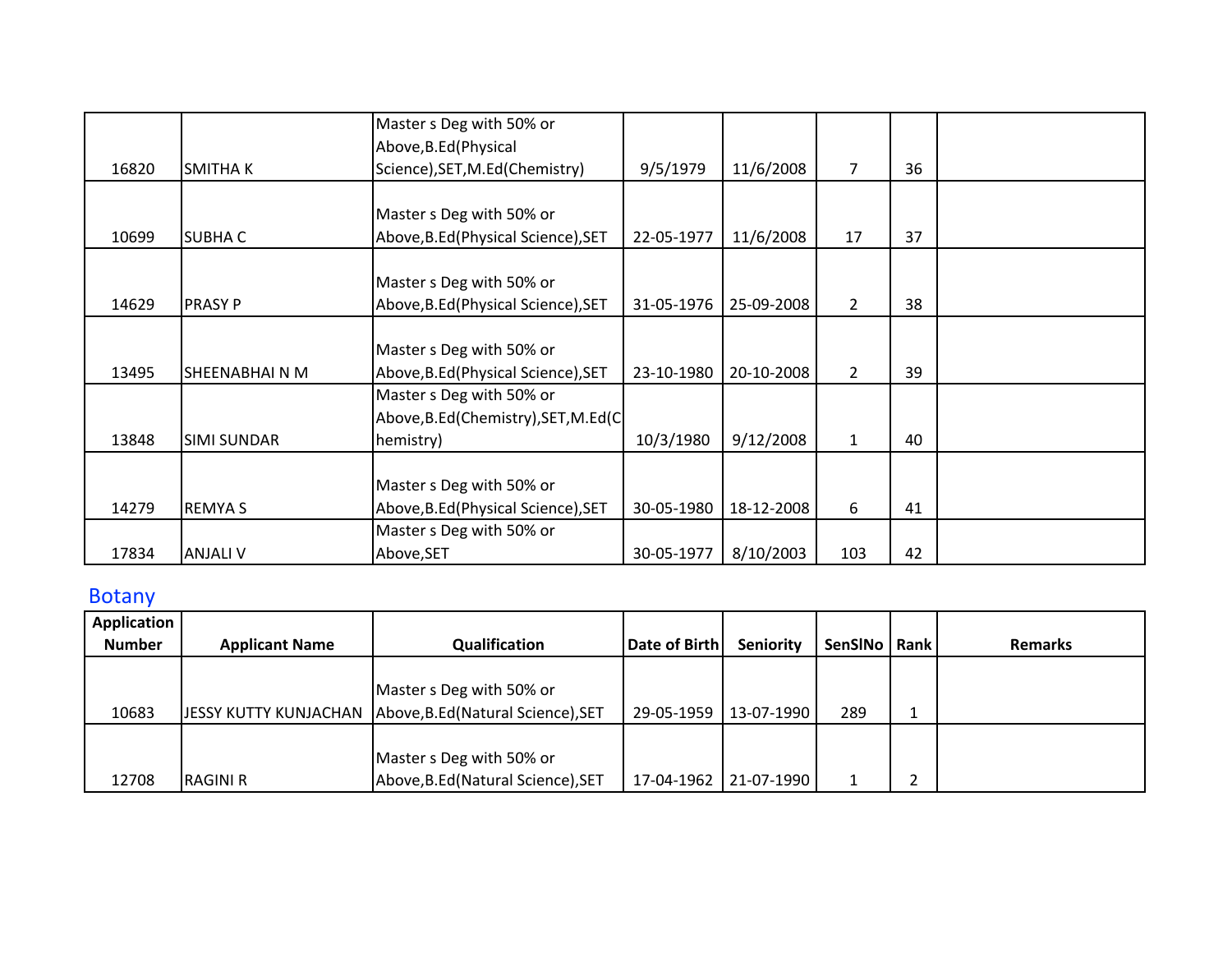|       |                           | Master s Deg with 50% or           |            |            |     |                |  |
|-------|---------------------------|------------------------------------|------------|------------|-----|----------------|--|
| 17319 | DHANALAKSMY AMMAL S       | Above, B.Ed (Natural Science), SET | 10/1/1959  | 24-01-1991 | 57  | 3              |  |
|       |                           |                                    |            |            |     |                |  |
|       |                           | Master s Deg with 50% or           |            |            |     |                |  |
| 15429 | JYOTHI K A                | Above, B.Ed (Natural Science), SET | 25-07-1962 | 25-05-1992 | 74  | 4              |  |
|       |                           |                                    |            |            |     |                |  |
|       |                           | Master s Deg with 50% or           |            |            |     |                |  |
| 15689 | <b>MARYKUTTY B</b>        | Above, B.Ed (Natural Science), SET | 30-05-1960 | 4/5/1993   | 11  | 5              |  |
|       |                           | Master s Deg with 50% or           |            |            |     |                |  |
| 14452 | <b>KABEESATHU BEEVI M</b> | Above, B.Ed (Botany), SET          | 20-05-1966 | 6/4/1997   | 33  | 6              |  |
|       |                           |                                    |            |            |     |                |  |
|       |                           | Master s Deg with 50% or           |            |            |     |                |  |
| 15941 | SINDHU M                  | Above, B.Ed (Natural Science), SET | 22-02-1973 | 29-05-1997 | 10  | $\overline{7}$ |  |
|       |                           | Master s Deg with 50% or           |            |            |     |                |  |
| 18082 | JAYASREE R S              | Above, B.Ed (Botany), SET          | 31-05-1973 | 30-05-1997 | 69  | 8              |  |
|       |                           |                                    |            |            |     |                |  |
|       |                           | Master s Deg with 50% or           |            |            |     |                |  |
| 15576 | P VENUKUMARAN NAIR        | Above, B.Ed (Natural Science), SET | 22-06-1965 | 30-06-1997 | 158 | 9              |  |
|       |                           |                                    |            |            |     |                |  |
|       |                           | Master s Deg with 50% or           |            |            |     |                |  |
| 14808 | <b>NAZEEM KK</b>          | Above, B.Ed (Natural Science), SET | 1/6/1964   | 5/7/1997   | 118 | 10             |  |
|       |                           | Master s Deg with 50% or           |            |            |     |                |  |
| 18186 | <b>C S VEENA</b>          | Above, B.Ed (Botany), SET          | 31-05-1972 | 7/7/1997   | 324 | 11             |  |
|       |                           | Master s Deg with 50% or           |            |            |     |                |  |
| 13631 | LEELAMMA N P              | Above, B.Ed (Botany), SET          | 6/4/1963   | 28-08-1997 | 294 | 12             |  |
|       |                           |                                    |            |            |     |                |  |
|       |                           | Master s Deg with 50% or           |            |            |     |                |  |
| 18298 | <b>MONIKR</b>             | Above, B.Ed (Natural Science), SET | 4/3/1966   | 1/10/1997  | 11  | 13             |  |
|       |                           |                                    |            |            |     |                |  |
|       |                           | Master s Deg with 50% or           |            |            |     |                |  |
| 14370 | <b>ZEENATH U BEEVI M</b>  | Above, B.Ed (Natural Science), SET | 25-05-1966 | 20-12-1997 | 15  | 14             |  |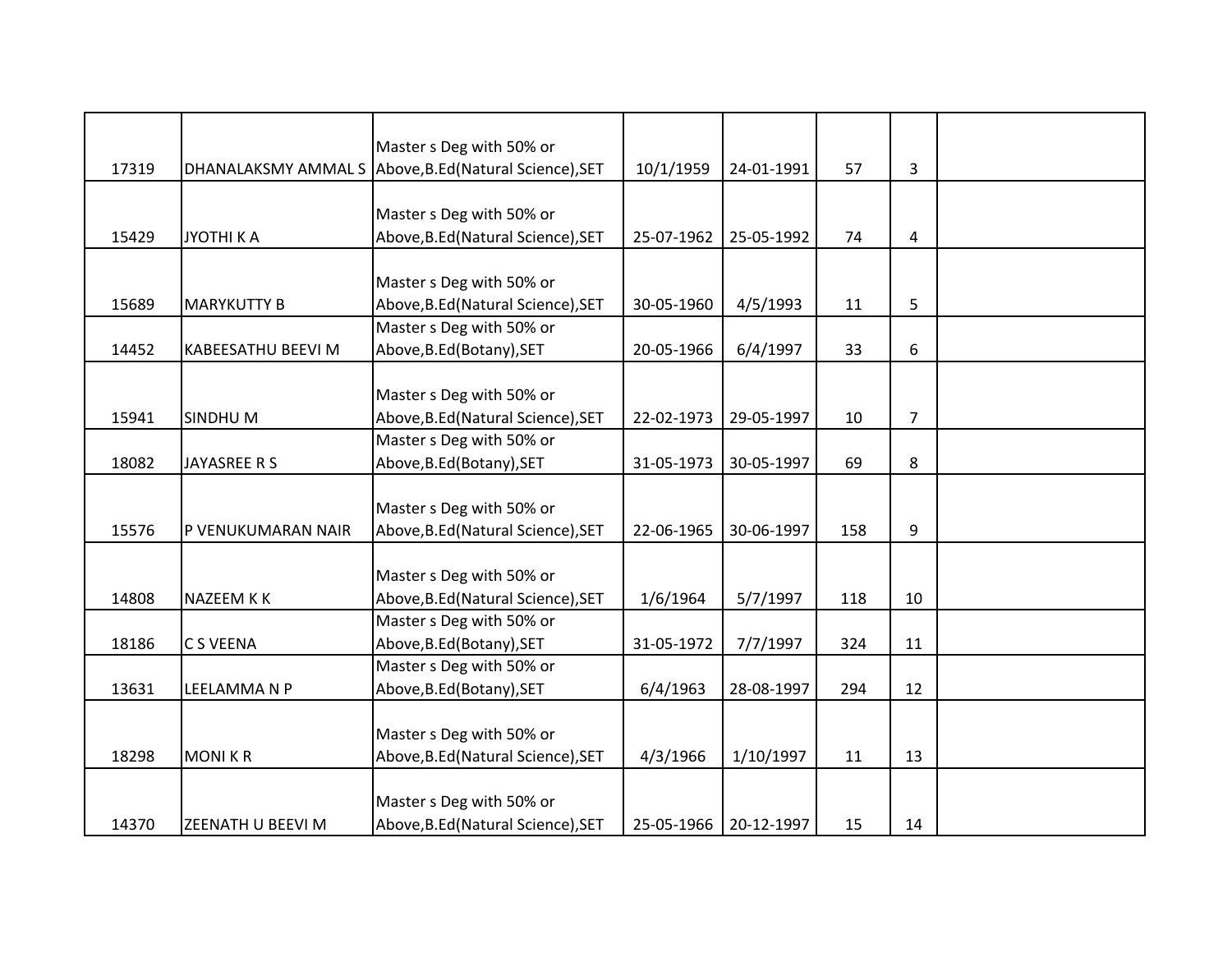|       |                        | Master s Deg with 50% or           |            |            |                |    |  |
|-------|------------------------|------------------------------------|------------|------------|----------------|----|--|
| 18411 | <b>JESSY R</b>         | Above, B.Ed (Botany), SET          | 30-05-1969 | 4/6/1998   | 61             | 15 |  |
|       |                        | Master s Deg with 50% or           |            |            |                |    |  |
|       |                        | Above, B.Ed (Natural               |            |            |                |    |  |
| 11525 | <b>MINU VS</b>         | Science), SET, M.Phil              | 30-05-1969 | 4/6/1998   | 219            | 16 |  |
|       |                        |                                    |            |            |                |    |  |
|       |                        | Master s Deg with 50% or           |            |            |                |    |  |
| 10680 | <b>LEKSHMY L</b>       | Above, B.Ed (Natural Science), SET | 12/2/1968  | 29-06-1998 | 1104           | 17 |  |
|       |                        |                                    |            |            |                |    |  |
|       |                        | Master s Deg with 50% or           |            |            |                |    |  |
| 13841 | <b>KRISHNAKUMARI S</b> | Above, B.Ed (Natural Science), SET | 18-04-1966 | 8/7/1998   | $2^{\circ}$    | 18 |  |
|       |                        |                                    |            |            |                |    |  |
|       |                        | Master s Deg with 50% or           |            |            |                |    |  |
| 11097 | <b>VASANTH N</b>       | Above, B.Ed (Natural Science), SET | 20-01-1968 | 30-01-1999 | 27707          | 19 |  |
|       |                        |                                    |            |            |                |    |  |
|       |                        | Master s Deg with 50% or           |            |            |                |    |  |
| 13755 | SMITHAKUMARI P J       | Above, B.Ed (Natural Science), SET | 31-05-1968 | 14-07-1999 | 17             | 20 |  |
|       |                        |                                    |            |            |                |    |  |
|       |                        | Master s Deg with 50% or           |            |            |                |    |  |
| 14235 | PRAVEENA P K           | Above, B.Ed (Natural Science), SET | 17-12-1968 | 16-07-1999 | 13             | 21 |  |
|       |                        | Master s Deg with 50% or           |            |            |                |    |  |
| 11170 | O SUJITHA              | Above, B.Ed (Botany), SET          | 10/5/1967  | 25-08-2000 | $\overline{4}$ | 22 |  |
|       |                        |                                    |            |            |                |    |  |
|       |                        | Master s Deg with 50% or           |            |            |                |    |  |
| 14599 | <b>SHEELAK</b>         | Above, B.Ed (Natural Science), SET | 20-05-1969 | 1/9/2000   | 64             | 23 |  |
|       |                        |                                    |            |            |                |    |  |
|       |                        | Master s Deg with 50% or           |            |            |                |    |  |
| 12587 | <b>NEENA EV</b>        | Above, B.Ed (Natural Science), SET | 28-05-1969 | 23-12-2000 | 50             | 24 |  |
|       |                        |                                    |            |            |                |    |  |
|       |                        | Master s Deg with 50% or           |            |            |                |    |  |
| 16612 | <b>MINIA</b>           | Above, B.Ed (Natural Science), SET | 20-05-1968 | 10/1/2001  | 127            | 25 |  |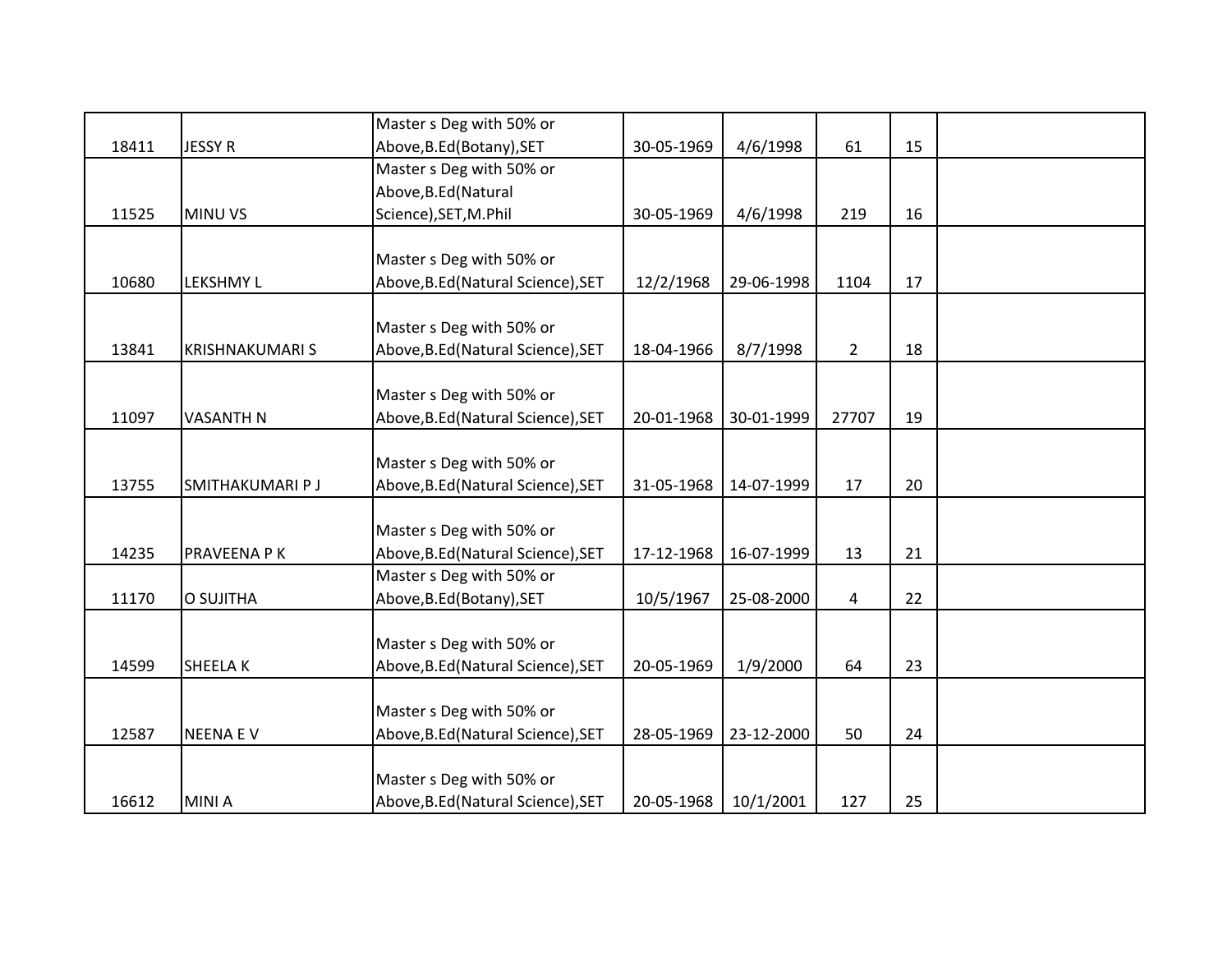|       |                      | Master s Deg with 50% or           |            |            |                |    |  |
|-------|----------------------|------------------------------------|------------|------------|----------------|----|--|
| 14038 | LEEJA A              | Above, B.Ed (Botany), SET          | 24-05-1969 | 31-01-2001 | 83             | 26 |  |
|       |                      |                                    |            |            |                |    |  |
|       |                      | Master s Deg with 50% or           |            |            |                |    |  |
| 12409 | <b>MUNEER MH</b>     | Above, B.Ed (Natural Science), SET | 1/5/1977   | 25-10-2002 | 25             | 27 |  |
|       |                      | Master s Deg with 50% or           |            |            |                |    |  |
| 10620 | <b>BINDU G</b>       | Above, B.Ed (Natural Science), SET | 12/5/1977  | 24-04-2003 | 40             | 28 |  |
|       |                      | Master s Deg with 50% or           |            |            |                |    |  |
|       |                      | Above, B.Ed (Natural               |            |            |                |    |  |
| 11259 | <b>DEEPA A</b>       | Science), NET/JRF                  | 5/5/1977   | 18-06-2003 | 19             | 29 |  |
|       |                      | Master s Deg with 50% or           |            |            |                |    |  |
| 10855 | <b>PRINCY ML</b>     | Above, B.Ed (Botany), SET          | 30-05-1974 | 17-12-2003 | 16             | 30 |  |
|       |                      |                                    |            |            |                |    |  |
|       |                      | Master s Deg with 50% or           |            |            |                |    |  |
| 13711 | <b>DEEPAK</b>        | Above, B.Ed (Natural Science), SET | 30-04-1976 | 20-01-2004 | 27             | 31 |  |
|       |                      |                                    |            |            |                |    |  |
|       |                      | Master s Deg with 50% or           |            |            |                |    |  |
| 10868 | <b>JIBI T CHACKO</b> | Above, B.Ed (Natural Science), SET | 25-04-1977 | 9/6/2004   | 30             | 32 |  |
|       |                      |                                    |            |            |                |    |  |
|       |                      | Master s Deg with 50% or           |            |            |                |    |  |
| 16667 | PRIYA C              | Above, B.Ed (Natural Science), SET | 19-05-1980 | 18-06-2004 | 93             | 33 |  |
|       |                      |                                    |            |            |                |    |  |
|       |                      | Master s Deg with 50% or           |            |            |                |    |  |
| 13651 | <b>PRAMEELA S</b>    | Above, B.Ed (Natural Science), SET | 8/4/1975   | 9/5/2005   | 2042           | 34 |  |
|       |                      |                                    |            |            |                |    |  |
|       |                      | Master s Deg with 50% or           |            |            |                |    |  |
| 13254 | <b>STELLA PK</b>     | Above, B.Ed (Natural Science), SET | 28-05-1975 | 20-10-2005 | 32             | 35 |  |
|       |                      | Master s Deg with 50% or           |            |            |                |    |  |
| 12954 | <b>SURESHKUMARS</b>  | Above, B.Ed (Natural Science), SET | 5/4/1964   | 30-06-2006 | $\overline{2}$ | 36 |  |
|       |                      |                                    |            |            |                |    |  |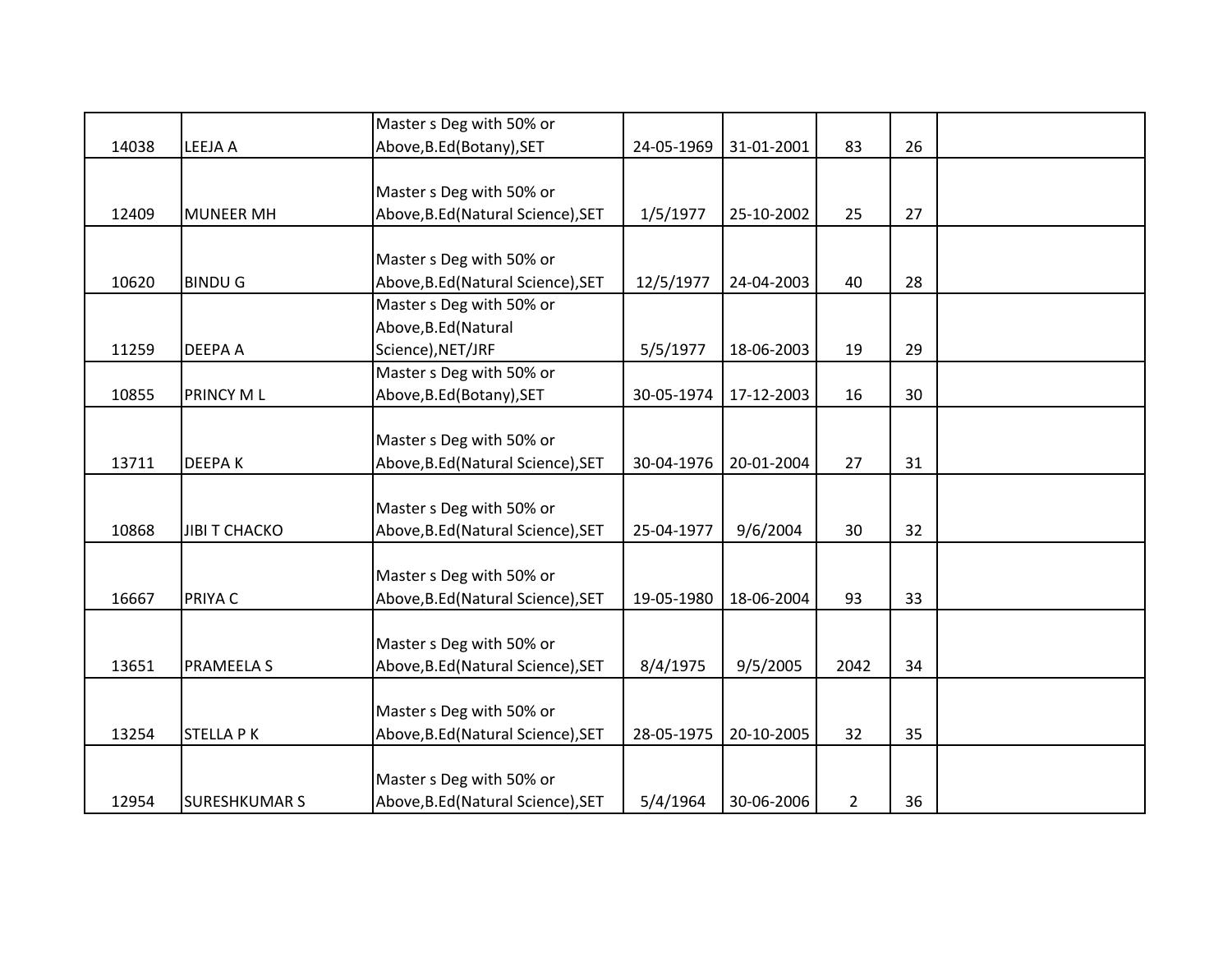|       |                        | Master s Deg with 50% or           |            |            |      |    |                     |
|-------|------------------------|------------------------------------|------------|------------|------|----|---------------------|
| 17541 | <b>ANJALI S</b>        | Above, B.Ed (Natural Science), SET | 20-04-1979 | 11/1/2007  | 1706 | 37 |                     |
|       |                        |                                    |            |            |      |    |                     |
|       |                        | Master s Deg with 50% or           |            |            |      |    |                     |
| 12243 | <b>ANIL K ARAVIND</b>  | Above, B.Ed (Natural Science), SET | 24-05-1978 | 21-02-2007 | 12   | 38 |                     |
|       |                        |                                    |            |            |      |    |                     |
|       |                        | Master s Deg with 50% or           |            |            |      |    |                     |
| 12140 | <b>KALAVATHY K P</b>   | Above, B.Ed (Natural Science), SET | 25-04-1966 | 21-02-2007 | 26   | 39 |                     |
|       |                        | Master s Deg with 50% or           |            |            |      |    |                     |
| 11157 | <b>NISHAKR</b>         | Above, B.Ed (Natural Science), SET | 23-05-1976 | 27-02-2007 | 1713 | 40 |                     |
|       |                        |                                    |            |            |      |    |                     |
|       |                        | Master s Deg with 50% or           |            |            |      |    |                     |
| 13933 | <b>BEEJALR</b>         | Above, B.Ed (Natural Science), SET | 25-04-1972 | 28-02-2007 | 34   | 41 |                     |
|       |                        |                                    |            |            |      |    |                     |
|       |                        | Master s Deg with 50% or           |            |            |      |    |                     |
| 13817 | <b>BINDU KUMARI TJ</b> | Above, B.Ed (Natural Science), SET | 31-05-1978 | 2/4/2007   | 20   | 42 |                     |
|       |                        |                                    |            |            |      |    |                     |
| 10762 | <b>LEKHARS</b>         | Master s Deg with 50% or           | 17-02-1978 |            | 15   | 43 |                     |
|       |                        | Above, B.Ed (Natural Science), SET |            | 10/4/2007  |      |    |                     |
|       |                        | Master s Deg with 50% or           |            |            |      |    |                     |
| 11645 | <b>SUDHABHAI B</b>     | Above, B.Ed (Natural Science), SET | 24-04-1970 | 19-05-2007 | 3    | 44 |                     |
|       |                        |                                    |            |            |      |    |                     |
|       |                        | Master s Deg with 50% or           |            |            |      |    |                     |
| 18033 | <b>RAJIKR</b>          | Above, B.Ed (Natural Science), SET | 30-05-1974 | 25-05-2007 | 1559 | 45 |                     |
|       |                        |                                    |            |            |      |    |                     |
|       |                        | Master s Deg with 50% or           |            |            |      |    |                     |
| 14844 | <b>PREETHIS</b>        | Above, B.Ed (Natural Science), SET | 14-05-1972 | 30-05-2007 | 3    | 46 | All Cerificate due. |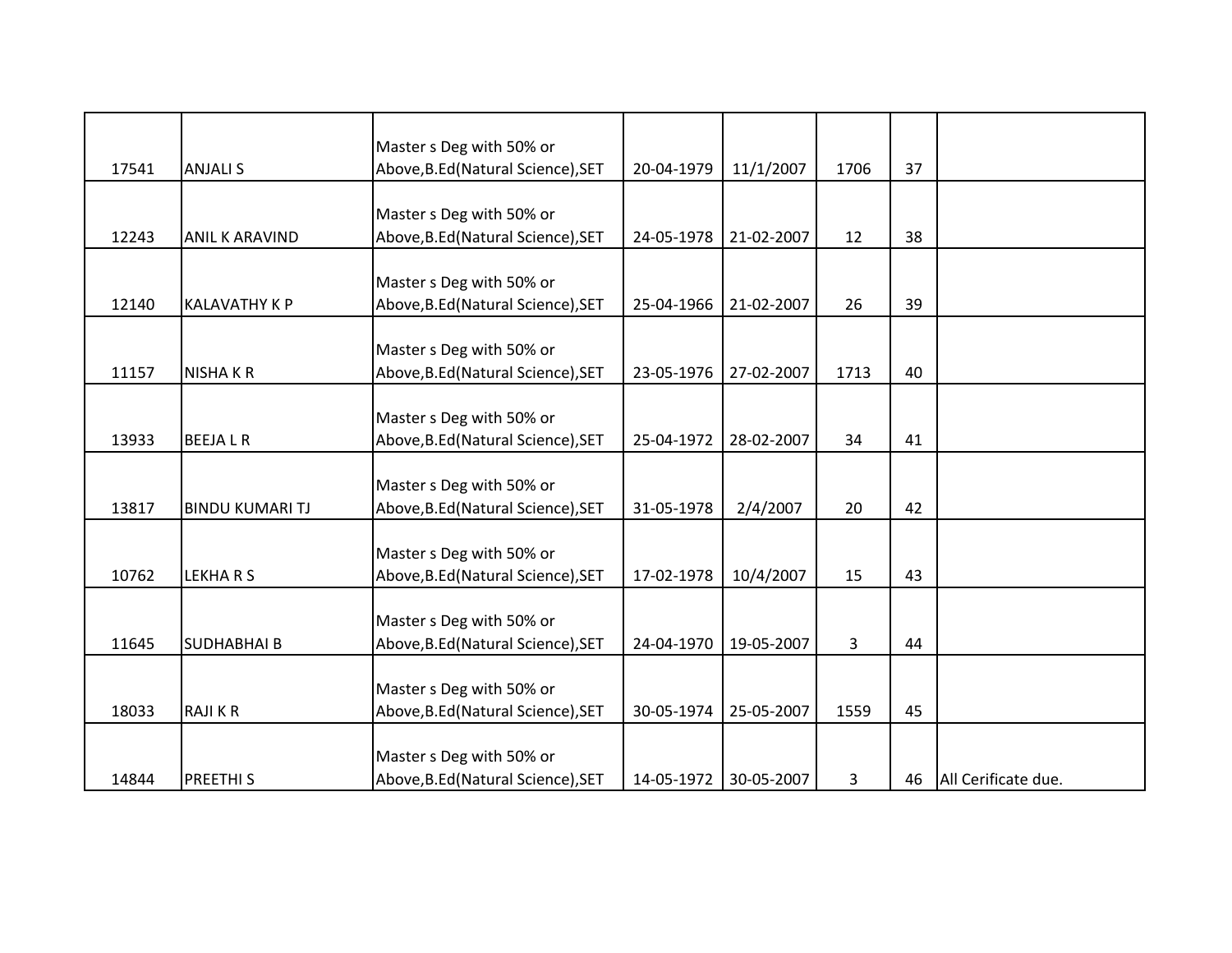|       |                             | Master s Deg with 50% or           |            |            |                |    |  |
|-------|-----------------------------|------------------------------------|------------|------------|----------------|----|--|
| 10577 | <b>BINCY SV</b>             | Above, B.Ed (Natural Science), SET | 4/2/1978   | 30-05-2007 | 11             | 47 |  |
|       |                             | Master s Deg with 50% or           |            |            |                |    |  |
| 17910 | <b>SHAJEENA P M</b>         | Above, B.Ed (Botany), SET          | 5/4/1979   | 4/6/2007   | 5              | 48 |  |
|       |                             |                                    |            |            |                |    |  |
|       |                             | Master s Deg with 50% or           |            |            |                |    |  |
| 17377 | <b>DHANYAL</b>              | Above, B.Ed (Natural Science), SET | 30-05-1978 | 9/11/2007  | 1713           | 49 |  |
|       |                             | Master s Deg with 50% or           |            |            |                |    |  |
| 14339 | <b>SREEJAP</b>              | Above, B.Ed (Botany), SET          | 15-02-1978 | 13-11-2007 | $\overline{4}$ | 50 |  |
|       |                             |                                    |            |            |                |    |  |
|       |                             | Master s Deg with 50% or           |            |            |                |    |  |
| 10118 | <b>SEEMACR</b>              | Above, B.Ed (Natural Science), SET | 12/1/1979  | 15-01-2008 | $\overline{2}$ | 51 |  |
|       |                             |                                    |            |            |                |    |  |
|       |                             | Master s Deg with 50% or           |            |            |                |    |  |
| 17559 | <b>SHINEEJA RAHIMAN S S</b> | Above, B.Ed (Natural Science), SET | 21-05-1981 | 16-01-2008 | 111            | 52 |  |
|       |                             |                                    |            |            |                |    |  |
|       |                             | Master s Deg with 50% or           |            |            |                |    |  |
| 15947 | <b>REENA BEEGOM S</b>       | Above, B.Ed (Natural Science), SET | 18-11-1975 | 16-06-2008 | $2^{\circ}$    | 53 |  |
|       |                             | Master s Deg with 50% or           |            |            |                |    |  |
| 13893 | <b>CINIKC</b>               | Above, B.Ed (Botany), SET          | 25-05-1974 | 17-06-2008 | $\mathbf{1}$   | 54 |  |
|       |                             |                                    |            |            |                |    |  |
|       |                             | Master s Deg with 50% or           |            |            |                |    |  |
| 18454 | <b>SINDHUY</b>              | Above, B.Ed (Natural Science), SET | 30-01-1975 | 26-12-2008 | 6              | 55 |  |
|       |                             |                                    |            |            |                |    |  |
|       |                             | Master s Deg with 50% or           |            |            |                |    |  |
| 13823 | JAGADEESH BYJU G            | Above, B.Ed (Natural Science), SET | 14-04-1968 | 6/1/2012   | 5              | 56 |  |
|       |                             |                                    |            |            |                |    |  |

# Zoology

| .<br>Application |                |                   |               |           |                |             |                |
|------------------|----------------|-------------------|---------------|-----------|----------------|-------------|----------------|
| .<br>Number      | Applicant Name | <br>Qualification | Date of Birth | Seniority | <b>SenSINC</b> | <b>Rank</b> | <b>Remarks</b> |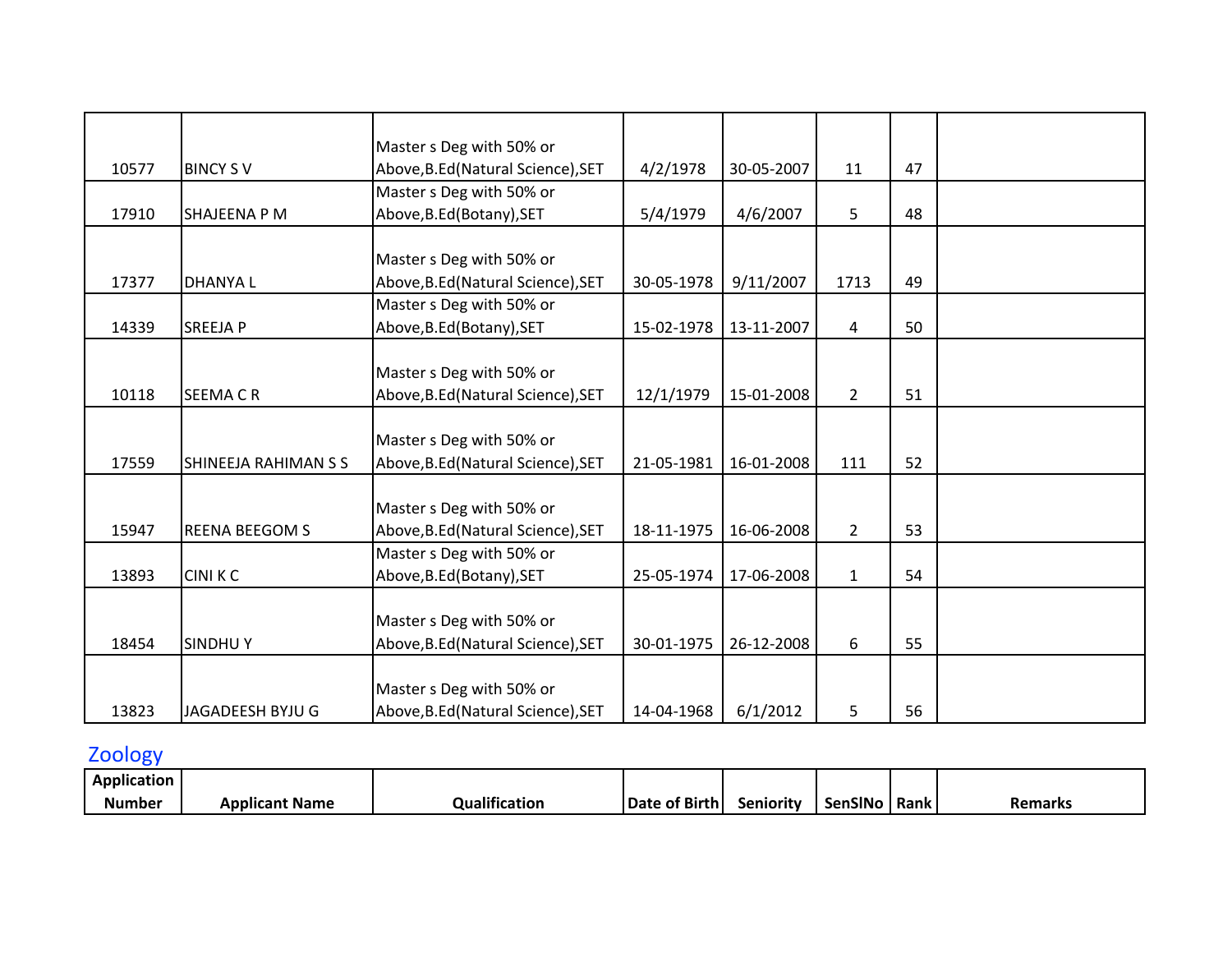|       |                         | Master s Deg with 50% or          |            |            |        |                | Psc advice order as UPSA     |
|-------|-------------------------|-----------------------------------|------------|------------|--------|----------------|------------------------------|
| 16500 | RASIA BEEVI M           | Above, B.Ed(Zoology), SET         | 1/12/1966  | 13-07-1990 | 14     | $\mathbf{1}$   | copy due                     |
|       |                         | Master s Deg with 50% or          |            |            |        |                |                              |
| 17638 | <b>HELEN THOMAS</b>     | Above, B.Ed(Zoology), SET         | 29-05-1965 | 18-06-1992 | 225    | $\overline{2}$ |                              |
|       |                         |                                   |            |            |        |                | IDT order copy due           |
|       |                         |                                   |            |            |        |                | prob.declaration cir. on the |
|       |                         |                                   |            |            |        |                | transfered district due date |
|       |                         | Master s Deg with 50% or          |            |            |        |                | of joining in transfered     |
| 10454 | <b>SANTHA K A</b>       | Above, B.Ed(Zoology), SET         | 11/10/1962 | 21-05-1993 | 635    | 3              | district due                 |
|       |                         | Master s Deg with 50% or          |            |            |        |                |                              |
| 16613 | <b>JAYASREE M</b>       | Above, B.Ed(Zoology), SET         | 29-05-1962 | 21-05-1993 | 649    | 4              | Psc advice as UPSA Cir. due  |
|       |                         | Master s Deg with 50% or          |            |            |        |                |                              |
| 17682 | ROSAMMA CHACKO          | Above, B.Ed(Zoology), SET         | 20-03-1966 | 18-10-1995 | 33     | 5              |                              |
|       |                         |                                   |            |            |        |                | IDT order copy due           |
|       |                         |                                   |            |            |        |                | proDeclaration cir. on the   |
|       |                         |                                   |            |            |        |                | transferred district due     |
|       |                         | Master s Deg with 50% or          |            |            |        |                | joining date on the          |
| 14407 | <b>UMADEVI M V</b>      | Above, B.Ed(Zoology), SET         | 25-07-1963 | 30-07-1996 | 417909 | 6              | transferred district due     |
|       |                         | Master s Deg with 50% or          |            |            |        |                |                              |
| 16627 | <b>JUNEETHA BEEVI J</b> | Above, B.Ed (Zoology), SET        | 25-05-1966 | 30-06-1997 | 323    | $\overline{7}$ |                              |
|       |                         |                                   |            |            |        |                |                              |
|       |                         | Master s Deg with 50% or          |            |            |        |                |                              |
| 10104 | <b>SREEKALA V R</b>     | Above, B.Ed(Zoology), SET, M.Phil | 5/5/1968   | 30-06-1997 | 342    | 8              |                              |
|       |                         | Master s Deg with 50% or          |            |            |        |                |                              |
| 13109 | MINI VASUDEVAN          | Above, B.Ed (Zoology), SET        | 20-05-1969 | 4/7/1997   | 13     | 9              |                              |
|       |                         | Master s Deg with 50% or          |            |            |        |                |                              |
| 17803 | <b>THOMAS GEORGE N</b>  | Above, B.Ed(Zoology), SET         | 4/2/1967   | 5/7/1997   | 63     | 10             |                              |
|       |                         | Master s Deg with 50% or          |            |            |        |                |                              |
| 14911 | YASMIN BAI M I          | Above, B.Ed(Zoology), SET         | 25-05-1965 | 22-08-1997 | 20     | 11             |                              |
|       |                         | Master s Deg with 50% or          |            |            |        |                |                              |
|       |                         | Above, B.Ed(Zoology), M.Ed(Zoolog |            |            |        |                |                              |
| 18143 | <b>MANOJ NATH VS</b>    | y)                                | 30-05-1967 | 28-08-1997 | 366    | 12             |                              |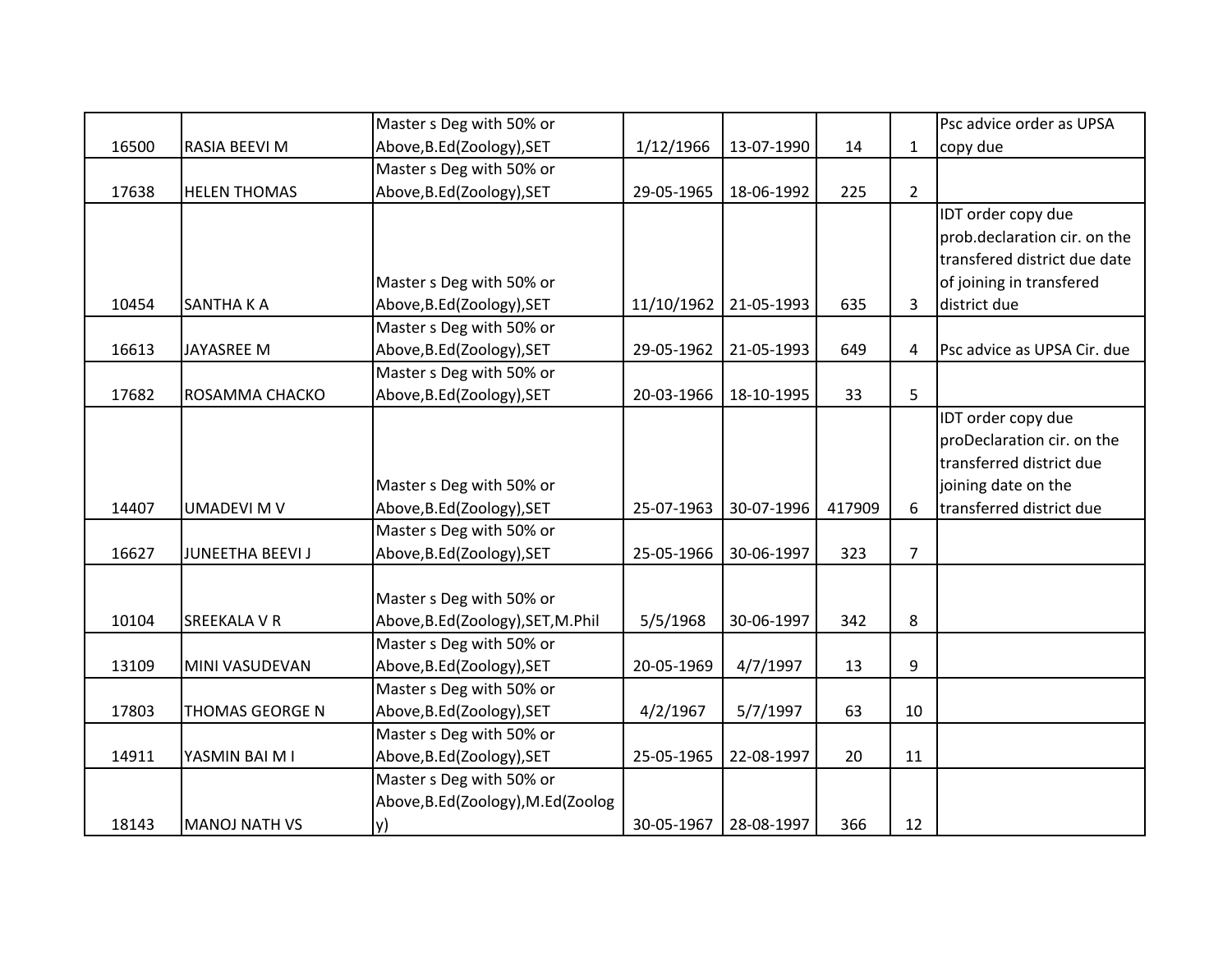|       |                          | Master s Deg with 50% or           |            |                         |                |    |                                  |
|-------|--------------------------|------------------------------------|------------|-------------------------|----------------|----|----------------------------------|
| 13096 | <b>GEETHA KINDI</b>      | Above, B.Ed(Zoology), SET          | 31-03-1969 | 14-10-1997              | 10             | 13 |                                  |
|       |                          | Master s Deg with 50% or           |            |                         |                |    |                                  |
| 16066 | <b>VARUGHESE MATHEW</b>  | Above, B.Ed(Zoology), SET          | 23-07-1963 | 24-10-1997              | 128            | 14 |                                  |
|       |                          |                                    |            |                         |                |    |                                  |
|       |                          | Master s Deg with 50% or           |            |                         |                |    | <b>HSA probation diclaration</b> |
| 17325 | J SREEKALA               | Above, B.Ed (Zoology), SET         | 31-05-1964 | 10/11/1997              | 77             | 15 | certificate due                  |
|       |                          | Master s Deg with 50% or           |            |                         |                |    |                                  |
| 12820 | <b>UNNIKRISHNAN V</b>    | Above, B.Ed(Zoology), SET          | 31-05-1974 | 27-12-1997              | 46             | 16 |                                  |
|       |                          | Master s Deg with 50% or           |            |                         |                |    |                                  |
| 11039 | <b>SALINA SUKUMAR</b>    | Above, B.Ed(Zoology), SET          | 30-05-1968 | 28-05-1998              | 14             | 17 |                                  |
|       |                          | Master s Deg with 50% or           |            |                         |                |    |                                  |
| 11610 | <b>SHAILA P P</b>        | Above, B.Ed(Zoology), SET          | 11/5/1972  | 1/6/1998                | 19             | 18 |                                  |
|       |                          | Master s Deg with 50% or           |            |                         |                |    |                                  |
|       |                          | Above, B.Ed(Zoology), SET, M.Ed(Zo |            |                         |                |    |                                  |
| 17242 | <b>GOMATHI A V</b>       | ology)                             | 3/4/1968   | 4/6/1998                | 186            | 19 |                                  |
|       |                          |                                    |            |                         |                |    |                                  |
|       |                          |                                    |            |                         |                |    | UPSA prob.declaration            |
|       |                          |                                    |            |                         |                |    | cir.due upsa psc advice copy     |
|       |                          | Master s Deg with 50% or           |            |                         |                |    | due service cer. due by-         |
| 13435 | P V ASHAMOL              | Above, B.Ed(Zoology), SET          | 13-05-1973 | 4/6/1998                | 110493         | 20 | transfer order copy due          |
|       |                          | Master s Deg with 50% or           |            |                         |                |    |                                  |
| 12622 | <b>KANASAR</b>           | Above, B.Ed(Zoology), SET          | 20-05-1964 | 15-06-1998              | 52             | 21 |                                  |
|       |                          | Master s Deg with 50% or           |            |                         |                |    |                                  |
| 14447 | REJIV                    | Above, B.Ed(Zoology), SET          | 7/5/1969   | 17-06-1998              | 274            | 22 |                                  |
|       |                          | Master s Deg with 50% or           |            |                         |                |    |                                  |
| 15187 | <b>SREEJA THEKKEDATH</b> | Above, B.Ed(Zoology), SET          | 15-03-1966 | 27-06-1998              | 146            | 23 |                                  |
|       |                          | Master s Deg with 50% or           |            |                         |                |    |                                  |
| 12147 | <b>SREENAKUMARIK</b>     | Above, B.Ed(Zoology), SET          | 26-05-1966 | 8/7/1998                | $\overline{4}$ | 24 |                                  |
|       |                          | Master s Deg with 50% or           |            |                         |                |    |                                  |
| 15990 | <b>ANNAMMAT BABY</b>     | Above, B.Ed(Zoology), SET          |            | 30-05-1960   23-09-1998 | 27             | 25 |                                  |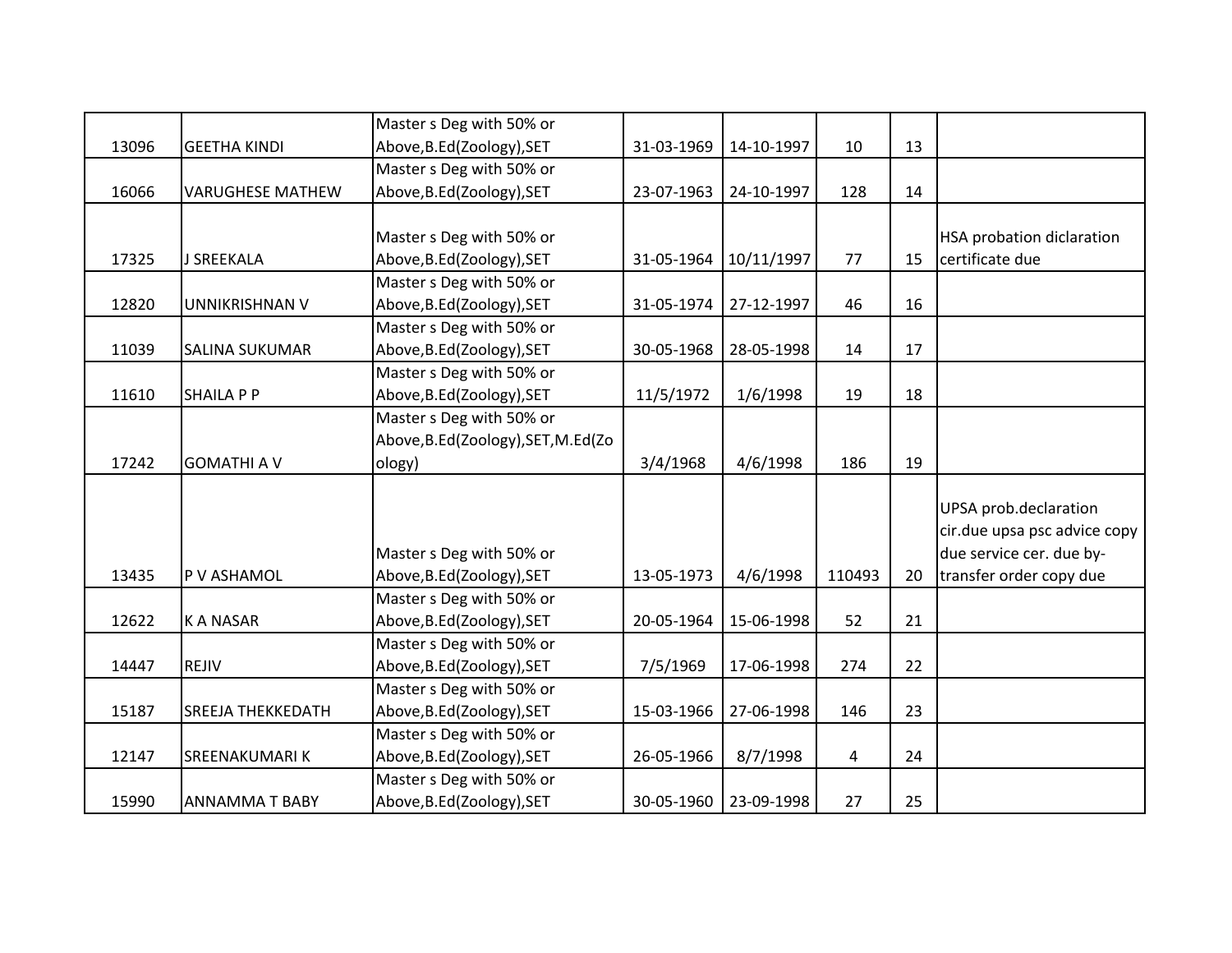|       |                        | Master s Deg with 50% or           |            |            |     |    |                          |
|-------|------------------------|------------------------------------|------------|------------|-----|----|--------------------------|
|       |                        | Above, B.Ed(Zoology), 10 year      |            |            |     |    |                          |
| 13243 | <b>RANI JOSEPH</b>     | Service as HSA                     | 31-05-1971 | 30-01-1999 | 3   | 26 |                          |
|       |                        | Master s Deg with 50% or           |            |            |     |    |                          |
|       |                        | Above, B.Ed(Zoology), M.Ed(Zoolog  |            |            |     |    |                          |
| 14887 | <b>JAYAK</b>           | y)                                 | 14-02-1968 | 14-07-1999 | 27  | 27 |                          |
|       |                        | Master s Deg with 50% or           |            |            |     |    |                          |
| 12381 | <b>ANITHA KUMARI P</b> | Above, B.Ed(Zoology), SET          | 22-10-1971 | 15-07-1999 | 12  | 28 |                          |
|       |                        | Master s Deg with 50% or           |            |            |     |    |                          |
| 14036 | <b>SHERLY K KURIAN</b> | Above, B.Ed(Zoology), SET          | 31-05-1965 | 15-07-1999 | 14  | 29 |                          |
|       |                        | Master s Deg with 50% or           |            |            |     |    |                          |
| 10188 | <b>JACOB C JOHN</b>    | Above, B.Ed(Zoology), SET          | 30-11-1962 | 16-08-2000 | 115 | 30 |                          |
|       |                        | Master s Deg with 50% or           |            |            |     |    |                          |
| 11934 | SHEELA V K             | Above, B.Ed(Zoology), SET          | 1/6/1967   | 1/9/2000   | 94  | 31 |                          |
|       |                        | Master s Deg with 50% or           |            |            |     |    |                          |
| 16691 | <b>SUCHITHRA A</b>     | Above, B.Ed(Zoology), SET          | 18-05-1968 | 25-11-2000 | 23  | 32 |                          |
|       |                        | Master s Deg with 50% or           |            |            |     |    |                          |
| 15346 | SINDHUVS               | Above, B.Ed(Zoology), SET          | 12/4/1976  | 25-10-2002 | 51  | 33 | prob.declaration cir.due |
|       |                        | Master s Deg with 50% or           |            |            |     |    |                          |
| 10404 | SINDHUMOL A V          | Above, B.Ed (Zoology), SET         | 26-04-1976 | 20-12-2002 | 51  | 34 |                          |
|       |                        | Master s Deg with 50% or           |            |            |     |    |                          |
| 12791 | <b>VIJI RV</b>         | Above, B.Ed(Zoology), SET          | 3/1/1977   | 18-06-2003 | 116 | 35 |                          |
|       |                        | Master s Deg with 50% or           |            |            |     |    |                          |
| 12241 | <b>AMPILI G S</b>      | Above, B.Ed(Zoology), SET          | 22-05-1975 | 5/1/2004   | 74  | 36 | HSA psc advice copy due  |
|       |                        | Master s Deg with 50% or           |            |            |     |    |                          |
| 16855 | <b>AJAYAN A</b>        | Above, B.Ed(Zoology), SET          | 20-05-1975 | 8/1/2004   | 10  | 37 |                          |
|       |                        | Master s Deg with 50% or           |            |            |     |    |                          |
|       |                        | Above, B.Ed(Zoology), SET, M.Ed(Zo |            |            |     |    |                          |
| 16829 | <b>BIJU S</b>          | ology)                             | 12/4/1971  | 15-06-2004 | 73  | 38 |                          |
|       |                        |                                    |            |            |     |    |                          |
|       |                        | Master s Deg with 50% or           |            |            |     |    |                          |
| 10037 | <b>BEENAKR</b>         | Above, B.Ed(Zoology), SET, M.Phil  | 13-09-1976 | 21-02-2005 | 63  | 39 |                          |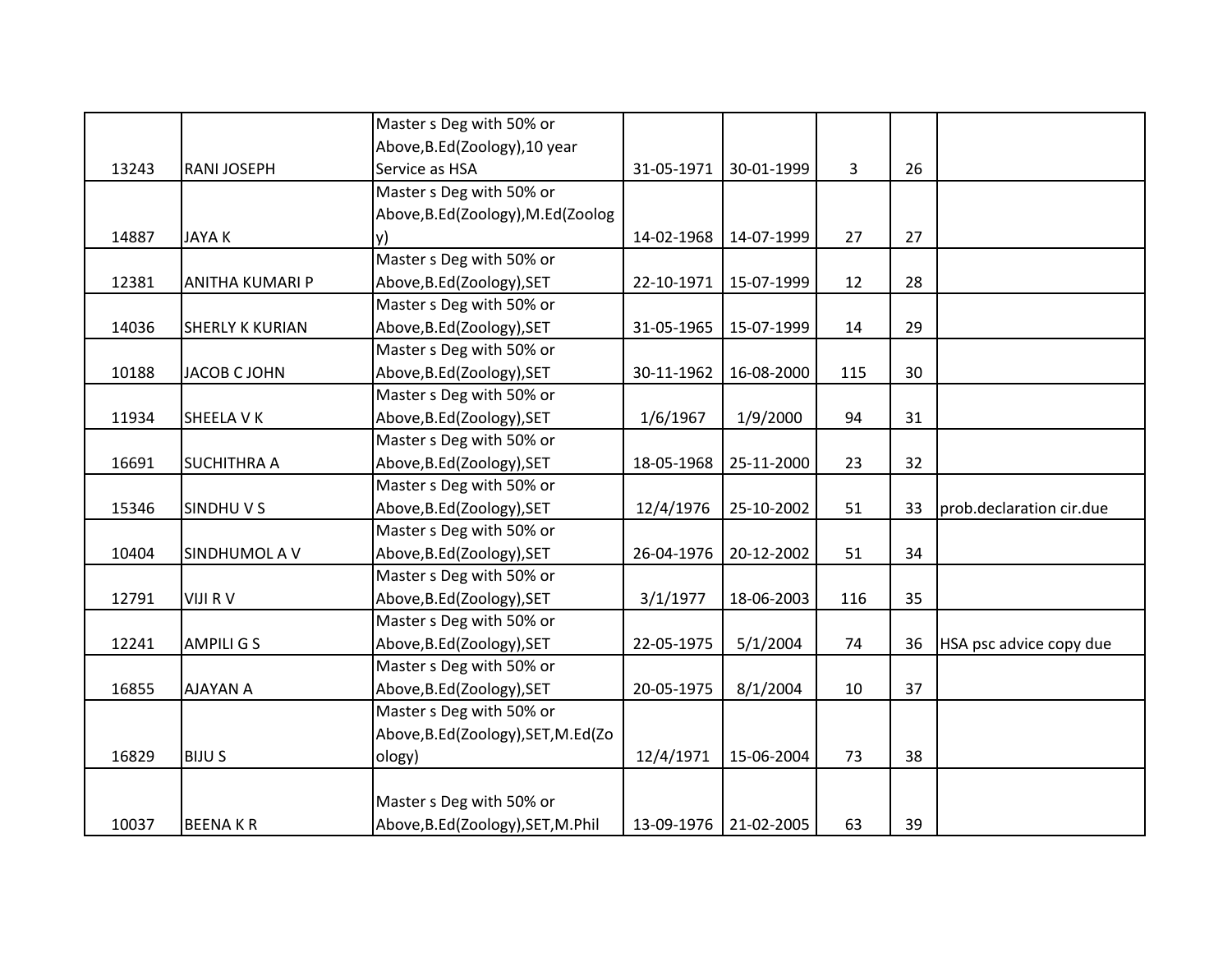|       |                        | Master s Deg with 50% or           |            |            |                |    | IDT cir.alappuzha due, pro.cir<br>alappuzha due, date of |
|-------|------------------------|------------------------------------|------------|------------|----------------|----|----------------------------------------------------------|
| 10574 | <b>SREELEKHAD</b>      | Above, B.Ed(Zoology), SET          | 3/5/1974   | 2/8/2005   | $\overline{2}$ | 40 | joining of alappuzha due.                                |
|       |                        | Master s Deg with 50% or           |            |            |                |    |                                                          |
| 17207 | <b>REMY BALAN</b>      | Above, B.Ed(Zoology), SET          | 17-09-1979 | 16-01-2007 | $\mathbf{1}$   | 41 |                                                          |
|       |                        | Master s Deg with 50% or           |            |            |                |    |                                                          |
| 14977 | <b>KAVITHAKUMARI G</b> | Above, B.Ed (Zoology), SET         | 4/5/1980   | 16-01-2007 | 9              | 42 |                                                          |
|       |                        | Master s Deg with 50% or           |            |            |                |    |                                                          |
| 10111 | <b>SHEENA KK</b>       | Above, B.Ed(Zoology), SET          | 31-05-1981 | 16-01-2007 | 41             | 43 |                                                          |
|       |                        | Master s Deg with 50% or           |            |            |                |    |                                                          |
| 14337 | <b>SATHEESH KV</b>     | Above, B.Ed(Zoology), SET          | 24-05-1981 | 18-01-2007 | 12             | 44 |                                                          |
|       |                        | Master s Deg with 50% or           |            |            |                |    |                                                          |
| 12662 | <b>R BINU</b>          | Above, B.Ed(Zoology), SET          | 31-05-1972 | 2/2/2007   | 10             | 45 |                                                          |
|       |                        | Master s Deg with 50% or           |            |            |                |    |                                                          |
| 12474 | LETHIKA M S            | Above, B.Ed(Zoology), SET          | 22-04-1981 | 23-02-2007 | 32             | 46 |                                                          |
|       |                        | Master s Deg with 50% or           |            |            |                |    | UPSA prob.declaration                                    |
| 17442 | <b>RESMI K RAJU</b>    | Above, B.Ed(Zoology), SET          | 7/5/1979   | 27-02-2007 | 18             | 47 | cir.due                                                  |
|       |                        | Master s Deg with 50% or           |            |            |                |    |                                                          |
|       |                        | Above, B.Ed(Zoology), SET, M.Ed(Zo |            |            |                |    |                                                          |
| 14659 | <b>SUJAK</b>           | ology)                             | 26-02-1979 | 5/3/2007   | 149            | 48 |                                                          |
|       |                        | Master s Deg with 50% or           |            |            |                |    |                                                          |
| 12304 | SOBHANA N C            | Above, B.Ed(Zoology), SET          | 30-05-1971 | 25-05-2007 | $\mathbf{1}$   | 49 |                                                          |
|       |                        | Master s Deg with 50% or           |            |            |                |    |                                                          |
| 13378 | <b>SUJATHA KV</b>      | Above, B.Ed(Zoology), SET          | 2/5/1973   | 4/6/2007   | 23             | 50 |                                                          |
|       |                        | Master s Deg with 50% or           |            |            |                |    |                                                          |
| 17182 | <b>SUNIL KUMAR J</b>   | Above, B.Ed(Zoology), SET          | 10/5/1977  | 18-06-2007 | $\overline{2}$ | 51 | UPSA psc advice copy due                                 |
|       |                        | Master s Deg with 50% or           |            |            |                |    |                                                          |
| 12494 | <b>ROSAMMA ANTONY</b>  | Above, B.Ed(Zoology), SET          | 4/5/1975   | 7/7/2007   | 9              | 52 |                                                          |
|       |                        | Master s Deg with 50% or           |            |            |                |    |                                                          |
| 11870 | <b>MEERA V</b>         | Above, B.Ed (Zoology), SET         | 3/5/1981   | 25-08-2007 | 4              | 53 |                                                          |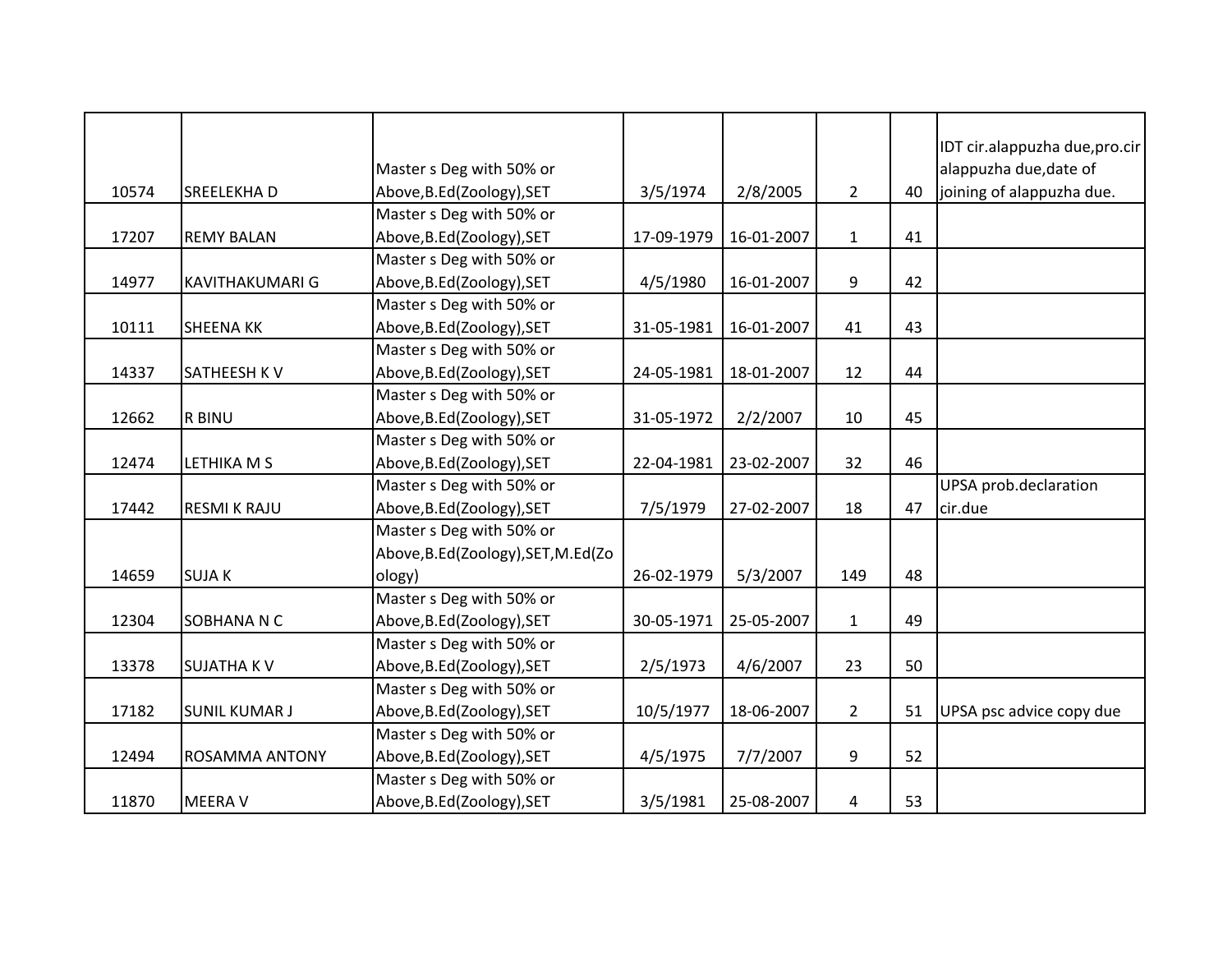|       |                            | Master s Deg with 50% or             |            |                         |                |    |                          |
|-------|----------------------------|--------------------------------------|------------|-------------------------|----------------|----|--------------------------|
| 12208 | <b>JASI J</b>              | Above, B.Ed (Zoology), SET           | 25-05-1978 | 25-10-2007              | 4              | 54 |                          |
|       |                            | Master s Deg with 50% or             |            |                         |                |    |                          |
| 17295 | <b>ASWATHY ALEX T</b>      | Above, B.Ed (Zoology), SET           | 14-04-1981 | 3/12/2007               | 12             | 55 | prob.declaration cir.due |
|       |                            | Master s Deg with 50% or             |            |                         |                |    |                          |
| 10062 | <b>MATHEW MJ</b>           | Above, B.Ed(Zoology), SET, Ph.D      | 26-05-1968 | 1/1/2008                | $\overline{4}$ | 56 | Ph.D cir. copy due       |
|       |                            | Master s Deg with 50% or             |            |                         |                |    |                          |
| 10972 | <b>GEETHA S S</b>          | Above, B.Ed(Zoology), SET            | 31-05-1972 | 24-05-2008              | $\overline{3}$ | 57 |                          |
|       |                            | Master s Deg with 50% or             |            |                         |                |    |                          |
| 13884 | <b>SMITHA SOMAN S</b>      | Above, B.Ed (Zoology), SET           | 25-05-1979 | 4/6/2008                | 6              | 58 |                          |
|       |                            | Master s Deg with 50% or             |            |                         |                |    |                          |
| 10093 | <b>JAYALAL N</b>           | Above, B.Ed(Zoology), SET            | 30-05-1974 | 5/6/2008                | $\mathbf{1}$   | 59 |                          |
|       |                            | Master s Deg with 50% or             |            |                         |                |    |                          |
| 11149 | <b>SINO M</b>              | Above, B.Ed(Zoology), SET            | 16-09-1978 | 11/6/2008               | 22             | 60 |                          |
|       | <b>SULEKHA YOUSUF</b>      | Master s Deg with 50% or             |            |                         |                |    |                          |
| 12340 | <b>ROWTHER</b>             | Above, B.Ed (Zoology), SET           | 28-10-1975 | 19-11-2008              | 13             | 61 |                          |
|       |                            | Master s Deg with 50% or             |            |                         |                |    |                          |
| 11558 | <b>SWAPNA BALAKRISHNAN</b> | Above, B.Ed (Zoology), SET           | 5/3/1984   | 14-01-2009              | $\mathbf{1}$   | 62 |                          |
|       |                            | Master s Deg with 50% or             |            |                         |                |    |                          |
| 13324 | <b>JASMIN S</b>            | Above, B.Ed(Zoology), SET            | 20-04-1978 | 26-02-2009              | 5              | 63 |                          |
|       |                            | Master s Deg with 50% or             |            |                         |                |    |                          |
| 16968 | NIRMALA P C                | Above, B.Ed(Zoology), SET            | 16-02-1975 | 15-02-2012              | $2^{\circ}$    | 64 |                          |
|       |                            |                                      |            |                         |                |    |                          |
|       |                            | Master s Deg with 50% or             |            |                         |                |    |                          |
| 11980 | <b>RAJESH D</b>            | Above, B.Ed (Political Science), SET | 5/5/1965   | 15-12-1998              | 24             | 65 |                          |
|       |                            |                                      |            |                         |                |    |                          |
|       |                            | Master s Deg with 50% or             |            |                         |                |    |                          |
| 16811 | <b>TEEJA THOMAS</b>        | Above, B.Ed (Political Science), SET |            | 25-05-1976   15-11-2002 | 87             | 66 |                          |

# **Geography**

| <br>Application |                       |                    |               |                                  |         |      |         |
|-----------------|-----------------------|--------------------|---------------|----------------------------------|---------|------|---------|
| <b>Number</b>   | <b>Applicant Name</b> | .<br>Qualification | Date of Birth | $\bullet$ $\bullet$<br>Seniority | SenSINo | Rank | Remarks |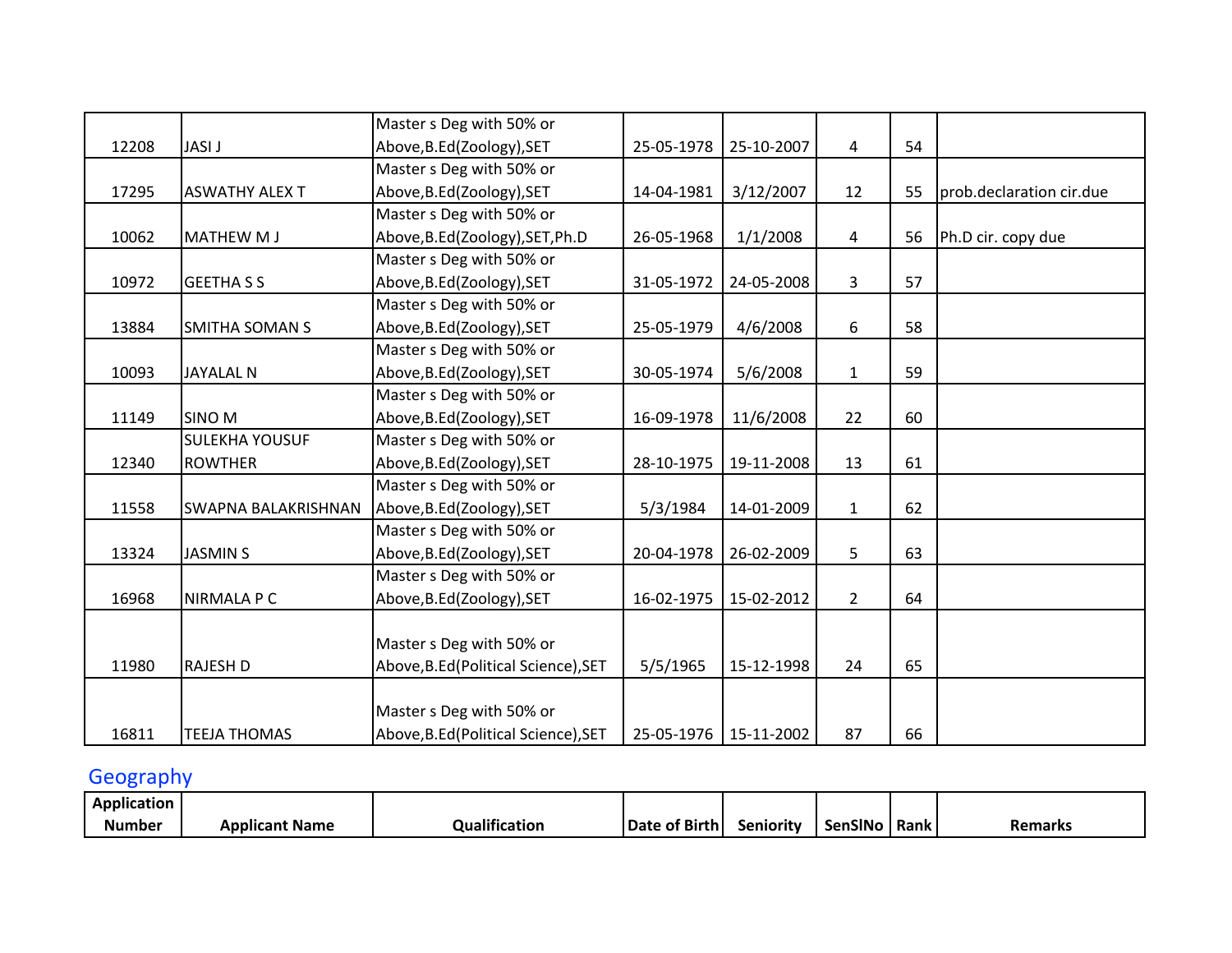#### Political Science

| <b>Application</b> |                           |                                      |                      |            |              |                |                |
|--------------------|---------------------------|--------------------------------------|----------------------|------------|--------------|----------------|----------------|
| <b>Number</b>      | <b>Applicant Name</b>     | Qualification                        | <b>Date of Birth</b> | Seniority  | SenSINo      | Rank           | <b>Remarks</b> |
|                    |                           |                                      |                      |            |              |                |                |
|                    |                           | Master s Deg with 50% or             |                      |            |              |                |                |
| 10158              | <b>RAJAN PK</b>           | Above, B.Ed (Social Science), SET    | 4/4/1965             | 30-10-1987 | 47           | $\mathbf{1}$   |                |
|                    |                           | Master s Deg with 50% or             |                      |            |              |                |                |
| 16902              | <b>PONNACHAN PT</b>       | Above, B.Ed (History), SET           | 26-05-1959           | 13-07-1990 | $\mathbf{1}$ | $\overline{2}$ |                |
|                    |                           |                                      |                      |            |              |                |                |
|                    |                           | Master s Deg with 50% or             |                      |            |              |                |                |
| 12249              | <b>MICHAEL KJ</b>         | Above, B.Ed (Social Science), SET    | 25-04-1965           | 17-06-1991 | 30           | 3              |                |
|                    |                           |                                      |                      |            |              |                |                |
|                    |                           | Master s Deg with 50% or             |                      |            |              |                |                |
| 16140              | <b>VINODA KUMAR C P V</b> | Above, B.Ed (Political Science), SET | 28-05-1967           | 4/5/1992   | 312          | 4              |                |
|                    |                           |                                      |                      |            |              |                |                |
|                    |                           | Master s Deg with 50% or             |                      |            |              |                |                |
| 14414              | <b>REMESAN K</b>          | Above, B.Ed (Social Science), SET    | 14-04-1965           | 4/5/1992   | 463          | 5              |                |
|                    |                           |                                      |                      |            |              |                |                |
|                    |                           | Master s Deg with 50% or             |                      |            |              |                |                |
| 16966              | ANANDAKUMAR               | Above, B.Ed (Social Science), SET    | 2/3/1967             | 4/7/1992   | 21           | 6              |                |
|                    |                           |                                      |                      |            |              |                |                |
|                    |                           | Master s Deg with 50% or             |                      |            |              |                |                |
| 14467              | <b>PRASANNAKUMAR M</b>    | Above, B.Ed (Social Science), SET    | 1/6/1967             | 19-05-1993 | 1542         | 7              |                |
|                    |                           |                                      |                      |            |              |                |                |
|                    |                           | Master s Deg with 50% or             |                      |            |              |                |                |
| 17127              | <b>CICILY E T</b>         | Above, B.Ed (Social Science), SET    | 4/4/1966             | 17-06-1993 | 21           | 8              |                |
|                    |                           |                                      |                      |            |              |                |                |
|                    |                           | Master s Deg with 50% or             |                      |            |              |                |                |
| 16922              | JANARDHANAN NAIR M        | Above, B.Ed (Social Science), SET    | 27-03-1961           | 18-08-1993 | 62           | 9              |                |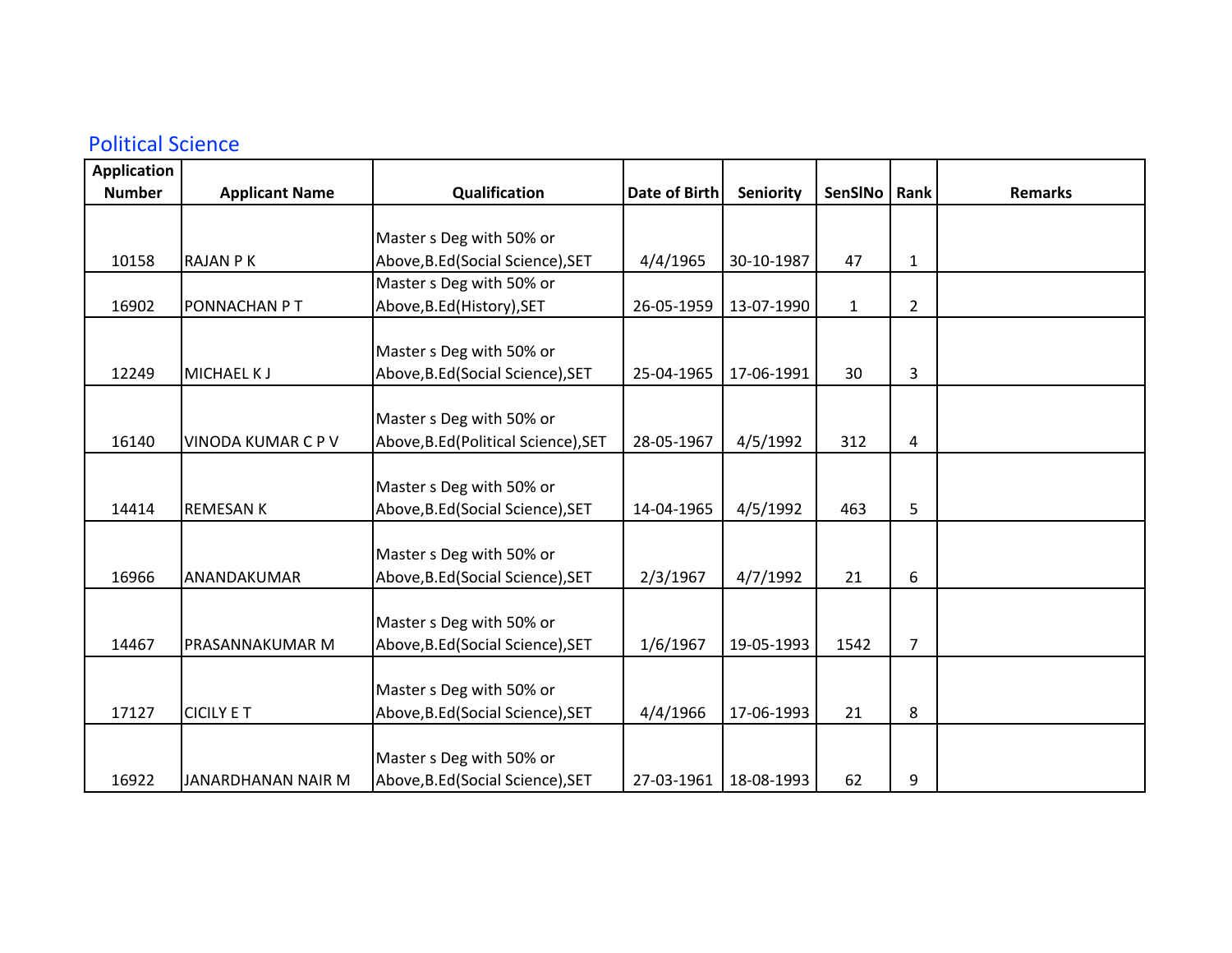|       |                            | Master s Deg with 50% or             |            |            |       |    |  |
|-------|----------------------------|--------------------------------------|------------|------------|-------|----|--|
| 11567 | LIZIAMMA K J               | Above, B.Ed (Political Science), SET | 4/3/1960   | 2/12/1993  | 5     | 10 |  |
|       |                            |                                      |            |            |       |    |  |
|       |                            | Master s Deg with 50% or             |            |            |       |    |  |
| 18433 | <b>RASHEED P</b>           | Above, B.Ed (Social Science), SET    | 1/5/1970   | 29-03-1995 | 26297 | 11 |  |
|       |                            | Master s Deg with 50% or             |            |            |       |    |  |
| 16047 | <b>RAJESH K</b>            | Above, B.Ed (Social Science), SET    | 30-05-1972 | 28-08-1997 | 520   | 12 |  |
|       |                            |                                      |            |            |       |    |  |
|       |                            | Master s Deg with 50% or             |            |            |       |    |  |
| 13591 | <b>BIJU P ABRAHAM</b>      | Above, B.Ed (Social Science), SET    | 21-05-1973 | 10/11/1997 | 129   | 13 |  |
|       |                            |                                      |            |            |       |    |  |
|       |                            | Master s Deg with 50% or             |            |            |       |    |  |
| 17920 | <b>SURESAN URALIKKANDY</b> | Above, B.Ed (Social Science), SET    | 10/5/1971  | 1/1/1998   | 93    | 14 |  |
|       |                            |                                      |            |            |       |    |  |
|       |                            | Master s Deg with 50% or             |            |            |       |    |  |
| 10523 | <b>KAVITHAK</b>            | Above, B.Ed (Social Science), SET    | 15-05-1969 | 20-05-1998 | 60    | 15 |  |
|       |                            |                                      |            |            |       |    |  |
|       |                            | Master s Deg with 50% or             |            |            |       |    |  |
| 14047 | <b>ABDUL BASHEER A M</b>   | Above, B.Ed (Social Science), SET    | 12/2/1972  | 29-05-1998 | 148   | 16 |  |
|       |                            |                                      |            |            |       |    |  |
|       |                            | Master s Deg with 50% or             |            |            |       |    |  |
| 15651 | <b>ABBASTV</b>             | Above, B.Ed (Social Science), SET    | 31-05-1967 | 15-06-1998 | 19    | 17 |  |
|       |                            |                                      |            |            |       |    |  |
|       |                            | Master s Deg with 50% or             |            |            |       |    |  |
|       |                            | Above, B.Ed (Social                  |            |            |       |    |  |
| 10038 | <b>G K ANILKUMAR</b>       | Science), M.Ed(Political Science)    | 20-05-1969 | 15-06-1998 | 21    | 18 |  |
|       |                            |                                      |            |            |       |    |  |
|       |                            | Master s Deg with 50% or             |            |            |       |    |  |
| 18315 | <b>SHYLAJA M V</b>         | Above, B.Ed (Social Science), SET    | 17-03-1974 | 24-09-1998 | 464   | 19 |  |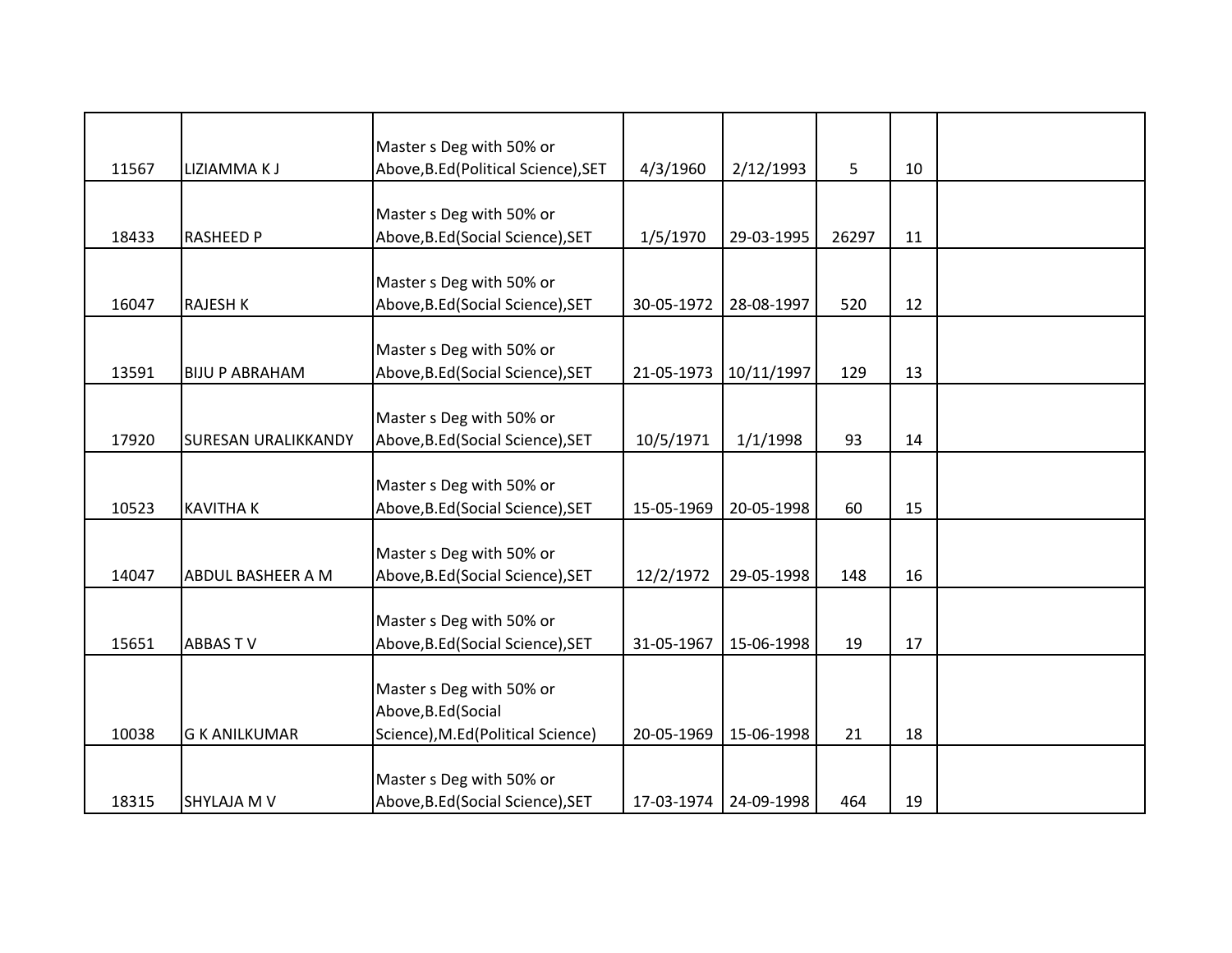|       |                       | Master s Deg with 50% or             |            |            |              |    |  |
|-------|-----------------------|--------------------------------------|------------|------------|--------------|----|--|
| 13438 | <b>ANIL MATHEW M</b>  | Above, B.Ed(Social Science), SET     | 19-05-1974 | 17-10-1998 | 263          | 20 |  |
|       |                       |                                      |            |            |              |    |  |
|       |                       | Master s Deg with 50% or             |            |            |              |    |  |
| 14351 | <b>SKARIA MC</b>      | Above, B.Ed (Social Science), M.Phil | 16-02-1969 | 20-11-1998 | $\mathbf{1}$ | 21 |  |
|       |                       | Master s Deg with 50% or             |            |            |              |    |  |
| 13263 | JAYAPRAKASH E P       | Above, B.Ed (Social Science), SET    | 22-05-1971 | 15-07-1999 | 24           | 22 |  |
|       |                       |                                      |            |            |              |    |  |
|       |                       | Master s Deg with 50% or             |            |            |              |    |  |
| 12901 | <b>SURESHO</b>        | Above, B.Ed (Social Science), SET    | 5/5/1972   | 16-08-2000 | 110          | 23 |  |
|       |                       |                                      |            |            |              |    |  |
|       |                       | Master s Deg with 50% or             |            |            |              |    |  |
| 13047 | <b>YOUNUS P</b>       | Above, B.Ed (Social Science), SET    | 29-12-1976 | 18-08-2000 | 287          | 24 |  |
|       |                       |                                      |            |            |              |    |  |
|       |                       | Master s Deg with 50% or             |            |            |              |    |  |
| 15248 | JOSEPH KJ             | Above, B.Ed (Social Science), SET    | 10/5/1964  | 24-08-2000 | 22           | 25 |  |
|       |                       | Master s Deg with 50% or             |            |            |              |    |  |
| 10349 | ABU C P               | Above, B.Ed (Social Science), SET    | 26-05-1971 | 7/9/2000   | 5            | 26 |  |
|       |                       |                                      |            |            |              |    |  |
|       |                       | Master s Deg with 50% or             |            |            |              |    |  |
| 13366 | <b>PRAKASH BABU M</b> | Above, B.Ed (Social Science), SET    | 9/5/1969   | 23-12-2000 | 71           | 27 |  |
|       |                       |                                      |            |            |              |    |  |
|       |                       | Master s Deg with 50% or             |            |            |              |    |  |
| 13900 | <b>SINDHU BABY</b>    | Above, B.Ed(Social Science), SET     | 29-05-1977 | 15-11-2002 | 181          | 28 |  |
|       |                       |                                      |            |            |              |    |  |
|       |                       | Master s Deg with 50% or             |            |            |              |    |  |
| 13725 | <b>SHAKKEELA P A</b>  | Above, B.Ed (Social Science), SET    | 29-05-1973 | 20-12-2002 | 55           | 29 |  |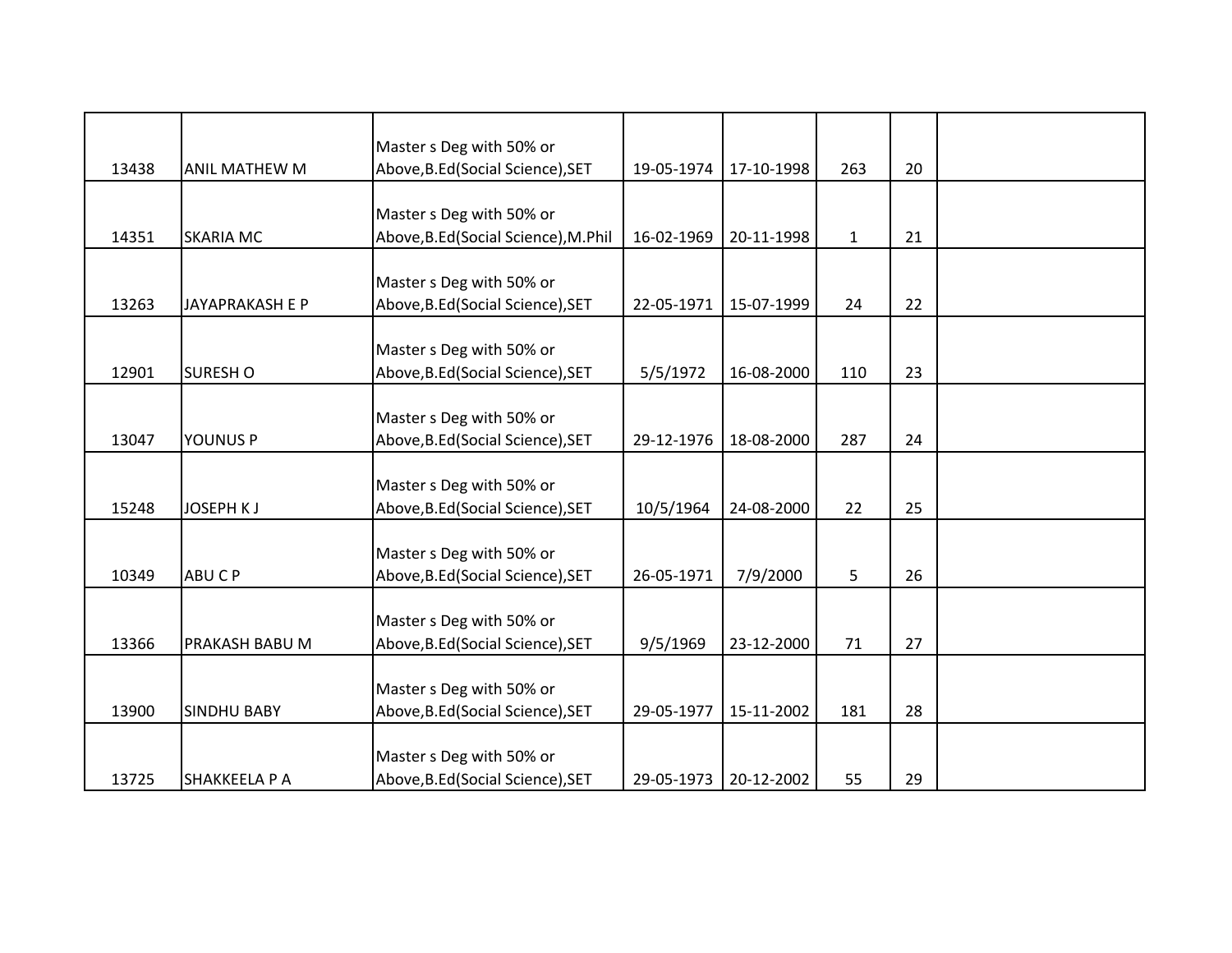|       |                        | Master s Deg with 50% or                                      |            |            |                |    |  |
|-------|------------------------|---------------------------------------------------------------|------------|------------|----------------|----|--|
| 14832 | <b>JOSHY K ABRAHAM</b> | Above, B.Ed (Social Science), SET                             | 14-03-1969 | 1/11/2003  | 8388607        | 30 |  |
|       |                        |                                                               |            |            |                |    |  |
|       |                        | Master s Deg with 50% or                                      |            |            |                |    |  |
| 13780 | <b>SAMITHA M V</b>     | Above, B.Ed (Social Science), SET                             | 20-11-1975 | 5/1/2004   | 10             | 31 |  |
|       |                        | Master s Deg with 50% or                                      |            |            |                |    |  |
| 14203 | <b>INDULEKHA B O</b>   | Above, B.Ed (Social Science), SET                             | 22-05-1975 | 5/1/2004   | 254            | 32 |  |
|       |                        |                                                               |            |            |                |    |  |
|       |                        | Master s Deg with 50% or                                      |            |            |                |    |  |
| 12421 | LATHA P A              | Above, B.Ed (Social Science), SET                             | 4/8/1972   | 29-04-2004 | 5              | 33 |  |
|       |                        | Master s Deg with 50% or                                      |            |            |                |    |  |
| 18352 | <b>GEETHA M</b>        | Above, B.Ed (Social Science), SET                             | 5/5/1975   | 15-06-2004 | 13             | 34 |  |
|       |                        |                                                               |            |            |                |    |  |
|       |                        | Master s Deg with 50% or                                      |            |            |                |    |  |
| 18037 | RAJUGEORGE             | Above, B.Ed (Social Science), SET                             | 8/5/1971   | 11/1/2005  | $\mathbf{1}$   | 35 |  |
|       |                        |                                                               |            |            |                |    |  |
| 15769 | <b>SURESH BABUTM</b>   | Master s Deg with 50% or<br>Above, B.Ed (Social Science), SET | 15-04-1968 | 30-09-2005 | 6              | 36 |  |
|       |                        |                                                               |            |            |                |    |  |
|       |                        | Master s Deg with 50% or                                      |            |            |                |    |  |
| 13851 | <b>PRADEEP KK</b>      | Above, B.Ed (Social Science), SET                             | 1/8/1962   | 10/2/2006  | 7737           | 37 |  |
|       |                        |                                                               |            |            |                |    |  |
|       |                        | Master s Deg with 50% or                                      |            |            |                |    |  |
| 13832 | <b>PRASANTH PV</b>     | Above, B.Ed (Social Science), SET                             | 20-05-1983 | 29-03-2007 | $\overline{2}$ | 38 |  |
|       |                        |                                                               |            |            |                |    |  |
|       |                        | Master s Deg with 50% or                                      |            |            |                |    |  |
| 13017 | <b>SREEJITH S</b>      | Above, B.Ed (Social Science), SET                             | 22-01-1982 | 4/6/2007   | 22             | 39 |  |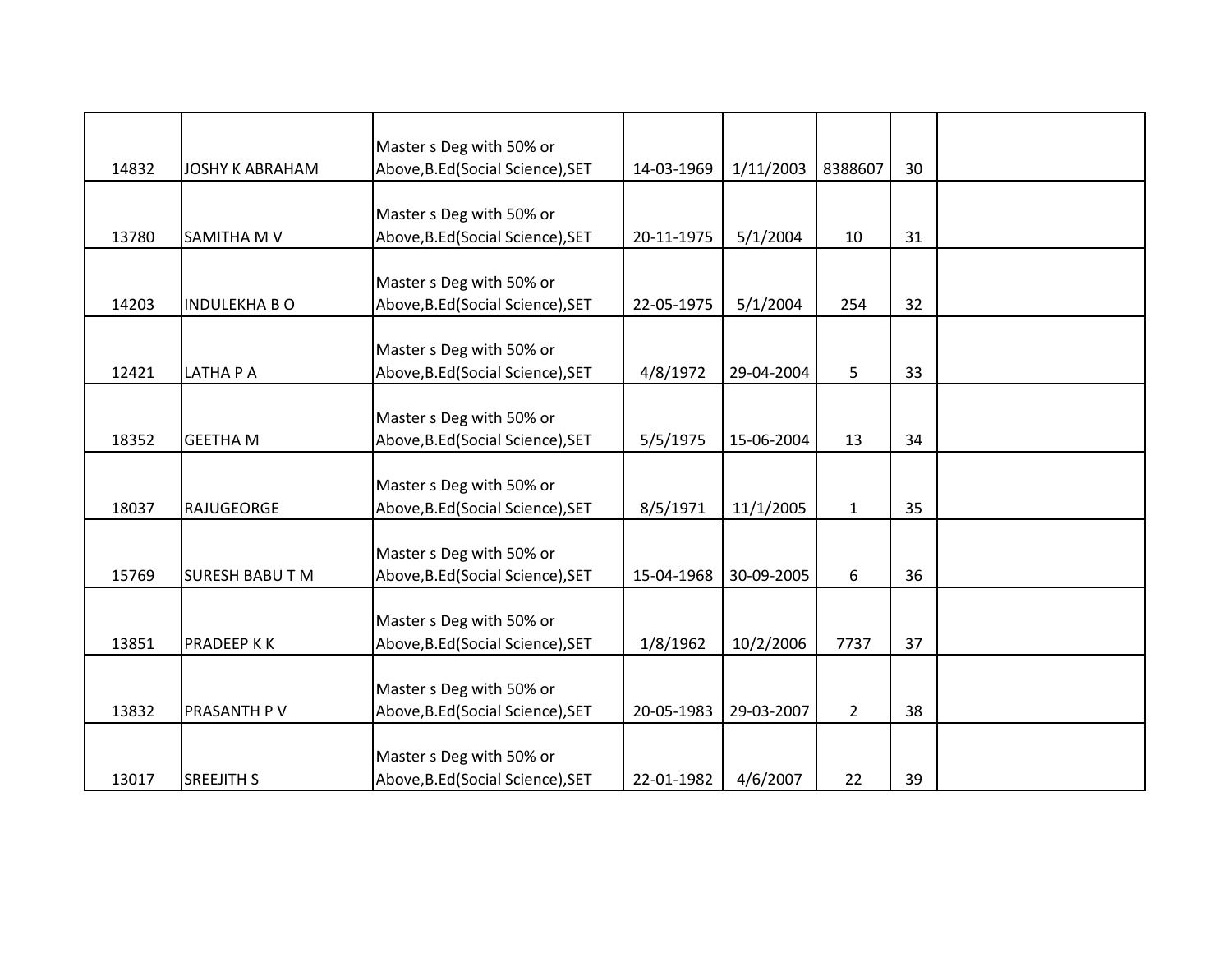|       |                         | Master s Deg with 50% or<br>Above, B.Ed (Social                         |            |            |              |    |  |
|-------|-------------------------|-------------------------------------------------------------------------|------------|------------|--------------|----|--|
| 12511 | <b>HABEEBRAHMAN K P</b> | Science), M.Ed(Political Science)                                       | 10/3/1981  | 10/7/2007  | 80           | 40 |  |
|       |                         |                                                                         |            |            |              |    |  |
| 15261 | <b>RETHI DEVITK</b>     | Master s Deg with 50% or<br>Above, B.Ed (Social Science), SET           | 2/4/1970   | 13-08-2007 | $\mathbf{1}$ | 41 |  |
|       |                         |                                                                         |            |            |              |    |  |
| 14101 | SINDHU <sub>S</sub>     | Master s Deg with 50% or<br>Above, B.Ed (Social Science), SET           | 31-05-1969 | 17-09-2007 | $\mathbf{1}$ | 42 |  |
|       |                         |                                                                         |            |            |              |    |  |
| 12803 | RAJI KUMAR K G          | Master s Deg with 50% or<br>Above, B.Ed (Political Science), SET        | 6/5/1969   | 21-12-2007 | $2^{\circ}$  | 43 |  |
|       |                         | Master s Deg with 50% or                                                |            |            |              |    |  |
|       |                         | Above, SET, B.Ed(IGNOU) with 2 Yr<br>Teaching Exp before B.Ed(Political |            |            |              |    |  |
| 16574 | <b>BIJU MT</b>          | Science)                                                                | 13-02-1974 | 1/6/2008   | 113          | 44 |  |
|       |                         |                                                                         |            |            |              |    |  |
| 13456 | <b>BASHEER C</b>        | Master s Deg with 50% or<br>Above, B.Ed (Social Science), SET           | 15-03-1976 | 11/6/2008  | 16           | 45 |  |
|       |                         |                                                                         |            |            |              |    |  |
| 16710 | <b>SHAJU TV</b>         | Master s Deg with 50% or<br>Above, B.Ed (Social Science), SET           | 16-05-1972 | 5/12/2008  | 3725         | 46 |  |
|       |                         | Master s Deg with 50% or                                                |            |            |              |    |  |
| 17949 | VALASALA K V            | Above, B.Ed (Malayalam), SET                                            | 31-05-1965 | 2/12/1993  | 973          | 47 |  |
|       |                         | Master s Deg with 50% or                                                |            |            |              |    |  |
| 16051 | <b>BABU VINOD G K</b>   | Above, B.Ed (Malayalam), SET                                            | 13-04-1970 | 29-11-1997 | 50           | 48 |  |
|       |                         | Master s Deg with 50% or                                                |            |            |              |    |  |
| 14304 | UNNIKRISHNAN I          | Above, B.Ed (Physical Science), SET                                     | 13-07-1974 | 8/10/2003  | 33           | 49 |  |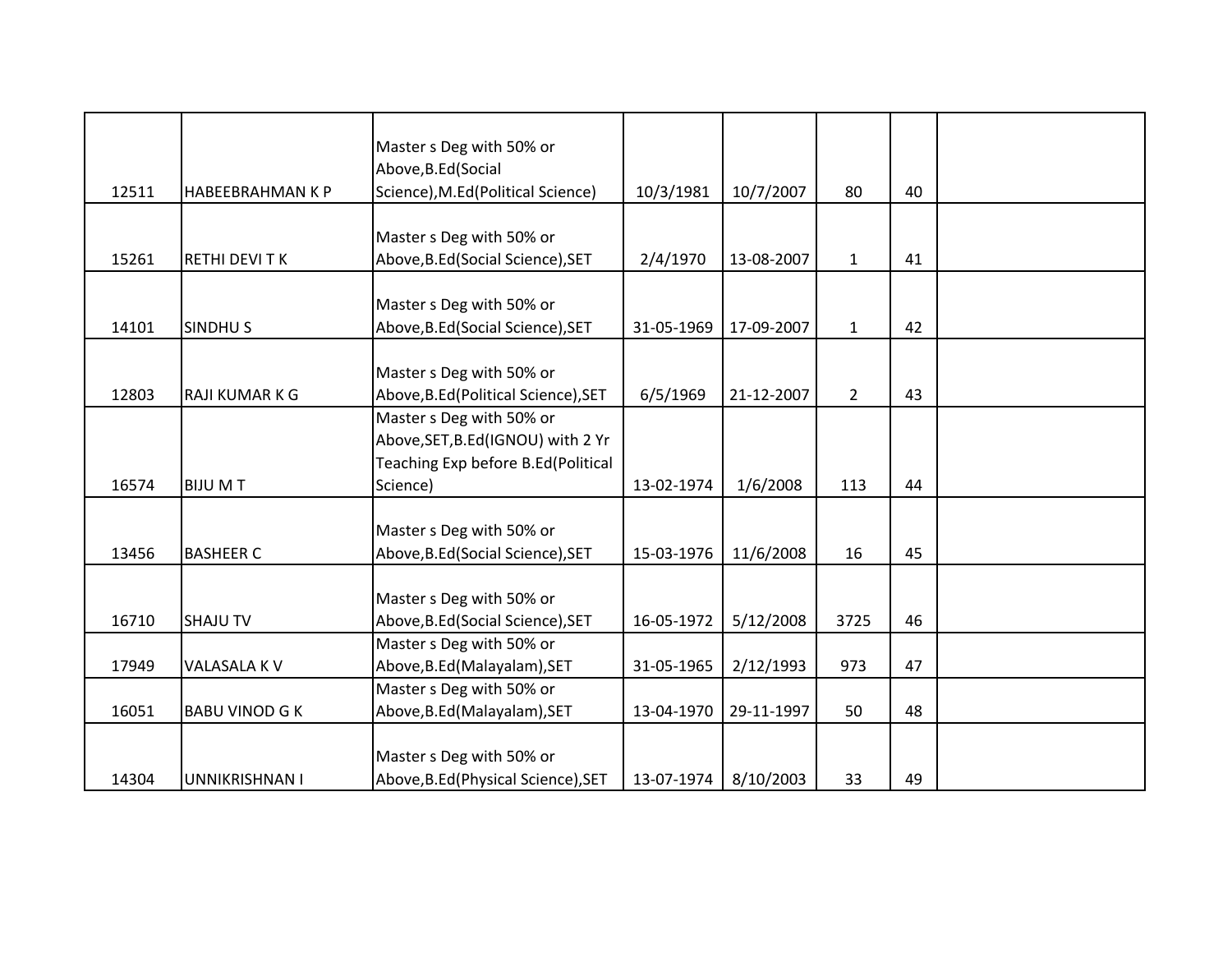|       |                   | Master s Deg with 50% or           |          |           |    |    |  |
|-------|-------------------|------------------------------------|----------|-----------|----|----|--|
| 15527 | <b>ISEEJA P A</b> | Above, B.Ed (Natural Science), SET | 3/5/1970 | 3/10/2006 | 16 | 50 |  |

#### **History**

| <b>Application</b> |                          |                                   |               |                  |         |                |                |
|--------------------|--------------------------|-----------------------------------|---------------|------------------|---------|----------------|----------------|
| <b>Number</b>      | <b>Applicant Name</b>    | Qualification                     | Date of Birth | <b>Seniority</b> | SenSINo | Rank           | <b>Remarks</b> |
|                    |                          |                                   |               |                  |         |                |                |
|                    |                          | Master s Deg with 50% or          |               |                  |         |                |                |
| 18125              | <b>SALIM A</b>           | Above, B.Ed (Social Science), SET | 20-05-1962    | 29-10-1986       | 91      | $\mathbf{1}$   |                |
|                    |                          | Master s Deg with 50% or          |               |                  |         |                |                |
|                    |                          | Above, B.Ed (Social               |               |                  |         |                |                |
| 17571              | <b>BENNY JACOB C</b>     | Science), M.Ed(History)           | 8/5/1966      | 28-06-1990       | 76      | $\overline{2}$ |                |
|                    |                          | Master s Deg with 50% or          |               |                  |         |                |                |
| 10964              | <b>SULEKHASS</b>         | Above, B.Ed (History), SET        | 14-09-1965    | 13-07-1990       | 138     | 3              |                |
|                    |                          |                                   |               |                  |         |                |                |
|                    |                          | Master s Deg with 50% or          |               |                  |         |                |                |
| 13070              | <b>KARTHIKA SOMAN I</b>  | Above, B.Ed (Social Science), SET | 20-05-1966    | 13-07-1990       | 228     | 4              |                |
|                    |                          | Master s Deg with 50% or          |               |                  |         |                |                |
| 18184              | <b>VIMALA BAI O</b>      | Above, B.Ed (History), SET        | 19-04-1965    | 6/1/1992         | 4       | 5              |                |
|                    |                          | Master s Deg with 50% or          |               |                  |         |                |                |
| 16700              | <b>GOPI V</b>            | Above, B.Ed (History), SET        | 2/1/1967      | 4/5/1992         | 126     | 6              |                |
|                    |                          | Master s Deg with 50% or          |               |                  |         |                |                |
| 12507              | V VINOD KUMAR            | Above, B.Ed (History), SET        | 28-05-1966    | 18-06-1992       | 95      | $\overline{7}$ |                |
|                    |                          | Master s Deg with 50% or          |               |                  |         |                |                |
| 14219              | USHA KANDHI K V          | Above, B.Ed (History), SET        | 6/5/1964      | 3/10/1992        | 111     | 8              |                |
|                    |                          | Master s Deg with 50% or          |               |                  |         |                |                |
| 17976              | RAVINDRAN KANA VEETIL    | Above, B.Ed (History), SET        | 28-05-1962    | 3/5/1993         | 16      | 9              |                |
|                    |                          |                                   |               |                  |         |                |                |
|                    |                          | Master s Deg with 50% or          |               |                  |         |                |                |
| 10006              | <b>MOHAMMAD KASSIM K</b> | Above, B.Ed (Social Science), SET | 22-02-1963    | 19-05-1993       | 919     | 10             |                |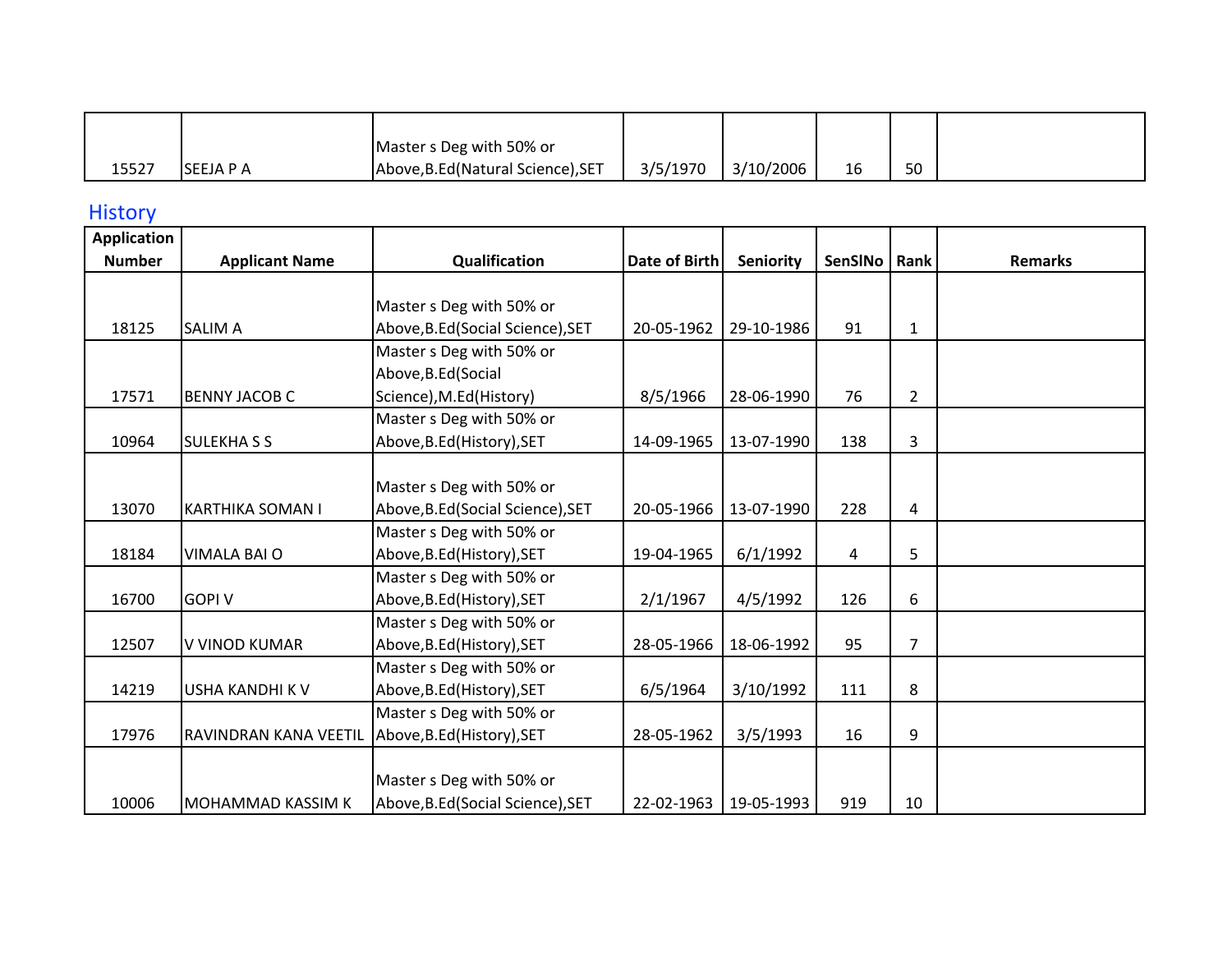|       |                          | Master s Deg with 50% or             |            |                       |     |    |  |
|-------|--------------------------|--------------------------------------|------------|-----------------------|-----|----|--|
| 17667 | FELSITA JOTHI R S        | Above, B.Ed (History), SET           | 11/7/1961  | 16-07-1993            | 55  | 11 |  |
|       |                          | Master s Deg with 50% or             |            |                       |     |    |  |
|       |                          | Above, B.Ed (Social                  |            |                       |     |    |  |
| 14967 | <b>GEORGE P VARGHESE</b> | Science), M.Ed(History)              | 25-04-1965 | 7/8/1993              | 130 | 12 |  |
|       |                          |                                      |            |                       |     |    |  |
|       |                          | Master s Deg with 50% or             |            |                       |     |    |  |
| 16911 | JANARDHANAN NAIR M       | Above, B.Ed (Social Science), SET    | 27-03-1961 | 18-08-1993            | 62  | 13 |  |
|       |                          |                                      |            |                       |     |    |  |
|       |                          | Master s Deg with 50% or             |            |                       |     |    |  |
|       |                          | Above, B.Ed (Social                  |            |                       |     |    |  |
| 12568 | <b>VARUGHESE P PETER</b> | Science), SET, M.Ed (Social Science) | 18-04-1959 | 30-05-1994            | 12  | 14 |  |
|       |                          |                                      |            |                       |     |    |  |
|       |                          | Master s Deg with 50% or             |            |                       |     |    |  |
| 11006 | <b>SUJATHA B S</b>       | Above, B.Ed (Social Science), SET    | 30-05-1969 | 25-08-1995            | 89  | 15 |  |
|       |                          |                                      |            |                       |     |    |  |
|       |                          | Master s Deg with 50% or             |            |                       |     |    |  |
| 13844 | <b>DEEPALEKHAKR</b>      | Above, B.Ed (Social Science), SET    | 30-05-1973 | 25-06-1997            | 10  | 16 |  |
|       |                          |                                      |            |                       |     |    |  |
| 11974 |                          | Master s Deg with 50% or             | 27-05-1966 | 25-06-1997            |     | 17 |  |
|       | <b>AMMINID</b>           | Above, B.Ed (Social Science), SET    |            |                       | 12  |    |  |
|       |                          | Master s Deg with 50% or             |            |                       |     |    |  |
| 11400 | <b>AJAYAKUMAR PS</b>     | Above, B.Ed (Social Science), SET    | 31-10-1970 | 28-08-1997            | 200 | 18 |  |
|       |                          | Master s Deg with 50% or             |            |                       |     |    |  |
| 12189 | SAILAJAKUMARI B K        | Above, B.Ed (History), SET           | 12/5/1968  | 1/12/1997             | 74  | 19 |  |
|       |                          |                                      |            |                       |     |    |  |
|       |                          | Master s Deg with 50% or             |            |                       |     |    |  |
| 13936 | <b>BABURAJAN KALADAN</b> | Above, B.Ed (Social Science), SET    | 24-04-1969 | 27-02-1998            | 209 | 20 |  |
|       |                          |                                      |            |                       |     |    |  |
|       |                          | Master s Deg with 50% or             |            |                       |     |    |  |
| 13033 | <b>BABU K KOOMULLI</b>   | Above, B.Ed (Social Science), SET    |            | 31-05-1968 29-05-1998 | 226 | 21 |  |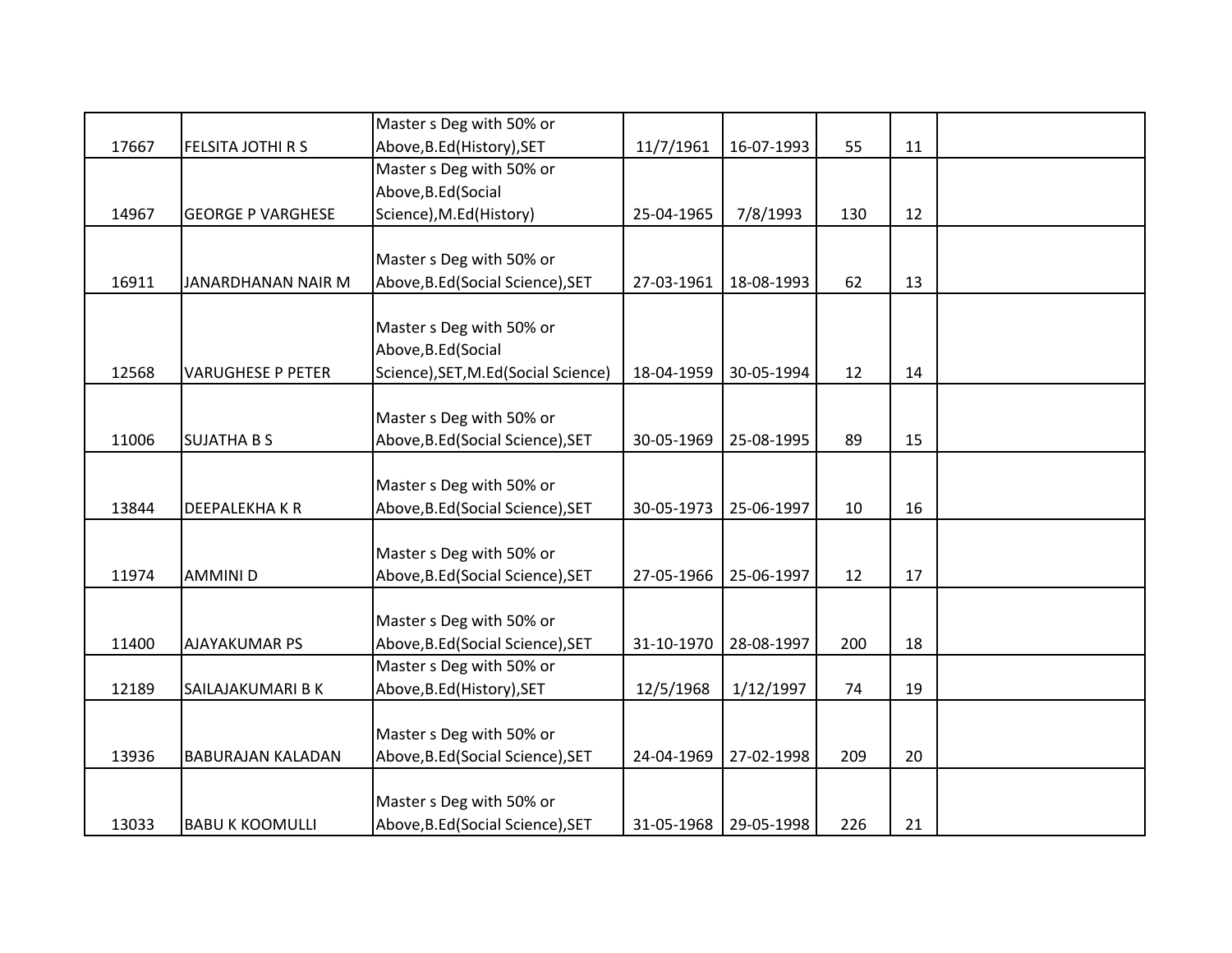|       |                        | Master s Deg with 50% or           |            |            |                |    |                     |
|-------|------------------------|------------------------------------|------------|------------|----------------|----|---------------------|
| 16724 | <b>LINCY CHACKO</b>    | Above, B.Ed (Social Science), SET  | 20-02-1973 | 3/6/1998   | $\mathbf{1}$   | 22 |                     |
|       |                        | Master s Deg with 50% or           |            |            |                |    |                     |
| 16879 | <b>SREELETHA VK</b>    | Above, B.Ed (History), SET         | 17-01-1972 | 4/6/1998   | 243            | 23 |                     |
|       |                        |                                    |            |            |                |    |                     |
|       |                        | Master s Deg with 50% or           |            |            |                |    |                     |
| 17875 | <b>ANILA G</b>         | Above, B.Ed (Social Science), SET  | 20-05-1968 | 4/6/1998   | 264            | 24 |                     |
|       |                        |                                    |            |            |                |    |                     |
|       |                        | Master s Deg with 50% or           |            |            |                |    |                     |
| 13967 | RANI CHITRA N R        | Above, B.Ed (Social Science), SET  | 25-05-1974 | 29-06-1998 | 165            | 25 | Set Certificate due |
|       |                        |                                    |            |            |                |    |                     |
|       |                        | Master s Deg with 50% or           |            |            |                |    |                     |
| 15620 | <b>DEEPA R NAIR</b>    | Above, B.Ed (Social Science), SET  | 10/2/1973  | 23-09-1998 | $\overline{3}$ | 26 |                     |
|       |                        |                                    |            |            |                |    |                     |
|       |                        | Master s Deg with 50% or           |            |            |                |    |                     |
| 15646 | <b>HAMZA MOORKATH</b>  | Above, B.Ed (Social Science), SET  | 1/5/1969   | 17-10-1998 | 99             | 27 |                     |
|       |                        | Master s Deg with 50% or           |            |            |                |    |                     |
|       |                        | Above, B.Ed (Social                |            |            |                |    |                     |
|       |                        | Science), SET, B.Ed(IGNOU) with 2  |            |            |                |    |                     |
|       |                        | Yr Teaching Exp before             |            |            |                |    |                     |
|       |                        | B.Ed(English), B.Ed(IGNOU) with 2  |            |            |                |    |                     |
|       |                        | Yr Teaching Exp before B.Ed(Social |            |            |                |    |                     |
| 15823 | <b>ABDUL RAHIMAN C</b> | Science)                           | 8/5/1968   | 17-10-1998 | 239            | 28 |                     |
|       |                        | Master s Deg with 50% or           |            |            |                |    |                     |
| 11184 | <b>SHINE P JOSE</b>    | Above, B.Ed (History), SET         | 15-02-1969 | 20-11-1999 | 13             | 29 |                     |
|       |                        | Master s Deg with 50% or           |            |            |                |    |                     |
|       |                        | Above, B.Ed (Social                |            |            |                |    |                     |
| 14749 | <b>KKSHINDU</b>        | Science), M.Ed(History)            | 5/5/1972   | 20-07-2000 | 105            | 30 |                     |
|       |                        |                                    |            |            |                |    |                     |
|       |                        | Master s Deg with 50% or           |            |            |                |    |                     |
| 12572 | <b>RAJANIKB</b>        | Above, B.Ed (Social Science), SET  | 20-05-1971 | 16-08-2000 | 106            | 31 |                     |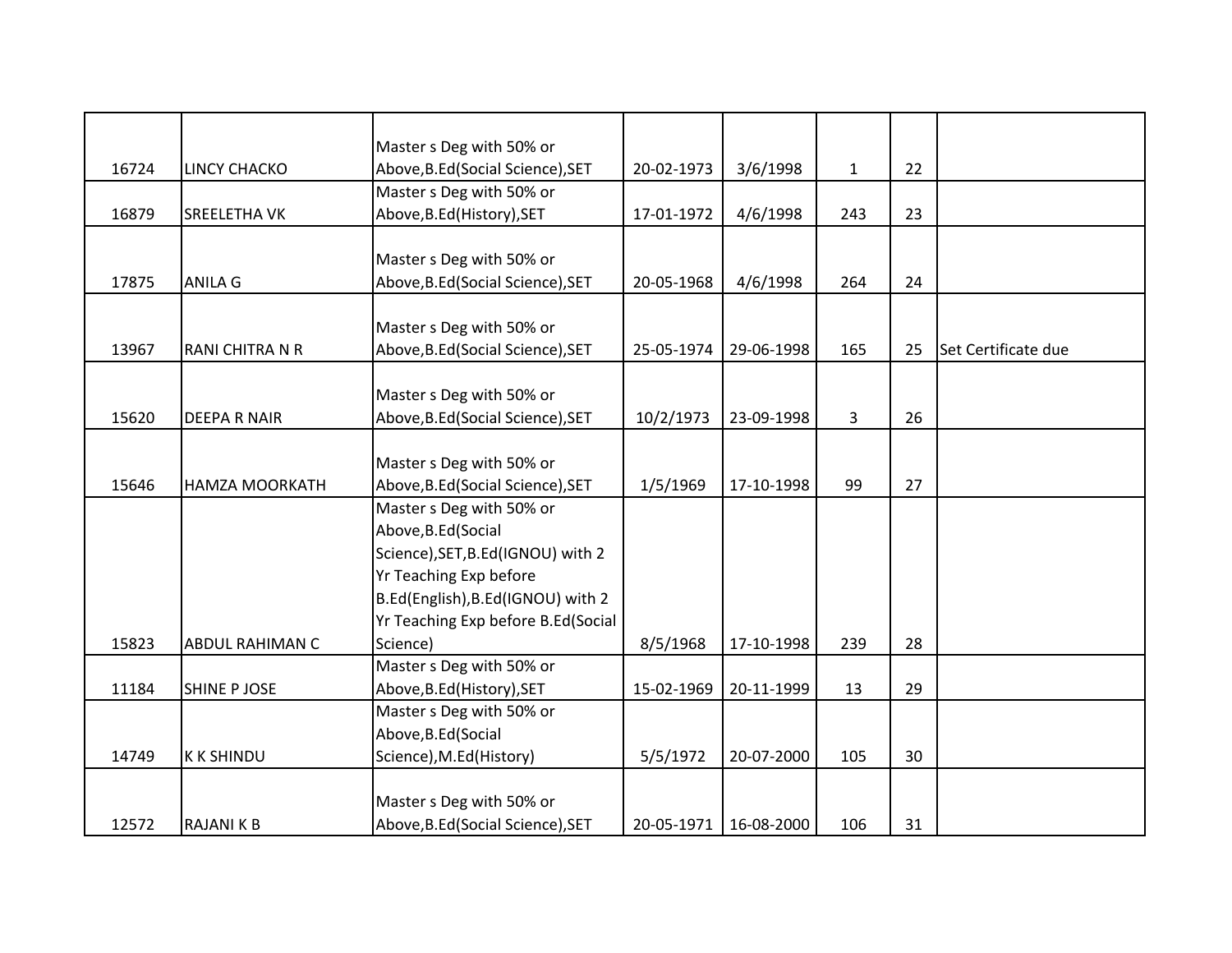|       |                       | Master s Deg with 50% or           |            |            |                |    |  |
|-------|-----------------------|------------------------------------|------------|------------|----------------|----|--|
| 12322 | YOONUSE K P           | Above, B.Ed (History), SET         | 1/5/1966   | 31-10-2000 | $\overline{7}$ | 32 |  |
|       |                       | Master s Deg with 50% or           |            |            |                |    |  |
| 17397 | <b>ABDUL NAZAR P</b>  | Above, B.Ed (History), SET         | 13-01-1967 | 11/12/2000 | $\overline{7}$ | 33 |  |
|       |                       | Master s Deg with 50% or           |            |            |                |    |  |
|       |                       | Above, B.Ed (Social                |            |            |                |    |  |
| 11951 | <b>SHAHINA PP</b>     | Science), M.Ed(History)            | 1/6/1971   | 26-02-2001 | 66             | 34 |  |
|       |                       |                                    |            |            |                |    |  |
|       |                       | Master s Deg with 50% or           |            |            |                |    |  |
| 12894 | RAJALAKSHMI R C       | Above, B.Ed (Social Science), SET  | 30-05-1963 | 15-05-2001 | 17             | 35 |  |
|       |                       |                                    |            |            |                |    |  |
|       |                       | Master s Deg with 50% or           |            |            |                |    |  |
| 17046 | SAJU P S              | Above, B.Ed (Social Science), SET  | 14-11-1977 | 19-06-2002 | $\mathbf{1}$   | 36 |  |
|       |                       |                                    |            |            |                |    |  |
|       |                       | Master s Deg with 50% or           |            |            |                |    |  |
| 11868 | PAZHANIMALA A         | Above, B.Ed (Social Science), SET  | 16-12-1971 | 27-07-2002 | 0              | 37 |  |
|       |                       |                                    |            |            |                |    |  |
|       |                       | Master s Deg with 50% or           |            |            |                |    |  |
| 10312 | <b>BIJIMOLE C P</b>   | Above, B.Ed (Social Science), SET  | 14-08-1975 | 20-01-2003 | 68             | 38 |  |
|       |                       |                                    |            |            |                |    |  |
|       |                       | Master s Deg with 50% or           |            |            |                |    |  |
| 15987 | <b>RAJEEV KUMAR R</b> | Above, B.Ed (Social Science), SET  | 30-05-1971 | 21-01-2003 | $2^{\circ}$    | 39 |  |
|       |                       |                                    |            |            |                |    |  |
|       |                       | Master s Deg with 50% or           |            |            |                |    |  |
|       |                       | Above, SET, B.Ed (IGNOU) with 2 Yr |            |            |                |    |  |
| 12226 | MUMTHAS BEEGAM CP     | Teaching Exp before B.Ed(History)  | 14-10-1974 | 31-05-2003 | 54             | 40 |  |
|       |                       | Master s Deg with 50% or           |            |            |                |    |  |
|       |                       | Above, SET, B.Ed(IGNOU) with 2 Yr  |            |            |                |    |  |
|       |                       | Teaching Exp before B.Ed(Social    |            |            |                |    |  |
| 13453 | <b>SHANAVAS PP</b>    | Science)                           | 7/3/1976   | 31-05-2003 | 141            | 41 |  |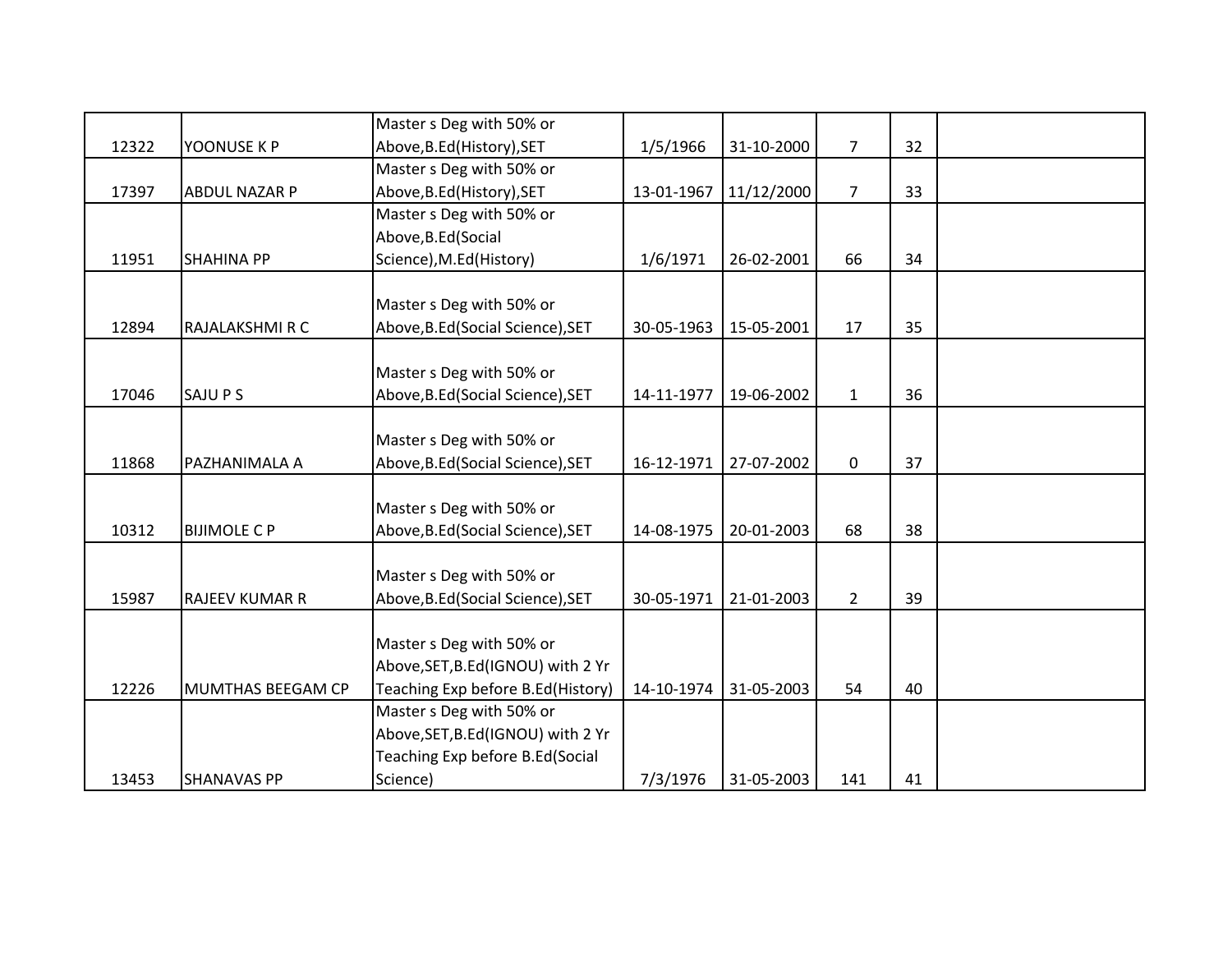|       |                           | Master s Deg with 50% or          |            |            |              |    |  |
|-------|---------------------------|-----------------------------------|------------|------------|--------------|----|--|
|       |                           | Above, NET/JRF, B.Ed(IGNOU) with  |            |            |              |    |  |
|       |                           | 2 Yr Teaching Exp before          |            |            |              |    |  |
| 10169 | <b>MOHAMMED BASHEER K</b> | <b>B.Ed(Social Science)</b>       | 3/5/1975   | 4/6/2003   | 171          | 42 |  |
|       |                           | Master s Deg with 50% or          |            |            |              |    |  |
|       |                           | Above, B.Ed (Social               |            |            |              |    |  |
| 18459 | <b>SINDHUVL</b>           | Science), NET/JRF                 | 20-04-1977 | 18-06-2003 | 29           | 43 |  |
|       |                           |                                   |            |            |              |    |  |
|       |                           | Master s Deg with 50% or          |            |            |              |    |  |
| 16850 | JYOTHI PU                 | Above, B.Ed (Social Science), SET | 24-02-1974 | 19-06-2003 | 1123         | 44 |  |
|       |                           | Master s Deg with 50% or          |            |            |              |    |  |
| 12861 | V R JAYASREE              | Above, B.Ed (History), SET        | 30-05-1968 | 23-10-2003 | 34           | 45 |  |
|       |                           | Master s Deg with 50% or          |            |            |              |    |  |
| 16564 | RAJEEVKUMAR AV            | Above, B.Ed (History), SET        | 27-05-1967 | 25-10-2003 | $\mathbf{1}$ | 46 |  |
|       |                           |                                   |            |            |              |    |  |
|       |                           | Master s Deg with 50% or          |            |            |              |    |  |
| 12467 | SREEKALA B                | Above, B.Ed (Social Science), SET | 30-05-1975 | 5/1/2004   | 111          | 47 |  |
|       |                           | Master s Deg with 50% or          |            |            |              |    |  |
|       |                           | Above, B.Ed (Social               |            |            |              |    |  |
| 16696 | <b>SOOBYSEBASTIAN</b>     | Science), SET, M.Phil             | 6/1/1977   | 20-01-2004 | 4            | 48 |  |
|       |                           |                                   |            |            |              |    |  |
|       |                           | Master s Deg with 50% or          |            |            |              |    |  |
| 13529 | <b>JUBY JACOB</b>         | Above, B.Ed (Social Science), SET | 7/3/1974   | 20-01-2004 | 16           | 49 |  |
|       |                           |                                   |            |            |              |    |  |
|       |                           | Master s Deg with 50% or          |            |            |              |    |  |
| 13587 | SANGEETHA M               | Above, B.Ed (Social Science), SET | 25-05-1975 | 31-03-2004 | 37           | 50 |  |
|       |                           |                                   |            |            |              |    |  |
|       |                           | Master s Deg with 50% or          |            |            |              |    |  |
| 12882 | <b>ANIJA JACOB</b>        | Above, B.Ed (Social Science), SET | 9/3/1977   | 12/4/2004  | 180          | 51 |  |
|       |                           |                                   |            |            |              |    |  |
|       |                           | Master s Deg with 50% or          |            |            |              |    |  |
| 18351 | <b>GEETHAM</b>            | Above, B.Ed (Social Science), SET | 5/5/1975   | 15-06-2004 | 13           | 52 |  |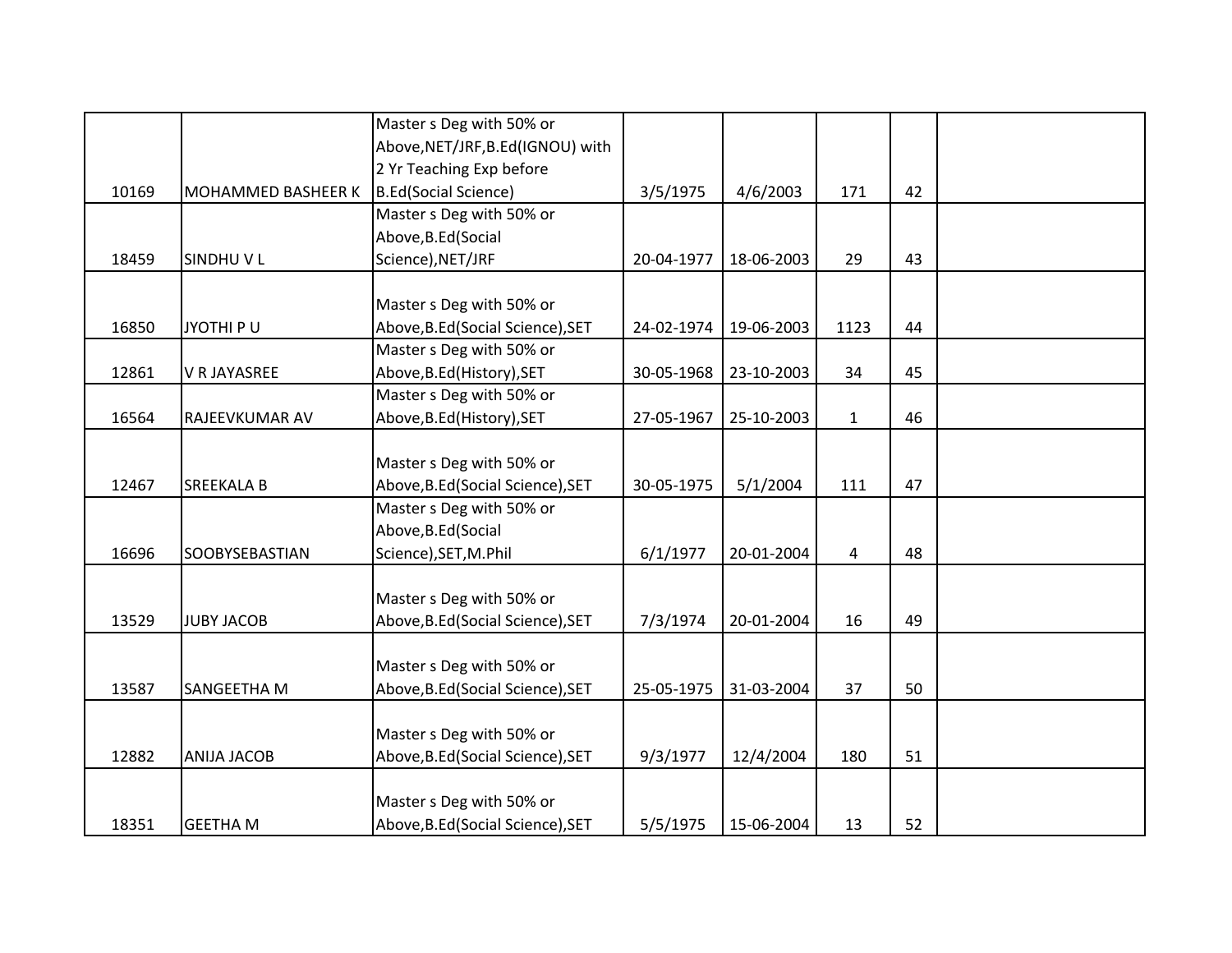| 13172 | <b>GEROSE JAMES</b>     | Master s Deg with 50% or<br>Above, B.Ed (History), SET | 15-03-1975 | 12/8/2004  | 22             | 53 |  |
|-------|-------------------------|--------------------------------------------------------|------------|------------|----------------|----|--|
|       |                         |                                                        |            |            |                |    |  |
|       |                         | Master s Deg with 50% or                               |            |            |                |    |  |
| 18451 | <b>SHEEBAT</b>          | Above, B.Ed (Social Science), SET                      | 17-04-1974 | 7/9/2004   | 8388607        | 54 |  |
|       |                         |                                                        |            |            |                |    |  |
|       |                         | Master s Deg with 50% or                               |            |            |                |    |  |
| 18129 | <b>SHEEJA R NAIR</b>    | Above, B.Ed (Social Science), SET                      | 24-04-1977 | 2/11/2004  | 5              | 55 |  |
|       |                         | Master s Deg with 50% or                               |            |            |                |    |  |
| 18556 | <b>JOSE SCARIA</b>      | Above, B.Ed (History), SET                             | 25-05-1971 | 9/12/2004  | $\mathbf{3}$   | 56 |  |
|       |                         |                                                        |            |            |                |    |  |
|       |                         | Master s Deg with 50% or                               |            |            |                |    |  |
| 12523 | SHEELAKUMARI AMMA P     | Above, B.Ed (Social Science), SET                      | 30-05-1977 | 13-06-2005 | 18             | 57 |  |
|       |                         | Master s Deg with 50% or                               |            |            |                |    |  |
| 17378 | <b>SHANY MATHEW</b>     | Above, B.Ed (History), SET                             | 30-05-1977 | 15-06-2005 | 15             | 58 |  |
|       |                         |                                                        |            |            |                |    |  |
|       |                         | Master s Deg with 50% or                               |            |            |                |    |  |
| 15361 | <b>SHIBY JOHN</b>       | Above, B.Ed (Social Science), SET                      | 31-10-1976 | 15-06-2005 | 29             | 59 |  |
|       |                         |                                                        |            |            |                |    |  |
|       |                         | Master s Deg with 50% or                               |            |            |                |    |  |
| 18244 | <b>MURALIN</b>          | Above, B.Ed (Social Science), SET                      | 2/6/1965   | 27-01-2006 | 5              | 60 |  |
|       |                         |                                                        |            |            |                |    |  |
|       |                         | Master s Deg with 50% or                               |            |            |                |    |  |
| 12387 | <b>SAIJANTT</b>         | Above, B.Ed (Social Science), SET                      | 25-05-1971 | 14-02-2006 | $\overline{2}$ | 61 |  |
|       |                         |                                                        |            |            |                |    |  |
|       |                         | Master s Deg with 50% or                               |            |            |                |    |  |
| 12810 | <b>SUJEESH BABU K R</b> | Above, B.Ed(History), M.Ed(History)                    | 27-05-1976 | 16-01-2007 | 8              | 62 |  |
|       |                         |                                                        |            |            |                |    |  |
|       |                         | Master s Deg with 50% or                               |            |            |                |    |  |
| 13838 | <b>REEJA KONOLIL</b>    | Above, B.Ed (Social Science), SET                      | 9/5/1976   | 16-01-2007 | 77             | 63 |  |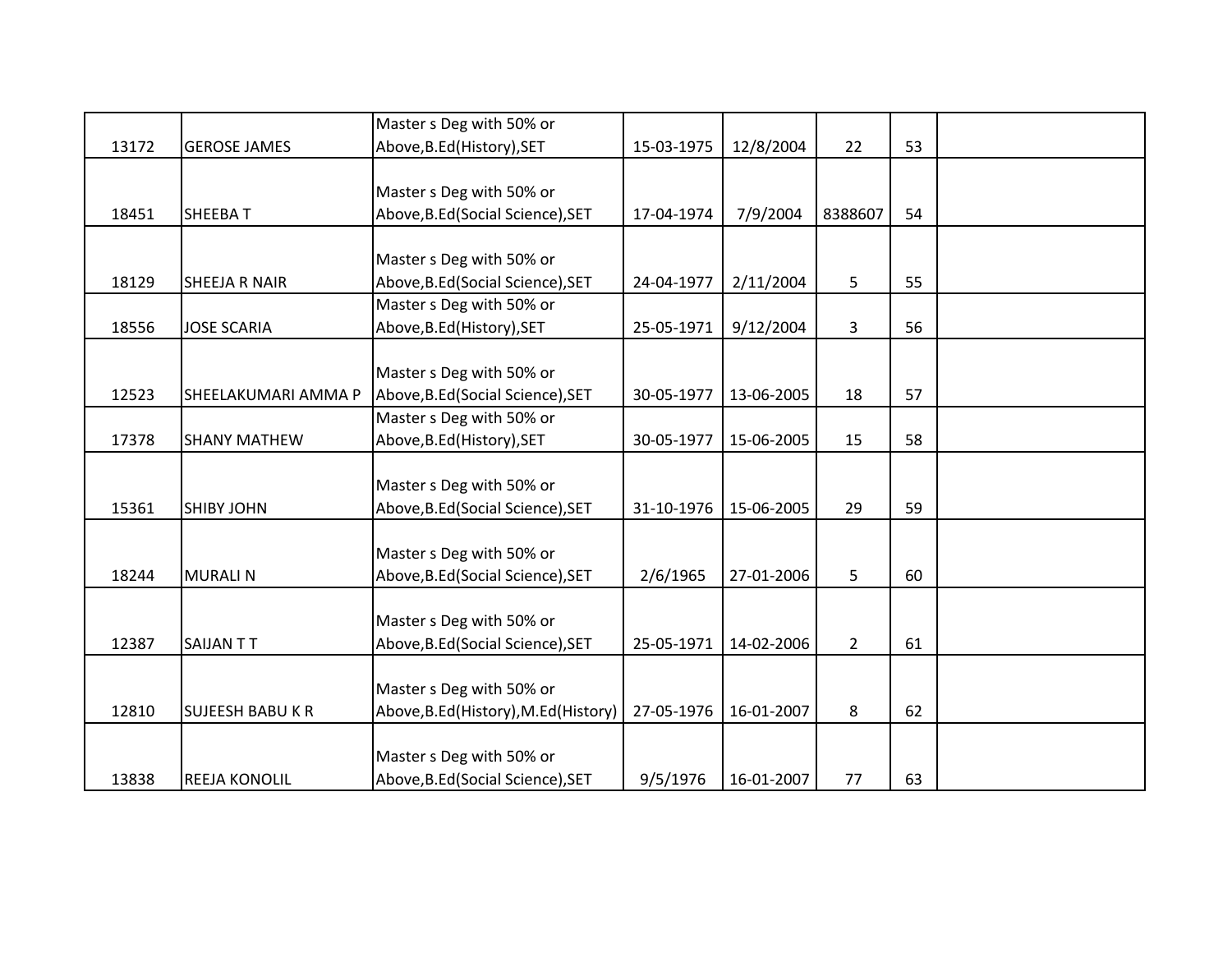|       |                          | Master s Deg with 50% or          |            |            |    |    |  |
|-------|--------------------------|-----------------------------------|------------|------------|----|----|--|
| 16218 | MARGARAT LINI V P        | Above, B.Ed (Social Science), SET | 16-04-1978 | 18-01-2007 | 23 | 64 |  |
|       |                          | Master s Deg with 50% or          |            |            |    |    |  |
|       |                          | Above, B.Ed (Social               |            |            |    |    |  |
| 14387 | PRAKASH A K              | Science), SET, M.Ed(History)      | 28-05-1981 | 19-01-2007 | 12 | 65 |  |
|       |                          | Master s Deg with 50% or          |            |            |    |    |  |
| 11079 | <b>SHELA JOHN</b>        | Above, B.Ed (History), SET        | 27-05-1974 | 17-02-2007 | 3  | 66 |  |
|       |                          | Master s Deg with 50% or          |            |            |    |    |  |
| 11872 | <b>SINDHUS</b>           | Above, B.Ed (History), SET        | 31-03-1980 | 27-02-2007 | 16 | 67 |  |
|       |                          |                                   |            |            |    |    |  |
|       |                          | Master s Deg with 50% or          |            |            |    |    |  |
| 15167 | <b>HARIDASAN K</b>       | Above, B.Ed (Social Science), SET | 1/6/1970   | 16-03-2007 | 3  | 68 |  |
|       |                          |                                   |            |            |    |    |  |
|       |                          | Master s Deg with 50% or          |            |            |    |    |  |
| 15216 | <b>ABDUL GAFOOR I</b>    | Above, B.Ed (Social Science), SET | 14-09-1975 | 3/4/2007   | 16 | 69 |  |
|       |                          |                                   |            |            |    |    |  |
|       |                          | Master s Deg with 50% or          |            |            |    |    |  |
| 16039 | <b>LEENATK</b>           | Above, B.Ed (Social Science), SET | 29-04-1975 | 3/4/2007   | 18 | 70 |  |
|       |                          |                                   |            |            |    |    |  |
|       |                          | Master s Deg with 50% or          |            |            |    |    |  |
| 15220 | <b>PREETHAKS</b>         | Above, B.Ed (Social Science), SET | 30-04-1979 | 4/6/2007   | 5  | 71 |  |
|       |                          |                                   |            |            |    |    |  |
|       |                          | Master s Deg with 50% or          |            |            |    |    |  |
| 10149 | <b>GEETHA C</b>          | Above, B.Ed (Social Science), SET | 31-05-1968 | 23-06-2007 | 4  | 72 |  |
|       |                          |                                   |            |            |    |    |  |
|       |                          | Master s Deg with 50% or          |            |            |    |    |  |
| 12835 | <b>MUHAMMAD RAFEEK P</b> | Above, B.Ed (Social Science), SET | 15-03-1976 | 11/9/2007  | 36 | 73 |  |
|       |                          |                                   |            |            |    |    |  |
|       |                          | Master s Deg with 50% or          |            |            |    |    |  |
| 17376 | <b>PRAKASHAN VP</b>      | Above, B.Ed (Social Science), SET | 1/5/1970   | 25-10-2007 | 56 | 74 |  |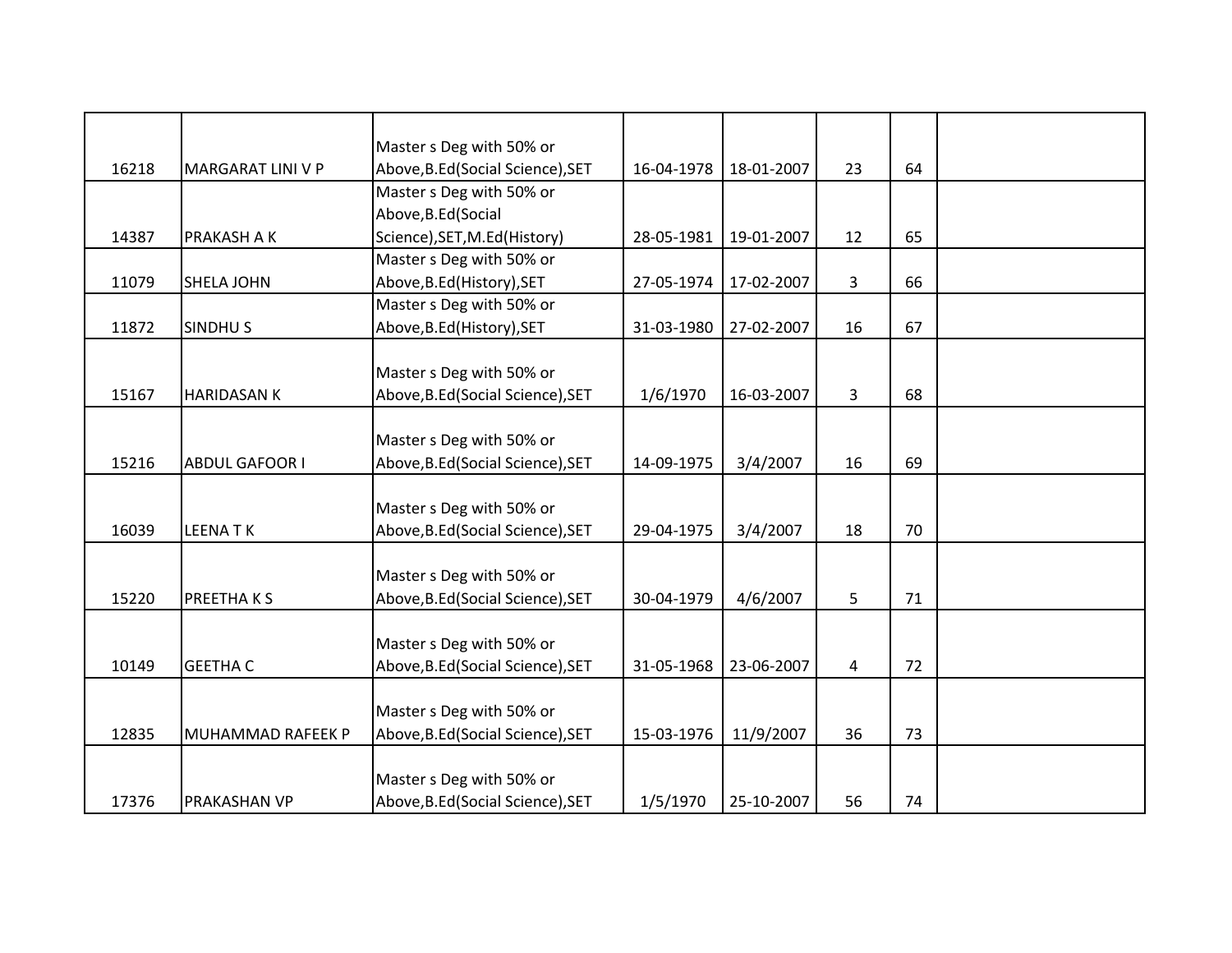|       |                       | Master s Deg with 50% or             |            |            |                |    |  |
|-------|-----------------------|--------------------------------------|------------|------------|----------------|----|--|
| 15894 | <b>SHIBU K</b>        | Above, B.Ed (Social Science), SET    | 30-05-1976 | 25-10-2007 | 57             | 75 |  |
|       |                       | Master s Deg with 50% or             |            |            |                |    |  |
| 12517 | <b>FASILDAS D D</b>   | Above, B.Ed (History), SET           | 29-05-1972 | 31-10-2007 | 5              | 76 |  |
|       |                       | Master s Deg with 50% or             |            |            |                |    |  |
| 11040 | <b>REJI VARGHESE</b>  | Above, B.Ed (History), SET           | 15-11-1977 | 28-11-2007 | 10             | 77 |  |
|       |                       | Master s Deg with 50% or             |            |            |                |    |  |
| 18250 | <b>SYAMALA K</b>      | Above, B.Ed (History), SET           | 18-05-1971 | 7/12/2007  | $\overline{2}$ | 78 |  |
|       |                       | Master s Deg with 50% or             |            |            |                |    |  |
| 15606 | <b>BILISHAH</b>       | Above, B.Ed (History), SET           | 15-05-1976 | 7/12/2007  | 8              | 79 |  |
|       |                       |                                      |            |            |                |    |  |
|       |                       | Master s Deg with 50% or             |            |            |                |    |  |
| 12410 | <b>REVI M</b>         | Above, B.Ed (Social Science), SET    | 22-05-1972 | 15-12-2007 | 10             | 80 |  |
|       |                       | Master s Deg with 50% or             |            |            |                |    |  |
| 17235 | <b>SUMA A V</b>       | Above, B.Ed (History), SET           | 7/1/1978   | 11/6/2008  | 5              | 81 |  |
|       |                       |                                      |            |            |                |    |  |
|       |                       | Master s Deg with 50% or             |            |            |                |    |  |
| 17946 | <b>SHABUTI</b>        | Above, B.Ed (Social Science), SET    | 31-05-1981 | 9/9/2008   | 1713           | 82 |  |
|       |                       |                                      |            |            |                |    |  |
|       | <b>RAJAGOPALAN</b>    | Master s Deg with 50% or             |            |            |                |    |  |
| 17156 | PUTHIYADATH           | Above, B.Ed (Social Science), SET    | 20-05-1974 | 20-09-2008 | 115805         | 83 |  |
|       |                       | Master s Deg with 50% or             |            |            |                |    |  |
|       |                       | Above, B.Ed(History), SET, M.Ed(Hist |            |            |                |    |  |
| 16737 | <b>ABDUL SALAM KV</b> | ory)                                 | 15-01-1963 | 30-09-2008 | 6              | 84 |  |
|       |                       |                                      |            |            |                |    |  |
|       |                       | Master s Deg with 50% or             |            |            |                |    |  |
| 17542 | JATHEESH K            | Above, B.Ed (Social Science), SET    | 10/4/1981  | 15-10-2008 | 3              | 85 |  |

#### Economics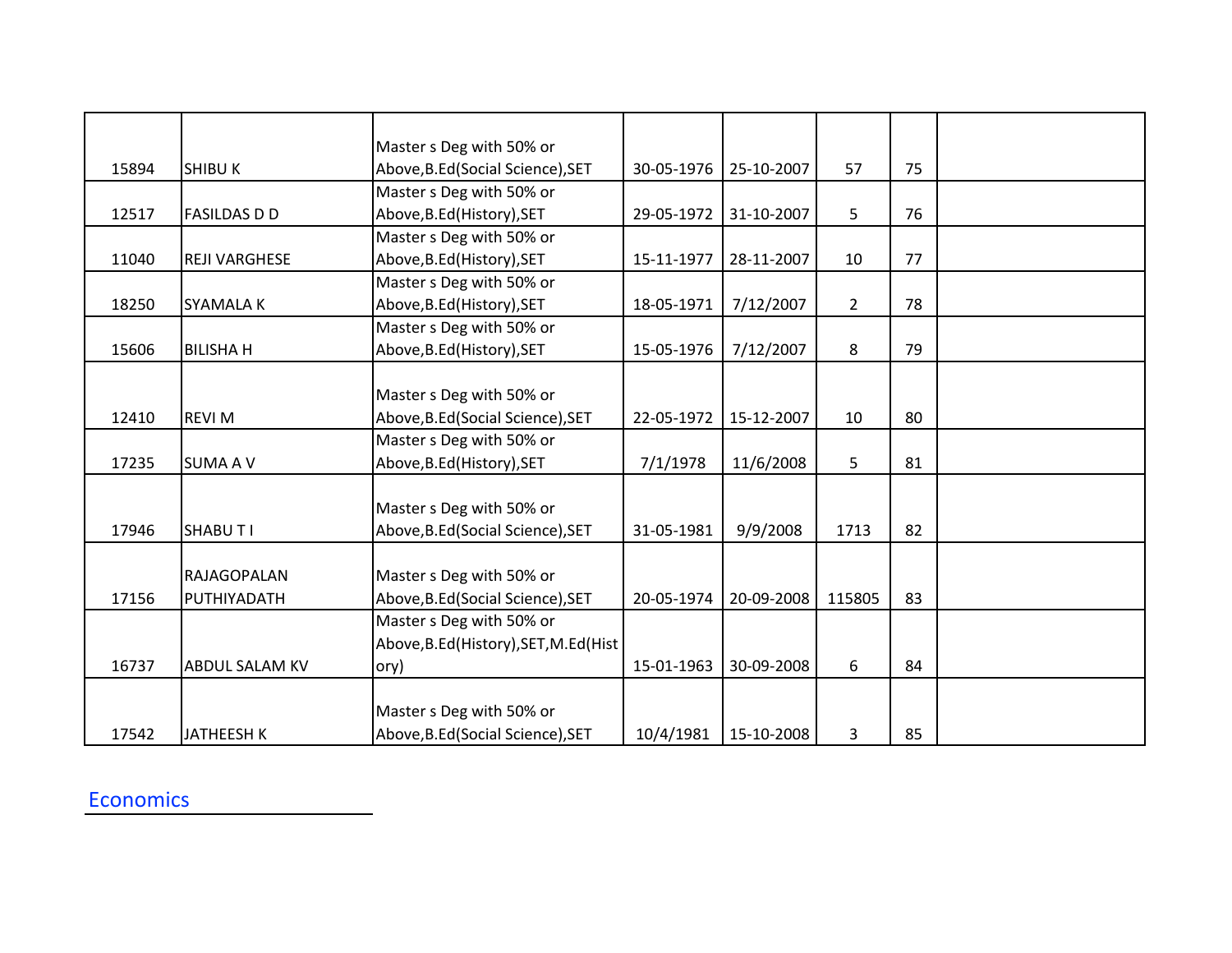| <b>Application</b> |                             |                                   |                      |            |         |                |                |
|--------------------|-----------------------------|-----------------------------------|----------------------|------------|---------|----------------|----------------|
| <b>Number</b>      | <b>Applicant Name</b>       | Qualification                     | <b>Date of Birth</b> | Seniority  | SenSINo | Rank           | <b>Remarks</b> |
|                    |                             |                                   |                      |            |         |                |                |
|                    |                             | Master s Deg with 50% or          |                      |            |         |                |                |
| 14751              | <b>MANOHARAN EP</b>         | Above, B.Ed (Social Science), SET | 20-05-1959           | 9/9/1985   | 1804    | $\mathbf{1}$   |                |
|                    |                             | Master s Deg with 50% or          |                      |            |         |                |                |
| 17245              | <b>GOPALAKRISHNAN A V</b>   | Above, B.Ed (Economics), SET      | 21-05-1961           | 30-10-1987 | 117     | 2              |                |
|                    |                             | Master s Deg with 50% or          |                      |            |         |                |                |
| 10793              | <b>KRISHNA DEVI S G</b>     | Above, B.Ed (Geography), SET      | 22-01-1967           | 16-06-1990 | 3509    | 3              |                |
|                    |                             |                                   |                      |            |         |                |                |
|                    |                             | Master s Deg with 50% or          |                      |            |         |                |                |
| 11723              | VINAYAKUMAR K V             | Above, B.Ed (Social Science), SET | 5/5/1967             | 26-07-1990 | 26      | 4              |                |
|                    |                             | Master s Deg with 50% or          |                      |            |         |                |                |
| 11655              | <b>SURESH VALIYA VEETIL</b> | Above, B.Ed (History), SET        | 6/7/1962             | 25-06-1992 | 17      | 5              |                |
|                    |                             | Master s Deg with 50% or          |                      |            |         |                |                |
| 16950              | RAMACHANDRAN P              | Above, B.Ed (History), SET        | 18-05-1959           | 3/10/1992  | 41      | 6              |                |
|                    |                             |                                   |                      |            |         |                |                |
|                    |                             | Master s Deg with 50% or          |                      |            |         |                |                |
| 10152              | SATHIANAND V N S            | Above, B.Ed (Social Science), SET | 30-05-1966           | 19-08-1993 | 42      | $\overline{7}$ |                |
|                    |                             |                                   |                      |            |         |                |                |
|                    |                             | Master s Deg with 50% or          |                      |            |         |                |                |
| 12915              | <b>USHAPK</b>               | Above, B.Ed (Social Science), SET | 10/5/1967            | 28-08-1993 | 56      | 8              |                |
|                    |                             |                                   |                      |            |         |                |                |
|                    |                             | Master s Deg with 50% or          |                      |            |         |                |                |
| 17167              | PRITHA A NAIR               | Above, B.Ed (Social Science), SET | 24-08-1961           | 16-07-1994 | 274     | 9              |                |
|                    |                             |                                   |                      |            |         |                |                |
|                    |                             | Master s Deg with 50% or          |                      |            |         |                |                |
| 13479              | <b>RAVEENDRAN POZHATH</b>   | Above, B.Ed (Social Science), SET | 30-05-1964           | 16-07-1994 | 316     | 10             |                |
|                    |                             | Master s Deg with 50% or          |                      |            |         |                |                |
| 18160              | <b>ANIYAMMA MATHEW</b>      | Above, B.Ed (History), SET        | 16-05-1962           | 22-03-1995 | 6       | 11             |                |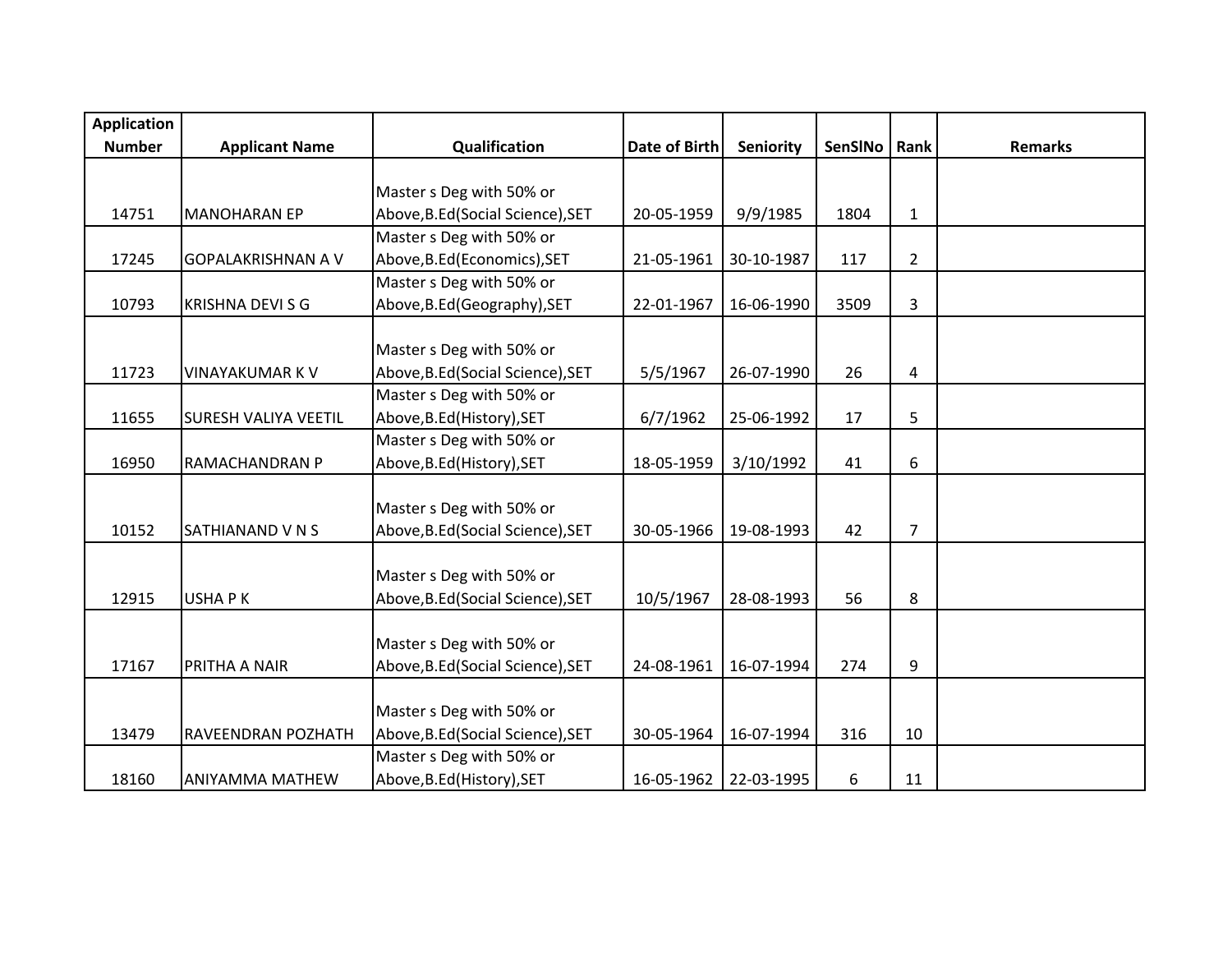|       |                         | Master s Deg with 50% or           |            |            |              |    |  |
|-------|-------------------------|------------------------------------|------------|------------|--------------|----|--|
| 17410 | <b>BIJI GEEVARGHESE</b> | Above, B.Ed (Social Science), SET  | 30-05-1973 | 6/4/1997   | 52           | 12 |  |
|       |                         |                                    |            |            |              |    |  |
|       |                         | Master s Deg with 50% or           |            |            |              |    |  |
| 12036 | <b>AMMINID</b>          | Above, B.Ed (Social Science), SET  | 27-05-1966 | 25-06-1997 | 12           | 13 |  |
|       |                         |                                    |            |            |              |    |  |
|       |                         | Master s Deg with 50% or           |            |            |              |    |  |
| 13087 | <b>SREEJAR</b>          | Above, B.Ed (Social Science), SET  | 14-04-1973 | 28-08-1997 | 78           | 14 |  |
|       |                         |                                    |            |            |              |    |  |
|       |                         | Master s Deg with 50% or           |            |            |              |    |  |
| 13845 | <b>BINSY PS</b>         | Above, B.Ed (Social Science), SET  | 30-05-1974 | 28-08-1997 | 184          | 15 |  |
|       |                         | Master s Deg with 50% or           |            |            |              |    |  |
| 17426 | AMBIKA KUMARI K G       | Above, B.Ed (Geography), SET       | 23-03-1963 | 10/9/1997  | 30           | 16 |  |
|       |                         |                                    |            |            |              |    |  |
|       |                         | Master s Deg with 50% or           |            |            |              |    |  |
| 18417 | <b>KRISHNAN C</b>       | Above, B.Ed (Social Science), SET  | 5/5/1968   | 27-02-1998 | 319          | 17 |  |
|       |                         |                                    |            |            |              |    |  |
|       |                         | Master s Deg with 50% or           |            |            |              |    |  |
| 11124 | <b>CHRISTOPHER J</b>    | Above, B.Ed (Social Science), SET  | 28-05-1971 | 27-02-1998 | 368          | 18 |  |
|       |                         | Master s Deg with 50% or           |            |            |              |    |  |
| 11407 | <b>DILEEPAN R P</b>     | Above, B.Ed (History), SET         | 26-06-1963 | 20-05-1998 | 94           | 19 |  |
|       |                         |                                    |            |            |              |    |  |
|       |                         | Master s Deg with 50% or           |            |            |              |    |  |
| 10857 | <b>MEERA G</b>          | Above, B.Ed (Social Science), SET  | 31-05-1973 | 29-05-1998 | 170          | 20 |  |
|       |                         |                                    |            |            |              |    |  |
|       |                         | Master s Deg with 50% or           |            |            |              |    |  |
|       |                         | Above, B.Ed (Social                |            |            |              |    |  |
| 15955 | MANIKANDA VIJAYAN V T   | Science), M.Phil, M.Ed (Economics) | 15-05-1969 | 16-06-1998 | 123          | 21 |  |
|       |                         |                                    |            |            |              |    |  |
|       |                         | Master s Deg with 50% or           |            |            |              |    |  |
| 12908 | <b>JANCY CHACKO</b>     | Above, B.Ed (Social Science), SET  | 21-01-1973 | 26-06-1998 | $\mathbf{1}$ | 22 |  |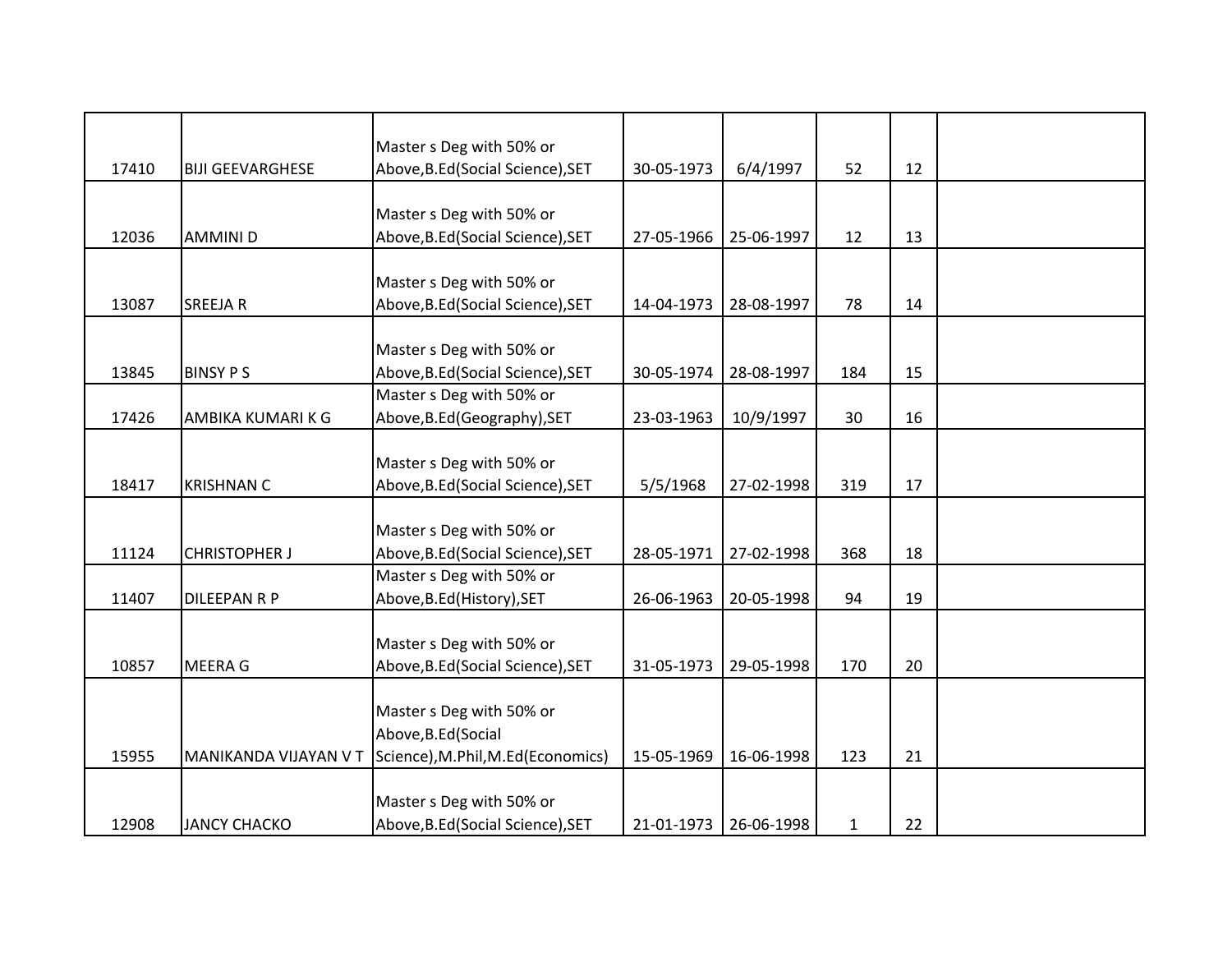|       |                             | Master s Deg with 50% or              |            |            |      |    |  |
|-------|-----------------------------|---------------------------------------|------------|------------|------|----|--|
| 11826 | UNNIKRISHNAN M              | Above, B.Ed (Social Science), SET     | 30-04-1965 | 26-06-1998 | 18   | 23 |  |
|       |                             |                                       |            |            |      |    |  |
|       |                             | Master s Deg with 50% or              |            |            |      |    |  |
| 11639 | <b>DEEPA MS</b>             | Above, B.Ed (Social Science), SET     | 30-05-1972 | 27-06-1998 | 60   | 24 |  |
|       | SIVADASAN                   | Master s Deg with 50% or              |            |            |      |    |  |
| 11417 | PUTHANPURAYIL POYIL         | Above, B.Ed (History), SET            | 31-05-1967 | 27-06-1998 | 176  | 25 |  |
|       |                             |                                       |            |            |      |    |  |
|       |                             | Master s Deg with 50% or              |            |            |      |    |  |
| 11246 | <b>SAJEEV S S</b>           | Above, B.Ed (Social Science), SET     | 25-05-1971 | 29-06-1998 | 8906 | 26 |  |
|       |                             |                                       |            |            |      |    |  |
|       |                             | Master s Deg with 50% or              |            |            |      |    |  |
| 11838 | <b>ABOOBECKER SIDHEEK K</b> | Above, B.Ed (Social Science), SET     | 5/3/1971   | 17-08-1998 | 39   | 27 |  |
|       |                             |                                       |            |            |      |    |  |
|       |                             | Master s Deg with 50% or              |            |            |      |    |  |
| 11550 | <b>SUNILA U C</b>           | Above, B.Ed (Social Science), SET     | 20-05-1970 | 22-08-1998 | 45   | 28 |  |
|       |                             |                                       |            |            |      |    |  |
|       | <b>USHA PUTHAN</b>          | Master s Deg with 50% or              |            |            |      |    |  |
| 15234 | PARAMBATH                   | Above, B.Ed (Social Science), SET     | 10/5/1971  | 22-08-1998 | 71   | 29 |  |
|       |                             |                                       |            |            |      |    |  |
|       |                             | Master s Deg with 50% or              |            |            |      |    |  |
|       |                             | Above, B.Ed (Social Science), SET, 10 |            |            |      |    |  |
| 17067 | <b>HALID H</b>              | year Service as HSA                   | 10/5/1966  | 8/9/1998   | 849  | 30 |  |
|       |                             |                                       |            |            |      |    |  |
|       |                             | Master s Deg with 50% or              |            |            |      |    |  |
| 18007 | <b>K P PRASAD KUMAR</b>     | Above, B.Ed (Social Science), SET     | 20-01-1972 | 17-10-1998 | 196  | 31 |  |
|       |                             |                                       |            |            |      |    |  |
|       |                             | Master s Deg with 50% or              |            |            |      |    |  |
| 14903 | <b>SULEKHAP</b>             | Above, B.Ed(Social Science), M.Phil   | 14-05-1966 | 27-10-1998 | 7    | 32 |  |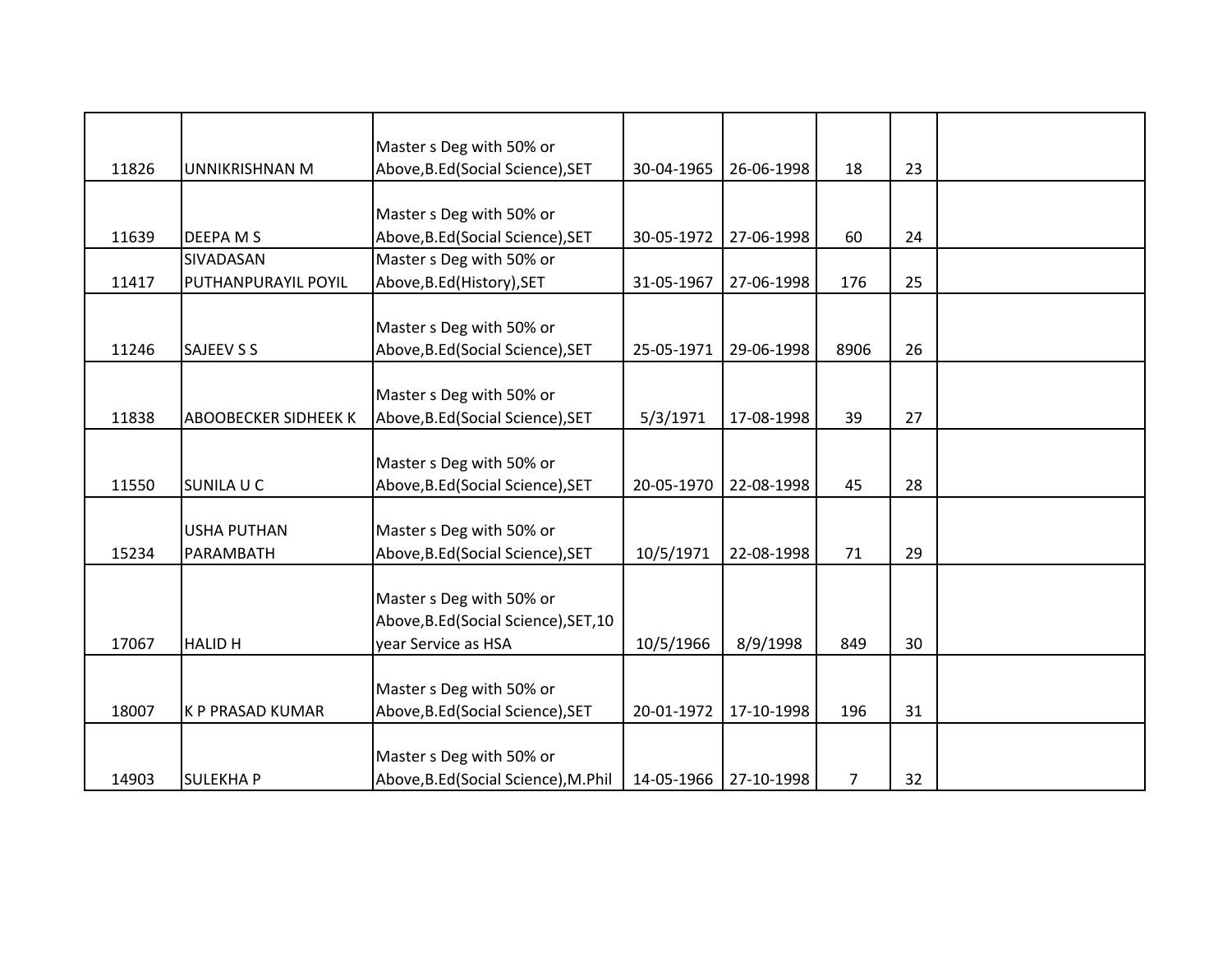|       |                         | Master s Deg with 50% or            |            |            |      |    |  |
|-------|-------------------------|-------------------------------------|------------|------------|------|----|--|
| 17482 | <b>K P PRASAD KUMAR</b> | Above, B.Ed (Social Science), SET   | 20-01-1972 | 30-10-1998 | 196  | 33 |  |
|       |                         | Master s Deg with 50% or            |            |            |      |    |  |
| 16007 | <b>SURENDRAN M</b>      | Above, B.Ed (History), SET          | 31-05-1969 | 16-01-1999 | 12   | 34 |  |
|       |                         |                                     |            |            |      |    |  |
|       |                         | Master s Deg with 50% or            |            |            |      |    |  |
| 13549 | <b>SAJITHKUMAR K B</b>  | Above, B.Ed (Social Science), SET   | 15-04-1973 | 16-01-1999 | 38   | 35 |  |
|       |                         |                                     |            |            |      |    |  |
|       |                         | Master s Deg with 50% or            |            |            |      |    |  |
| 11298 | <b>MARYKUTTY CK</b>     | Above, B.Ed (Social Science), SET   | 15-05-1970 | 15-07-1999 | 13   | 36 |  |
|       |                         |                                     |            |            |      |    |  |
|       |                         | Master s Deg with 50% or            |            |            |      |    |  |
| 14500 | SREEDEVI N G            | Above, B.Ed (Social Science), SET   | 20-05-1974 | 30-07-1999 | 207  | 37 |  |
|       |                         |                                     |            |            |      |    |  |
|       |                         | Master s Deg with 50% or            |            |            |      |    |  |
| 14649 | <b>USHAPK</b>           | Above, B.Ed (Social Science), SET   | 28-05-1969 | 16-08-2000 | 65   | 38 |  |
|       |                         | Master s Deg with 50% or            |            |            |      |    |  |
| 12997 | <b>GIRY O</b>           | Above, B.Ed (Geography), SET        | 8/5/1967   | 16-08-2000 | 288  | 39 |  |
|       |                         | Master s Deg with 50% or            |            |            |      |    |  |
| 11691 | <b>RAVIRAJ S</b>        | Above, B.Ed (History), SET          | 1/6/1962   | 1/9/2000   | 1104 | 40 |  |
|       |                         | Master s Deg with 50% or            |            |            |      |    |  |
|       |                         | Above, B.Ed (Economics), M.Ed (Econ |            |            |      |    |  |
| 16492 | <b>KRISHNAN K</b>       | omics)                              | 5/3/1962   | 22-09-2000 | 8    | 41 |  |
|       |                         |                                     |            |            |      |    |  |
|       |                         | Master s Deg with 50% or            |            |            |      |    |  |
| 13642 | <b>NANCY MATHEW</b>     | Above, B.Ed (Social Science), SET   | 25-03-1973 | 4/11/2000  | 179  | 42 |  |
|       |                         |                                     |            |            |      |    |  |
|       |                         | Master s Deg with 50% or            |            |            |      |    |  |
| 17459 | <b>JOSEPH PV</b>        | Above, B.Ed (Social Science), SET   | 8/5/1966   | 10/1/2001  | 36   | 43 |  |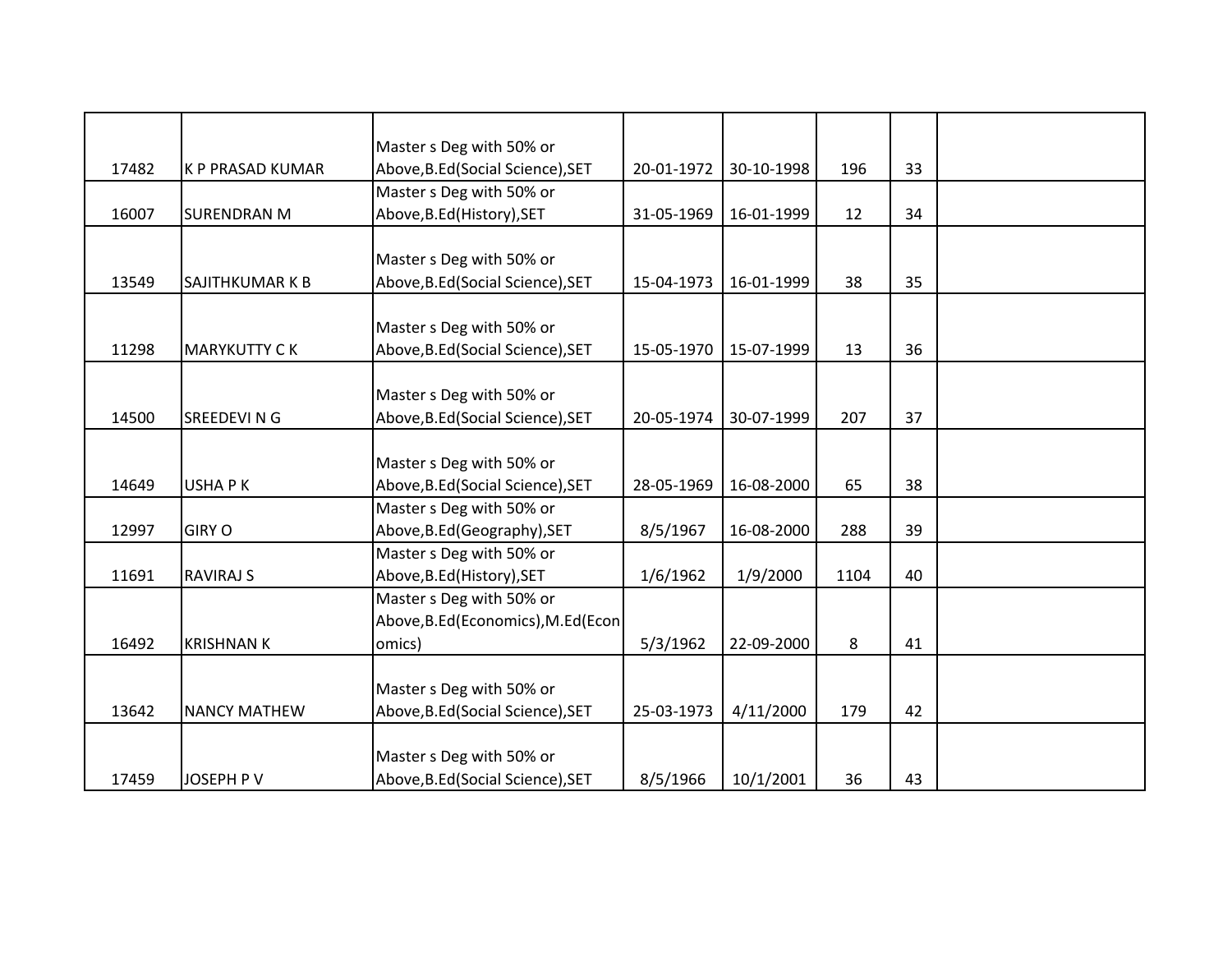|       |                       | Master s Deg with 50% or          |            |            |              |    |  |
|-------|-----------------------|-----------------------------------|------------|------------|--------------|----|--|
| 18325 | <b>ANITHA VEKKAT</b>  | Above, B.Ed (Social Science), SET | 24-04-1969 | 31-01-2001 | 67           | 44 |  |
|       |                       |                                   |            |            |              |    |  |
|       |                       | Master s Deg with 50% or          |            |            |              |    |  |
| 14378 | <b>MOHANAN K M</b>    | Above, B.Ed (Social Science), SET | 1/6/1960   | 14-02-2001 | $\mathbf{1}$ | 45 |  |
|       |                       |                                   |            |            |              |    |  |
|       |                       | Master s Deg with 50% or          |            |            |              |    |  |
| 10295 | <b>SASIDHARAN K</b>   | Above, B.Ed (Social Science), SET | 15-05-1971 | 26-02-2001 | 61           | 46 |  |
|       |                       |                                   |            |            |              |    |  |
|       |                       | Master s Deg with 50% or          |            |            |              |    |  |
| 10238 | RAJAGOPALAN V         | Above, B.Ed (Social Science), SET | 30-05-1969 | 22-06-2001 | 50           | 47 |  |
|       |                       |                                   |            |            |              |    |  |
|       |                       | Master s Deg with 50% or          |            |            |              |    |  |
| 11588 | <b>RAGHUNATH O</b>    | Above, B.Ed (Social Science), SET | 18-08-1968 | 29-09-2001 | 3            | 48 |  |
|       |                       |                                   |            |            |              |    |  |
|       |                       | Master s Deg with 50% or          |            |            |              |    |  |
| 18504 | <b>DEEPA SATHEESE</b> | Above, B.Ed (Social Science), SET | 6/3/1977   | 6/11/2002  | 4            | 49 |  |
|       |                       | Master s Deg with 50% or          |            |            |              |    |  |
| 17074 | <b>SOI MATHEW</b>     | Above, B.Ed (Economics), SET      | 11/5/1975  | 8/11/2002  | 55           | 50 |  |
|       |                       |                                   |            |            |              |    |  |
|       |                       | Master s Deg with 50% or          |            |            |              |    |  |
| 12607 | <b>JANSIS</b>         | Above, B.Ed (Social Science), SET | 20-04-1975 | 14-11-2002 | 18           | 51 |  |
|       |                       |                                   |            |            |              |    |  |
|       |                       | Master s Deg with 50% or          |            |            |              |    |  |
| 10341 | <b>LEEBA MJ</b>       | Above, B.Ed (Social Science), SET | 5/4/1977   | 14-11-2002 | 815          | 52 |  |
|       |                       |                                   |            |            |              |    |  |
|       |                       | Master s Deg with 50% or          |            |            |              |    |  |
| 12168 | <b>PRIYA P</b>        | Above, B.Ed (Social Science), SET | 20-12-1976 | 20-12-2002 | 40           | 53 |  |
|       |                       |                                   |            |            |              |    |  |
|       |                       | Master s Deg with 50% or          |            |            |              |    |  |
| 14583 | <b>RADHIKAK</b>       | Above, B.Ed (Social Science), SET | 9/3/1977   | 6/1/2003   | 56           | 54 |  |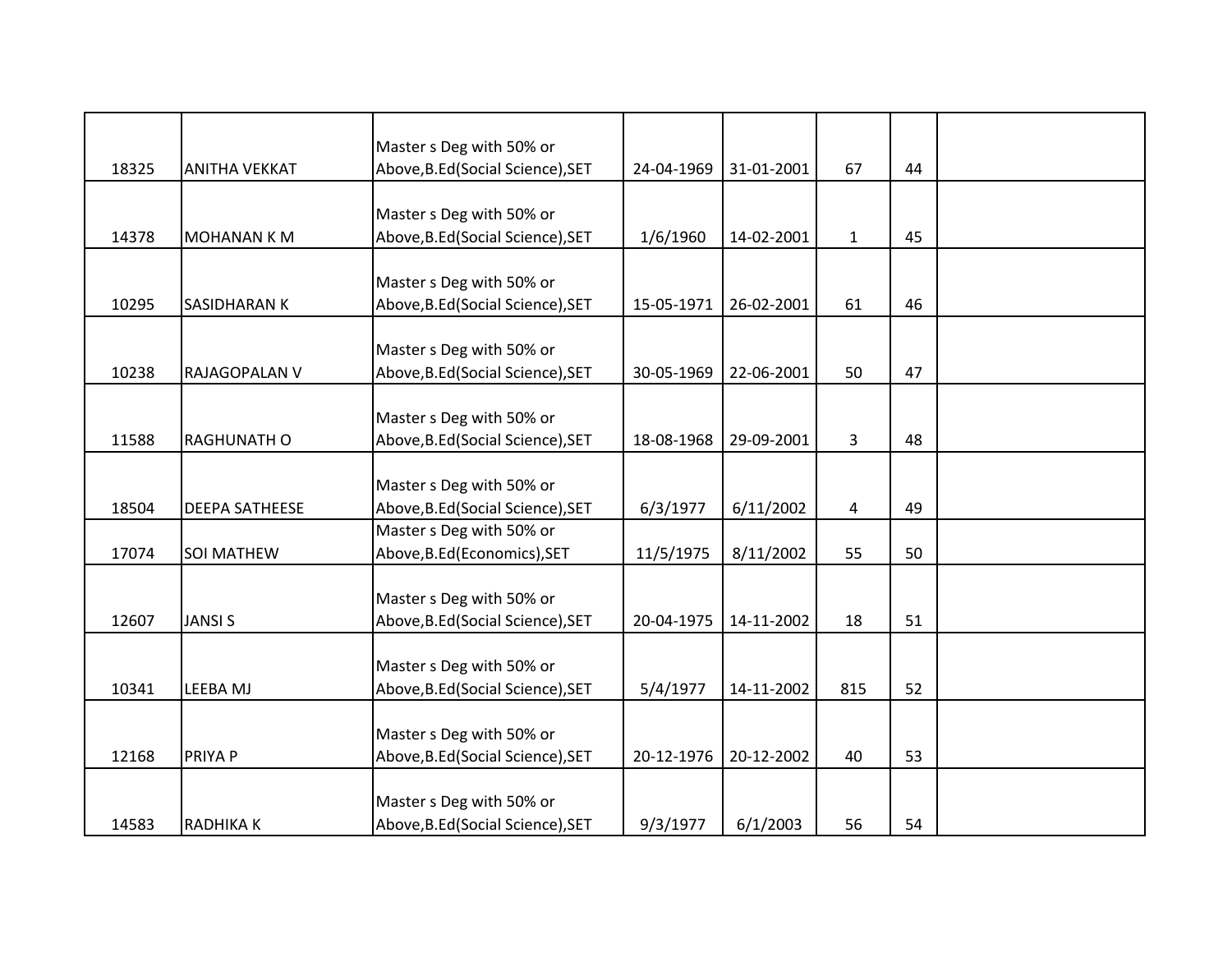|       |                          | Master s Deg with 50% or           |            |            |       |    |  |
|-------|--------------------------|------------------------------------|------------|------------|-------|----|--|
|       |                          | Above, B.Ed (Social                |            |            |       |    |  |
| 12383 | <b>JAYACHANDRAN A</b>    | Science), M.Ed(Economics)          | 16-04-1975 | 4/4/2003   | 18    | 55 |  |
|       |                          | Master s Deg with 50% or           |            |            |       |    |  |
| 17196 | <b>GIRIJA KUMARY O</b>   | Above, B.Ed (Social Science), SET  | 8/5/1974   | 24-04-2003 | 2178  | 56 |  |
|       |                          |                                    |            |            |       |    |  |
|       |                          | Master s Deg with 50% or           |            |            |       |    |  |
|       |                          | Above, B.Ed (Social                |            |            |       |    |  |
| 10378 | <b>SREEJA S</b>          | Science), M.Ed(Economics), NET/JRF | 10/4/1975  | 6/6/2003   | 41    | 57 |  |
|       |                          |                                    |            |            |       |    |  |
|       | <b>THAMBAN PATINHARE</b> | Master s Deg with 50% or           |            |            |       |    |  |
| 11745 | PALLIYATH                | Above, B.Ed (Social Science), SET  | 2/5/1969   | 19-06-2003 | 34    | 58 |  |
|       |                          |                                    |            |            |       |    |  |
|       |                          | Master s Deg with 50% or           |            |            |       |    |  |
| 18467 | <b>LITTY JAMES</b>       | Above, B.Ed (Social Science), SET  | 2/3/1976   | 4/9/2003   | 37    | 59 |  |
|       |                          |                                    |            |            |       |    |  |
|       |                          | Master s Deg with 50% or           |            |            |       |    |  |
| 14453 | ANNIEMOL ABRAHAM PG      | Above, B.Ed (Social Science), SET  | 23-04-1975 | 11/9/2003  | 13871 | 60 |  |
|       |                          | Master s Deg with 50% or           |            |            |       |    |  |
| 12612 | <b>BIJI I R</b>          | Above, B.Ed (Social Science), SET  | 15-05-1975 | 17-12-2003 | 112   | 61 |  |
|       |                          |                                    |            |            |       |    |  |
|       |                          | Master s Deg with 50% or           |            |            |       |    |  |
| 12443 | <b>JESSY SEBASTIAN</b>   | Above, B.Ed (Social Science), SET  | 28-05-1974 | 5/1/2004   | 19    | 62 |  |
|       |                          | Master s Deg with 50% or           |            |            |       |    |  |
| 13791 | <b>PRABHAU</b>           | Above, B.Ed (Economics), SET       | 24-08-1974 | 8/1/2004   | 39    | 63 |  |
|       |                          |                                    |            |            |       |    |  |
|       |                          | Master s Deg with 50% or           |            |            |       |    |  |
| 11240 | R N DEEPA                | Above, B.Ed (Economics), NET/JRF   | 30-05-1974 | 14-01-2004 | 49    | 64 |  |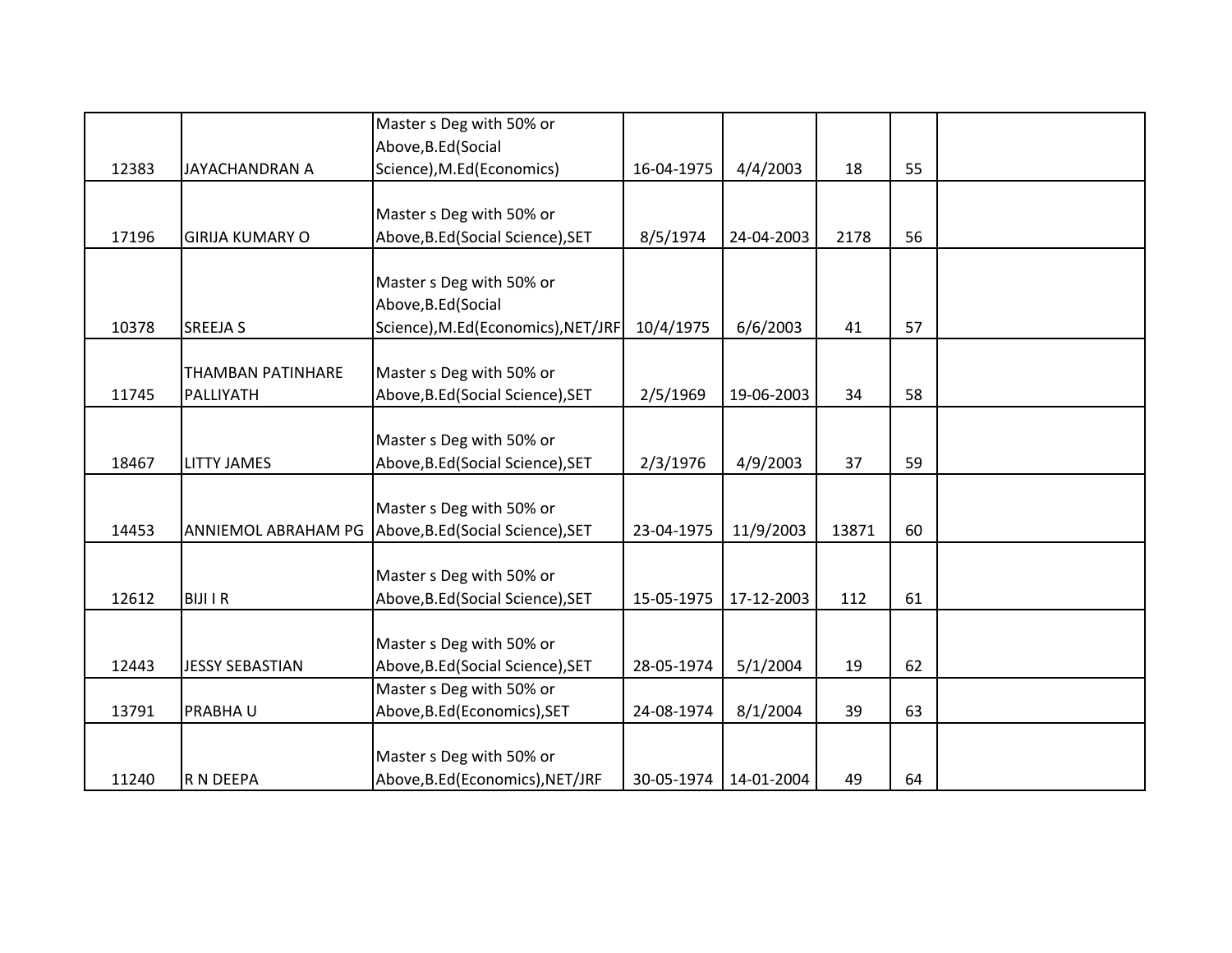|       |                       | Master s Deg with 50% or          |            |                       |              |    |                          |
|-------|-----------------------|-----------------------------------|------------|-----------------------|--------------|----|--------------------------|
| 14443 | <b>LITTY IGNATIUS</b> | Above, B.Ed (Social Science), SET | 5/1/1975   | 18-05-2004            | 28           | 65 |                          |
|       |                       |                                   |            |                       |              |    |                          |
|       |                       | Master s Deg with 50% or          |            |                       |              |    |                          |
| 16423 | JAGADEESH KT          | Above, B.Ed (Social Science), SET | 13-05-1977 | 2/9/2004              | 46           | 66 | <b>IDT PROBATION DUE</b> |
|       |                       |                                   |            |                       |              |    |                          |
|       |                       | Master s Deg with 50% or          |            |                       |              |    |                          |
| 12760 | <b>SONCY FRANCIS</b>  | Above, B.Ed (Social Science), SET | 18-12-1975 | 6/9/2004              | 17           | 67 |                          |
|       |                       | Master s Deg with 50% or          |            |                       |              |    |                          |
| 15171 | PREETHA J PRASAD      | Above, B.Ed (Social Science), SET | 19-04-1976 | 18-09-2004            | 56           | 68 |                          |
|       |                       |                                   |            |                       |              |    |                          |
|       | <b>SREEJITH</b>       | Master s Deg with 50% or          |            |                       |              |    |                          |
| 16156 | KULATHUMKARA          | Above, B.Ed (Social Science), SET | 5/5/1974   | 26-11-2004            | 36           | 69 |                          |
|       |                       | Master s Deg with 50% or          |            |                       |              |    |                          |
| 17447 | <b>SREEJAR</b>        | Above, B.Ed (Economics), SET      | 29-05-1975 | 16-06-2005            | 25           | 70 |                          |
|       |                       |                                   |            |                       |              |    |                          |
|       |                       | Master s Deg with 50% or          |            |                       |              |    |                          |
| 15782 | <b>JEENA K SUTHAN</b> | Above, B.Ed (Social Science), SET | 30-05-1976 | 13-07-2005            | 4            | 71 |                          |
|       |                       |                                   |            |                       |              |    |                          |
|       |                       | Master s Deg with 50% or          |            |                       |              |    |                          |
| 17473 | LIGI N B              | Above, B.Ed (Social Science), SET | 4/3/1976   | 9/8/2005              | 12           | 72 |                          |
|       |                       |                                   |            |                       |              |    |                          |
|       |                       | Master s Deg with 50% or          |            |                       |              |    |                          |
| 15946 | <b>PRASAD S B</b>     | Above, B.Ed (Social Science), SET | 2/1/1977   | 7/12/2005             | $\mathbf{1}$ | 73 |                          |
|       |                       |                                   |            |                       |              |    |                          |
|       |                       | Master s Deg with 50% or          |            |                       |              |    |                          |
| 11739 | <b>SINDHUPK</b>       | Above, B.Ed (Social Science), SET | 21-05-1978 | 3/10/2006             | 14           | 74 |                          |
|       |                       | Master s Deg with 50% or          |            |                       |              |    |                          |
| 17729 | <b>ANILKUMAR R</b>    | Above, B.Ed (Geography), SET      |            | 20-12-1966 21-12-2006 | $\mathbf{1}$ | 75 |                          |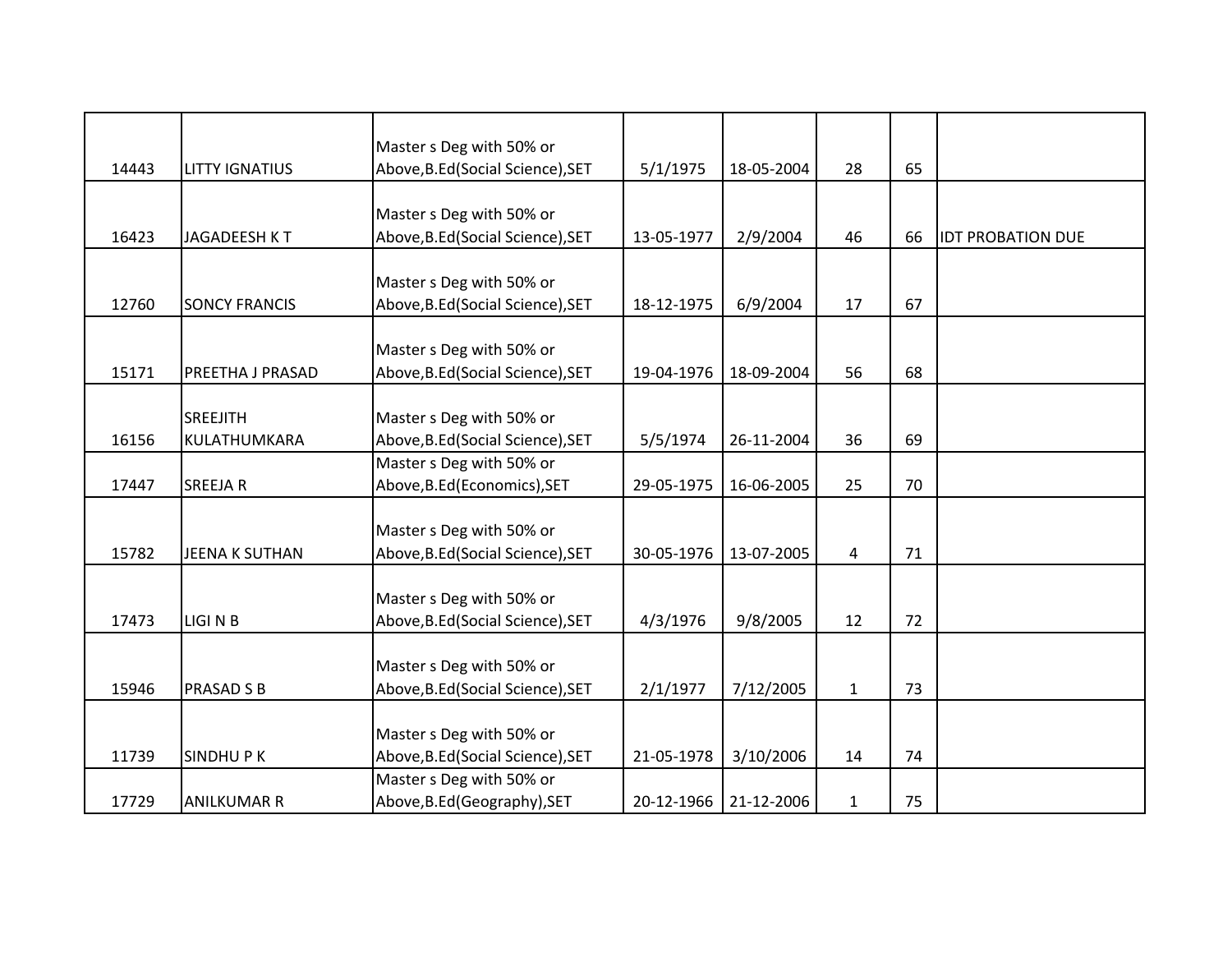|       |                         | Master s Deg with 50% or          |            |                         |                |    |  |
|-------|-------------------------|-----------------------------------|------------|-------------------------|----------------|----|--|
| 10800 | <b>THRESIAMMA JACOB</b> | Above, B.Ed (Social Science), SET | 31-05-1970 | 2/1/2007                | $\overline{2}$ | 76 |  |
|       |                         | Master s Deg with 50% or          |            |                         |                |    |  |
|       |                         | Above, B.Ed (Social               |            |                         |                |    |  |
| 14943 | <b>SUJITHAKG</b>        | Science), SET, M.Ed (Economics)   | 23-04-1981 | 12/1/2007               | 8              | 77 |  |
|       |                         |                                   |            |                         |                |    |  |
|       |                         | Master s Deg with 50% or          |            |                         |                |    |  |
| 15460 | <b>PREETHAKV</b>        | Above, B.Ed (Social Science), SET | 15-03-1975 | 15-01-2007              | $\overline{7}$ | 78 |  |
|       |                         |                                   |            |                         |                |    |  |
|       |                         | Master s Deg with 50% or          |            |                         |                |    |  |
| 12666 | <b>SHAJIMON CK</b>      | Above, B.Ed (Social Science), SET | 10/10/1978 | 16-01-2007              | 32             | 79 |  |
|       |                         |                                   |            |                         |                |    |  |
|       |                         | Master s Deg with 50% or          |            |                         |                |    |  |
| 14476 | <b>SAHINA ERAYI</b>     | Above, B.Ed (Social Science), SET | 3/3/1980   | 24-01-2007              | 12             | 80 |  |
|       |                         |                                   |            |                         |                |    |  |
|       |                         | Master s Deg with 50% or          |            |                         |                |    |  |
| 12512 | <b>MADHUK</b>           | Above, B.Ed (Social Science), SET | 25-05-1980 | 24-01-2007              | 46             | 81 |  |
|       |                         |                                   |            |                         |                |    |  |
|       |                         | Master s Deg with 50% or          |            |                         |                |    |  |
| 13957 | <b>MANJUPS</b>          | Above, B.Ed (Social Science), SET | 10/5/1977  | 27-02-2007              | 4              | 82 |  |
|       |                         |                                   |            |                         |                |    |  |
|       |                         | Master s Deg with 50% or          |            |                         |                |    |  |
| 10765 | <b>SARITHAN</b>         | Above, B.Ed (Social Science), SET | 31-05-1974 | 27-02-2007              | 15             | 83 |  |
|       |                         |                                   |            |                         |                |    |  |
|       |                         | Master s Deg with 50% or          |            |                         |                |    |  |
| 12428 | <b>ANABHAK</b>          | Above, B.Ed (Social Science), SET | 18-03-1981 | 12/3/2007               | 236            | 84 |  |
|       |                         | Master s Deg with 50% or          |            |                         |                |    |  |
| 12716 | <b>PUSHPARAJAN K</b>    | Above, B.Ed (Economics), SET      | 15-04-1974 | 3/4/2007                | $2^{\circ}$    | 85 |  |
|       |                         |                                   |            |                         |                |    |  |
|       |                         | Master s Deg with 50% or          |            |                         |                |    |  |
| 13054 | <b>ANOOP C</b>          | Above, B.Ed (Social Science), SET |            | 31-05-1981   15-05-2007 | 49             | 86 |  |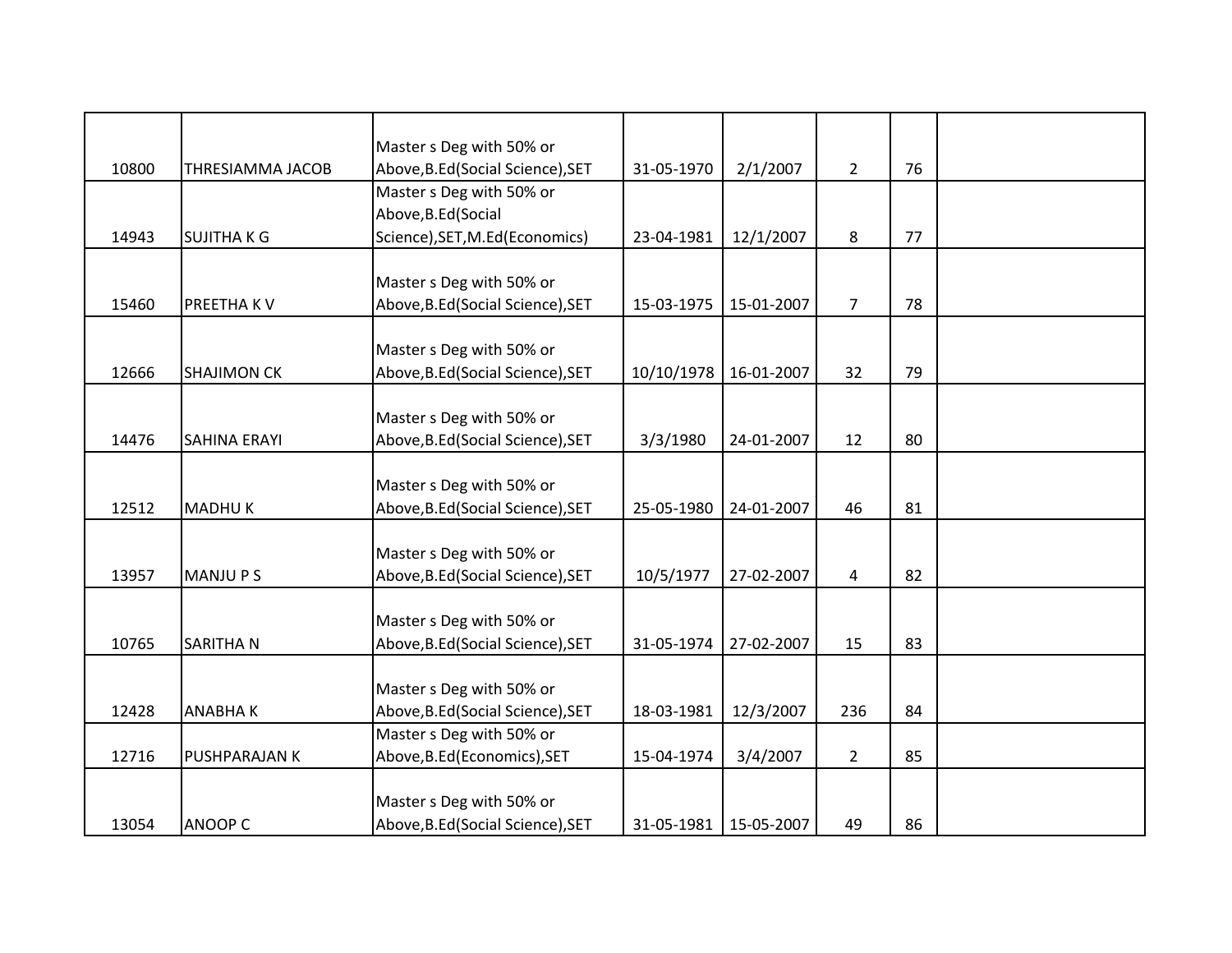|       |                         | Master s Deg with 50% or            |            |            |                |    |  |
|-------|-------------------------|-------------------------------------|------------|------------|----------------|----|--|
| 18564 | <b>DINEED PD</b>        | Above, B.Ed (Social Science), SET   | 30-05-1977 | 4/6/2007   | 17             | 87 |  |
|       |                         |                                     |            |            |                |    |  |
|       |                         | Master s Deg with 50% or            |            |            |                |    |  |
| 12753 | AJITHA N M              | Above, B.Ed (Social Science), SET   | 22-03-1969 | 4/6/2007   | 20             | 88 |  |
|       |                         |                                     |            |            |                |    |  |
|       |                         | Master s Deg with 50% or            |            |            |                |    |  |
| 15486 | <b>SINDHU K THOMAS</b>  | Above, B.Ed (Social Science), SET   | 28-05-1978 | 8/6/2007   | 13             | 89 |  |
|       |                         |                                     |            |            |                |    |  |
|       |                         | Master s Deg with 50% or            |            |            |                |    |  |
| 12501 | <b>HABEEBRAHMAN K P</b> | Above, B.Ed (Social Science), SET   | 10/3/1981  | 10/7/2007  | 80             | 90 |  |
|       |                         |                                     |            |            |                |    |  |
|       |                         | Master s Deg with 50% or            |            |            |                |    |  |
| 14367 | <b>JOSEMON A</b>        | Above, B.Ed (Social Science), SET   | 20-05-1982 | 10/7/2007  | 143            | 91 |  |
|       |                         |                                     |            |            |                |    |  |
|       |                         | Master s Deg with 50% or            |            |            |                |    |  |
| 10450 | <b>SHAMEER A S</b>      | Above, B.Ed (Social Science), SET   | 25-05-1980 | 1/10/2007  | $\overline{2}$ | 92 |  |
|       |                         |                                     |            |            |                |    |  |
|       |                         | Master s Deg with 50% or            |            |            |                |    |  |
| 12782 | <b>RAJEEV BL</b>        | Above, B.Ed (Social Science), SET   | 31-05-1971 | 5/10/2007  | 12             | 93 |  |
|       |                         |                                     |            |            |                |    |  |
|       |                         | Master s Deg with 50% or            |            |            |                |    |  |
| 16890 | <b>HARIDASAN K</b>      | Above, B.Ed (Social Science), SET   | 16-03-1973 | 25-10-2007 | 41             | 94 |  |
|       |                         |                                     |            |            |                |    |  |
|       |                         | Master s Deg with 50% or            |            |            |                |    |  |
| 14291 | <b>DILEEP R</b>         | Above, B.Ed (Social Science), SET   | 20-03-1980 | 25-10-2007 | 54             | 95 |  |
|       |                         | Master s Deg with 50% or            |            |            |                |    |  |
|       |                         | Above, B.Ed (Economics), M.Ed (Econ |            |            |                |    |  |
| 11048 | <b>REJI VARGHESE</b>    | omics)                              | 15-11-1977 | 28-11-2007 | 10             | 96 |  |
|       |                         | Master s Deg with 50% or            |            |            |                |    |  |
| 15985 | <b>RAJEESH C M</b>      | Above, B.Ed (Economics), SET        | 1/4/1982   | 7/12/2007  | 3              | 97 |  |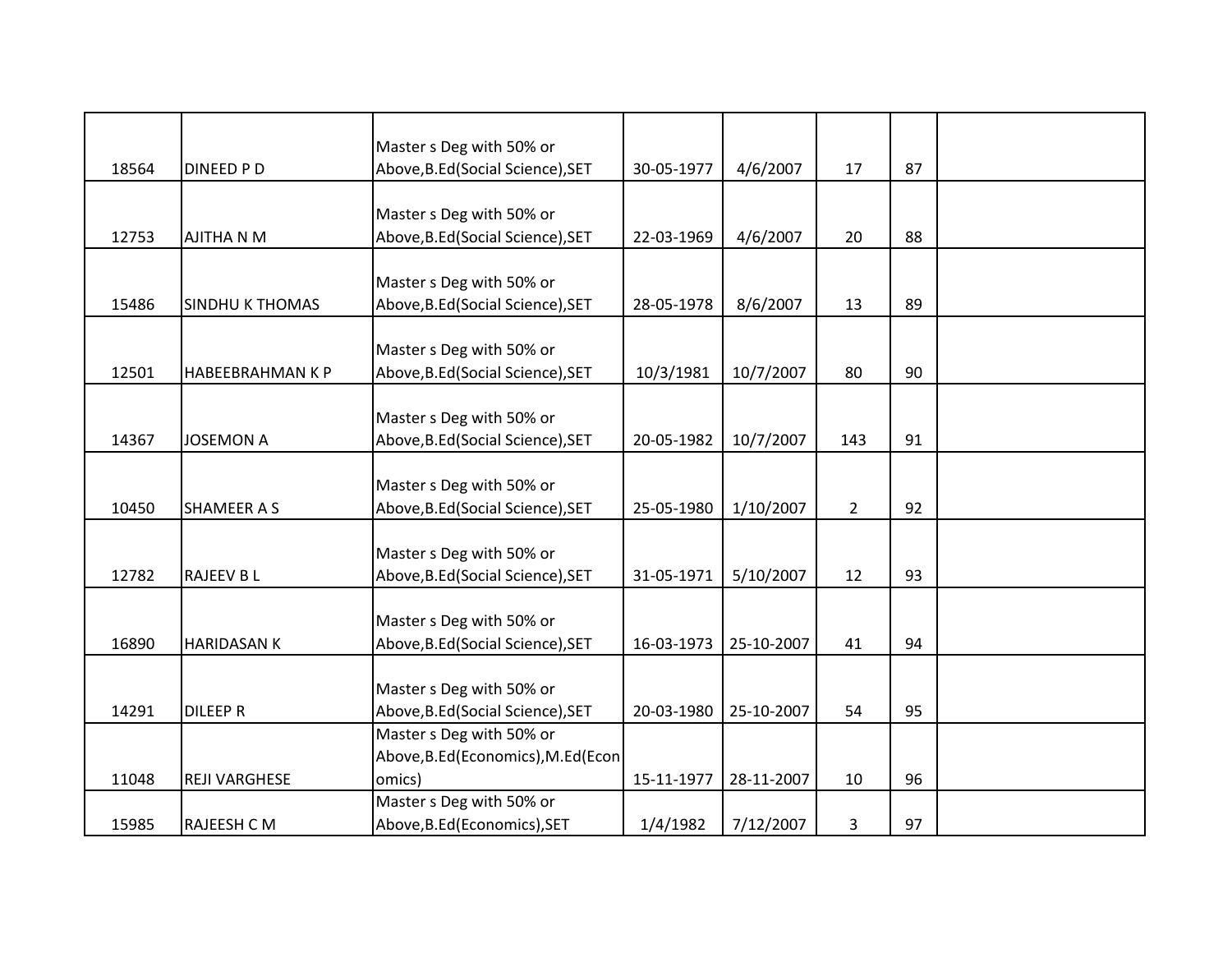|       |                       | Master s Deg with 50% or          |            |            |                |     |  |
|-------|-----------------------|-----------------------------------|------------|------------|----------------|-----|--|
| 14041 | <b>JOSE MATHEW</b>    | Above, B.Ed (Social Science), SET | 18-05-1977 | 18-12-2007 | 3              | 98  |  |
|       |                       |                                   |            |            |                |     |  |
|       |                       | Master s Deg with 50% or          |            |            |                |     |  |
| 14268 | <b>SINI V R</b>       | Above, B.Ed (Social Science), SET | 2/5/1979   | 21-12-2007 | 10             | 99  |  |
|       |                       |                                   |            |            |                |     |  |
|       |                       | Master s Deg with 50% or          |            |            |                |     |  |
| 14099 | LAILA C               | Above, B.Ed (Social Science), SET | 1/2/1972   | 29-12-2007 | 12             | 100 |  |
|       |                       | Master s Deg with 50% or          |            |            |                |     |  |
|       |                       | Above, B.Ed (Social               |            |            |                |     |  |
| 16169 | <b>ROOBIYA KM</b>     | Science), SET, NET/JRF            | 26-05-1980 | 9/1/2008   | 18             | 101 |  |
|       |                       |                                   |            |            |                |     |  |
|       |                       | Master s Deg with 50% or          |            |            |                |     |  |
| 13145 | <b>SUJATHA KP</b>     | Above, B.Ed (Social Science), SET | 25-05-1975 | 16-01-2008 | $2^{\circ}$    | 102 |  |
|       |                       | Master s Deg with 50% or          |            |            |                |     |  |
| 16678 | <b>HASH HASH V</b>    | Above, B.Ed (History), SET        | 29-01-1976 | 16-01-2008 | $\overline{3}$ | 103 |  |
|       |                       | Master s Deg with 50% or          |            |            |                |     |  |
|       |                       | Above, B.Ed (Social               |            |            |                |     |  |
| 16907 | <b>RAJAN M</b>        | Science), M.Ed (Economics)        | 2/11/1978  | 3/3/2008   | 10             | 104 |  |
|       |                       |                                   |            |            |                |     |  |
|       |                       | Master s Deg with 50% or          |            |            |                |     |  |
| 14091 | <b>LIKHA V B</b>      | Above, B.Ed (Social Science), SET | 6/3/1978   | 13-06-2008 | $2^{\circ}$    | 105 |  |
|       |                       |                                   |            |            |                |     |  |
|       |                       | Master s Deg with 50% or          |            |            |                |     |  |
| 14557 | JITHESH P P           | Above, B.Ed (Social Science), SET | 22-02-1979 | 13-06-2008 | 4              | 106 |  |
|       |                       |                                   |            |            |                |     |  |
|       |                       | Master s Deg with 50% or          |            |            |                |     |  |
| 11238 | <b>RENJINI S NAIR</b> | Above, B.Ed (Social Science), SET | 27-05-1971 | 22-09-2008 | 65             | 107 |  |
|       |                       |                                   |            |            |                |     |  |
|       |                       | Master s Deg with 50% or          |            |            |                |     |  |
| 10323 | <b>MINI M</b>         | Above, B.Ed (Social Science), SET | 18-05-1978 | 17-10-2008 | 1686           | 108 |  |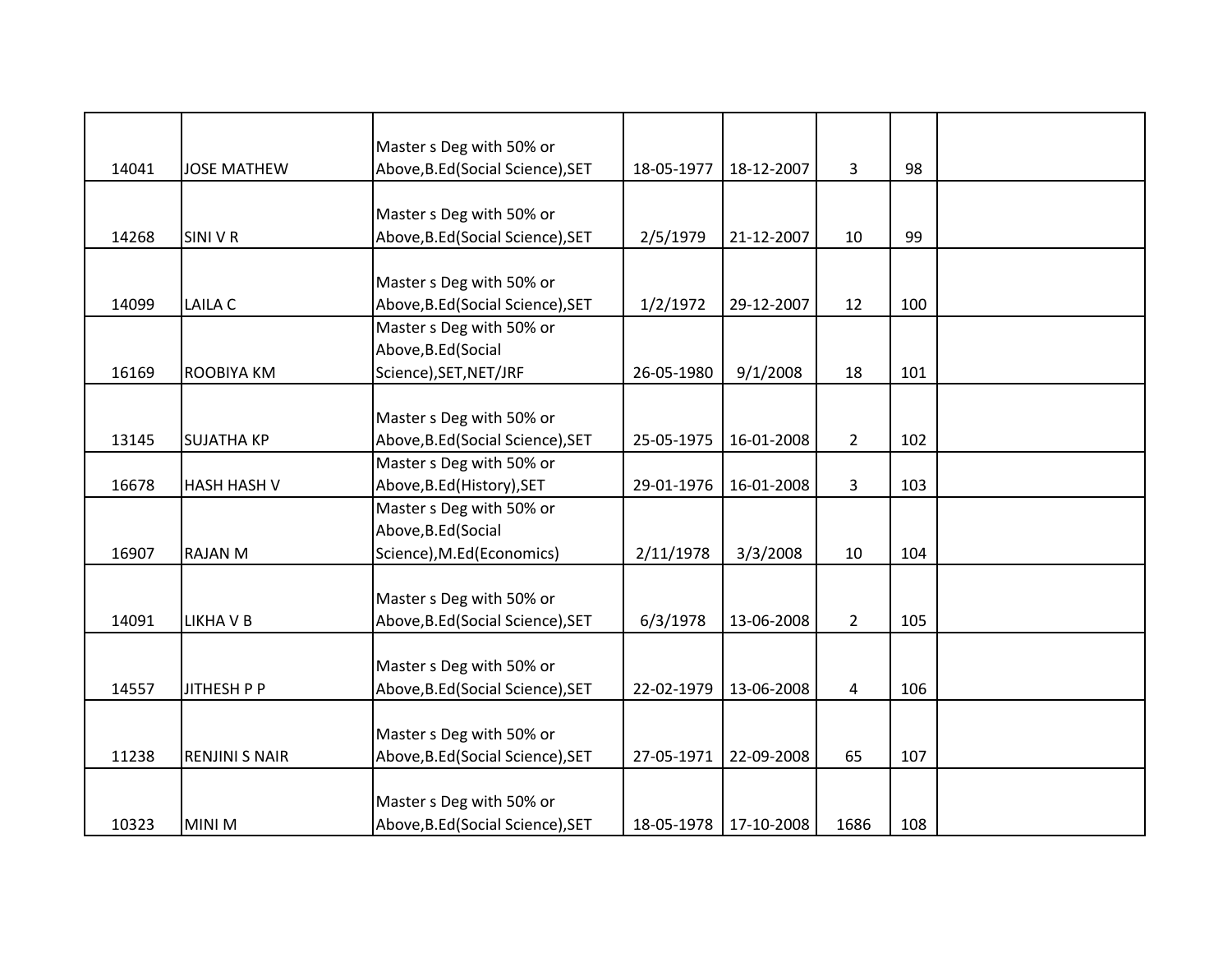| 17749 | ISREEJA CHANDROTH<br>THAZHA PUTHOOR | Master s Deg with 50% or<br>Above, B.Ed (Social Science), SET | 24-04-1974 | 11/11/2008 | $\overline{2}$ | 109 |  |
|-------|-------------------------------------|---------------------------------------------------------------|------------|------------|----------------|-----|--|
|       |                                     |                                                               |            |            |                |     |  |
|       |                                     | Master s Deg with 50% or                                      |            |            |                |     |  |
| 14622 | IMOHANAN K K                        | Above, B.Ed (Social Science), SET                             | 15-12-1975 | 3/2/2009   | $\mathbf{1}$   | 110 |  |
|       |                                     | Master s Deg with 50% or                                      |            |            |                |     |  |
| 13134 | <b>K S SREEKUMAR</b>                | Above, B.Ed (Mathematics), SET                                | 25-05-1964 | 13-07-1990 | 19             | 111 |  |
|       |                                     | Master s Deg with 50% or                                      |            |            |                |     |  |
| 10042 | <b>SUGUNAN C</b>                    | Above, B.Ed (Mathematics), SET                                | 11/4/1965  | 4/6/1998   | 182            | 112 |  |
|       |                                     | Master s Deg with 50% or                                      |            |            |                |     |  |
| 17369 | <b>G BINDU</b>                      | Above, B.Ed (Mathematics), SET                                | 30-05-1971 | 18-07-2003 | 134            | 113 |  |
|       |                                     |                                                               |            |            |                |     |  |
|       |                                     | Master s Deg with 50% or                                      |            |            |                |     |  |
| 17719 | lVANAJAKSHI M                       | Above, SET, 10 year Service as HSA                            | 10/5/1967  | 15-11-1991 | 59             | 114 |  |

## Philosophy

| <b>Application</b> |                       |                                     |               |                  |                |                |
|--------------------|-----------------------|-------------------------------------|---------------|------------------|----------------|----------------|
| <b>Number</b>      | <b>Applicant Name</b> | Qualification                       | Date of Birth | <b>Seniority</b> | SenSINo   Rank | <b>Remarks</b> |
|                    |                       |                                     |               |                  |                |                |
|                    |                       | Master s Deg with 50% or            |               |                  |                |                |
| 13847              | <b>IRETHIKA S</b>     | Above, B.Ed (Physical Science), SET | 1/6/1962      | 3/6/1991         | 3059           |                |

# Psychology

| Application   |                       |                                      |               |                  |         |        |                |
|---------------|-----------------------|--------------------------------------|---------------|------------------|---------|--------|----------------|
| <b>Number</b> | <b>Applicant Name</b> | Qualification                        | Date of Birth | <b>Seniority</b> | SenSINo | l Rank | <b>Remarks</b> |
|               |                       | Master s Deg with 50% or             |               |                  |         |        |                |
|               |                       | Above, B.Ed (English), M.Ed (Psychol |               |                  |         |        |                |
| 18439         | <b>ANTHENY PM</b>     | logy)                                | 8/9/1956      | 10/7/1990        | 45      |        |                |
|               |                       |                                      |               |                  |         |        |                |
|               |                       | Master s Deg with 50% or             |               |                  |         |        |                |
| 11428         | <b>DEEPTHIPS</b>      | Above, B.Ed (Social Science), M.Phil | 19-05-1967    | 31-12-2001       | 23      |        |                |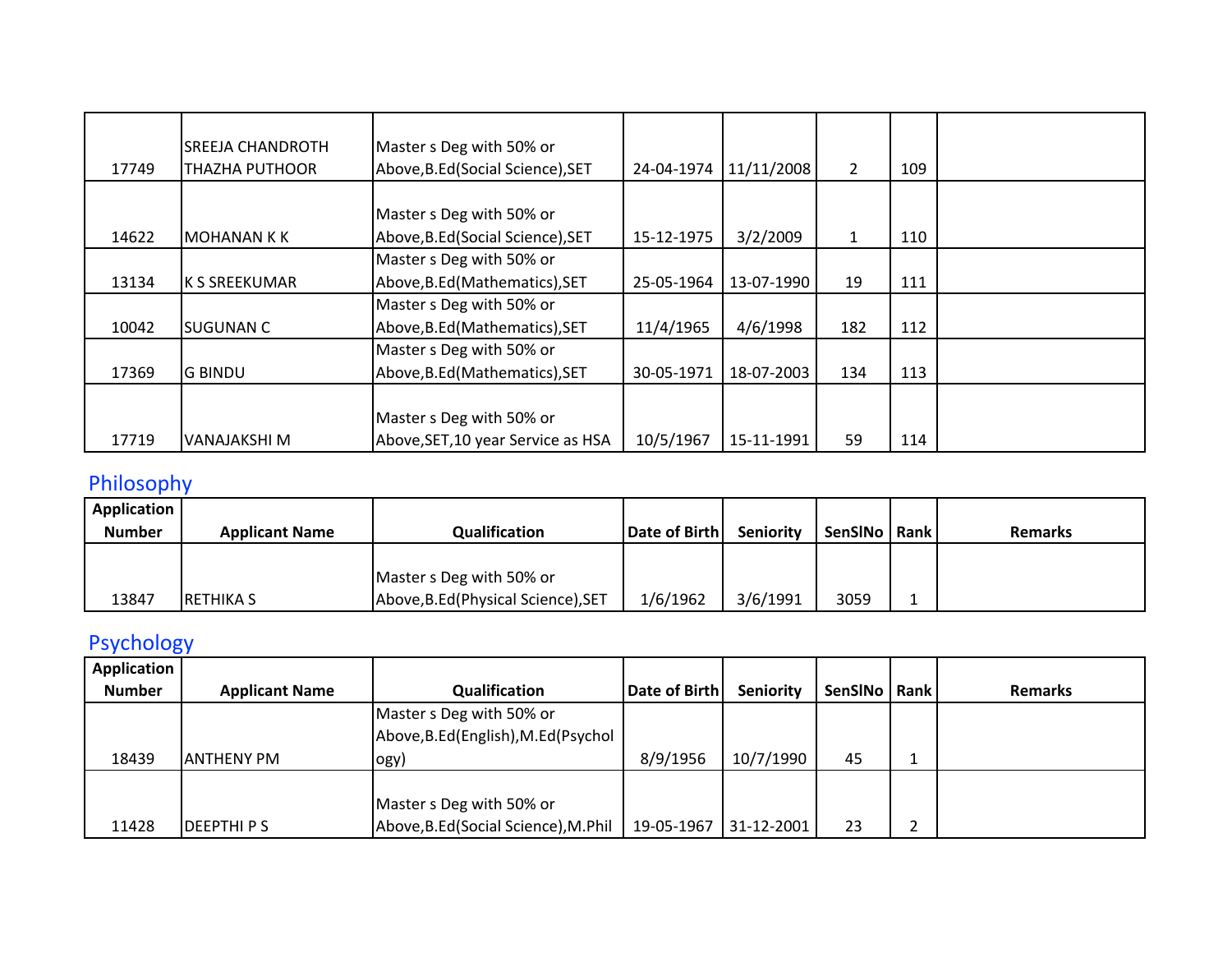|       |              | Master s Deg with 50% or   |            |              |            |  |
|-------|--------------|----------------------------|------------|--------------|------------|--|
| 10203 | JACOB C JOHN | Above, B.Ed (Zoology), SET | 30-11-1962 | $16-08-2000$ | 11F<br>ᆂᆂᆓ |  |

#### **Commerce**

| <b>Application</b> |                        |                                 |                      |            |         |                |                |
|--------------------|------------------------|---------------------------------|----------------------|------------|---------|----------------|----------------|
| <b>Number</b>      | <b>Applicant Name</b>  | Qualification                   | <b>Date of Birth</b> | Seniority  | SenSINo | Rank           | <b>Remarks</b> |
|                    |                        | Master s Deg with 50% or        |                      |            |         |                |                |
|                    |                        | Above, B.Ed (Commerce), 10 year |                      |            |         |                |                |
| 17365              | SABASTIAN PJ           | Service as HSA                  | 27-11-1964           | 8/7/1993   | 41      | $\mathbf{1}$   |                |
|                    |                        | Master s Deg with 50% or        |                      |            |         |                |                |
| 11677              | <b>AJITH PM</b>        | Above, B.Ed (Commerce), SET     | 31-05-1972           | 20-11-1999 | 120     | $\overline{2}$ |                |
|                    |                        | Master s Deg with 50% or        |                      |            |         |                |                |
| 10106              | <b>ANIL C</b>          | Above, B.Ed (Commerce), SET     | 30-05-1973           | 16-08-2000 | 321     | 3              |                |
|                    |                        | Master s Deg with 50% or        |                      |            |         |                |                |
| 12382              | <b>S BEENA</b>         | Above, B.Ed (Commerce), SET     | 5/7/1972             | 16-01-2001 | 24      | 4              |                |
|                    |                        | Master s Deg with 50% or        |                      |            |         |                |                |
| 11546              | <b>BINDUK</b>          | Above, B.Ed (Commerce), SET     | 22-05-1973           | 22-06-2001 | 16      | 5              |                |
|                    |                        | Master s Deg with 50% or        |                      |            |         |                |                |
| 16542              | <b>ROBERT M</b>        | Above, B.Ed (Commerce), SET     | 30-05-1975           | 18-06-2003 | 56      | 6              |                |
|                    |                        | Master s Deg with 50% or        |                      |            |         |                |                |
| 11248              | <b>SELMATH P A</b>     | Above, B.Ed (Commerce), SET     | 5/1/1974             | 22-07-2003 | 28      | 7              |                |
|                    |                        | Master s Deg with 50% or        |                      |            |         |                |                |
| 12311              | <b>GEETHA DEVI G S</b> | Above, B.Ed (Commerce), SET     | 31-05-1974           | 5/1/2004   | 147     | 8              |                |
|                    |                        | Master s Deg with 50% or        |                      |            |         |                |                |
| 10171              | SOBHA C                | Above, B.Ed (Commerce), SET     | 14-04-1978           | 24-05-2004 | 22      | 9              |                |
|                    |                        | Master s Deg with 50% or        |                      |            |         |                |                |
| 10529              | <b>SAJIKT</b>          | Above, B.Ed (Commerce), SET     | 31-05-1969           | 21-02-2005 | 4692    | 10             |                |
|                    |                        | Master s Deg with 50% or        |                      |            |         |                |                |
| 15030              | <b>ANIL KE</b>         | Above, B.Ed(Commerce), SET      | 28-05-1974           | 5/10/2005  | 4       | 11             |                |
|                    |                        | Master s Deg with 50% or        |                      |            |         |                |                |
| 10841              | <b>RESHMARANI M</b>    | Above, B.Ed (Commerce), SET     | 12/11/1977           | 26-10-2005 | 172     | 12             |                |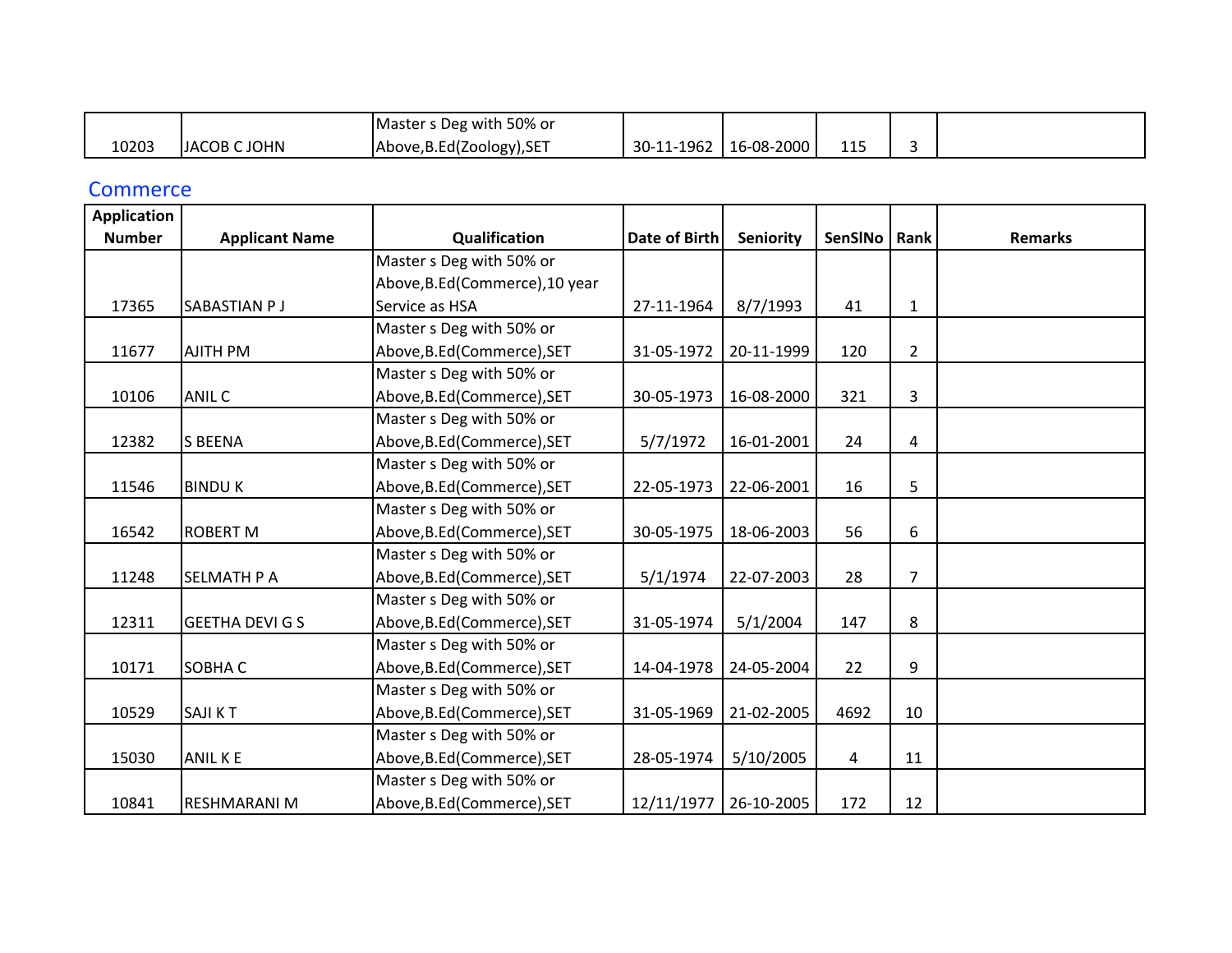|       |                         | Master s Deg with 50% or    |            |                         |                |    |  |
|-------|-------------------------|-----------------------------|------------|-------------------------|----------------|----|--|
| 14618 | <b>BIJIMOLS</b>         | Above, B.Ed (Commerce), SET | 20-05-1978 | 16-01-2007              | 4              | 13 |  |
|       |                         | Master s Deg with 50% or    |            |                         |                |    |  |
| 10553 | <b>SAJITH CV</b>        | Above, B.Ed (Commerce), SET | 1/4/1980   | 5/3/2007                | 322            | 14 |  |
|       |                         | Master s Deg with 50% or    |            |                         |                |    |  |
| 17418 | <b>REJANI R</b>         | Above, B.Ed (Commerce), SET | 3/1/1980   | 5/7/2007                | 4              | 15 |  |
|       |                         | Master s Deg with 50% or    |            |                         |                |    |  |
| 11312 | <b>BABUV</b>            | Above, B.Ed (Commerce), SET | 24-01-1981 | 10/7/2007               | 76             | 16 |  |
|       |                         | Master s Deg with 50% or    |            |                         |                |    |  |
| 14797 | <b>MINIMOLC</b>         | Above, B.Ed (Commerce), SET | 31-05-1976 | 6/8/2007                | 75             | 17 |  |
|       |                         | Master s Deg with 50% or    |            |                         |                |    |  |
| 15889 | <b>ANIL KUMAR R</b>     | Above, B.Ed (Commerce), SET | 20-03-1976 | 27-09-2007              | 1686           | 18 |  |
|       |                         | Master s Deg with 50% or    |            |                         |                |    |  |
| 12824 | <b>MUNEER V</b>         | Above, B.Ed (Commerce), SET | 30-05-1980 | 13-12-2007              | 10             | 19 |  |
|       |                         | Master s Deg with 50% or    |            |                         |                |    |  |
| 14732 | DILEEP KUMAR T N        | Above, B.Ed (Commerce), SET | 20-05-1980 | 21-12-2007              | $\overline{7}$ | 20 |  |
|       |                         | Master s Deg with 50% or    |            |                         |                |    |  |
| 11013 | <b>SATHEESH M S</b>     | Above, B.Ed (Commerce), SET | 20-04-1980 | 3/4/2008                | $\mathbf{1}$   | 21 |  |
|       |                         | Master s Deg with 50% or    |            |                         |                |    |  |
| 12686 | <b>SIMA MS</b>          | Above, B.Ed (Commerce), SET | 20-05-1980 | 23-05-2008              | $2^{\circ}$    | 22 |  |
|       |                         | Master s Deg with 50% or    |            |                         |                |    |  |
| 12695 | <b>SALMATH K A</b>      | Above, B.Ed (Commerce), SET | 3/12/1976  | 27-05-2008              | $\overline{2}$ | 23 |  |
|       |                         | Master s Deg with 50% or    |            |                         |                |    |  |
| 12294 | <b>GOPEEKRISHNAN PV</b> | Above, B.Ed (Commerce), SET | 28-05-1979 | 11/6/2008               | 19             | 24 |  |
|       |                         | Master s Deg with 50% or    |            |                         |                |    |  |
| 13142 | <b>MANJUSREE B</b>      | Above, B.Ed (Commerce), SET | 16-11-1979 | 12/6/2008               | 43             | 25 |  |
|       |                         | Master s Deg with 50% or    |            |                         |                |    |  |
| 10051 | <b>NAVEEN PAUL</b>      | Above, B.Ed (Commerce), SET | 3/3/1981   | 17-11-2008              | 5              | 26 |  |
|       |                         | Master s Deg with 50% or    |            |                         |                |    |  |
| 12284 | <b>SEEMA M NAIR</b>     | Above, B.Ed (Commerce), SET |            | 18-05-1980   18-12-2008 | $\mathbf{1}$   | 27 |  |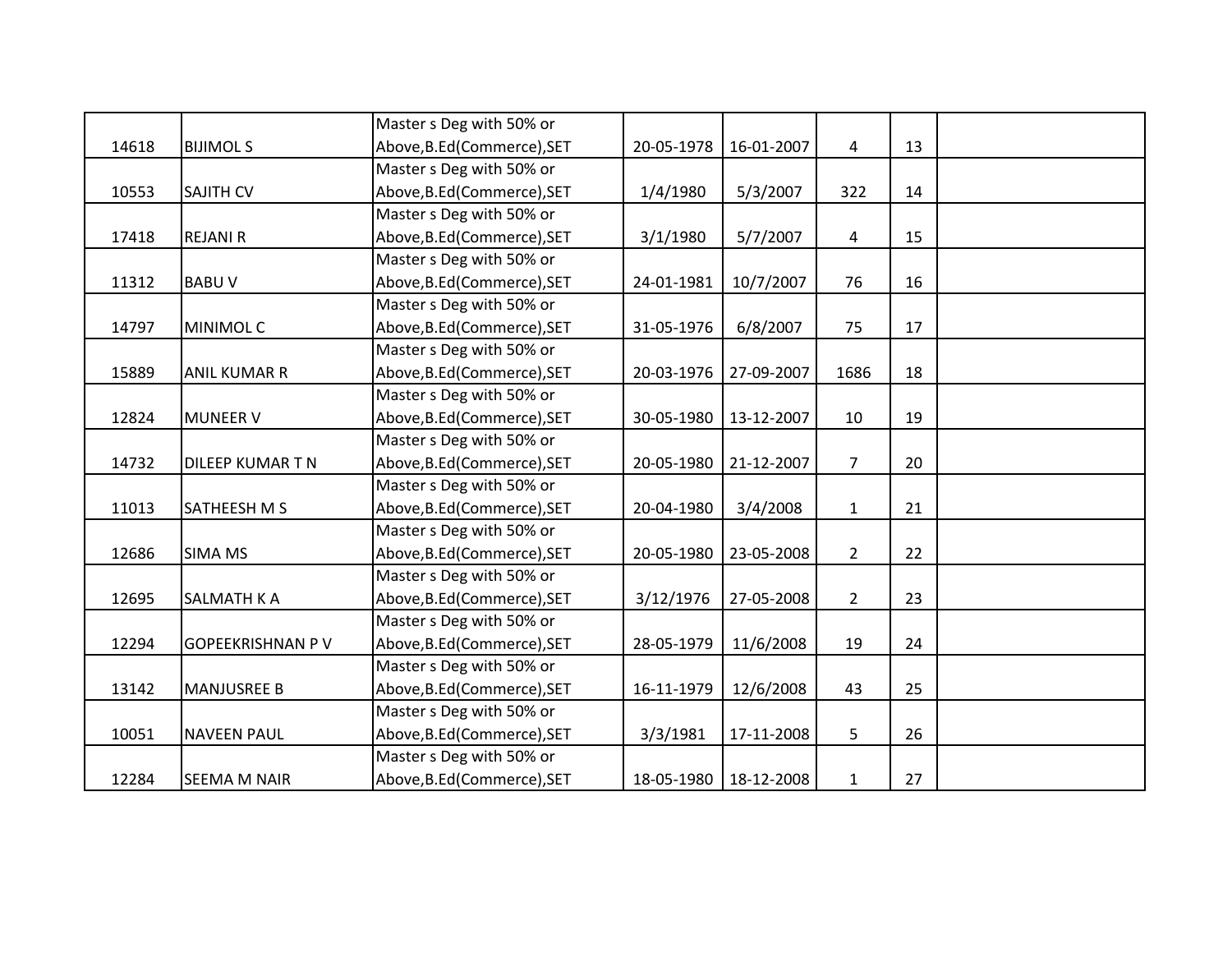|       |                            | Master s Deg with 50% or          |            |            |     |    |  |
|-------|----------------------------|-----------------------------------|------------|------------|-----|----|--|
|       |                            |                                   |            |            | 81  | 28 |  |
| 10036 | IMEHABOOB ELAYI            | Above, B.Ed (Social Science), SET | 16-05-1972 | 26-02-2001 |     |    |  |
|       |                            | Master s Deg with 50% or          |            |            |     |    |  |
|       |                            | Above, B.Ed (Social               |            |            |     |    |  |
| 15896 | <b>SHEEJA KOLARVEETTIL</b> | Science), B.Ed (English), SET     | 30-05-1972 | 16-01-2007 | 30  | 29 |  |
|       |                            |                                   |            |            |     |    |  |
|       | <b>REMESAN</b>             | Master s Deg with 50% or          |            |            |     |    |  |
| 10953 | <b>MADAPPARAMBATH</b>      | Above, B.Ed (Social Science), SET | 28-03-1973 | 27-01-2007 | 10  | 30 |  |
|       |                            | Master s Deg with 50% or          |            |            |     |    |  |
| 13059 | <b>VENUGOPALAN A</b>       | Above, B.Ed (Economics), SET      | 15-03-1965 | 18-06-2007 | 8   | 31 |  |
|       |                            | Master s Deg with 50% or          |            |            |     |    |  |
| 11301 | <b>ANUPAMA PV</b>          | Above, SET                        | 31-05-1977 | 19-06-2003 | 164 | 32 |  |
|       |                            | Master s Deg with 50% or          |            |            |     |    |  |
| 12298 | <b>RIJUNA M N</b>          | Above, SET                        | 29-08-1977 | 1/11/2003  | 16  | 33 |  |

# **Sociology**

| Application   |                       |                                   |                      |                  |                |                |                |
|---------------|-----------------------|-----------------------------------|----------------------|------------------|----------------|----------------|----------------|
| <b>Number</b> | <b>Applicant Name</b> | Qualification                     | <b>Date of Birth</b> | <b>Seniority</b> | <b>SenSINo</b> | Rank           | <b>Remarks</b> |
|               |                       |                                   |                      |                  |                |                |                |
|               |                       | Master s Deg with 50% or          |                      |                  |                |                |                |
| 16600         | IP K PREMALATHA       | Above, B.Ed (Social Science), SET | 7/4/1965             | 1/12/1987        | 77             | 1              |                |
|               |                       |                                   |                      |                  |                |                |                |
|               |                       | Master s Deg with 50% or          |                      |                  |                |                |                |
| 12204         | <b>CHANDRAN KVK</b>   | Above, B.Ed (Social Science), SET | 23-05-1965           | 4/5/1992         | 14             | $\overline{2}$ |                |
|               |                       |                                   |                      |                  |                |                |                |
|               |                       | Master s Deg with 50% or          |                      |                  |                |                |                |
| 12323         | LUKA A A              | Above, B.Ed (Social Science), SET | 25-06-1961           | 26-11-1992       | 38             | 3              |                |
|               |                       | Master s Deg with 50% or          |                      |                  |                |                |                |
| 17661         | <b>ALI ASRAF P</b>    | Above, B.Ed (History), SET        | 31-05-1968           | 16-07-1993       | 85             | 4              |                |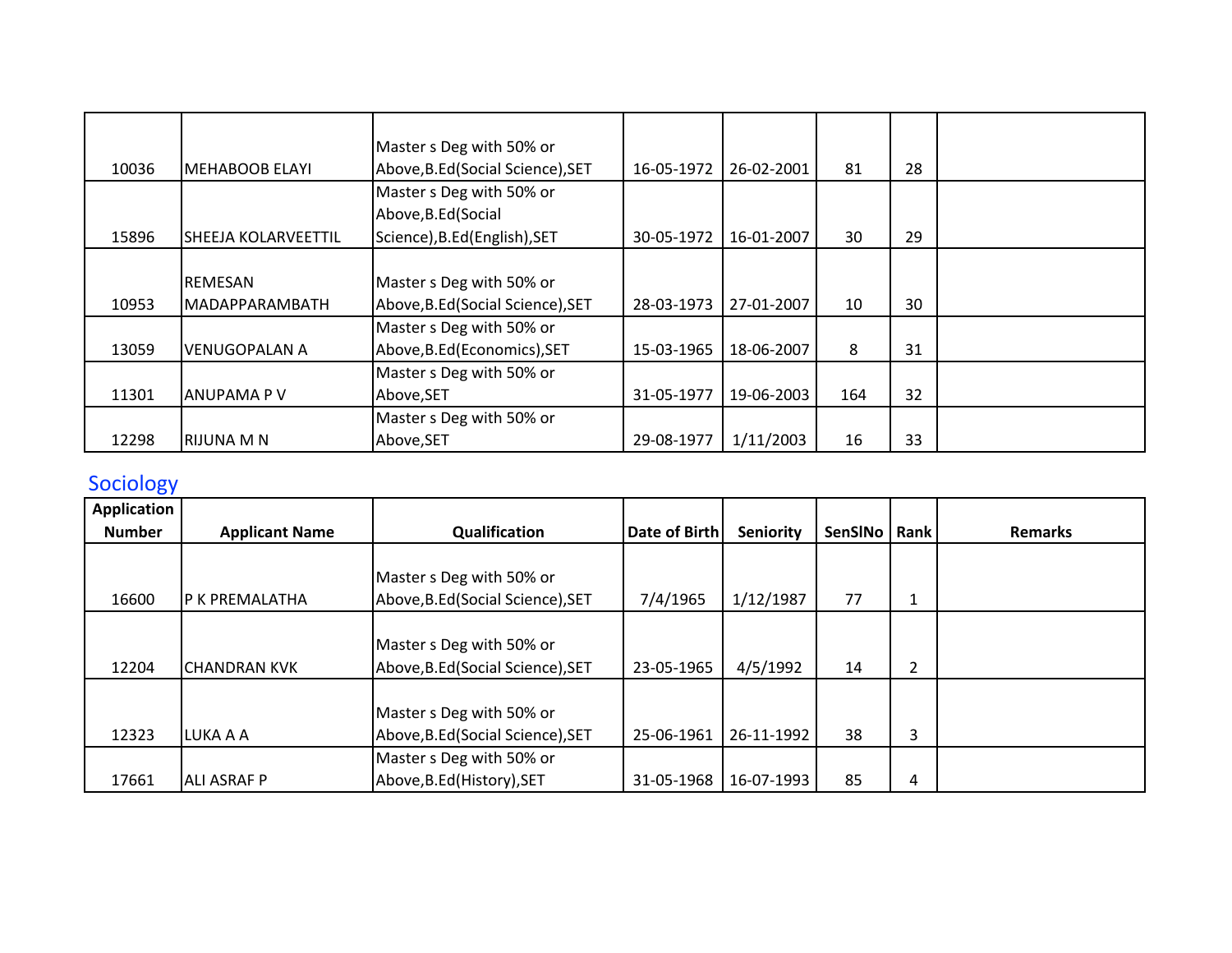|       |                          | Master s Deg with 50% or           |            |            |              |                |  |
|-------|--------------------------|------------------------------------|------------|------------|--------------|----------------|--|
| 13460 | <b>SREEDEVI A</b>        | Above, B.Ed (Social Science), SET  | 29-03-1968 | 15-11-1993 | 40           | 5              |  |
|       |                          | Master s Deg with 50% or           |            |            |              |                |  |
|       |                          | Above, SET, B.Ed (IGNOU) with 2 Yr |            |            |              |                |  |
|       |                          | Teaching Exp before B.Ed(Social    |            |            |              |                |  |
| 16184 | <b>SHAHUL HAMEED P C</b> | Science)                           | 19-03-1971 | 27-02-1998 | 231          | 6              |  |
|       |                          | Master s Deg with 50% or           |            |            |              |                |  |
|       |                          | Above, SET, B.Ed (IGNOU) with 2 Yr |            |            |              |                |  |
|       |                          | Teaching Exp before B.Ed(Social    |            |            |              |                |  |
| 14850 | <b>MOIDEEN KUTTY KC</b>  | Science)                           | 10/2/1975  | 17-10-1998 | 33           | $\overline{7}$ |  |
|       |                          | Master s Deg with 50% or           |            |            |              |                |  |
|       |                          | Above, SET, B.Ed(IGNOU) with 2 Yr  |            |            |              |                |  |
|       |                          | Teaching Exp before B.Ed(Social    |            |            |              |                |  |
| 18486 | <b>HAFSATH PP</b>        | Science)                           | 26-05-1972 | 17-10-1998 | 145          | 8              |  |
|       |                          |                                    |            |            |              |                |  |
|       |                          | Master s Deg with 50% or           |            |            |              |                |  |
| 10771 | JAYACHANDRAN M C         | Above, B.Ed (Social Science), SET  | 4/5/1966   | 12/1/1999  | 20           | 9              |  |
|       |                          | Master s Deg with 50% or           |            |            |              |                |  |
|       |                          | Above, SET, B.Ed(IGNOU) with 2 Yr  |            |            |              |                |  |
|       |                          | Teaching Exp before B.Ed(Social    |            |            |              |                |  |
| 17217 | MUJEEBRAHMAN VC          | Science)                           | 23-05-1972 | 29-06-1999 | 17779        | 10             |  |
|       |                          | Master s Deg with 50% or           |            |            |              |                |  |
| 13008 | <b>GIRY O</b>            | Above, B.Ed (Geography), SET       | 8/5/1967   | 16-08-2000 | 288          | 11             |  |
|       |                          | Master s Deg with 50% or           |            |            |              |                |  |
|       |                          | Above, B.Ed (Social                |            |            |              |                |  |
| 10122 | <b>SAJEEV T</b>          | Science), M.Ed(Sociology)          | 28-04-1970 | 22-09-2000 | 81           | 12             |  |
|       |                          |                                    |            |            |              |                |  |
|       |                          | Master s Deg with 50% or           |            |            |              |                |  |
| 11275 | P MUHAMMED RAZI          | Above, B.Ed (Social Science), SET  | 13-09-1971 | 26-09-2000 | $\mathbf{1}$ | 13             |  |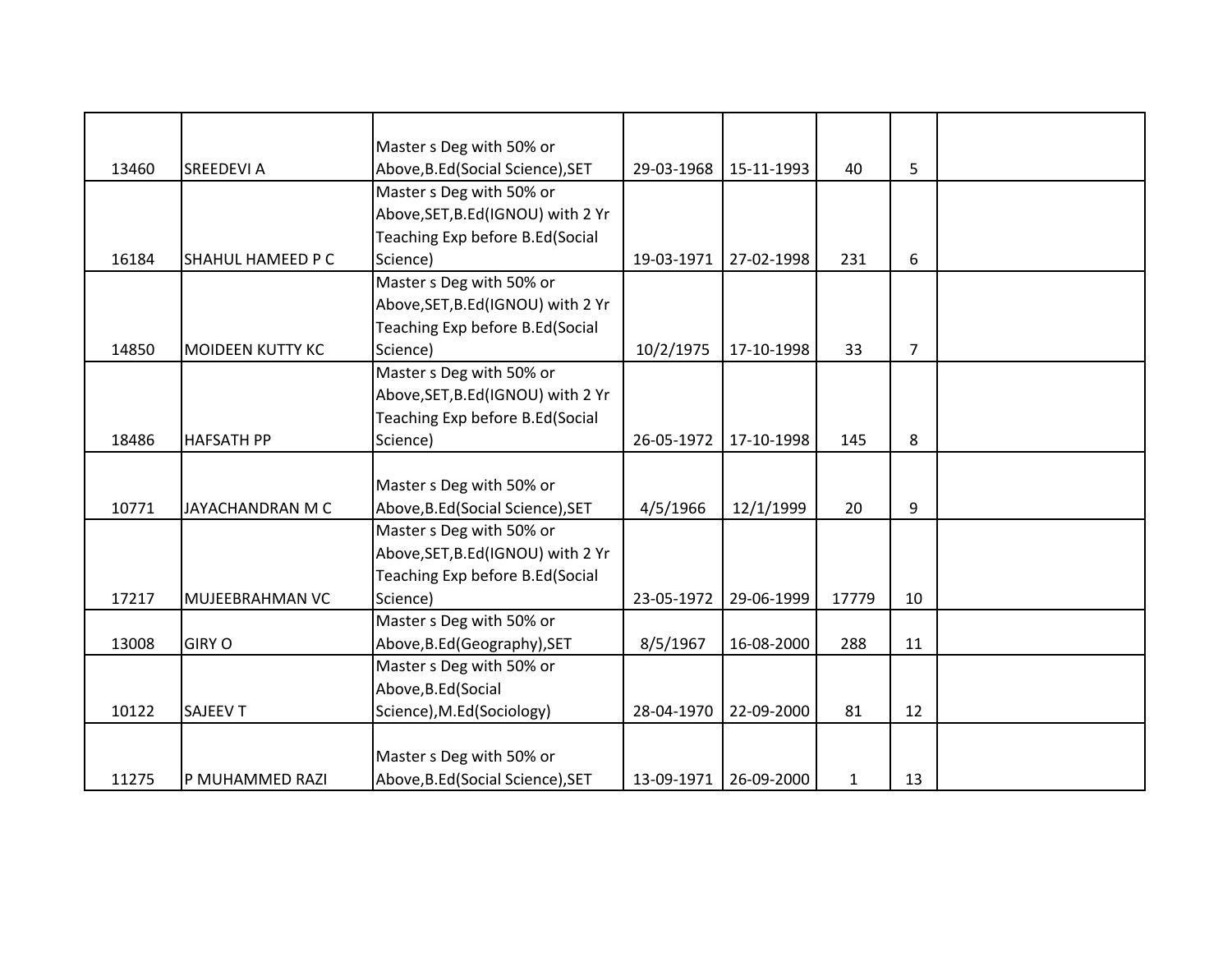|       |                           | Master s Deg with 50% or           |            |            | 46           |    |  |
|-------|---------------------------|------------------------------------|------------|------------|--------------|----|--|
| 17465 | <b>ASHA S</b>             | Above, B.Ed (Social Science), SET  | 30-05-1974 | 23-11-2002 |              | 14 |  |
|       |                           | Master s Deg with 50% or           |            |            |              |    |  |
| 10455 | MUHAMMED SALIM M          | Above, B.Ed (Social Science), SET  | 7/1/1975   | 10/2/2003  | $\mathbf{1}$ | 15 |  |
|       |                           |                                    |            |            |              |    |  |
|       |                           | Master s Deg with 50% or           |            |            |              |    |  |
| 12224 | <b>SHAJI M V</b>          | Above, B.Ed (Social Science), SET  | 27-04-1977 | 17-02-2003 | 9            | 16 |  |
|       |                           | Master s Deg with 50% or           |            |            |              |    |  |
|       |                           | Above, SET, B.Ed (IGNOU) with 2 Yr |            |            |              |    |  |
|       |                           | Teaching Exp before B.Ed(Social    |            |            |              |    |  |
| 13296 | <b>SHANAVAS PP</b>        | Science)                           | 7/3/1976   | 31-05-2003 | 141          | 17 |  |
|       |                           |                                    |            |            |              |    |  |
|       |                           | Master s Deg with 50% or           |            |            |              |    |  |
| 13581 | <b>JAYAKUMARI PK</b>      | Above, B.Ed (Social Science), SET  | 27-05-1967 | 3/9/2004   | 8            | 18 |  |
|       |                           |                                    |            |            |              |    |  |
|       |                           | Master s Deg with 50% or           |            |            |              |    |  |
| 14066 | NIRMALA DEVI C N          | Above, B.Ed (Social Science), SET  | 30-05-1973 | 8/11/2004  | 2042         | 19 |  |
|       |                           | Master s Deg with 50% or           |            |            |              |    |  |
| 12674 | <b>SIVASANKARAN K</b>     | Above, B.Ed (History), SET         | 15-02-1970 | 16-01-2007 | 45           | 20 |  |
|       |                           |                                    |            |            |              |    |  |
|       |                           | Master s Deg with 50% or           |            |            |              |    |  |
| 17357 | <b>SAILABI M MADATHIL</b> | Above, B.Ed (Social Science), SET  | 15-05-1971 | 16-01-2007 | 62           | 21 |  |
|       |                           |                                    |            |            |              |    |  |
|       |                           | Master s Deg with 50% or           |            |            |              |    |  |
| 13575 | <b>VINOD V</b>            | Above, B.Ed (Social Science), SET  | 20-05-1976 | 17-02-2007 | 94           | 22 |  |
|       |                           |                                    |            |            |              |    |  |
|       |                           | Master s Deg with 50% or           |            |            |              |    |  |
| 18347 | <b>SINDHU KUMARI K</b>    | Above, B.Ed (Social Science), SET  | 28-05-1979 | 26-04-2007 | 61           | 23 |  |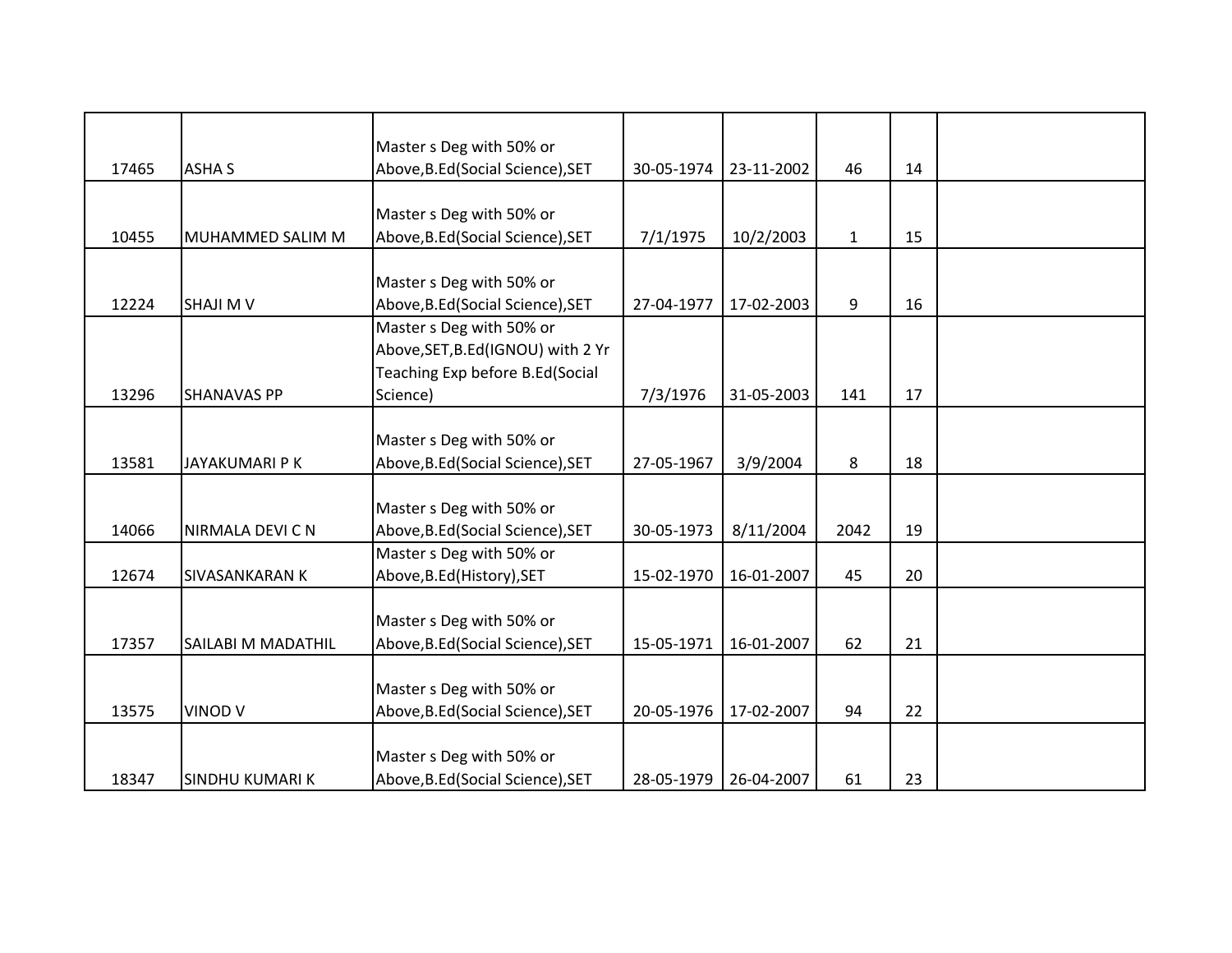|       |                        | Master s Deg with 50% or            |            |            |       |    |  |
|-------|------------------------|-------------------------------------|------------|------------|-------|----|--|
|       |                        | Above, B.Ed (Social                 |            |            |       |    |  |
| 12923 | SAJU S                 | Science), M.Ed(Social Science)      | 11/5/1975  | 25-08-2008 | 15    | 24 |  |
|       |                        |                                     |            |            |       |    |  |
|       |                        | Master s Deg with 50% or            |            |            |       |    |  |
| 10522 | <b>MADHUPJ</b>         | Above, B.Ed (Social Science), SET   | 6/5/1980   | 6/5/2009   | 10    | 25 |  |
|       |                        | Master s Deg with 50% or            |            |            |       |    |  |
| 17784 | <b>C KASTHURI BAI</b>  | Above, B.Ed (Malayalam), SET        | 2/5/1961   | 26-11-1985 | 17    | 26 |  |
|       |                        | Master s Deg with 50% or            |            |            |       |    |  |
| 14590 | <b>VENU KUMAR G</b>    | Above, B.Ed (Malayalam), SET        | 25-05-1966 | 17-09-1990 | 125   | 27 |  |
|       |                        |                                     |            |            |       |    |  |
|       |                        | Master s Deg with 50% or            |            |            |       |    |  |
| 12275 | <b>USHAKUMARYKK</b>    | Above, B.Ed (Physical Science), SET | 24-02-1966 | 25-05-1992 | 23390 | 28 |  |
|       |                        | Master s Deg with 50% or            |            |            |       |    |  |
| 10909 | <b>MINIP</b>           | Above, B.Ed(Chemistry), SET         | 24-05-1969 | 9/6/1997   | 32    | 29 |  |
|       |                        | Master s Deg with 50% or            |            |            |       |    |  |
| 15039 | <b>HEMAT</b>           | Above, B.Ed(Chemistry), SET         | 2/2/1969   | 30-06-1997 | 170   | 30 |  |
|       |                        |                                     |            |            |       |    |  |
|       |                        | Master s Deg with 50% or            |            |            |       |    |  |
| 17926 | <b>SEENA MK</b>        | Above, B.Ed (Physical Science), SET | 28-05-1968 | 30-06-1997 | 454   | 31 |  |
|       |                        | Master s Deg with 50% or            |            |            |       |    |  |
| 12505 | <b>GIREESH KUMAR T</b> | Above, B.Ed(Zoology), SET           | 21-05-1972 | 29-08-1997 | 74    | 32 |  |
|       |                        | Master s Deg with 50% or            |            |            |       |    |  |
| 14819 | <b>SUJITH THAROL</b>   | Above, B.Ed (Botany), SET           | 24-05-1967 | 29-11-1997 | 32    | 33 |  |
|       |                        | Master s Deg with 50% or            |            |            |       |    |  |
|       |                        | Above, B.Ed (Mathematics), M.Ed (M  |            |            |       |    |  |
| 11890 | <b>KRISHNAKUMAR MB</b> | athematics)                         | 8/1/1971   | 15-11-2002 | 99    | 34 |  |
|       |                        |                                     |            |            |       |    |  |
|       |                        | Master s Deg with 50% or            |            |            |       |    |  |
| 17527 | <b>SUNITHA P R</b>     | Above, B.Ed (Physical Science), SET | 30-05-1976 | 31-05-2003 | 42    | 35 |  |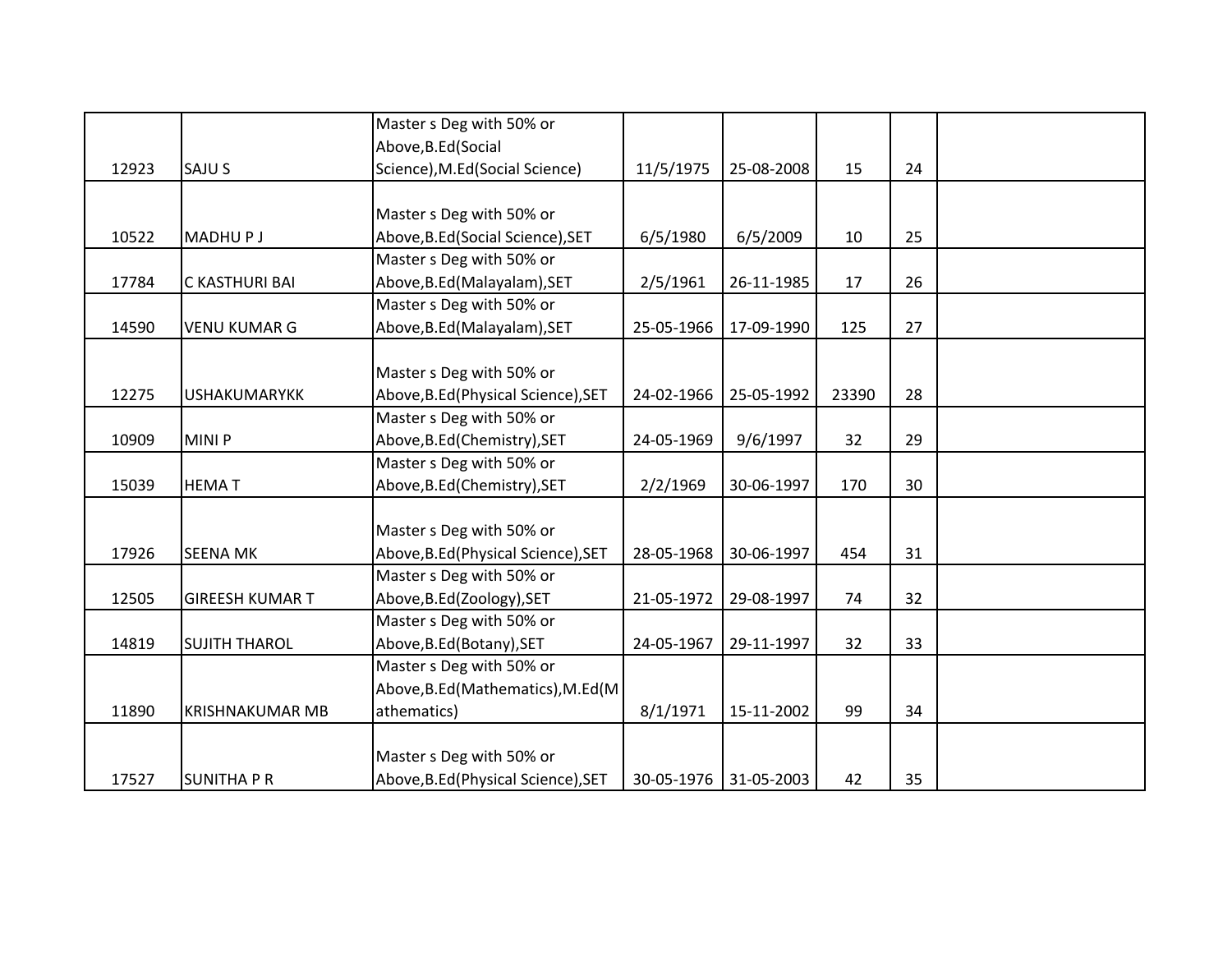|       |                       | Master s Deg with 50% or            |            |            |                |    |               |
|-------|-----------------------|-------------------------------------|------------|------------|----------------|----|---------------|
| 17775 | <b>JOSILEE JOHN</b>   | Above, B.Ed (Natural Science), SET  | 28-05-1974 | 6/6/2003   | 72             | 36 |               |
|       |                       | Master s Deg with 50% or            |            |            |                |    |               |
| 16425 | JAFAR SADIQ A P       | Above, B.Ed (Malayalam), SET        | 1/5/1976   | 9/1/2004   | 18             | 37 |               |
|       |                       | Master s Deg with 50% or            |            |            |                |    |               |
| 15772 | <b>PREETHISH R</b>    | Above, B.Ed (English), SET          | 23-02-1974 | 24-05-2004 | 64             | 38 |               |
|       |                       | Master s Deg with 50% or            |            |            |                |    |               |
|       |                       | Above, B.Ed (Malayalam), Ph.D, NET/ |            |            |                |    |               |
| 13912 | DR DEVI K K           | <b>JRF</b>                          | 20-01-1973 | 3/6/2004   | 40             | 39 |               |
|       |                       |                                     |            |            |                |    |               |
|       |                       | Master s Deg with 50% or            |            |            |                |    |               |
| 18445 | <b>SHYLA BAI M</b>    | Above, B.Ed (Physical Science), SET | 29-05-1969 | 30-03-2005 | 18             | 40 |               |
|       |                       |                                     |            |            |                |    |               |
|       |                       | Master s Deg with 50% or            |            |            |                |    |               |
| 15120 | JAYACHANDRAN PILLAI K | Above, B.Ed (Natural Science), SET  | 27-04-1965 | 14-02-2006 | $\mathbf{2}$   | 41 |               |
|       |                       |                                     |            |            |                |    |               |
|       |                       | Master s Deg with 50% or            |            |            |                |    |               |
| 12441 | <b>AJITHA A K</b>     | Above, B.Ed (Natural Science), SET  | 27-05-1976 | 13-02-2007 | 3              | 42 |               |
|       |                       | Master s Deg with 50% or            |            |            |                |    |               |
| 15181 | <b>LEKHA G</b>        | Above, B.Ed (Mathematics), SET      | 18-05-1975 | 14-10-2009 | $\mathbf{1}$   | 43 |               |
|       |                       | Master s Deg with 50% or            |            |            |                |    |               |
| 13633 | <b>RACHITHA R O</b>   | Above, SET                          | 31-05-1981 | 21-06-2008 | $\overline{7}$ | 44 | B.Ed. cir due |

## Social Work

| <b>Application</b> |                       |                                   |                      |                  |         |          |                |
|--------------------|-----------------------|-----------------------------------|----------------------|------------------|---------|----------|----------------|
| <b>Number</b>      | <b>Applicant Name</b> | Qualification                     | <b>Date of Birth</b> | <b>Seniority</b> | SenSINo | l Rank l | <b>Remarks</b> |
|                    |                       |                                   |                      |                  |         |          |                |
|                    |                       | Master s Deg with 50% or          |                      |                  |         |          |                |
| 14290              | <b>SURESH P</b>       | Above, B.Ed (Social Science), SET | 12/5/1975            | 20-01-2006       |         |          |                |
|                    |                       | Master s Deg with 50% or          |                      |                  |         |          |                |
| 13184              | IJAYAKUMAR K          | Above, B.Ed (Mathematics), SET    | 31-05-1972           | 6/4/1997         |         |          |                |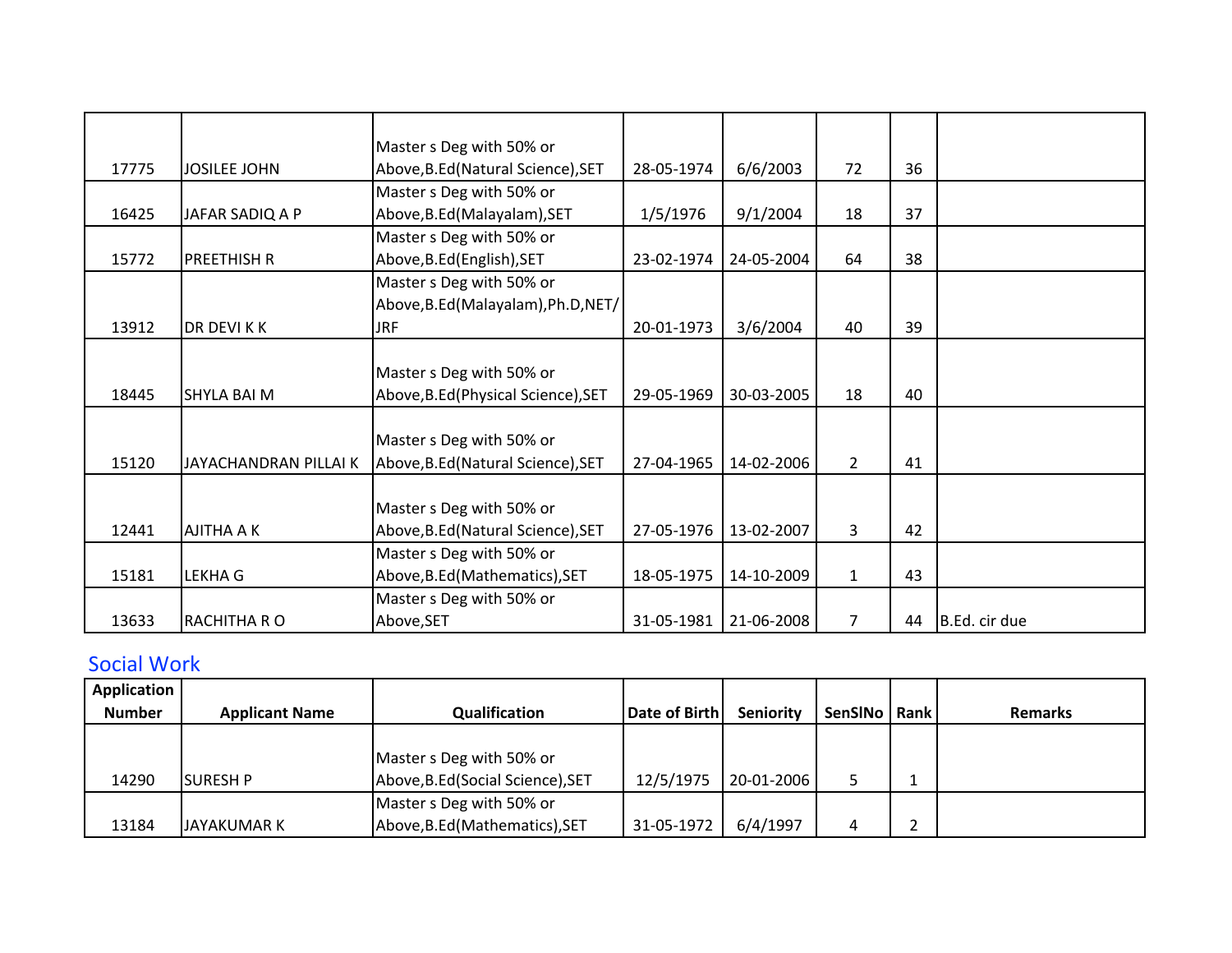## Anthropology

| Application   |                       |                          |                           |           |                |      |         |
|---------------|-----------------------|--------------------------|---------------------------|-----------|----------------|------|---------|
| <b>Number</b> | <b>\pplicant Name</b> | <br><b>Qualification</b> | .<br><b>Date of Birth</b> | šenioritv | <b>SenSINo</b> | Rank | Remarks |

#### Home Science

| <b>Application</b> |                       |                                    |                         |                  |                |                |
|--------------------|-----------------------|------------------------------------|-------------------------|------------------|----------------|----------------|
| <b>Number</b>      | <b>Applicant Name</b> | Qualification                      | Date of Birthl          | <b>Seniority</b> | SenSINo   Rank | <b>Remarks</b> |
|                    |                       | Master s Deg with 50% or           |                         |                  |                |                |
| 13465              | <b>SEENAKS</b>        | Above, B.Ed (Physics), SET         | 30-05-1973 24-12-2002   |                  | 16             |                |
|                    |                       |                                    |                         |                  |                |                |
|                    |                       | Master s Deg with 50% or           |                         |                  |                |                |
| 10602              | <b>SEENA A P</b>      | Above, B.Ed (Natural Science), SET | 31-05-1975   17-01-2008 |                  | 3              |                |

# **Geology**

| .<br>Application |                |                           |               |                  |                |             |                |
|------------------|----------------|---------------------------|---------------|------------------|----------------|-------------|----------------|
| Number           | Applicant Name | $\cdots$<br>Qualification | Date of Birth | <b>Seniority</b> | <b>SenSINc</b> | <b>Rank</b> | <b>Remarks</b> |

#### Statistics

| Application   |                             |                                |               |            |         |      |                |
|---------------|-----------------------------|--------------------------------|---------------|------------|---------|------|----------------|
| <b>Number</b> | <b>Applicant Name</b>       | Qualification                  | Date of Birth | Seniority  | SenSINo | Rank | <b>Remarks</b> |
|               |                             | Master s Deg with 50% or       |               |            |         |      |                |
| 15916         | UMA D                       | Above, B.Ed(Statistics), SET   | 21-05-1965    | 15-07-1999 | 3       | 1    |                |
|               | <b>KRISHNAN EMBRANTHIRI</b> | Master s Deg with 50% or       |               |            |         |      |                |
| 16730         | ΙM                          | Above, B.Ed (Mathematics), SET | 23-04-1970    | 14-10-1997 | 45      | 2    |                |
|               |                             | Master s Deg with 50% or       |               |            |         |      |                |
| 10124         | <b>RAVEENDRA VARIER V</b>   | Above, B.Ed (Mathematics), SET | 4/5/1965      | 14-10-1997 | 145     | 3    |                |
|               |                             | Master s Deg with 50% or       |               |            |         |      |                |
| 14737         | <b>ANITHAKG</b>             | Above, B.Ed (Mathematics), SET | 26-05-1967    | 3/6/1998   | 13      | 4    |                |
|               |                             | Master s Deg with 50% or       |               |            |         |      |                |
| 12771         | <b>SIBI CHACKO</b>          | Above, B.Ed (Mathematics), SET | 31-05-1968    | 28-11-2000 | 43      | 5    |                |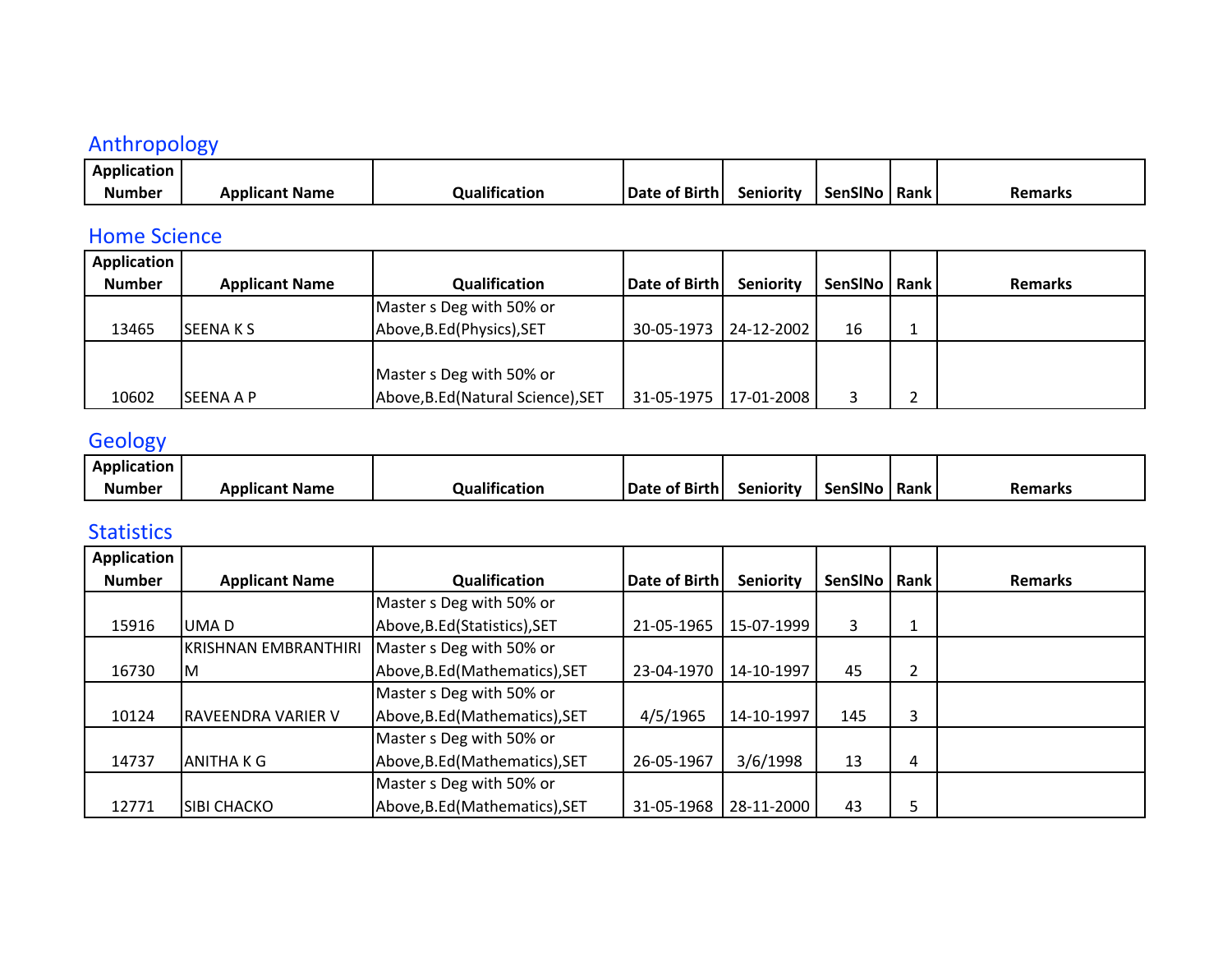|       |                     | Master s Deg with 50% or          |                       |           |    |   |                            |
|-------|---------------------|-----------------------------------|-----------------------|-----------|----|---|----------------------------|
| 17051 | <b>ISREEJA KS</b>   | Above, B.Ed (Mathematics), SET    | 2/5/1975              | 8/10/2002 |    | b |                            |
|       |                     | Master s Deg with 50% or          |                       |           |    |   |                            |
| 13954 | <b>ISREELETHAKS</b> | Above, B.Ed (Mathematics), SET    | 26-01-1975            | 6/11/2002 | 43 |   | Service cir. not completed |
|       |                     |                                   |                       |           |    |   |                            |
|       |                     | Master s Deg with 50% or          |                       |           |    |   |                            |
| 17947 | <b>PRIYANEES K</b>  | Above, B.Ed (Mathematics), M.Phil | 31-05-1974 23-11-2009 |           | 10 | 8 |                            |

#### Journalism

| Application   |                       |                                    |               |                       |                |   |                |
|---------------|-----------------------|------------------------------------|---------------|-----------------------|----------------|---|----------------|
| <b>Number</b> | <b>Applicant Name</b> | Qualification                      | Date of Birth | <b>Seniority</b>      | SenSINo   Rank |   | <b>Remarks</b> |
|               |                       |                                    |               |                       |                |   |                |
|               |                       | Master s Deg with 50% or           |               |                       |                |   |                |
|               |                       | Above, SET, B.Ed (IGNOU) with 2 Yr |               |                       |                |   |                |
| 13839         | IANIL KUMAR NS        | Teaching Exp before B.Ed(English)  |               | 25-05-1968 30-11-2005 |                |   |                |
|               |                       | Master s Deg with 50% or           |               |                       |                |   |                |
| 14105         | <b>SHEEJA S R</b>     | Above, B.Ed (Mathematics), SET     | 17-05-1969    | 19-07-1999            | 41             | ∠ |                |

# **Computer**

| Application   |                       |                                |               |                  |                |      |                |
|---------------|-----------------------|--------------------------------|---------------|------------------|----------------|------|----------------|
| <b>Number</b> | <b>Applicant Name</b> | Qualification                  | Date of Birth | <b>Seniority</b> | <b>SenSINo</b> | Rank | <b>Remarks</b> |
|               |                       | Master Degree in CS/CA/IT with |               |                  |                |      |                |
|               |                       | 50% or above, PGDCA from       |               |                  |                |      |                |
|               |                       | Recognized                     |               |                  |                |      |                |
| 12719         | HUMAMSHA A H          | University/LBS/IHRD/DOEACC '   | 20-02-1971    | 9/6/1997         |                |      |                |
|               |                       | Master Degree in CS/CA/IT with |               |                  |                |      |                |
| 12724         | JASMINE P A           | 50% or above                   | 31-05-1973    | 30-06-1997       | 211            | 2    |                |
|               |                       | Master Degree in CS/CA/IT with |               |                  |                |      |                |
| 10117         | ISHYLA A              | 50% or above                   | 25-05-1972    | 30-06-1997       | 221            | 3    |                |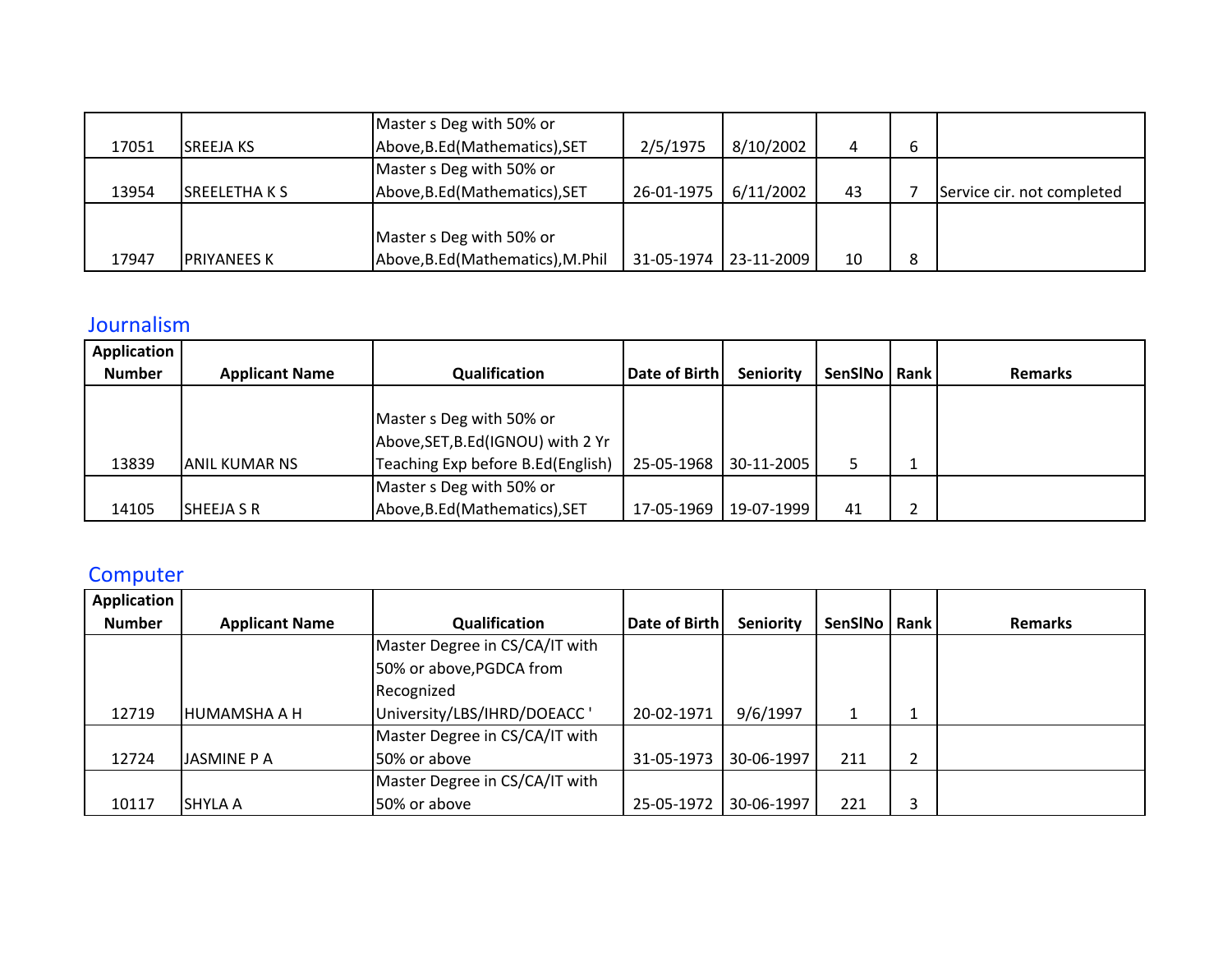|       |                         | Master Degree in CS/CA/IT with |            |                       |              |                |  |
|-------|-------------------------|--------------------------------|------------|-----------------------|--------------|----------------|--|
|       |                         | 50% or above, PGDCA from       |            |                       |              |                |  |
|       |                         | Recognized                     |            |                       |              |                |  |
| 17252 | <b>RAJAMOHAN N</b>      | University/LBS/IHRD/DOEACC'    | 30-05-1970 | 30-06-1997            | 268          | 4              |  |
|       |                         | Master Degree in CS/CA/IT with |            |                       |              |                |  |
|       |                         | 50% or above, PGDCA from       |            |                       |              |                |  |
|       |                         | Recognized                     |            |                       |              |                |  |
| 13302 | <b>SANTHOSH KUMAR K</b> | University/LBS/IHRD/DOEACC'    | 31-05-1968 | 30-06-1997            | 352          | 5              |  |
|       |                         | Master Degree in CS/CA/IT with |            |                       |              |                |  |
| 11405 | <b>D S VALSA</b>        | 50% or above                   | 30-05-1965 | 30-06-1997            | 386          | 6              |  |
|       |                         | Master Degree in CS/CA/IT with |            |                       |              |                |  |
| 18446 | <b>JASMIN R</b>         | 50% or above                   | 3/5/1973   | 7/7/1997              | 890697       | $\overline{7}$ |  |
|       |                         | Master Degree in CS/CA/IT with |            |                       |              |                |  |
| 12232 | MANOJ KUMAR P L         | 50% or above                   | 21-05-1970 | 20-05-1998            | 74           | 8              |  |
|       |                         | Master Degree in CS/CA/IT with |            |                       |              |                |  |
| 14226 | <b>SANTHOSH V</b>       | 50% or above                   | 3/5/1973   | 14-12-1998            | $\mathbf{3}$ | 9              |  |
|       |                         | Master Degree in CS/CA/IT with |            |                       |              |                |  |
| 17919 | LIGI PUSHPANGATHAN      | 50% or above                   | 22-05-1964 | 13-07-1999            | 12           | 10             |  |
|       |                         | Master Degree in CS/CA/IT with |            |                       |              |                |  |
| 14968 | <b>ASOK KUMAR P</b>     | 50% or above                   | 20-04-1966 | 14-12-2000            | 26           | 11             |  |
|       |                         | Master Degree in CS/CA/IT with |            |                       |              |                |  |
| 11306 | <b>JAYA JACOB</b>       | 50% or above                   | 28-05-1971 | 26-02-2001            | 74           | 12             |  |
|       |                         | Master Degree in CS/CA/IT with |            |                       |              |                |  |
|       |                         | 50% or above, PGDCA from       |            |                       |              |                |  |
|       |                         | Recognized                     |            |                       |              |                |  |
| 10655 | <b>SIAMALATV</b>        | University/LBS/IHRD/DOEACC'    | 15-10-1970 | 5/3/2001              | 752          | 13             |  |
|       |                         | Master Degree in CS/CA/IT with |            |                       |              |                |  |
| 14372 | <b>KUNHABDULLA PT</b>   | 50% or above                   | 5/1/1971   | 14-05-2002            | 127          | 14             |  |
|       |                         | Master Degree in CS/CA/IT with |            |                       |              |                |  |
| 12336 | <b>CIGIN</b>            | 50% or above                   | 1/6/1977   | 20-12-2002            | 15           | 15             |  |
|       |                         | Master Degree in CS/CA/IT with |            |                       |              |                |  |
| 11540 | <b>SARITHAK</b>         | 50% or above                   |            | 28-05-1977 31-05-2003 | 111          | 16             |  |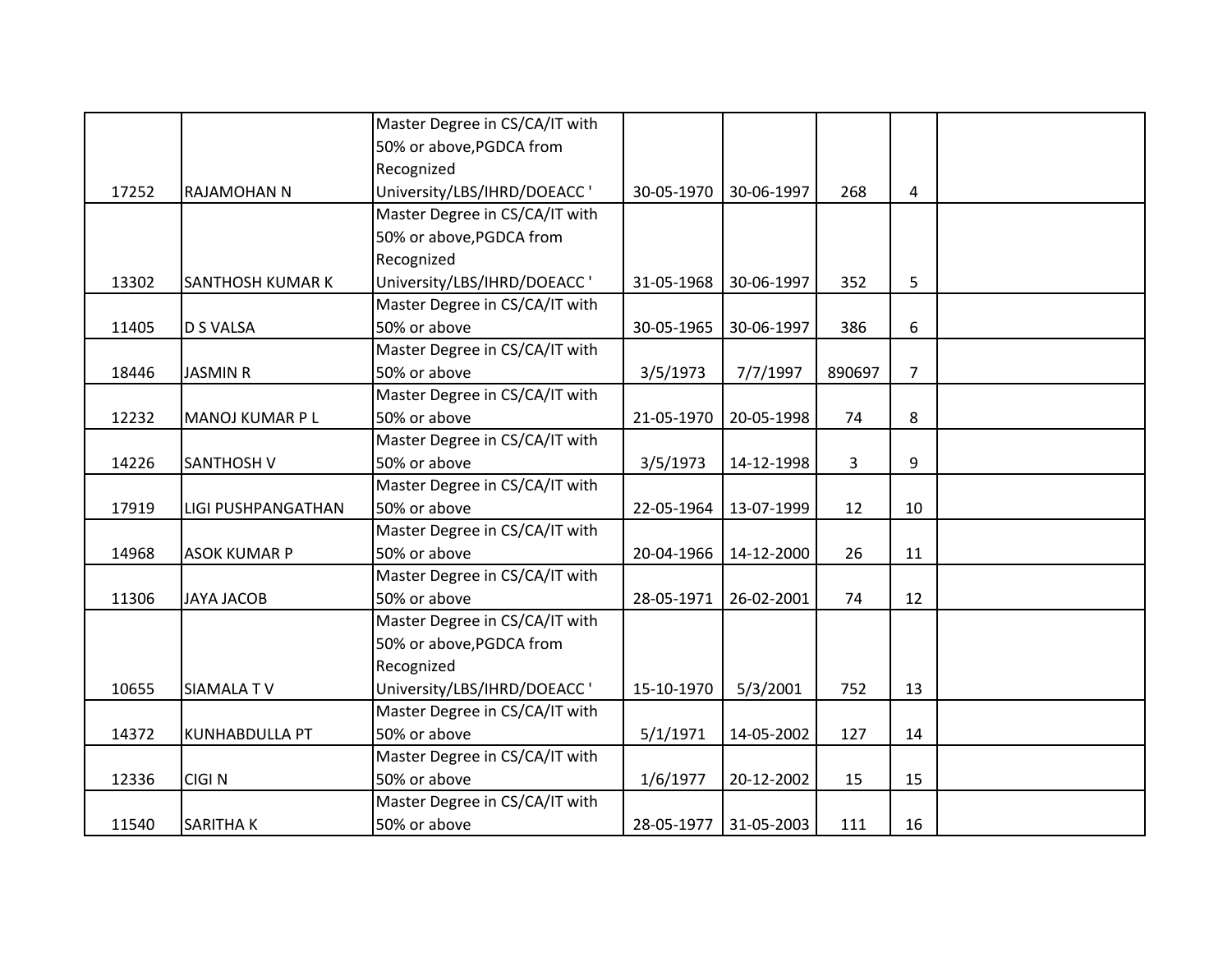|       |                      | Master Degree in CS/CA/IT with     |            |                       |             |    |  |
|-------|----------------------|------------------------------------|------------|-----------------------|-------------|----|--|
| 18106 | <b>SULEKHAS</b>      | 50% or above                       | 26-05-1973 | 17-11-2003            | 138         | 17 |  |
|       |                      | Master Degree in CS/CA/IT with     |            |                       |             |    |  |
| 13388 | <b>SINDHUCK</b>      | 50% or above                       | 10/5/1978  | 22-12-2003            | 32          | 18 |  |
|       |                      | Master Degree in CS/CA/IT with     |            |                       |             |    |  |
| 13869 | <b>SINI S PRASAD</b> | 50% or above                       | 28-05-1978 | 30-12-2003            | 40          | 19 |  |
|       |                      | Master Degree in CS/CA/IT with     |            |                       |             |    |  |
|       |                      | 50% or above, B Sc. CS with 50% or |            |                       |             |    |  |
| 11244 | <b>SHANAVAS K</b>    | above                              | 22-04-1975 | 21-07-2004            | 4           | 20 |  |
|       |                      | Master Degree in CS/CA/IT with     |            |                       |             |    |  |
| 14322 | <b>SUMIJAN</b>       | 50% or above                       | 18-02-1976 | 29-07-2004            | 2042        | 21 |  |
|       |                      | Master Degree in CS/CA/IT with     |            |                       |             |    |  |
| 11429 | <b>AJI JOHN</b>      | 50% or above                       | 30-05-1971 | 8/11/2004             | 18          | 22 |  |
|       |                      | Master Degree in CS/CA/IT with     |            |                       |             |    |  |
| 10995 | <b>SHYNICB</b>       | 50% or above                       | 30-05-1977 | 23-08-2005            | 19          | 23 |  |
|       |                      | Master Degree in CS/CA/IT with     |            |                       |             |    |  |
|       |                      | 50% or above, PGDCA from           |            |                       |             |    |  |
|       |                      | Recognized                         |            |                       |             |    |  |
| 14950 | <b>HARIKUMAR KK</b>  | University/LBS/IHRD/DOEACC'        | 30-05-1969 | 11/11/2005            | 3           | 24 |  |
|       |                      | Master Degree in CS/CA/IT with     |            |                       |             |    |  |
| 18206 | <b>MANOJ P</b>       | 50% or above                       | 28-05-1977 | 3/2/2007              | $2^{\circ}$ | 25 |  |
|       |                      | Master Degree in CS/CA/IT with     |            |                       |             |    |  |
| 15117 | <b>AJI THOMAS</b>    | 50% or above                       | 1/6/1981   | 5/3/2007              | 203         | 26 |  |
|       |                      | B.Tech/BE in CS/CE/IT with 50% or  |            |                       |             |    |  |
| 17536 | <b>AMUL ROY R P</b>  | above                              | 1/6/1970   | 1/8/1992              | 41          | 27 |  |
|       |                      | PGDCA from Recognized              |            |                       |             |    |  |
|       |                      | University/LBS/IHRD/DOEACC ', M    |            |                       |             |    |  |
|       | PUSHPA KUMARY AMMA   | Sc Phy/Maths/Statistics with 50%   |            |                       |             |    |  |
| 10915 | lS                   | or above                           |            | 25-04-1962 25-06-1997 | 93          | 28 |  |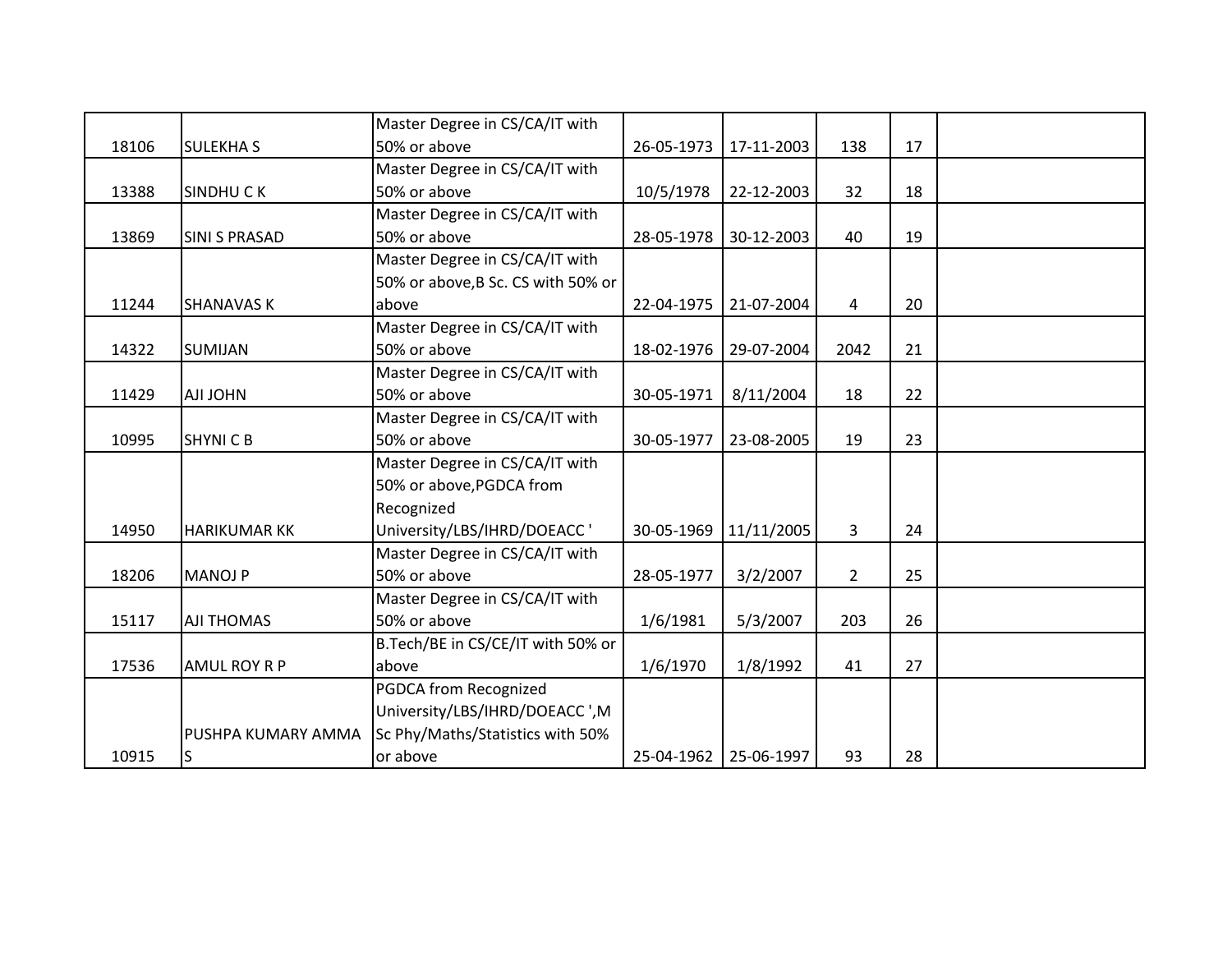|       |                        | PGDCA from Recognized            |            |            |                |    |  |
|-------|------------------------|----------------------------------|------------|------------|----------------|----|--|
|       |                        | University/LBS/IHRD/DOEACC ',M   |            |            |                |    |  |
|       |                        | Sc Phy/Maths/Statistics with 50% |            |            |                |    |  |
| 17711 | <b>SURAJ PRAKASH N</b> | or above                         | 10/2/1972  | 30-06-1997 | 28             | 29 |  |
|       |                        | PGDCA from Recognized            |            |            |                |    |  |
|       |                        | University/LBS/IHRD/DOEACC ',M   |            |            |                |    |  |
|       |                        | Sc Phy/Maths/Statistics with 50% |            |            |                |    |  |
| 12599 | <b>S PREMA</b>         | or above                         | 15-05-1966 | 4/6/1998   | 121            | 30 |  |
|       |                        | PGDCA from Recognized            |            |            |                |    |  |
|       |                        | University/LBS/IHRD/DOEACC ',M   |            |            |                |    |  |
|       |                        | Sc Phy/Maths/Statistics with 50% |            |            |                |    |  |
| 10035 | <b>SUGUNAN C</b>       | or above                         | 11/4/1965  | 4/6/1998   | 182            | 31 |  |
|       |                        | <b>PGDCA from Recognized</b>     |            |            |                |    |  |
|       |                        | University/LBS/IHRD/DOEACC ', M  |            |            |                |    |  |
|       |                        | Sc Phy/Maths/Statistics with 50% |            |            |                |    |  |
| 12994 | <b>SANTHOSH UL</b>     | or above                         | 22-04-1968 | 17-06-1998 | 205            | 32 |  |
|       |                        | <b>PGDCA from Recognized</b>     |            |            |                |    |  |
|       |                        | University/LBS/IHRD/DOEACC ',M   |            |            |                |    |  |
|       |                        | Sc Phy/Maths/Statistics with 50% |            |            |                |    |  |
| 16680 | LUCY TOM C             | or above                         | 1/6/1969   | 14-10-1998 | $\overline{7}$ | 33 |  |
|       |                        | <b>PGDCA from Recognized</b>     |            |            |                |    |  |
|       |                        | University/LBS/IHRD/DOEACC ', M  |            |            |                |    |  |
|       |                        | Sc Phy/Maths/Statistics with 50% |            |            |                |    |  |
| 15148 | <b>JINESHKUMAR V K</b> | or above                         | 20-05-1965 | 15-07-1999 | 13             | 34 |  |
|       |                        | PGDCA from Recognized            |            |            |                |    |  |
|       |                        | University/LBS/IHRD/DOEACC ',M   |            |            |                |    |  |
|       |                        | Sc Phy/Maths/Statistics with 50% |            |            |                |    |  |
| 12328 | SIBI CHACKO            | or above                         | 31-05-1968 | 28-11-2000 | 43             | 35 |  |
|       |                        | PGDCA from Recognized            |            |            |                |    |  |
|       |                        | University/LBS/IHRD/DOEACC ',B   |            |            |                |    |  |
| 13775 | PUSHPACHITRA KS        | Sc. CS with 50% or above         | 27-05-1975 | 18-06-2003 | 4692           | 36 |  |